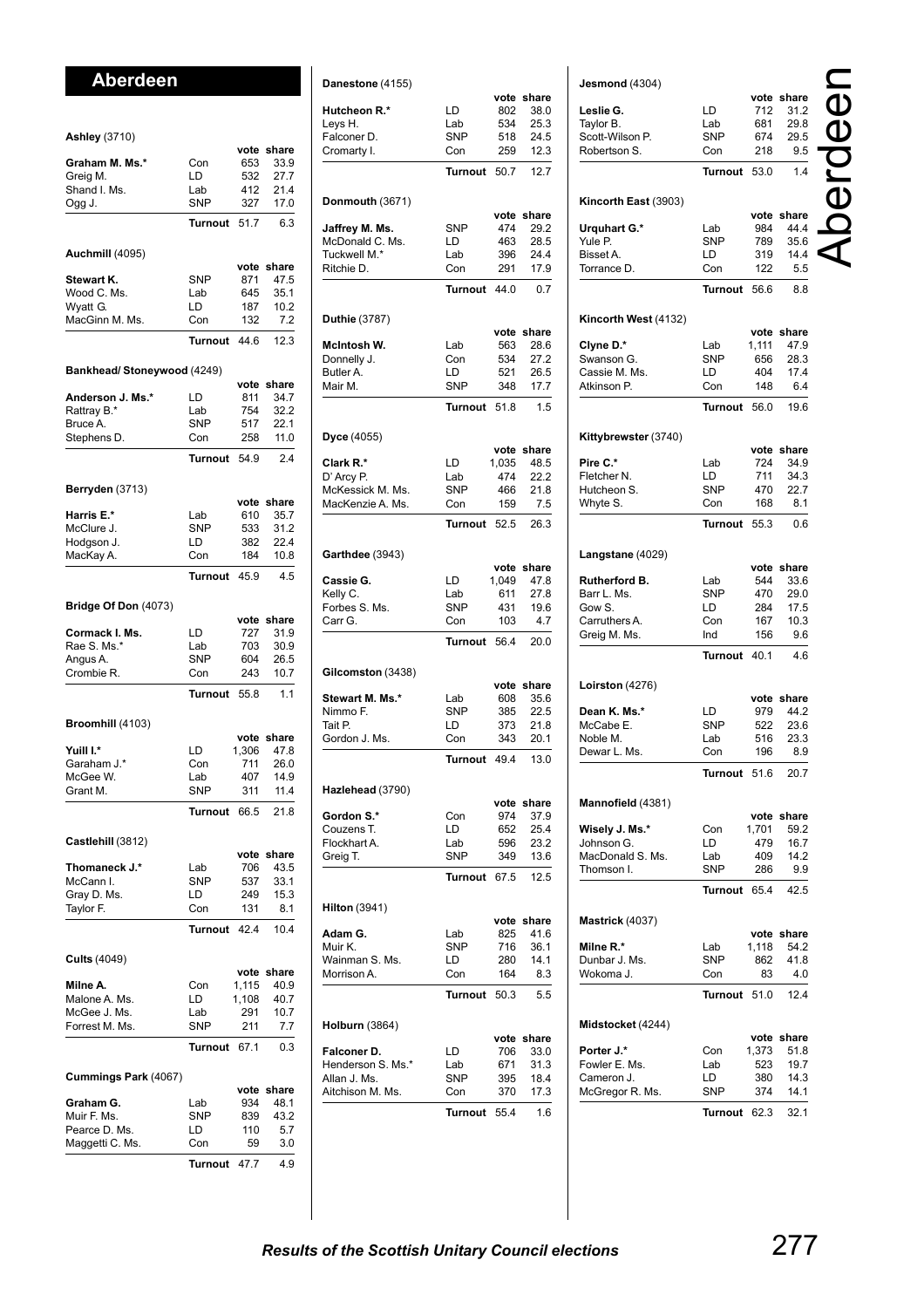| <b>Murtle</b> (4256)             |                   |              |                    |
|----------------------------------|-------------------|--------------|--------------------|
|                                  |                   |              | vote share         |
| Stephenson J.*<br>Stewart M. Ms. | LD<br>Con         | 1,213<br>911 | 46.8<br>35.2       |
| Coull W.                         | Lab               | 286          | 11.0               |
| Raitt G.                         | SNP               | 180          | 6.9                |
|                                  | Turnout           | 60.6         | 11.7               |
| Newhills (3957)                  |                   |              |                    |
|                                  |                   | vote         | share              |
| Maitland D.<br>Anderson A.       | Lab<br>LD         | 570<br>542   | 27.1<br>25.7       |
| Martin D.                        | Con               | 518          | 24.6               |
| Bruce C. Ms.                     | <b>SNP</b>        | 475          | 22.6               |
|                                  | <b>Turnout</b>    | 53.1         | 1.3                |
| Oldmachar (3852)                 |                   |              |                    |
|                                  |                   |              | vote share         |
| Reynolds J.*                     | LD                | 879          | 44.9               |
| Benzie A.<br>Stuart A.           | Lab<br><b>SNP</b> | 440<br>416   | 22.5<br>21.3       |
| Davidson B.                      | Con               | 221          | 11.3               |
|                                  | <b>Turnout</b>    | 50.6         | 22.4               |
|                                  |                   |              |                    |
| Peterculter (4058)               |                   | vote         | share              |
| MacDonald P. Ms.*                | LD                | 1,230        | 52.0               |
| Wood D.                          | Lab               | 385          | 16.3               |
| Smith G.                         | <b>SNP</b>        | 381          | 16.1               |
| McBay R.                         | Con               | 368          | 15.6               |
|                                  | <b>Turnout</b>    | 58.2         | 35.7               |
| Pittodrie (3583)                 |                   |              |                    |
| Webster R.*                      | Lab               | 686          | vote share<br>42.4 |
| Hughes I.                        | <b>SNP</b>        | 492          | 30.4               |
| Davies F. Ms.                    | LD                | 311          | 19.2               |
| Gordon R.                        | Con               | 129          | 8.0                |
|                                  |                   |              |                    |
|                                  | <b>Turnout</b>    | 45.0         | 12.0               |
| Queens Cross (3801)              |                   |              |                    |
|                                  |                   | vote         | share              |
| Dempsey J.*<br>Stewart J.        | Con<br>LD         | 993<br>685   | 44.5<br>30.7       |
| King J.                          | Lab               | 301          | 13.5               |
| Milton J.                        | <b>SNP</b>        | 250          | 11.2               |
|                                  | Turnout           | 58.6         | 13.8               |
| <b>Seaton</b> (3602)             |                   |              |                    |
|                                  |                   | vote         | share              |
| Traynor W.*<br>Noble J.          | Lab<br>SNP        | 885<br>636   | 50.0<br>36.0       |
| Ford G. Ms.                      | LD                | 163          | 9.2                |
| Ritchie J. Ms.                   | Con               | 85           | 4.8                |
|                                  | <b>Turnout</b>    | 49.0         | 14.1               |
| Sheddocksley (3991)              |                   |              |                    |
| Lamond J.*                       | Lab               | 1,030        | vote share<br>52.3 |
| Calder P.                        | <b>SNP</b>        | 670          | 34.0               |
| Johnson K. Ms.                   | LD                | 177          | 9.0                |
| Thomson C.                       | Con               | 94           | 4.8                |
|                                  | Turnout           | 49.3         | 18.3               |
| Springhill (3699)                |                   |              |                    |
| Shirron K. Ms.                   | SNP               | vote<br>805  | share<br>45.4      |
| Neill G.*                        | Lab               | 798          | 45.0               |
| Watt S. Ms.                      | LD                | 98           | 5.5                |
| Pirie K.                         | Con               | 71           | 4.0                |
|                                  | Turnout           | 47.9         | 0.4                |

| <b>St. Machar (3801)</b>   |                  |             |               |
|----------------------------|------------------|-------------|---------------|
|                            |                  | vote        | share         |
| Irons M. Ms.*              | Lab              | 608         | 34.6          |
| Gault W.<br>Kelly T.       | <b>SNP</b><br>LD | 594<br>400  | 33.8<br>22.8  |
| Nellness H.                | Con              | 154         | 8.8           |
|                            |                  |             |               |
|                            | Turnout          | 46.0        | 0.8           |
| Stockethill (3831)         |                  | vote        | share         |
| Lamond J. Ms.*             | Lab              | 1,135       | 53.4          |
| MacLeod M.                 | <b>SNP</b>       | 562         | 26.4          |
| Hodgson L. Ms.             | LD               | 225         | 10.6          |
| Brookes K.                 | Con              | 205         | 9.6           |
|                            | <b>Turnout</b>   | 55.5        | 26.9          |
| Summerhill (3590)          |                  |             |               |
|                            |                  | vote        | share         |
| Ironside L.*               | Lab              | 831         | 45.1          |
| Kemp R.<br>MacDonald E.    | <b>SNP</b><br>LD | 545<br>238  | 29.6<br>12.9  |
| Murray S. Ms.              | Con              | 229         | 12.4          |
|                            |                  |             |               |
|                            | Turnout          | 51.2        | 15.5          |
| Sunnybank (3716)           |                  |             |               |
| Smith M. Ms.*              | Lab              | vote<br>835 | share<br>44.6 |
| Graham G.                  | <b>SNP</b>       | 489         | 26.1          |
| Kelly C. Ms.               | LD               | 341         | 18.2          |
| Harper A. Ms.              | Con              | 207         | 11.1          |
|                            | Turnout          | 50.1        | 18.5          |
| <b>Torry</b> (4078)        |                  |             |               |
|                            |                  | vote        | share         |
| Allan Y. Ms.*              | Lab              | 778         | 44.0          |
| Robertson R.               | <b>SNP</b>       | 632         | 35.7          |
| Duncan M.                  | LD               | 235         | 13.3          |
| Darrant L.                 | Con              | 124         | 7.0           |
|                            | <b>Turnout</b>   | 43.3        | 8.3           |
| <b>Tullos (4040)</b>       |                  |             |               |
| MacLean A.*                | Lab              | vote<br>717 | share<br>44.9 |
| Robertson B.               | <b>SNP</b>       | 648         | 40.6          |
| Dean B.                    | LD               | 155         | 9.7           |
| Thomson A.                 | Con              | 77          | 4.8           |
|                            | Turnout          | 39.5        | 4.3           |
| Woodside/Tillydrone (3767) |                  |             |               |
|                            |                  | vote        | share         |
| Wyness J.*                 | Lab              | 759         | 43.8          |
| Gowers H. Ms.              | SNP              | 627         | 36.2          |
| Roy B.                     | LD               | 220         | 12.7          |
| Simpson I. Ms.             | Con              | 127         | 7.3           |
|                            | Turnout          | 45.9        | 7.6           |
|                            |                  |             |               |
| Aberdeenshire              |                  |             |               |
|                            |                  |             |               |
| Aberchirder (2283)         |                  | vote        | share         |
| Benzie K.*                 | SNP              | 491         | 41.3          |
| Bruce C.                   | Ind              | 423         | 35.6          |
| Ward D.                    | LD               | 274         | 23.1          |
|                            | <b>Turnout</b>   | 52.6        | 5.7           |
| <b>Aboyne</b> (2606)       |                  |             |               |
| Argyle P.                  | LD               | vote<br>752 | share<br>43.7 |
| Fiddes G.                  | Con              | 619         | 36.0          |
| Meiklejohn J.              | SNP              | 212         | 12.3          |
| Gray G.                    | Lab              | 137         | 8.0           |
|                            | Turnout          | 66.2        | 7.7           |

| <b>Alford</b> (2660)          |                   |             | vote share         |
|-------------------------------|-------------------|-------------|--------------------|
| Stroud R.*                    | LD                | 847         | 57.0               |
| Lawson F.                     | Con               | 348         | 23.4               |
| Watt L.                       | <b>SNP</b>        | 292         | 19.6               |
|                               | Turnout 56.1      |             | 33.6               |
| Banchory West (2669)          |                   |             |                    |
| Makin N. Ms.*                 | Ind               | 1,210       | vote share         |
| McMillan I. Ms.               | LD                | 290         | 73.9<br>17.7       |
| Burt J.                       | Lab               | 137         | 8.4                |
|                               | Turnout 62.0      |             | 56.2               |
| Bancory East & Crathes (2396) |                   |             |                    |
|                               |                   |             | vote share         |
| Watson J. Ms.*<br>Parr R.     | Ind<br>Ind        | 408<br>297  | 27.4<br>19.9       |
| Salters S.                    | Con               | 270         | 18.1               |
| Strachan B.                   | LD                | 245         | 16.4               |
| Taylor H.                     | <b>SNP</b>        | 158         | 10.6               |
| Bayfield G. Ms.               | Lab               | 113         | 7.6                |
|                               | Turnout 62.0      |             | 7.4                |
| <b>Banff</b> (2340)           |                   |             |                    |
|                               |                   |             | vote share         |
| Cox J.*<br>Barrett S. Ms.     | <b>SNP</b><br>LD  | 987<br>187  | 72.8<br>13.8       |
| Sutherland C. Ms.             | Con               | 181         | 13.4               |
|                               | Turnout 57.9      |             | 59.0               |
|                               |                   |             |                    |
| Banff West & Boyndie (2271)   |                   |             | vote share         |
| McKee J. Ms.                  | <b>SNP</b>        | 618         | 45.8               |
| Cumming R.                    | Ind               | 296         | 22.0               |
| Chalmers T.<br>Mair H. Ms.    | Ind               | 227         | 16.8<br>15.4       |
|                               | LD<br>Turnout     | 207<br>59.6 | 23.9               |
|                               |                   |             |                    |
| Belhelvie (2638)              |                   |             | vote share         |
| Storr D. Ms.                  | LD.               | 635         | 43.6               |
| Macaskill J. Ms.              | <b>SNP</b>        | 357         | 24.5               |
| Costin D.<br>Carr M. Ms.      | Con<br>Lab        | 262<br>202  | 18.0<br>13.9       |
|                               | Turnout 55.4 19.1 |             |                    |
|                               |                   |             |                    |
| Blackhouse (2617)             |                   |             | vote share         |
| Fowler A. Ms.                 | <b>SNP</b>        | 853         | 66.1               |
| Kenny W.                      | Con               | 438         | 33.9               |
|                               | Turnout           | 50.4        | 32.1               |
| Boddam-Inverugie (2614)       |                   |             |                    |
| Coull S.                      | LD                | 829         | vote share<br>61.8 |
| Broughall R.                  | <b>SNP</b>        | 513         | 38.2               |
|                               | Turnout           | 52.2        | 23.5               |
| Buchan North (2323)           |                   |             |                    |
|                               |                   |             | vote share         |
| <b>Burnett M.*</b>            | <b>SNP</b>        | 784         | 57.6               |
| Rennie M. Ms.<br>Murphy J.    | Ind<br>LD         | 409<br>167  | 30.1<br>12.3       |
|                               | Turnout           | 58.8        | 27.6               |
|                               |                   |             |                    |
| Buchan North East (2123)      |                   |             | vote share         |
| McRae M. Ms.*                 | <b>SNP</b>        |             |                    |
|                               | Turnout           | 0.0         |                    |
| Buchanhaven (2478)            |                   |             |                    |
| Strachan A. Ms.*              | <b>SNP</b>        |             | vote share         |
|                               | Turnout 0.0       |             |                    |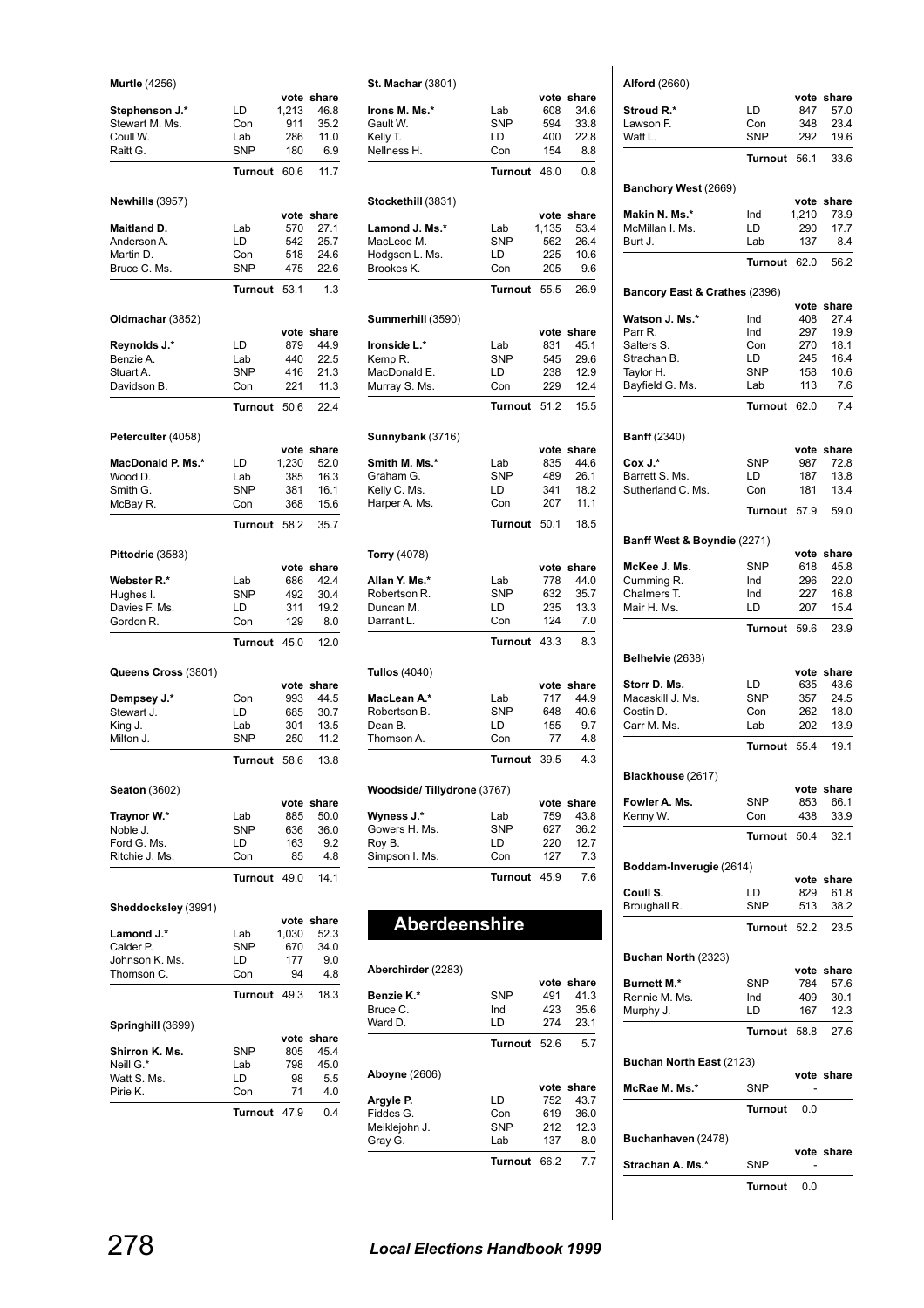### **Central Buchan** (2569)

| Central Duchan (2009)        |                | vote       | share        |
|------------------------------|----------------|------------|--------------|
| Tennant S.*                  | <b>SNP</b>     | 776        | 51.9         |
| Thomas R.                    | Con            | 447        | 29.9         |
| Duncan V. Ms.                | LD             | 272        | 18.2         |
|                              |                |            |              |
|                              | <b>Turnout</b> | 58.5       | 22.0         |
|                              |                |            |              |
| Chapel & Gadie (2321)        |                |            |              |
|                              |                |            | vote share   |
| <b>Millar C.*</b>            | LD             | 578        | 39.9         |
| Marr A.                      | Ind            | 346        | 23.9         |
| Gorman D.                    | <b>SNP</b>     | 189        | 13.1         |
| Cameron J. Ms.               | Lab            | 179        | 12.4         |
| Hencken M.                   | Con            | 155        | 10.7         |
|                              | <b>Turnout</b> | 62.4       | 16.0         |
|                              |                |            |              |
| Clerkhill (2623)             |                |            |              |
|                              |                |            | vote share   |
| Davidson J.                  | <b>SNP</b>     |            |              |
|                              | <b>Turnout</b> | 0.0        |              |
|                              |                |            |              |
|                              |                |            |              |
| Cruden (2291)                |                |            |              |
|                              |                |            | vote share   |
| Towers J.*<br>Cantlay M. Ms. | <b>SNP</b>     | 851<br>381 | 60.1<br>26.9 |
|                              | Con            |            | 13.1         |
| Mackie D.                    | LD             | 185        |              |
|                              | <b>Turnout</b> | 62.2       | 33.2         |
|                              |                |            |              |
| Dales-Towerhill (2390)       |                |            |              |
|                              |                | vote       | share        |
| Pratt S.*                    | <b>SNP</b>     | 938        | 75.7         |
| Morris P.                    | LD             | 301        | 24.3         |
|                              |                |            |              |
|                              | Turnout        | 52.4       | 51.4         |
|                              |                |            |              |
| Donside & Cromer (2664)      |                |            |              |
|                              |                |            | vote share   |
| Luffman B.                   | Con            | 610        | 39.0         |
| Hunter R.                    | LD             | 475        | 30.3         |
| Watt C.                      | <b>SNP</b>     | 361        | 23.1         |
| Bayfield N.                  | Lab            | 120        | 7.7          |
|                              | <b>Turnout</b> | 58.8       | 8.6          |
|                              |                |            |              |
| Durn (2292)                  |                |            |              |
|                              |                | vote       | share        |
| Taylor S. Ms.*               | <b>SNP</b>     | 819        | 57.0         |
| Mair J.                      | LD             | 617        | 43.0         |
|                              |                |            |              |
|                              | <b>Turnout</b> | 63.3       | 14.1         |
|                              |                |            |              |
| <b>Echt</b> (2736)           |                |            |              |
|                              |                | vote       | share        |
| Saluja G.                    | LD             | 703        | 45.4         |
| Phillips D.                  | Con            | 465        | 30.1         |
| Davidson L. Ms.              | SNP            |            | 24.5         |
|                              |                | 379        |              |
|                              |                | 57.1       |              |
|                              | <b>Turnout</b> |            | 15.4         |
|                              |                |            |              |
| Ellon Town (2391)            |                |            |              |
|                              |                | vote       | share        |
| Cameron A.                   | <b>SNP</b>     | 478        | 35.1         |
| Bowie J. Ms.                 | LD             | 442        | 32.5         |
| Kinnaird M.                  | Con            | 276        | 20.3         |
| Stevenson L. Ms.             | Lab            | 165        | 12.1         |
|                              | <b>Turnout</b> | 57.2       | 2.6          |
|                              |                |            |              |
| <b>Elrick</b> (2255)         |                |            |              |
|                              |                | vote       | share        |
| Findlay W.*                  | LD             | 739        | 56.7         |
| Little C. Ms.                | <b>SNP</b>     | 319        | 24.5         |
| Hopkin I.                    | Con            | 246        | 18.9         |
|                              |                |            |              |
|                              | <b>Turnout</b> | 58.2       | 32.2         |
|                              |                |            |              |
| Fraserburgh East (2425)      |                |            |              |
|                              |                | vote       | share        |
| Tait I.                      | SNP            | 931        | 72.3         |
| Mackie P. Ms.                | LD             | 357        | 27.7         |

| Fraserburgh North (2339)                                                                                                                                   |                     |                   |               |
|------------------------------------------------------------------------------------------------------------------------------------------------------------|---------------------|-------------------|---------------|
|                                                                                                                                                            |                     |                   | vote share    |
| Duguid D.<br>Milne J.                                                                                                                                      | <b>SNP</b><br>Ind   | 887<br>370        | 70.6<br>29.4  |
|                                                                                                                                                            | Turnout             | 55.2              | 41.1          |
|                                                                                                                                                            |                     |                   |               |
| Fraserburgh South (2425)                                                                                                                                   |                     | vote              | share         |
| Fowler H. Ms.                                                                                                                                              | Ind                 | 757               | 56.5          |
| Ramsay A. Ms.                                                                                                                                              | <b>SNP</b>          | 584               | 43.5          |
|                                                                                                                                                            | Turnout             | 56.0              | 12.9          |
| Fraserburgh West (2339)                                                                                                                                    |                     |                   |               |
| Topping B.*                                                                                                                                                | <b>SNP</b>          |                   | vote share    |
|                                                                                                                                                            | Turnout             | 0.0               |               |
| Fyvie-Methlick (2315)                                                                                                                                      |                     |                   |               |
|                                                                                                                                                            |                     | vote              | share         |
| Robertson E. Ms.                                                                                                                                           | LD                  | 788               | 57.9          |
| Fenton R.<br>Hall F.                                                                                                                                       | Con<br><b>SNP</b>   | 302<br>178        | 22.2<br>13.1  |
| McConnach W.                                                                                                                                               | Lab                 | 94                | 6.9           |
|                                                                                                                                                            | Turnout             | 59.0              | 35.7          |
|                                                                                                                                                            |                     |                   |               |
| Gamrie-King Edward (2354)                                                                                                                                  |                     | vote              | share         |
| Buchan A.                                                                                                                                                  | SNP                 | 537               | 45.2          |
| Duncan J.<br>Murphy E. Ms.                                                                                                                                 | Ind<br>LD           | 530<br>120        | 44.7<br>10.1  |
|                                                                                                                                                            | <b>Turnout</b>      | 50.8              | 0.6           |
|                                                                                                                                                            |                     |                   |               |
| Huntley East (2817)                                                                                                                                        |                     | vote              | share         |
| Anderson W.*                                                                                                                                               | LD                  | 605               | 38.9          |
| Lumsden G.*                                                                                                                                                | Ind                 | 506               | 32.6          |
| Strong J. Ms.                                                                                                                                              | <b>SNP</b><br>Con   | 222<br>132        | 14.3<br>8.5   |
| Jiggens B. Ms.<br>Barton R. Ms.                                                                                                                            | Lab                 | 89                | 5.7           |
|                                                                                                                                                            | Turnout             | 55.3              | 6.4           |
| Huntley West (2366)                                                                                                                                        |                     |                   |               |
|                                                                                                                                                            |                     | vote              | share         |
| Strathdee J. Ms.                                                                                                                                           | <b>SNP</b>          | 391               | 33.3          |
| Morgan P.<br>Ness R.                                                                                                                                       | LD<br>Ind           | 313<br>219        | 26.7<br>18.7  |
| Webb N. Ms.                                                                                                                                                | Con                 | 146               | 12.4          |
| Sheal P.                                                                                                                                                   | Lab                 | 104               | 8.9           |
|                                                                                                                                                            | Turnout             | 49.7              | 6.6           |
| Insch(2738)                                                                                                                                                |                     |                   |               |
|                                                                                                                                                            | LD                  | vote<br>756       | share<br>50.4 |
| Lochay S. Ms.<br>Reed T.                                                                                                                                   | Con                 | 265               | 17.7          |
| Fielding-Browne B.                                                                                                                                         | <b>SNP</b>          | 232               | 15.5          |
| Tock L. Ms.                                                                                                                                                | Ind                 | 125               | 8.3           |
| Winchester R.                                                                                                                                              | Lab                 | 121               | 8.1           |
|                                                                                                                                                            | Turnout             | 55.2              | 32.8          |
|                                                                                                                                                            |                     |                   |               |
|                                                                                                                                                            |                     |                   |               |
|                                                                                                                                                            | LD                  | vote share<br>649 | 43.9          |
|                                                                                                                                                            | <b>SNP</b>          | 578               | 39.1          |
|                                                                                                                                                            | Con                 | 252               | 17.0          |
|                                                                                                                                                            | Turnout             | 54.0              | 4.8           |
|                                                                                                                                                            |                     |                   |               |
|                                                                                                                                                            |                     | vote              | share         |
|                                                                                                                                                            | LD<br><b>SNP</b>    | 933<br>213        | 62.2<br>14.2  |
| Inverbervie, Gourdon & Johnshaven (2744)<br>Smith D.<br>Martin P.*<br>Duncan J.<br>Inverurie Central (2577)<br>Bissett H. Ms.*<br>Reid R.<br>Thorpe A. Ms. | Lab                 | 200               | 13.3          |
| Johnstone L. Ms.                                                                                                                                           | Con<br>Turnout 58.4 | 155               | 10.3<br>48.0  |

| Inverurie North (2374)                    |                   |             |                    |         |
|-------------------------------------------|-------------------|-------------|--------------------|---------|
|                                           |                   | vote        | share              |         |
| Raeburn M.                                | LD                | 536         | 41.5               |         |
| McDiarmid A.<br>Thorpe E.                 | SNP<br>Lab        | 270<br>243  | 20.9<br>18.8       |         |
| Cowling R.                                | Con               | 243         | 18.8               |         |
|                                           | Turnout           | 54.6        | 20.6               |         |
|                                           |                   |             |                    | IBENSNI |
| Inverurie South & Port Elphinstone (2722) |                   |             |                    |         |
| Bisset R.*                                | LD                | 912         | vote share<br>59.4 |         |
| Blackett A. Ms.                           | <b>SNP</b>        | 276         | 18.0               |         |
| Stewart D.                                | Con               | 174         | 11.3               |         |
| Begg B.                                   | Lab               | 173         | 11.3               |         |
|                                           | <b>Turnout</b>    | 56.5        | 41.4               |         |
| <b>Kemnay</b> (2504)                      |                   |             |                    |         |
|                                           |                   |             | vote share         |         |
| Leitch A.*                                | LD                | 708         | 54.5               |         |
| Paterson G.<br>Wakley I.                  | SNP<br>Con        | 398<br>194  | 30.6<br>14.9       |         |
|                                           | Turnout           | 52.2        | 23.8               |         |
|                                           |                   |             |                    |         |
| Kinellar & Westhill North (2555)          |                   |             |                    |         |
| McGregor J.*                              | LD                | vote<br>767 | share<br>50.0      |         |
| Lesle W.                                  | Con               | 329         | 21.5               |         |
| Cullen M.                                 | SNP               | 292         | 19.0               |         |
| Boustfields S. Ms.                        | Lab               | 145         | 9.5                |         |
|                                           | Turnout           | 60.0        | 28.6               |         |
| Kintore & Keithall (2639)                 |                   |             |                    |         |
|                                           |                   |             | vote share         |         |
| Cameron D.                                | Con               | 606         | 37.1               |         |
| Copeland C.                               | LD                | 565         | 34.6               |         |
| Wilson A.<br>Knowles R.                   | <b>SNP</b><br>Lab | 309<br>154  | 18.9<br>9.4        |         |
|                                           | Turnout           | 62.1        | 2.5                |         |
|                                           |                   |             |                    |         |
| Logie Buchan (2837)                       |                   |             |                    |         |
| Anderson J.                               | LD                | 834         | vote share<br>51.2 |         |
| Kemp R. Ms.*                              | SNP               | 616         | 37.8               |         |
| Osprey J. Ms.                             | Lab               | 178         | 10.9               |         |
|                                           | Turnout           | 58.3        | 13.4               |         |
| Lonmay & St. Fergus (2418)                |                   |             |                    |         |
|                                           |                   | vote        | share              |         |
| Cowie N.                                  | Ind               | 1,015       | 61.6               |         |
| McKenzie B. Ms.                           | SNP               | 519         | 31.5               |         |
| Michie J. Ms.                             | LD                | 115         | 7.0                |         |
|                                           | <b>Turnout</b>    | 68.4        | 30.1               |         |
| Lower Deeside (2666)                      |                   |             |                    |         |
|                                           |                   |             | vote share         |         |
| Wallace A.                                | Con               | 521         | 32.6               |         |
| Irvine - Fortescue H.<br>Douglas C. Ms.   | Ind<br>SNP        | 368<br>291  | 23.0<br>18.2       |         |
| Piggins J.                                | LD                | 287         | 18.0               |         |
| Hagger M.                                 | Lab               | 131         | 8.2                |         |
|                                           | <b>Turnout</b>    | 60.1        | 9.6                |         |
| <b>Macduff</b> (2294)                     |                   |             |                    |         |
|                                           |                   |             | vote share         |         |
| Mairs S.*                                 | SNP               | 948         | 80.3               |         |
| Ritchie S. Ms.                            | LD                | 233         | 19.7               |         |
|                                           | Turnout           | 52.2        | 60.5               |         |
| Mearns Central (2347)                     |                   |             |                    |         |
|                                           |                   |             | vote share         |         |
| Frain I.*<br>Spiers S. Ms.                | Ind<br>SNP        | 442<br>323  | 35.5<br>26.0       |         |
| Fairclough V. Ms.                         | Ind               | 206         | 16.6               |         |
| Fenwick B.                                | LD                | 174         | 14.0               |         |
| Milne J.                                  | Lab               | 99          | 8.0                |         |
|                                           | Turnout           | 53.1        | 9.6                |         |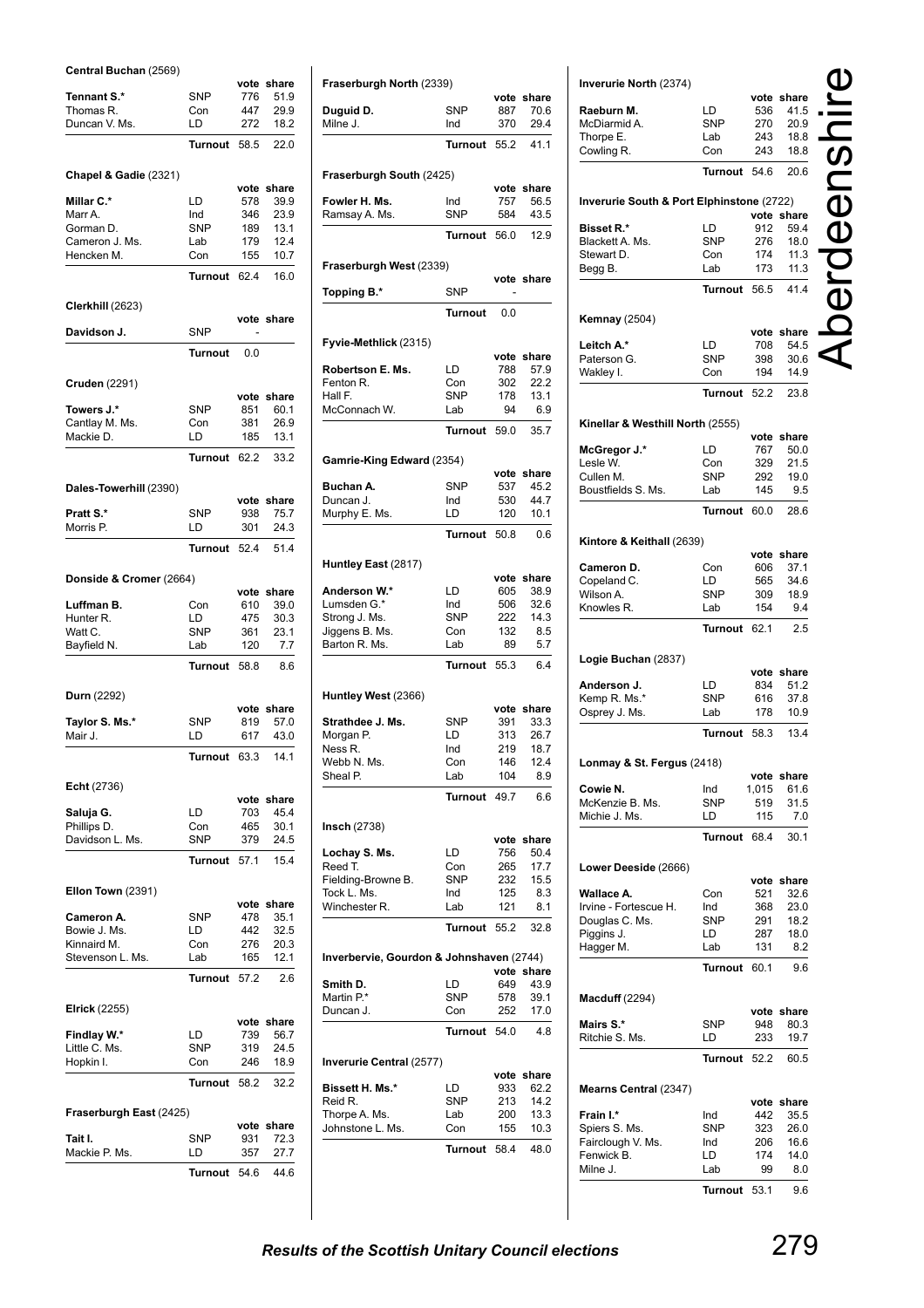**Mearns North** (2625)

|                                           |                   | vote       | share        |
|-------------------------------------------|-------------------|------------|--------------|
| Swapp G.*                                 | Ind               | 1,097      | 67.8         |
| Bartlett B.                               | Con               | 178        | 11.0         |
| Munn S.                                   | SNP               | 173        | 10.7         |
| Taiford C. Ms.                            | LD                | 169        | 10.5         |
|                                           | Turnout           | 61.7       | 56.8         |
| Mearns South (2676)                       |                   |            |              |
|                                           |                   |            | vote share   |
| <b>Howatson W.</b>                        | LD                | 738        | 49.1         |
| Pirie W.                                  | Con               | 403        | 26.8         |
| Dick J. Ms.                               | <b>SNP</b>        | 361        | 24.0         |
|                                           | <b>Turnout</b>    | 56.5       | 22.3         |
| <b>Meldrum</b> (2564)                     |                   |            |              |
|                                           |                   | vote       | share        |
| Loveday J.                                | LD                | 651        | 42.1         |
| Sleigh P.                                 | Con<br><b>SNP</b> | 486        | 31.4         |
| Ingram G.<br>Tuckwood W.                  | Lab               | 300<br>111 | 19.4<br>7.2  |
|                                           |                   |            |              |
|                                           | <b>Turnout</b>    | 60.5       | 10.7         |
| Mid Deeside (3025)                        |                   |            |              |
|                                           |                   | vote       | share        |
| Ewing D. Ms.*<br>Hall S. Ms.              | Con<br>LD         | 837<br>578 | 43.3<br>29.9 |
| Clark G.                                  | <b>SNP</b>        | 331        | 17.1         |
| Urguhart G.                               | Lab               | 186        | 9.6          |
|                                           | <b>Turnout</b>    | 64.1       | 13.4         |
|                                           |                   |            |              |
| Mintlaw-Longside (2339)                   |                   | vote       | share        |
| MacLeod A. Ms.                            | <b>SNP</b>        | 513        | 36.7         |
| Sutherland I.                             | Con               | 449        | 32.1         |
| Murison J.                                | LD                | 436        | 31.2         |
|                                           | Turnout           | 59.9       | 4.6          |
|                                           |                   |            |              |
|                                           |                   |            |              |
| Mintlaw-Old Deer (2280)                   |                   | vote       | share        |
| McHugh D.*                                | <b>SNP</b>        | 521        | 38.7         |
| Howie A.                                  | Ind               | 329        | 24.4         |
| Cruickshank W.                            | LD                | 314        | 23.3         |
| Walker G. Ms.                             | Con               | 182        | 13.5         |
|                                           | Turnout           | 59.4       | 14.3         |
| Newmachar & Fintray (2475)                |                   |            |              |
|                                           |                   |            | vote share   |
| Ford M.                                   | LD                | 573        | 39.2         |
| Allan A.                                  | <b>SNP</b>        | 326        | 22.3         |
| Hood F.                                   | Ind               | 276        | 18.9         |
| Bell A. Ms.<br>Schenk C.                  | Con<br>Lab        | 174<br>112 | 11.9<br>7.7  |
|                                           | <b>Turnout</b>    | 59.3       | 16.9         |
|                                           |                   |            |              |
| Newtonhill, Muchalls & Cammachmore (2517) |                   |            | vote share   |
| Nelson C.*                                | Con               | 668        | 41.8         |
| Emery S. Ms.                              | LD                | 619        | 38.8         |
| McCabe B.                                 | <b>SNP</b>        | 310        | 19.4         |
|                                           | <b>Turnout</b>    | 64.0       | 3.1          |
| Peterhead Central-Roanheads (2351)        |                   |            |              |
|                                           |                   |            | vote share   |
| Barnes G.*                                | <b>SNP</b>        |            |              |
|                                           | <b>Turnout</b>    | 0.0        |              |
| Porthlethen North (2723)                  |                   |            |              |
|                                           |                   |            | vote share   |
| Tunstall A. Ms.*<br>Coutts G.             | LD<br><b>SNP</b>  | 486<br>462 | 33.0<br>31.4 |
| Leavitt E. Ms.                            | Con               | 266        | 18.1         |
| Watt D.                                   | Lab               | 258        | 17.5         |

| Porthlethen South (2583)             |                  |             |               |
|--------------------------------------|------------------|-------------|---------------|
| Nash M. Ms.*                         | LD               | vote<br>623 | share<br>45.3 |
| Bews A.                              | <b>SNP</b>       | 380         | 27.6          |
| Paterson G.                          | Con              | 372         | 27.1          |
|                                      | Turnout          | 53.5        | 17.7          |
|                                      |                  |             |               |
| South Buchan (2422)                  |                  |             |               |
| Thomson N. Ms.                       | SNP              | vote<br>417 | share<br>31.2 |
| Chapman R.                           | Ind              | 338         | 25.3          |
| Smith D.                             | LD               | 308         | 23.1          |
| Conn J.                              | Ind              | 165         | 12.4          |
| Donald C. Ms.                        | Lab              | 108         | 8.1           |
|                                      | <b>Turnout</b>   | 55.3        | 5.9           |
| Stonehaven Central (2682)            |                  |             |               |
|                                      |                  | vote        | share         |
| Morrison J.                          | LD               | 544         | 33.2          |
| Forbes L. Ms.                        | Con              | 504         | 30.7          |
| MacDonald G.                         | SNP              | 327         | 19.9          |
| Berrisford D.                        | Ind              | 266         | 16.2          |
|                                      | <b>Turnout</b>   | 61.4        | 2.4           |
| Stonehaven North & Fetteresso (2443) |                  |             |               |
|                                      |                  | vote        | share         |
| <b>Bisset A.</b>                     | Con              | 658         | 44.3          |
| Sullivan M.                          | LD<br><b>SNP</b> | 436         | 29.3          |
| Muir T.<br>Smith J.                  | Lab              | 239<br>153  | 16.1<br>10.3  |
|                                      | <b>Turnout</b>   |             |               |
|                                      |                  | 60.9        | 14.9          |
| Stonehaven South (2766)              |                  |             |               |
|                                      |                  | vote        | share         |
| McLean J.*                           | Ind<br>Con       | 537         | 37.0<br>21.1  |
| Agnew W.*<br>Vigurs J. Ms.           | <b>SNP</b>       | 306<br>265  | 18.2          |
| Bellarby P.                          | LD               | 219         | 15.1          |
| Sharp D.                             | Lab              | 126         | 8.7           |
|                                      | Turnout          | 52.6        | 15.9          |
|                                      |                  |             |               |
| Strathbogie (2494)                   |                  | vote        | share         |
| Carmichael K. Ms.                    | LD               | 369         | 27.1          |
| Grant D.                             | Ind              | 345         | 25.3          |
| Taitt M.                             | Con              | 328         | 24.0          |
| Grant M.                             | SNP              | 242         | 17.7          |
| Williams J.                          | Green            | 80          | 5.9           |
|                                      | <b>Turnout</b>   | 54.8        | 1.8           |
| Tarves (2809)                        |                  |             |               |
|                                      |                  | vote        | share         |
| Johnston P.*                         | LD               | 760         | 44.8          |
| McIntyre R.                          | Con              | 459         | 27.0          |
| Nicholson F. Ms.                     | SNP              | 340         | 20.0          |
| Thomson S.                           | Lab              | 139         | 8.2           |
|                                      | <b>Turnout</b>   | 60.6        | 17.7          |
| Turriff East (2041)                  |                  |             |               |
|                                      |                  | vote        | share         |
| Norrie A. Ms.                        | Ind              | 395         | 39.2          |
| Carmichael A.<br>Shaw M. Ms.         | LD<br>SNP        | 305<br>225  | 30.3<br>22.3  |
| Churcher D.                          | Con              | 83          | 8.2           |
|                                      | Turnout          | 49.6        |               |
|                                      |                  |             | 8.9           |
| Turriff West (2487)                  |                  |             |               |
| Mair S.*                             | Ind              | vote<br>645 | share<br>54.1 |
| Dillon A.                            | <b>SNP</b>       | 250         | 21.0          |
| Daley M. Ms.                         | LD               | 157         | 13.2          |
| Grogan R.                            | Con              | 79          | 6.6           |
| Morrison C. Ms.                      | Lab              | 62          | 5.2           |
|                                      | Turnout          | 48.1        | 33.1          |
|                                      |                  |             |               |

| Udny-Slains (2709) |  |
|--------------------|--|
|--------------------|--|

| Sheiridan J.*                   | LD             | 765         | vote share    |
|---------------------------------|----------------|-------------|---------------|
| Daly J.                         | <b>SNP</b>     | 313         | 49.2<br>20.1  |
| Gifford J.                      | Con            | 286         | 18.4          |
| Kelly R.                        | Lab            | 190         | 12.2          |
|                                 |                |             |               |
|                                 | Turnout        | 57.5        | 29.1          |
| Upper Deeside (2575)            |                |             |               |
|                                 |                | vote        | share         |
| Humphrey J.*                    | Con            | 1,048       | 64.7          |
| Mackintosh J.                   | LD             | 266         | 16.4          |
| Low A.                          | <b>SNP</b>     | 234         | 14.4          |
| Bruce D.                        | Ind            | 73          | 4.5           |
|                                 | <b>Turnout</b> | 63.1        | 48.2          |
|                                 |                |             |               |
| Upper Ythan (2223)              |                |             |               |
|                                 | Ind            | vote<br>416 | share<br>34.6 |
| Cormack H.<br>Picken J.         | LD             | 279         | 23.2          |
| Will A.                         | <b>SNP</b>     | 246         | 20.4          |
| Jiggens A.                      | Con            | 178         | 14.8          |
| McLean-Bullen A.                | Lab            | 84          | 7.0           |
|                                 | Turnout        | 54.3        | 11.4          |
|                                 |                |             |               |
| Westhill Central (3193)         |                |             |               |
|                                 |                |             | vote share    |
| Findlay A. Ms.*                 | LD             | 1,120       | 54.4          |
| Walker I.                       | Con            | 602         | 29.2          |
| Hermse J.                       | <b>SNP</b>     | 189         | 9.2           |
| Leighton L. Ms.                 | Lab            | 148         | 7.2           |
|                                 | Turnout        | 64.6        | 25.2          |
|                                 |                |             |               |
| <b>Ythan</b> (2842)             |                |             | vote share    |
| McInnes A. Ms.*                 | LD             | 796         | 48.0          |
| Duncan R.                       | <b>SNP</b>     | 512         | 30.9          |
| Wolridge Gordon C.              | Con            | 232         | 14.0          |
| Osprey S.                       | Lab            | 118         | 7.1           |
|                                 | Turnout        | 58.4        | 17.1          |
|                                 |                |             |               |
|                                 |                |             |               |
|                                 |                |             |               |
| <b>Angus</b>                    |                |             |               |
|                                 |                |             |               |
|                                 |                |             |               |
| Arbirlot & Hospitalfield (2912) |                |             | vote share    |
| Nield P.                        | LD             |             | 625 36.7      |
| Shand A.*                       | SNP            | 453         | 26.6          |
| Tucker S.                       | Con            | 378         | 22.2          |
| Bruce J. Ms.                    | Lab            | 246         | 14.5          |
|                                 | <b>Turnout</b> | 58.5        | 10.1          |
|                                 |                |             |               |
| Arbroath North (2908)           |                |             |               |
|                                 |                | vote        | share         |
| Gray A.                         | <b>SNP</b>     | 574         | 35.6          |
| McKelvie M. Ms.                 | LD             | 411         | 25.5          |
| Stuart R.<br>Gerrard E.         | Con<br>Lab     | 316<br>311  | 19.6<br>19.3  |
|                                 |                |             |               |
|                                 | Turnout        | 55.5        | 10.1          |
| Brechin North Esk (3159)        |                |             |               |
|                                 |                |             | vote share    |
| Myles R.                        | Ind            | 933         | 51.8          |
| Mowatt S.*                      | <b>SNP</b>     | 585         | 32.5          |
| Todd D.                         | Lab            | 283         | 15.7          |
|                                 | Turnout        | 57.6        | 19.3          |
|                                 |                |             |               |
| Brechin South Esk (2677)        |                |             |               |
| Mowatt J. Ms.                   | SNP            | vote<br>535 | share<br>41.4 |
| Malcom R.                       | Ind            | 495         | 38.3          |
| Gittins R. Ms.                  | Lab            | 263         | 20.3          |
|                                 | <b>Turnout</b> | 48.7        | 3.1           |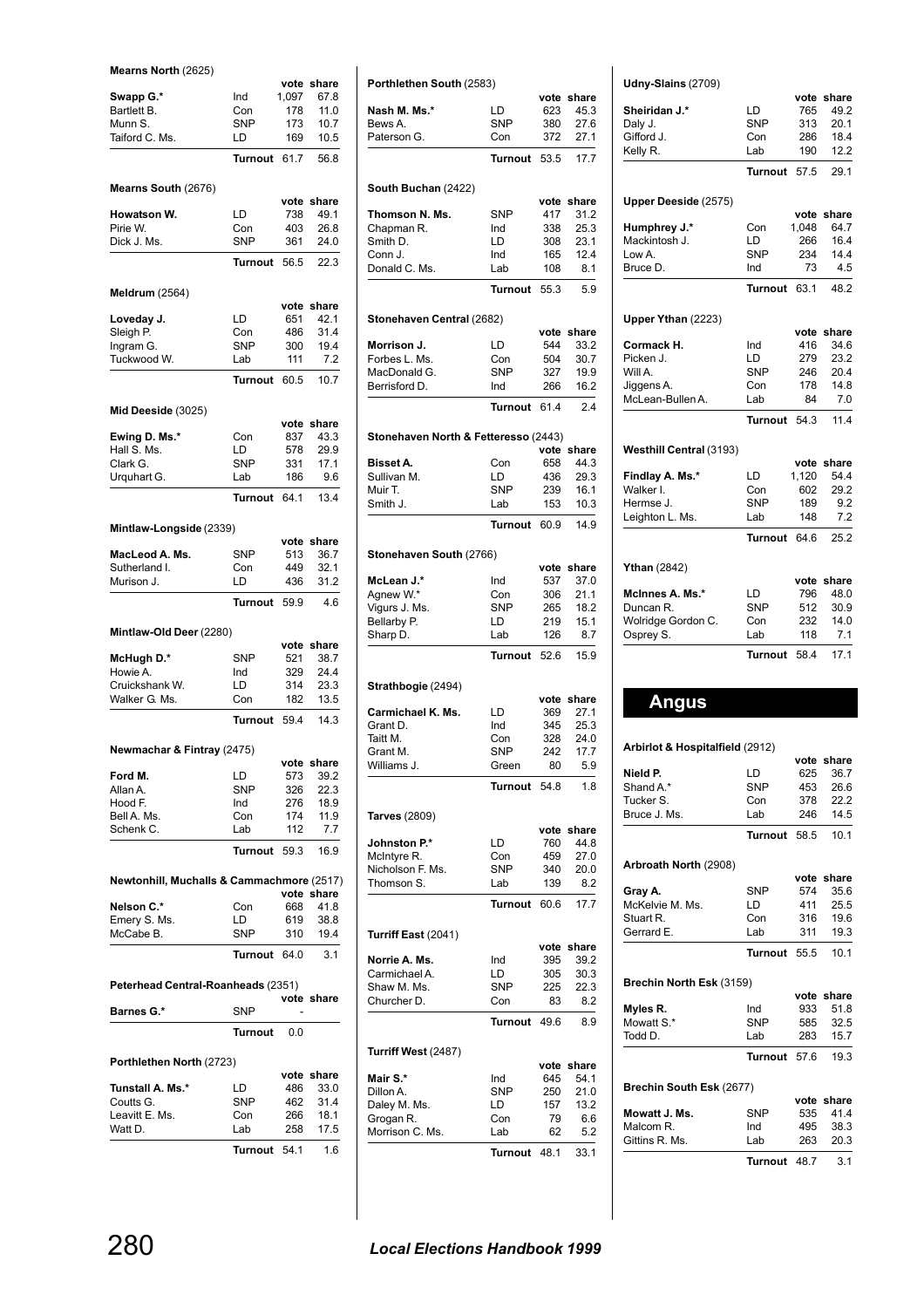| Brechin West (3258)             |                   |               |               |
|---------------------------------|-------------------|---------------|---------------|
| Melville R. Ms.                 | Ind               | vote<br>1,023 | share<br>52.2 |
| Allan G.*                       | <b>SNP</b>        | 672           | 34.3          |
| McIlroy C. Ms.                  | Lab               | 263           | 13.4          |
|                                 | <b>Turnout</b>    | 60.5          | 17.9          |
| Brothock (2817)                 |                   |               |               |
|                                 |                   |               | vote share    |
| Angus I.*<br>Warren J. Ms.      | <b>SNP</b><br>Lab | 702<br>392    | 47.6<br>26.6  |
| Paterson J.                     | LD                | 328           | 22.3          |
| Braid M. Ms.                    | Ind               | 52            | 3.5           |
|                                 | Turnout           | 52.8          | 21.0          |
| Carnoustie Central (2911)       |                   |               |               |
|                                 |                   | vote          | share         |
| Murphy P.<br>Oswald H. Ms.      | Lab<br>SNP        | 893<br>868    | 50.7<br>49.3  |
|                                 | Turnout           | 62.4          | 1.4           |
|                                 |                   |               |               |
| Carnoustie East (2919)          |                   | vote          | share         |
| Selfridge D.*                   | <b>SNP</b>        | 1,104         | 57.9          |
| Dobie A.                        | Con               | 491           | 25.7          |
| Pallis G. Ms.                   | Lab               | 313           | 16.4          |
|                                 | <b>Turnout</b>    | 65.5          | 32.1          |
| Carnoustie West (3017)          |                   |               |               |
|                                 |                   | vote          | share         |
| Gibb J.*<br>Stuart A.           | <b>SNP</b><br>Lab | 1,197<br>438  | 73.2<br>26.8  |
|                                 | <b>Turnout</b>    | 55.7          | 46.4          |
|                                 |                   |               |               |
| <b>Cliffburn</b> (2769)         |                   | vote          | share         |
| Welsh S. Ms.*                   | <b>SNP</b>        | 739           | 55.0          |
|                                 |                   |               |               |
| Milne D. Ms.                    | Lab               | 331           | 24.6          |
| Vann A.                         | LD                | 273           | 20.3          |
|                                 | Turnout           | 49.0          | 30.4          |
| Forfar Central (2936)           |                   |               |               |
|                                 |                   | vote          | share         |
| Leslie S.                       | <b>SNP</b>        | 757           | 46.7          |
| Cochrane-Dyet A.<br>Lowe R. Ms. | Con<br>Lab        | 544<br>319    | 33.6<br>19.7  |
|                                 | <b>Turnout</b>    | 55.3          | 13.1          |
|                                 |                   |               |               |
| Forfar East (2806)              |                   |               |               |
| Middleton W.*                   | <b>SNP</b>        | vote<br>927   | share<br>65.3 |
| Fleming H. Ms.                  | LD                | 492           | 34.7          |
|                                 | Turnout           | 51.4          | 30.7          |
| Forfar South (2558)             |                   |               |               |
|                                 |                   | vote          | share         |
| Robertson W.                    | <b>SNP</b>        | 684           | 49.8          |
| Rymer N. Ms.                    | Con               | 307           | 22.4          |
| Dixon A. Ms.                    | Lab               | 262           | 19.1          |
| Casebow L. Ms.                  | LD<br>Turnout     | 120<br>53.9   | 8.7<br>27.5   |
|                                 |                   |               |               |
| Forfar West (2913)              |                   |               | vote share    |
| Middleton G. Ms.*               | SNP               | 995           | 61.8          |
| Dickens C.                      | Con               | 616           | 38.2          |
|                                 | Turnout           | 56.1          | 23.5          |
| Harbour (3007)                  |                   |               |               |
|                                 |                   | vote          | share         |
| King A.*                        | <b>SNP</b>        | 528           | 37.2          |
| Thoms R.<br>Spiers N.           | Lab<br>Con        | 341<br>328    | 24.0<br>23.1  |
| Will H.                         | LD                | 223           | 15.7          |

| Milne B.*                                                                                                                                                                                                                                                                                                      | SNP            | vote<br>690   | share<br>42.9 |
|----------------------------------------------------------------------------------------------------------------------------------------------------------------------------------------------------------------------------------------------------------------------------------------------------------------|----------------|---------------|---------------|
| Paterson J. Ms.                                                                                                                                                                                                                                                                                                | LD             | 464           | 28.8          |
| Savage D.                                                                                                                                                                                                                                                                                                      | Lab            | 455           | 28.3          |
|                                                                                                                                                                                                                                                                                                                |                |               |               |
|                                                                                                                                                                                                                                                                                                                | <b>Turnout</b> | 55.4          | 14.0          |
| <b>Keptie</b> (2946)                                                                                                                                                                                                                                                                                           |                |               |               |
| Spiers R.*                                                                                                                                                                                                                                                                                                     | LD             | vote<br>751   | share<br>43.4 |
| Swan R.                                                                                                                                                                                                                                                                                                        | <b>SNP</b>     | 478           | 27.6          |
| Savage C. Ms.                                                                                                                                                                                                                                                                                                  | Lab            | 257           | 14.9          |
| McKinnon A.                                                                                                                                                                                                                                                                                                    | Ind            | 243           | 14.1          |
|                                                                                                                                                                                                                                                                                                                |                |               |               |
|                                                                                                                                                                                                                                                                                                                | <b>Turnout</b> | 59.1          | 15.8          |
| Kirriemuir East (3125)                                                                                                                                                                                                                                                                                         |                |               |               |
|                                                                                                                                                                                                                                                                                                                |                |               | vote share    |
| Henderson J.                                                                                                                                                                                                                                                                                                   | <b>SNP</b>     | 834           | 47.1          |
| Bradford S.                                                                                                                                                                                                                                                                                                    | Con            | 681           | 38.5          |
| Short C. Ms.                                                                                                                                                                                                                                                                                                   | Lab            | 256           | 14.5          |
|                                                                                                                                                                                                                                                                                                                | <b>Turnout</b> | 57.0          | 8.6           |
| Kirriemuir West (3167)                                                                                                                                                                                                                                                                                         |                |               |               |
|                                                                                                                                                                                                                                                                                                                |                | vote          | share         |
| Mackintosh I.*                                                                                                                                                                                                                                                                                                 | Con            | 973           | 47.6          |
| Gowans K.                                                                                                                                                                                                                                                                                                      | <b>SNP</b>     | 786           | 38.5          |
| Begg D.                                                                                                                                                                                                                                                                                                        | Lab            | 284           | 13.9          |
|                                                                                                                                                                                                                                                                                                                | <b>Turnout</b> | 65.0          | 9.2           |
| Letham & Friockheim (3031)                                                                                                                                                                                                                                                                                     |                |               |               |
|                                                                                                                                                                                                                                                                                                                |                | vote          | share         |
| Lumgair D.                                                                                                                                                                                                                                                                                                     | Con            | 765           | 41.4          |
| Angus H. Ms.*                                                                                                                                                                                                                                                                                                  | SNP            | 638           | 34.5          |
| Simpson A. Ms.                                                                                                                                                                                                                                                                                                 | LD             | 226           | 12.2          |
| Davidson I.                                                                                                                                                                                                                                                                                                    | Lab            | 219           | 11.9          |
|                                                                                                                                                                                                                                                                                                                | <b>Turnout</b> | 61.3          | 6.9           |
| <b>Monifieth Central (2887)</b>                                                                                                                                                                                                                                                                                |                |               |               |
|                                                                                                                                                                                                                                                                                                                |                |               | vote share    |
| Murray R.*                                                                                                                                                                                                                                                                                                     | <b>SNP</b>     | 1,150         | 61.0          |
| Ramsey S.<br>Rae P.                                                                                                                                                                                                                                                                                            | Con<br>Lab     | 473<br>263    | 25.1<br>13.9  |
|                                                                                                                                                                                                                                                                                                                |                |               |               |
|                                                                                                                                                                                                                                                                                                                | Turnout        | 65.6          | 35.9          |
| Monifieth West (3103)                                                                                                                                                                                                                                                                                          |                |               |               |
|                                                                                                                                                                                                                                                                                                                | <b>SNP</b>     | vote<br>1,529 | share         |
|                                                                                                                                                                                                                                                                                                                |                |               |               |
|                                                                                                                                                                                                                                                                                                                |                |               | 78.6          |
|                                                                                                                                                                                                                                                                                                                | Lab            | 417           | 21.4          |
|                                                                                                                                                                                                                                                                                                                | Turnout 63.9   |               | 57.1          |
|                                                                                                                                                                                                                                                                                                                |                |               |               |
|                                                                                                                                                                                                                                                                                                                |                |               | vote share    |
|                                                                                                                                                                                                                                                                                                                | SNP            | 499           | 33.1          |
|                                                                                                                                                                                                                                                                                                                | Lab            | 367           | 24.3          |
|                                                                                                                                                                                                                                                                                                                | Con            | 253           | 16.8<br>15.0  |
|                                                                                                                                                                                                                                                                                                                | Ind<br>LD      | 226<br>163    | 10.8          |
|                                                                                                                                                                                                                                                                                                                |                |               |               |
|                                                                                                                                                                                                                                                                                                                | Turnout        | 51.3          | 8.8           |
|                                                                                                                                                                                                                                                                                                                |                |               |               |
|                                                                                                                                                                                                                                                                                                                |                |               | vote share    |
|                                                                                                                                                                                                                                                                                                                | SNP            | 656           | 42.7          |
|                                                                                                                                                                                                                                                                                                                | Ind            | 469           | 30.5          |
|                                                                                                                                                                                                                                                                                                                | Lab            | 284           | 18.5          |
|                                                                                                                                                                                                                                                                                                                | LD             | 129           | 8.4           |
|                                                                                                                                                                                                                                                                                                                | Turnout 50.3   |               | 12.2          |
|                                                                                                                                                                                                                                                                                                                |                |               |               |
|                                                                                                                                                                                                                                                                                                                |                |               | vote share    |
|                                                                                                                                                                                                                                                                                                                | SNP            | 742           | 46.1          |
|                                                                                                                                                                                                                                                                                                                | Lab            | 422<br>305    | 26.2<br>18.9  |
|                                                                                                                                                                                                                                                                                                                | Con<br>LD      | 141           | 8.8           |
| McGlynn H.*<br>Grimes P.<br><b>Montrose Central (2948)</b><br>Crowe W.*<br>Gilbert R.<br>Sutcliffe J.<br>Stephen F.<br>Stevens P.<br>Montrose Ferryden (3061)<br>West W.*<br>Salmond M.<br>Sinclair J.<br>Stevens R. Ms.<br>Montrose Hillside (2920)<br>Ritchie K. Ms.*<br>Wood F.<br>Davies P.<br>Ironside C. | Turnout 55.3   |               | 19.9          |

| Montrose West (3114)                       |                       |              |                    |  |
|--------------------------------------------|-----------------------|--------------|--------------------|--|
|                                            |                       |              | vote share         |  |
| Norrie G.*                                 | Ind                   | 1,108        | 64.9               |  |
| Doward J.                                  | <b>SNP</b>            | 433          | 25.4               |  |
| Holehouse M.                               | Lab                   | 167          | 9.8                |  |
|                                            | Turnout               | 55.2         | 39.5               |  |
| Sidlaw East & Ashludie (3159)              |                       |              |                    |  |
|                                            |                       |              | vote share         |  |
| Ellis C. Ms.                               | SNP                   | 1,102        | 58.4               |  |
| Nicoll K.<br>Madden F.                     | Con<br>Lab            | 515<br>270   | 27.3<br>14.3       |  |
|                                            |                       |              |                    |  |
|                                            | <b>Turnout</b>        | 60.0         | 31.1               |  |
| Sidlaw West (3086)                         |                       |              |                    |  |
|                                            |                       |              | vote share         |  |
| Ellis F.*<br>Young T.*                     | SNP<br>Con            | 1,018<br>641 | 51.0<br>32.1       |  |
| Bannerman R.                               | Lab                   | 337          | 16.9               |  |
|                                            | <b>Turnout</b>        | 65.1         | 18.9               |  |
|                                            |                       |              |                    |  |
| Westfield & Dean (3133)                    |                       |              | vote share         |  |
| Duncan F.*                                 | SNP                   | 867          | 46.5               |  |
| Rymer A.                                   | Con                   | 717          | 38.4               |  |
| Cation J.                                  | Lab                   | 281          | 15.1               |  |
|                                            | <b>Turnout</b>        | 60.0         | 8.0                |  |
|                                            |                       |              |                    |  |
| <b>Argyll &amp; Bute</b>                   |                       |              |                    |  |
|                                            |                       |              |                    |  |
| Ardconnel - Kilmore (1974)                 |                       |              |                    |  |
| Macintyre D.                               | Ind                   | 410          | vote share<br>31.9 |  |
| Baker A.                                   | LD                    | 300          | 23.3               |  |
| Hyde J.                                    | Ind                   | 288          | 22.4               |  |
| Mackintosh A.                              | Ind                   | 240          | 18.7               |  |
| Dairon A.                                  | Ind                   | 47           | 3.7                |  |
|                                            | <b>Turnout</b>        | 66.3         | 8.6                |  |
| Ardenslate (2052)                          |                       |              |                    |  |
|                                            |                       |              | vote share         |  |
| McQueen J.<br>Macalister A.                | Ind<br>SNP            | 410<br>306   | 33.8<br>25.2       |  |
| Divers D.                                  | Lab                   | 287          | 23.7               |  |
| Allison J. <sup>.</sup>                    | Ind                   | 209          | 17.2               |  |
|                                            | Turnout               | 60.5         | 8.6                |  |
|                                            |                       |              |                    |  |
| Arrochar, Luss, Arden & Ardenconnel (1935) |                       |              | vote share         |  |
| Petrie W.*                                 | Ind                   | 672          | 57.7               |  |
| Carberry E.                                | Ind                   | 351          | 30.2               |  |
| Skrastin C.<br>Monaghan P.                 | Con<br>Ind            | 101<br>40    | 8.7<br>3.4         |  |
|                                            | <b>Turnout</b>        | 60.6         | 27.6               |  |
|                                            |                       |              |                    |  |
| Auchamore & Innellan (2060)                |                       |              | vote share         |  |
| Walsh J.*                                  | Ind                   | 976          | 70.9               |  |
| McGoran J.                                 | <b>SNP</b>            | 401          | 29.1               |  |
|                                            | Turnout               | 67.9         | 41.8               |  |
| <b>Awe</b> (1831)                          |                       |              |                    |  |
|                                            |                       |              | vote share         |  |
| Macaskill A.*                              | Ind                   | 755          | 62.7               |  |
| Johnston R.                                | SNP<br><b>Turnout</b> | 450          | 37.3               |  |
|                                            |                       | 66.7         | 25.3               |  |
|                                            |                       |              |                    |  |
|                                            |                       |              |                    |  |
|                                            |                       |              |                    |  |
|                                            |                       |              |                    |  |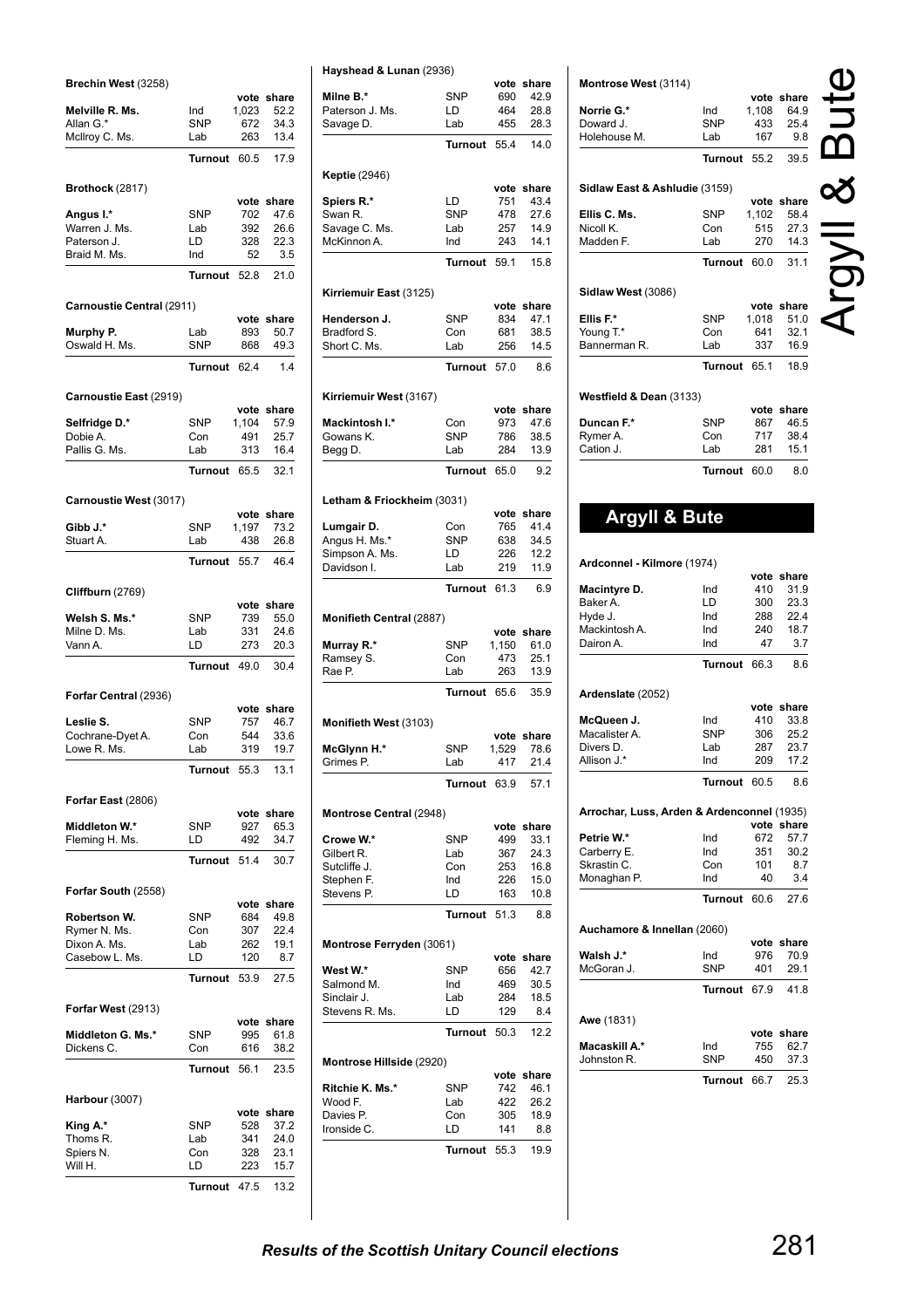| Bute Central (2128)             |                   |             |                    |
|---------------------------------|-------------------|-------------|--------------------|
| Strong I. Ms.                   | <b>SNP</b>        | vote<br>611 | share<br>45.2      |
| Gillies F.*                     | Ind               | 376         | 27.8               |
| Gorman J.                       | Lab               | 166         | 12.3               |
| Hamilton M. Ms.                 | LD                | 131         | 9.7                |
| Flowers D.                      | Ind               | 68          | 5.0                |
|                                 | <b>Turnout</b>    | 63.7        | 17.4               |
| Bute North (1864)               |                   |             |                    |
| <b>Mackintyre R.*</b>           | <b>SNP</b>        |             | vote share         |
|                                 | Turnout           | 0.0         |                    |
|                                 |                   |             |                    |
| Bute South (1754)               |                   |             | vote share         |
| Scoullar A.                     | Ind               | 896         | 72.5               |
| McNamara R. Ms.*                | Ind               | 172         | 13.9               |
| Judge J. Ms.                    | <b>SNP</b>        | 168         | 13.6               |
|                                 | <b>Turnout</b>    | 70.6        | 58.6               |
| Campbeltown Central (2138)      |                   |             |                    |
| McInlay A.*                     | Ind               | vote<br>699 | share<br>53.3      |
| McMillan G.*                    | Lab               | 401         | 30.6               |
| McIntyre D.                     | <b>SNP</b>        | 211         | 16.1               |
|                                 | <b>Turnout</b>    | 61.5        | 22.7               |
| Cardross (1819)                 |                   |             |                    |
|                                 |                   | vote        | share              |
| Kinloch R.*                     | Ind               | 996         | 77.6               |
| Nelson V. Ms.                   | SNP               | 288         | 22.4               |
|                                 | Turnout           | 68.3        | 55.1               |
| Craignish - Glenaray (2004)     |                   |             | vote share         |
| Hay A. Ms.*                     | LD                | 1,049       | 77.6               |
| Cox V. Ms.                      | Con               | 214         | 15.8               |
| Cox S.                          | Ind               | 89          | 6.6                |
|                                 | <b>Turnout</b>    | 68.3        | 61.8               |
| East Central Helensburgh (1884) |                   |             |                    |
| Stewart M. Ms.*                 | LD                | vote<br>635 | share<br>57.6      |
| Millar N.                       | Ind               | 315         | 28.6               |
| Reading R. Ms.                  | Con               | 153         | 13.9               |
|                                 | Turnout 63.4      |             | 29.0               |
| East Central Kintyre (2134)     |                   |             |                    |
| Blair T.                        |                   |             | vote share         |
| McMillan I.                     | Ind<br>Lab        | 460<br>378  | 34.4<br>28.3       |
| Oxborrow T.                     | LD                | 253         | 18.9               |
| MacLellan A.                    | SNP               | 247         | 18.5               |
|                                 | <b>Turnout</b>    | 63.0        | 6.1                |
| East Lochfyne (2216)            |                   |             |                    |
|                                 |                   |             | vote share         |
| Currie D.<br>Clayton A.         | Ind<br><b>SNP</b> | 662<br>575  | 42.2<br>36.6       |
| Geary J.                        | Con               | 332         | 21.2               |
|                                 | Turnout           | 70.7        | 5.5                |
| Garelochhead & Cove (1644)      |                   |             |                    |
|                                 |                   |             | vote share         |
| Freeman G.                      | Ind               | 775         | 81.5               |
| Sheffield J.                    | LD                | 176         | 18.5               |
|                                 | <b>Turnout</b>    | 58.5        | 63.0               |
| Helensburgh Central (2101)      |                   |             |                    |
| Wilson S. Ms.                   | Con               | 351         | vote share<br>30.6 |
| Hanning G.                      | Ind               | 315         | 27.5               |
| Levan L. Ms.                    | SNP               | 244         | 21.3               |
| Trenaman P. Ms.                 | LD                | 236         | 20.6               |
|                                 | Turnout 55.2      |             | 3.1                |

| Helensburgh East (2026)             |                       |             |              |
|-------------------------------------|-----------------------|-------------|--------------|
|                                     |                       | 616         | vote share   |
| Thompson F.<br>Phillips D. Ms.      | LD<br>Lab             | 345         | 52.6<br>29.5 |
| Douglas G.                          | Con                   | 113         | 9.7          |
| Young J.                            | Ind                   | 96          | 8.2          |
|                                     |                       |             |              |
|                                     | <b>Turnout</b>        | 58.0        | 23.2         |
| Helensburgh North (2035)            |                       |             |              |
|                                     |                       | vote        | share        |
| Morton E. Ms.                       | LD                    | 525         | 45.5         |
| Weldon J.                           | Ind                   | 347         | 30.1         |
| Ramsay P.                           | Con                   | 282         | 24.4         |
|                                     | <b>Turnout</b>        | 56.9        | 15.4         |
| Helensburgh West (2381)             |                       |             |              |
|                                     |                       |             | vote share   |
| Stirling J.                         | Con                   | 529         | 34.4         |
| Reay A.                             | LD                    | 391         | 25.4         |
| Sinclair D.                         | Ind                   | 374         | 24.3         |
| Eaton J.                            | Lab                   | 243         | 15.8         |
|                                     | <b>Turnout</b>        | 64.8        | 9.0          |
|                                     |                       |             |              |
| <b>Holy Loch (2079)</b>             |                       | vote        | share        |
| Marshall T.                         | Con                   | 512         | 35.3         |
| Rees R.*                            | <b>SNP</b>            | 453         | 31.2         |
| McKinven G.                         | Lab                   | 412         | 28.4         |
| McGugan N.                          | Ind                   | 75          | 5.2          |
|                                     |                       |             |              |
|                                     | <b>Turnout</b>        | 70.2        | 4.1          |
| Islay North, Jura & Colonsay (1299) |                       |             |              |
| Currie R.*                          | LD                    |             | vote share   |
|                                     | <b>Turnout</b>        | 0.0         |              |
|                                     |                       |             |              |
| Islay South (1598)                  |                       |             |              |
|                                     |                       |             | vote share   |
|                                     |                       |             |              |
| Findlay J.*                         | Ind<br><b>Turnout</b> | 0.0         |              |
|                                     |                       |             |              |
| Kirn & Hunter's Quay (1961)         |                       |             |              |
|                                     |                       | vote        | share        |
| McTaggart E. Ms.*                   | SNP                   | 548         | 43.5         |
| Waddell E. Ms.                      | Con                   | 381         | 30.2         |
| Chennell B.                         | Ind                   | 331         | 26.3         |
|                                     | <b>Turnout</b>        | 65.2        | 13.3         |
| Knapdale (1891)                     |                       |             |              |
|                                     |                       |             | vote share   |
| Robertson B.*                       | Ind                   | 580         | 43.9         |
| Philand D.                          | Lab                   | 421         | 31.9         |
| Johnston A.                         | SNP                   | 211         | 16.0         |
| Duncan W.                           | Con                   | 108         | 8.2          |
|                                     | Turnout               | 69.9        | 12.0         |
| Lochgilphead (2036)                 |                       |             |              |
|                                     |                       |             | vote share   |
| MacMillan D.*                       | Ind                   | 646         | 49.3         |
| Grunewald B.                        | Lab                   | 552         | 42.1         |
| Service H.                          | Con                   | 113         | 8.6          |
|                                     | Turnout               | 65.2        | 7.2          |
| <b>Milton</b> (1861)                |                       |             |              |
|                                     |                       | vote        | share        |
| Gray S.*                            | Lab                   | 583         | 54.7         |
| Scott J.                            | SNP                   | 483         | 45.3         |
|                                     | Turnout               | 59.7        | 9.4          |
|                                     |                       |             |              |
| Mull (2282)                         |                       |             |              |
|                                     |                       | vote        | share        |
| MacDougall A.                       | Ind                   | 893         | 59.9         |
| Cattanach D.                        | SNP<br>Turnout        | 599<br>66.4 | 40.1<br>19.7 |

|                                                            | North & West Kintyre (1982) |             |                                                            |
|------------------------------------------------------------|-----------------------------|-------------|------------------------------------------------------------|
| <b>MacKinnon D.*</b>                                       | Ind                         | 514         | vote share<br>38.5                                         |
| Robertson D.                                               | LD                          | 379         | 28.4                                                       |
| Horn A. Ms.                                                | <b>SNP</b>                  | 261         | 19.6                                                       |
| McNeill A.                                                 | Con                         | 180         | 13.5                                                       |
|                                                            |                             |             |                                                            |
|                                                            | Turnout                     | 67.6        | 10.1                                                       |
| <b>North Lorn (2234)</b>                                   |                             |             |                                                            |
| Camerson C.*                                               | <b>SNP</b>                  | 905         | vote share<br>59.8                                         |
| Burton G.                                                  | Ind                         | 609         | 40.2                                                       |
|                                                            | Turnout 69.1                |             | 19.6                                                       |
| Oban Central (1998)                                        |                             |             |                                                            |
| <b>Banks R.*</b>                                           | Ind                         | 650         | vote share<br>58.1                                         |
| Shaw W.                                                    | LD.                         | 327         | 29.2                                                       |
| Kirkpatrick E. Ms.                                         | Con                         | 141         | 12.6                                                       |
|                                                            | Turnout                     | 56.3        | 28.9                                                       |
|                                                            |                             |             |                                                            |
| Oban North (1958)                                          |                             |             | vote share                                                 |
| Webster D.*                                                | Ind                         | 455         | 40.2                                                       |
| Maccoll K.                                                 | <b>SNP</b>                  | 357         | 31.5                                                       |
| Mackenzie D.                                               | Ind                         | 198         | 17.5                                                       |
| Oxland K.                                                  | Con                         | 123         | 10.9                                                       |
|                                                            | Turnout                     | 58.5        | 8.6                                                        |
| Oban South (2066)                                          |                             |             |                                                            |
|                                                            |                             |             | vote share                                                 |
| McIntosh D.                                                | SNP                         | 572         | 51.3                                                       |
| McKie A.*                                                  | LD                          | 544         | 48.7                                                       |
|                                                            | Turnout 54.8                |             | 2.5                                                        |
| Roseneath, Clynder & Kilcreggan (2052)                     |                             |             |                                                            |
| Coleshill P.                                               | LD                          | 684         | vote share<br>53.7                                         |
| Kelly D.*                                                  | Ind                         | 590         | 46.3                                                       |
|                                                            | Turnout 62.6                |             | 7.4                                                        |
| South Kintyre (1960)                                       |                             |             |                                                            |
| McCallum A.*                                               | Con                         | 269         | vote share<br>20.8                                         |
| Wilson A.                                                  | Lab                         | 224         | 17.3                                                       |
| Cowan A. Ms.                                               | <b>SNP</b>                  | 219         | 16.9                                                       |
| Maclean J.                                                 | Ind                         | 219         | 16.9                                                       |
| Bell W.                                                    | Ind                         | 184         | 14.2                                                       |
|                                                            | LD                          | 178         | 13.8                                                       |
| McKerral J.                                                |                             |             |                                                            |
|                                                            | Turnout                     | 65.9        |                                                            |
| <b>Tiree &amp; Coll (705)</b>                              |                             |             |                                                            |
|                                                            |                             |             |                                                            |
|                                                            | Ind<br><b>Turnout</b>       | 0.0         |                                                            |
|                                                            |                             |             |                                                            |
|                                                            |                             |             |                                                            |
| Gillies I.*<br>West Helensburgh & Rhu (1905)<br>Latimer S. | Ind                         | vote<br>577 |                                                            |
| Mulvaney G.                                                | Con                         | 442         |                                                            |
| Buist E. Ms.                                               | SNP                         | 206         |                                                            |
|                                                            | Turnout                     | 64.9        | 3.5<br>vote share<br>share<br>47.1<br>36.1<br>16.8<br>11.0 |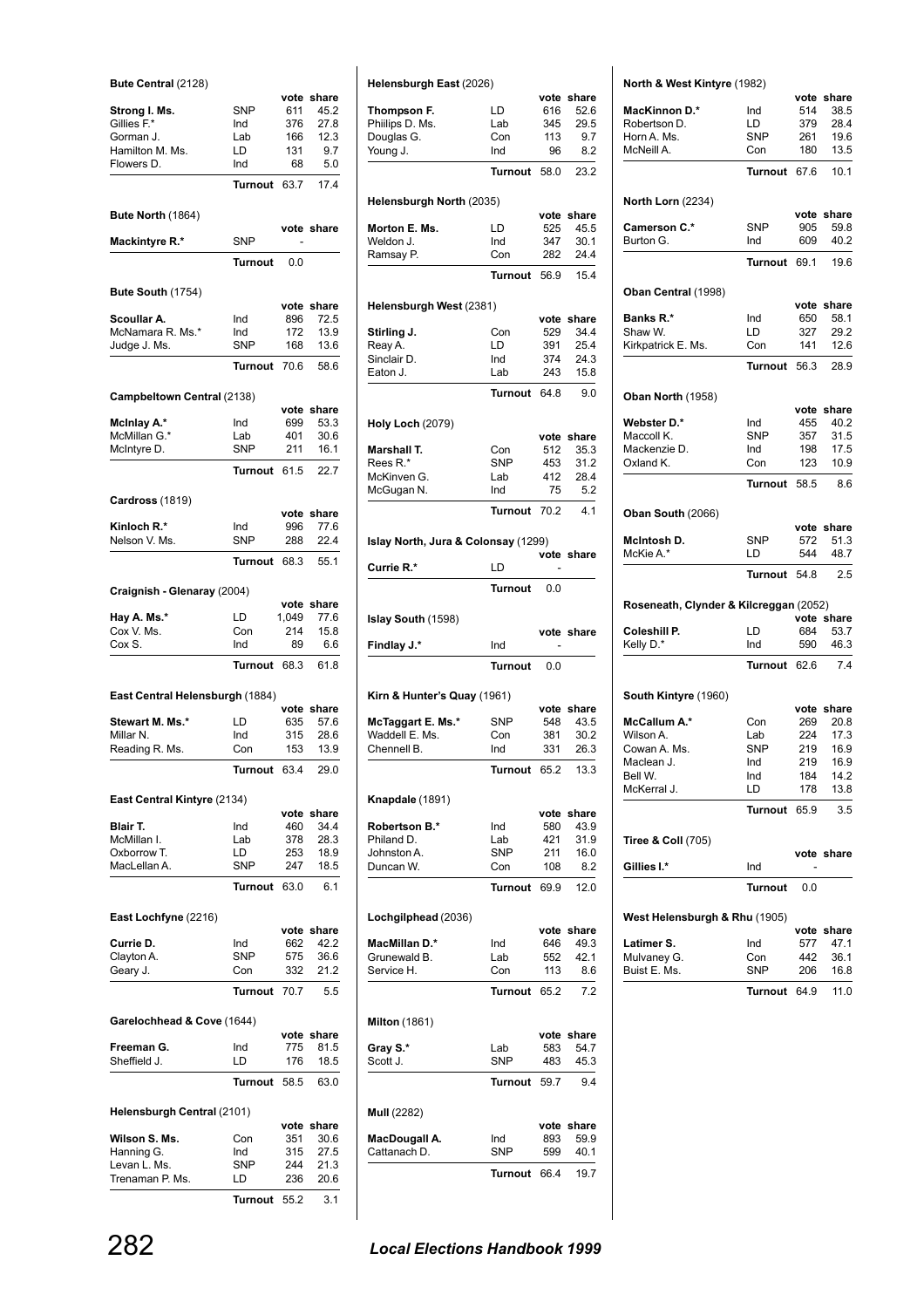# **Scottish Borders**

| Alewater & Denholm (2445)          |                   |             |              |
|------------------------------------|-------------------|-------------|--------------|
|                                    |                   | vote        | share        |
| Evans G.                           | LD                | 793         | 49.9         |
| Greenwell J.                       | Con               | 503         | 31.6         |
| Dalglish D.                        | <b>SNP</b>        | 294         | 18.5         |
|                                    | <b>Turnout</b>    | 65.6        | 18.2         |
| Burnfoot & Mansfield (2402)        |                   |             |              |
|                                    |                   |             | vote share   |
| Pender N.*<br>Young E.             | LD<br><b>SNP</b>  | 486<br>353  | 38.8<br>28.2 |
| Richardson D.*                     | Ind               | 199         | 15.9         |
| Bradley N.                         | Lab               | 140         | 11.2         |
| Peutrill M.                        | Con               | 73          | 5.8          |
|                                    | Turnout           | 52.2        | 10.6         |
| Chirnside & District (2436)        |                   |             |              |
|                                    |                   |             | vote share   |
| Home-Robertson C. Ms.*<br>44.5     |                   | Ind         | 644          |
| Garden R.                          | Ind               | 462         | 32.0         |
| Robertson A.                       | Con               | 210         | 14.5         |
| Thompson M.                        | SNP               | 130         | 9.0          |
|                                    | Turnout           | 57.3        | 12.6         |
| Coldstream & District (2622)       |                   |             |              |
|                                    |                   |             | vote share   |
| Law J.<br>Moffat D.*               | Ind<br><b>SNP</b> | 570<br>552  | 34.7<br>33.6 |
| Sturruck R.                        | LD                | 297         | 18.1         |
| Robertson A. Ms.                   | Con               | 139         | 8.5          |
| Seed M. Ms.                        | Lab               | 85          | 5.2          |
|                                    | Turnout           | 62.8        | 1.1          |
| Duns & District North (2593)       |                   |             |              |
|                                    |                   |             | vote share   |
| Elliot J.*                         | Ind               | 915         | 64.8         |
| Norcott M.                         | Con<br>SNP        | 260         | 18.4         |
| Orr A. Ms.                         | <b>Turnout</b>    | 238<br>55.0 | 16.8<br>46.4 |
|                                    |                   |             |              |
| Duns & District South (2584)       |                   |             | vote share   |
| Forrest L.*                        | Ind               | 709         | 48.6         |
| Bullock A. Ms.                     | LD                | 560         | 38.4         |
| Houldsworth N.                     | Con               | 190         | 13.0         |
|                                    | Turnout 56.9      |             | 10.2         |
| Earlston, Gordon & District (2613) |                   |             |              |
|                                    |                   |             | vote share   |
| Nairn J.*                          | LD                | 680         | 41.7         |
| Browne M.                          | Con               | 547         | 33.6         |
| Ross-Williams G.                   | <b>SNP</b>        | 213         | 13.1         |
| Douglas J.                         | Ind               | 189         | 11.6         |
|                                    | Turnout           | 62.7        | 8.2          |
| Eyemouth & District North (2547)   |                   |             | vote share   |
| Jones D.                           | LD                | 565         | 41.7         |
| Finlay G.*                         | SNP               | 524         | 38.6         |
| McIvor I.                          | Con               | 267         | 19.7         |
|                                    | Turnout           | 54.1        | 3.0          |
| Eyemouth & District South (2397)   |                   |             |              |
|                                    |                   |             | vote share   |
| Waddell I.<br>Herd W.*             | Ind<br>LD         | 549<br>421  | 40.3<br>30.9 |
| Grant W.                           | Ind               | 264         | 19.4         |
| Stoddart S. Ms.                    | Con               | 128         | 9.4          |
|                                    | Turnout           | 57.2        | 9.4          |
|                                    |                   |             |              |

| <b>Forest (2973)</b>                                                                                                |                   |             |               |
|---------------------------------------------------------------------------------------------------------------------|-------------------|-------------|---------------|
|                                                                                                                     |                   | vote        | share         |
| Renton C.*                                                                                                          | <b>SNP</b><br>Ind | 723<br>459  | 39.1<br>24.8  |
| Egar R.<br>Manson M.                                                                                                | LD                | 371         | 20.1          |
| Weir D.                                                                                                             | Con               | 295         | 16.0          |
|                                                                                                                     | Turnout           | 62.3        | 14.3          |
|                                                                                                                     |                   |             |               |
| Galawater & Launderdale (2590)                                                                                      |                   |             |               |
|                                                                                                                     |                   | vote        | share         |
| Hardie W.*<br>MacLeod I. Ms.                                                                                        | Ind<br>LD         | 533<br>410  | 30.2<br>23.2  |
| Baker B. Ms.*                                                                                                       | Ind               | 297         | 16.8          |
| Green J.                                                                                                            | Lab               | 285         | 16.1          |
| Younger D.                                                                                                          | Con               | 242         | 13.7          |
|                                                                                                                     | Turnout           | 68.6        | 7.0           |
| Hermitage (2298)                                                                                                    |                   |             |               |
|                                                                                                                     |                   | vote        | share         |
| Borthwick A. Ms.                                                                                                    | LD                | 482         | 38.5          |
| McNab V. Ms.*                                                                                                       | Ind               | 359         | 28.7          |
| McEwen M.                                                                                                           | <b>SNP</b>        | 212         | 16.9          |
| Lamont J.                                                                                                           | Con               | 200         | 16.0          |
|                                                                                                                     | <b>Turnout</b>    | 54.9        | 9.8           |
| Innerleithen & Walkerburn (2790)                                                                                    |                   |             |               |
|                                                                                                                     |                   | vote        | share         |
| Meikle J.*                                                                                                          | Ind               | 594         | 29.3          |
| Maxwell-Stuart C. Ms.                                                                                               | Lab               | 504         | 24.9          |
| Gebbie J.*<br>Robson I.                                                                                             | LD<br><b>SNP</b>  | 405<br>305  | 20.0<br>15.1  |
| Cox W.*                                                                                                             | Ind               | 136         | 6.7           |
| Jack A. Ms.                                                                                                         | Con               | 81          | 4.0           |
|                                                                                                                     | <b>Turnout</b>    | 72.8        | 4.4           |
|                                                                                                                     |                   |             |               |
| Jedburgh & District East (2467)                                                                                     |                   |             |               |
| Rutherford R.*                                                                                                      | LD                | vote<br>704 | share<br>50.2 |
| Scott A.*                                                                                                           | Con               | 697         | 49.8          |
|                                                                                                                     | <b>Turnout</b>    | 57.2        | 0.5           |
|                                                                                                                     |                   |             |               |
| Jedburgh & District West (2479)                                                                                     |                   | vote        | share         |
| Wight J.                                                                                                            | Con               | 730         | 48.7          |
| Brown J.                                                                                                            | SNP               | 388         | 25.9          |
| Squair A.*                                                                                                          | Ind               | 380         | 25.4          |
|                                                                                                                     | Turnout           | 61.2        | 22.8          |
|                                                                                                                     |                   |             |               |
| Kelso & District North (2892)                                                                                       |                   | vote        | share         |
| Lindores D.*                                                                                                        | LD                | 1,010       | 66.8          |
| Thomson A.                                                                                                          | <b>SNP</b>        | 251         | 16.6          |
| Waddell L. Ms.                                                                                                      | Con               | 251         | 16.6          |
|                                                                                                                     | Turnout           | 53.9        | 50.2          |
|                                                                                                                     |                   |             |               |
|                                                                                                                     |                   |             |               |
|                                                                                                                     |                   |             | vote share    |
|                                                                                                                     | LD                | 851         | 53.4          |
|                                                                                                                     | Ind               | 562         | 35.3          |
|                                                                                                                     | Con               | 180         | 11.3          |
|                                                                                                                     | Turnout           | 59.9        | 18.1          |
| Kelso & District South (2685)<br>Nicol A.<br>Armstrong T.*<br>Smith S.<br>Kelso Central (2526)                      |                   |             |               |
|                                                                                                                     |                   |             | vote share    |
|                                                                                                                     | LD                | 841         | 65.5          |
|                                                                                                                     | <b>SNP</b>        | 242         | 18.8          |
|                                                                                                                     | Con               | 201         | 15.7          |
|                                                                                                                     | Turnout           | 51.5        | 46.7          |
|                                                                                                                     |                   |             |               |
|                                                                                                                     |                   | vote        | share         |
|                                                                                                                     | Ind               | 871         | 62.6          |
| Jack R.*<br>McKenzie W.<br>Scott J.<br>Kilnknowe & Clovenfords (2420)<br>Dumble T.*<br>Godsell G.<br>Roberts N. Ms. | SNP<br>Con        | 349<br>171  | 25.1<br>12.3  |
|                                                                                                                     | <b>Turnout</b>    | 58.2        | 37.5          |

| Parker D.*                         | <b>SNP</b>          | 1,085        | vote share<br>69.6 |  |
|------------------------------------|---------------------|--------------|--------------------|--|
| Hendrie M.*                        | Lab                 | 363          | 23.3               |  |
| McEwan M. Ms.                      | Con                 | 112          | 7.2                |  |
|                                    | <b>Turnout</b>      | 69.0         | 46.3               |  |
| Melrose & District (2522)          |                     |              |                    |  |
|                                    |                     |              | vote share         |  |
| Smith W.*<br>MacKay A.             | Ind<br>Ind          | 938<br>414   | 58.4<br>25.8       |  |
| Davidson M. Ms.                    | Con                 | 255          | 15.9               |  |
|                                    | Turnout             | 57.0         | 32.6               |  |
|                                    |                     |              |                    |  |
| Mossilee & Central (2409)          |                     |              | vote share         |  |
| Lamb W.*                           | LD                  | 493          | 36.0               |  |
| McKay W.*                          | Lab                 | 354          | 25.8               |  |
| Lawson T.                          | SNP                 | 326          | 23.8               |  |
| Poole I.<br>Goodman M. Ms.         | Ind<br>Con          | 127<br>71    | 9.3<br>5.2         |  |
|                                    | Turnout             | 57.1         | 10.1               |  |
|                                    |                     |              |                    |  |
| Netherdale (2604)                  |                     |              | vote share         |  |
| Tulley A.*                         | Ind                 | 1,163        | 74.6               |  |
| Moore S                            | Con                 | 397          | 25.4               |  |
|                                    | Turnout             | 60.9         | 49.1               |  |
| Old Selkirk (2844)                 |                     |              |                    |  |
|                                    |                     |              | vote share         |  |
| Henderson T.*<br>Gunn W.           | Ind<br>Ind          | 897<br>419   | 45.0<br>21.0       |  |
| Galloway I.*                       | Ind                 | 412          | 20.7               |  |
| Bain J.                            | SNP                 | 167          | 8.4                |  |
| Inglis H.                          | Con                 | 97           | 4.9                |  |
|                                    | Turnout 70.5        |              | 24.0               |  |
|                                    |                     |              |                    |  |
|                                    |                     |              |                    |  |
| Peebles & District East (2712)     |                     |              | vote share         |  |
| <b>Brockie B.*</b><br>Callaghan P. | Lab<br>SNP          | 627<br>502   | 35.0<br>28.0       |  |
| Moffat J. Ms.                      | LD.                 | 448          | 25.0               |  |
| Walker W.                          | Con                 | 216          | 12.0               |  |
|                                    | Turnout             | 66.5         | 7.0                |  |
| Peebles & District South (2490)    |                     |              |                    |  |
|                                    |                     |              | vote share         |  |
| Smith P. Ms.                       | LD                  | 446          | 25.6               |  |
| Simpson K. Ms.*                    | Ind                 | 409          | 23.5               |  |
| Reid J. Ms.*                       | Lab                 | 374          | 21.5               |  |
| MacKenzie A.<br>Smith M. Ms.       | <b>SNP</b><br>Con   | 359<br>152   | 20.6<br>8.7        |  |
|                                    | <b>Turnout</b>      | 70.4         | 2.1                |  |
|                                    |                     |              |                    |  |
| Peebles & Upper Tweed (2566)       |                     |              | vote share         |  |
| Younger A. Ms.*                    | Ind                 | 612          | 33.6               |  |
| Hooper A.*                         | LD                  | 594          | 32.6               |  |
| Robertson M. Ms.                   | Ind                 | 380          | 20.9               |  |
| Archibald W.*                      | SNP<br>Turnout 71.5 | 234          | 12.9<br>1.0        |  |
|                                    |                     |              |                    |  |
| <b>Scott's View (2564)</b>         |                     |              | vote share         |  |
| Hewat A.*                          | Ind                 | 663          | 42.1               |  |
| Riddell-Carre C. Ms.*              | Con                 | 555          | 35.2               |  |
| Hirst M.                           | SNP                 | 358          | 22.7               |  |
|                                    | Turnout             | 61.5         | 6.9                |  |
| Silverbuthll (2373)                |                     |              | vote share         |  |
| Scott J.*<br>Turnball G.           | LD<br>Con           | 1,007<br>332 | 75.2<br>24.8       |  |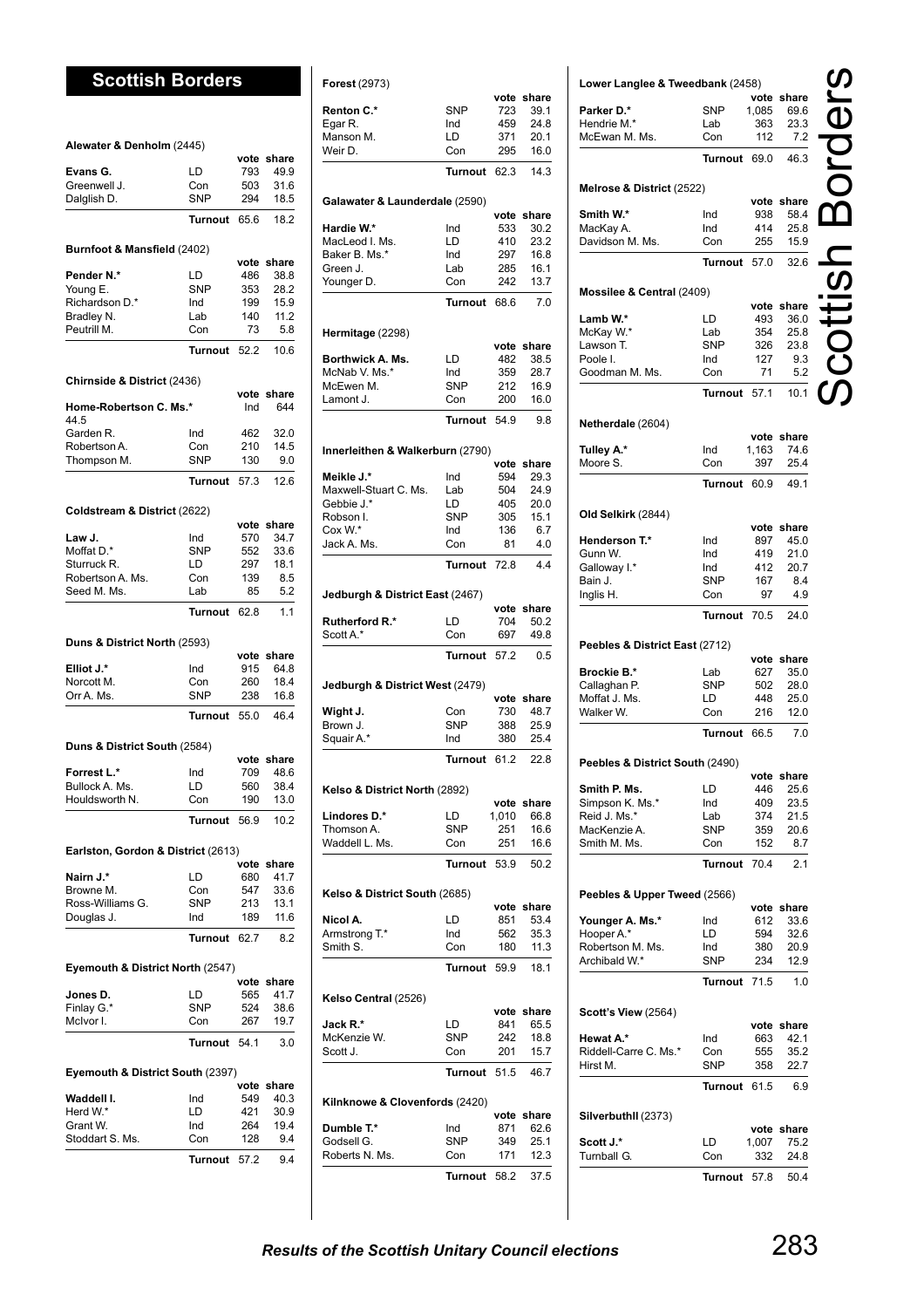|  |  | Teviot & Central (2378) |  |
|--|--|-------------------------|--|
|--|--|-------------------------|--|

| Paterson D.*                   | <b>SNP</b>     | 460   | 32.2       |
|--------------------------------|----------------|-------|------------|
| Martin A.*                     | ID.            | 438   | 30.7       |
| Rudkin J.*                     | Ind            | 313   | 21.9       |
| Usher S.                       | Con            | 114   | 8.0        |
| Marsden P.                     | Ind            | 102   | 7.1        |
|                                | <b>Turnout</b> | 60.3  | 1.5        |
| Upper Langlee & Ladhope (2530) |                |       |            |
|                                |                |       | vote share |
| Mitchell J.*                   | <b>SNP</b>     | 677   | 47.6       |
| Scott H.                       | Ind            | 531   | 37.4       |
| Forsyth F.                     | Con            | 213   | 15.0       |
|                                | Turnout        | 56.6  | 10.3       |
| Weensland (2533)               |                |       |            |
|                                |                |       | vote share |
| Scott J.                       | LD             | 876   | 54.3       |
| Elliot A. Ms.                  | Con            | 440   | 27.3       |
| Hewson Y. Ms.                  | <b>SNP</b>     | 298   | 18.5       |
|                                | <b>Turnout</b> | 64.0  | 27.0       |
| West Linton & District (2618)  |                |       |            |
|                                |                |       | vote share |
| Suckling D.*                   | Ind            |       |            |
|                                | <b>Turnout</b> | 0 Q   |            |
| <b>Wilton (2352)</b>           |                |       |            |
|                                |                |       | vote share |
| Angus O.*                      | LD             | 1,122 | 80.3       |
| Lee G.                         | Con            | 275   | 19.7       |
|                                | Turnout        | 60.6  | 60.6       |

**vote share**

# **Clackmannan**

| Alloa Claremont (1919)  |            |      |            |
|-------------------------|------------|------|------------|
|                         |            |      | vote share |
| Paterson M. Ms.*        | Lab        | 600  | 48.2       |
| Fenwick C.              | <b>SNP</b> | 524  | 42.1       |
| Mackie N.               | Con        | 122  | 9.8        |
|                         | Turnout    | 65.2 | 6.1        |
| Alloa East (1887)       |            |      |            |
|                         |            |      | vote share |
| Wallace W.              | <b>SNP</b> | 571  | 50.7       |
| Fawcett S.*             | Lab        | 556  | 49.3       |
|                         | Turnout    | 60.0 | 1.3        |
| <b>Alloa Mar (1760)</b> |            |      |            |
|                         |            |      | vote share |
| Holden C.               | <b>SNP</b> | 513  | 55.6       |
| McNally T. Ms.*         | Lab        | 409  | 44.4       |
|                         | Turnout    | 52.8 | 11.3       |
| Alloa North (2254)      |            |      |            |
|                         |            |      | vote share |
| Ross J. Ms.             | Lab        | 755  | 54.4       |
| Fisher G.               | <b>SNP</b> | 634  | 45.6       |
|                         | Turnout    | 62.5 | 8.7        |
| Alloa West (1648)       |            |      |            |
|                         |            |      | vote share |
| Douglas W.              | <b>SNP</b> | 459  | 46.0       |
| Watters S.              | Lab        | 425  | 42.6       |
| Watt A.                 | Con        | 113  | 11.3       |
|                         | Turnout    | 61.0 | 3.4        |
| Alva North (2141)       |            |      |            |
|                         |            |      | vote share |
| Brown K.*               | <b>SNP</b> | 745  | 53.0       |
| Stevenson R.            | Lab        | 661  | 47.0       |
|                         | Turnout    | 66.7 | 6.0        |

| Alva South (2038)                |                   |             |                    |
|----------------------------------|-------------------|-------------|--------------------|
| <b>Balsillie D.</b>              | SNP               | 732         | vote share<br>55.8 |
| Banks G.                         | Lab               | 580         | 44.2               |
|                                  | Turnout           | 64.7        | 11.6               |
| Clackmannan (2206)               |                   |             |                    |
|                                  |                   | vote        | share              |
| Calder W.<br>Cook C. Ms.         | Lab<br><b>SNP</b> | 674<br>539  | 45.6<br>36.5       |
| Kellie J.                        | LD                | 198         | 13.4               |
| Muir C. Ms.                      | Con               | 67          | 4.5                |
|                                  | Turnout           | 67.1        | 9.1                |
| Delph & Cambus (2003)            |                   |             |                    |
|                                  |                   | vote        | share              |
| Cook D. Ms.                      | Lab               | 563         | 45.2               |
| Murphy C. Ms.<br>McMenemy D.     | <b>SNP</b><br>Con | 540<br>143  | 43.3<br>11.5       |
|                                  |                   |             |                    |
|                                  | Turnout           | 62.4        | 1.8                |
| Devon & Clackmannan North (2477) |                   |             |                    |
| Lindsay A. Ms.                   | SNP               | vote<br>550 | share<br>33.6      |
| McGill R.                        | Lab               | 530         | 32.4               |
| Jamieson A.                      | Con               | 310         | 18.9               |
| Bolton G.                        | Ind               | 141         | 8.6                |
| Bell C.                          | LD                | 105         | 6.4                |
|                                  | Turnout           | 66.2        | 1.2                |
| Dollar & Muckhart (2147)         |                   |             |                    |
|                                  |                   | vote<br>860 | share              |
| Campbell A.*<br>Ness G.          | Con<br><b>SNP</b> | 363         | 57.8<br>24.4       |
| Loughran B. Ms.                  | Lab               | 265         | 17.8               |
|                                  | Turnout           | 70.0        | 33.4               |
|                                  |                   |             |                    |
| Fairfield (2045)                 |                   | vote        | share              |
| Watson J.*                       | Lab               | 796         | 62.2               |
| Douglas J.                       | <b>SNP</b>        | 483         | 37.8               |
|                                  | <b>Turnout</b>    | 63.3        | 24.5               |
| Gartmorn (2349)                  |                   |             |                    |
|                                  |                   |             | vote share         |
| Stewart D.*<br>Neilson J. Ms.    | Lab<br>SNP        | 890<br>498  | 64.1<br>35.9       |
|                                  |                   |             |                    |
|                                  | Turnout           | 59.4        | 28.2               |
| Menstrie (1691)                  |                   |             | vote share         |
| Alexander W.*                    | SNP               | 763         | 66.1               |
| Taylor D.                        | Lab               | 302         | 26.1               |
| Watt I. Ms.                      | Con               | 90          | 7.8                |
|                                  | Turnout           | 68.6        | 39.9               |
| Muirside (2399)                  |                   |             |                    |
|                                  |                   | vote        | share              |
| Scobbie A.*                      | Lab               | 760         | 50.9               |
| Morrison L. Ms.                  | <b>SNP</b>        | 530         | 35.5               |
| Mackie J.                        | Con               | 203         | 13.6               |
|                                  | Turnout           | 62.5        | 15.4               |
| <b>St. Serf's (1839)</b>         |                   |             |                    |
| Elder R.*                        | Lab               | vote<br>564 | share<br>52.0      |
| Morrison H.                      | SNP               | 521         | 48.0               |
|                                  | Turnout           | 59.9        | 4.0                |
| Tillicoultry East (2032)         |                   |             |                    |
|                                  |                   | vote        | share              |
| McAdam W.*                       | SNP               | 724         | 53.7               |
| Williamson G.                    | Lab               | 430         | 31.9               |
| Hutchinson J.<br>Biggam J.       | Con<br>LD         | 113<br>82   | 8.4<br>6.1         |
|                                  |                   |             |                    |
|                                  | Turnout           | 66.6        | 21.8               |

| Tillicoultry West (2039) |  |
|--------------------------|--|
|                          |  |

| 713 527 | Watt G.   | l ah       | 641 | 473 |
|---------|-----------|------------|-----|-----|
|         | Forbes C. | <b>SNP</b> |     |     |

# **Dumfries & Galloway**

| Annan Central (2312)        |                   | vote        | share         |
|-----------------------------|-------------------|-------------|---------------|
| Turner A.*                  | LD                | 1,273       | 82.2          |
| Clyde J.                    | Lab               | 197         | 12.7          |
| Duncum D.                   | Con               | 79          | 5.1           |
|                             | <b>Turnout</b>    | 67.2        | 69.5          |
| Annan East (2326)           |                   |             |               |
|                             | LD                | vote<br>584 | share<br>47.0 |
| Ramage J.*<br>Ogilvie R.    | Lab               | 460         | 37.0          |
| Smith D.                    | <b>SNP</b>        | 199         | 16.0          |
|                             | Turnout           | 53.7        | 10.0          |
|                             |                   |             |               |
| Annan West (2700)           |                   |             | vote share    |
| Paterson W. Ms.*            | Lab               | 693         | 40.8          |
| Forbes E. Ms.               | Con               | 550         | 32.4          |
| Wright W.                   | LD                | 455         | 26.8          |
|                             | <b>Turnout</b>    | 63.6        | 8.4           |
| Caerlaverock (2485)         |                   |             |               |
|                             |                   | vote        | share         |
| Little B.*                  | <b>SNP</b>        | 798         | 52.8          |
| Cairns R.                   | Lab               | 369         | 24.4          |
| Charteris A. Ms.            | Con               | 344         | 22.8          |
|                             | Turnout           | 61.0        | 28.4          |
| Cairn Valley (2482)         |                   |             |               |
|                             |                   | vote        | share<br>41.3 |
| Wright A.*<br>Wood A.       | Con<br><b>SNP</b> | 643<br>548  | 35.2          |
| Goss D.                     | LD                | 366         | 23.5          |
|                             | Turnout           | 63.2        | 6.1           |
|                             |                   |             |               |
| Canonbie & Kirtle (2594)    |                   | vote        | share         |
| Dinwoodie J.*               | LD                | 693         | 48.4          |
| Mason M.                    | Con               | 490         | 34.2          |
| Crouch P.                   | Ind               | 250         | 17.4          |
|                             | <b>Turnout</b>    | 55.6        | 14.2          |
| Castle Douglas - Dee (2492) |                   |             |               |
|                             |                   |             | vote share    |
| Purdie A.*                  | Ind               | 650         | 39.7          |
| McQuarrie R.                | <b>SNP</b>        | 615         | 37.6          |
| Zimmerman A.                | Con               | 371         | 22.7          |
|                             | Turnout           | 65.9        | 2.1           |
| Castle Douglas - Urr (2517) |                   |             |               |
|                             |                   |             | vote share    |
| Campbell A.*                | Ind               | 975         | 55.0          |
| Fairbairn R.*               | <b>SNP</b>        | 799         | 45.0          |
|                             | Turnout           | 70.9        | 9.9           |
| Chapelcross (2602)          |                   | vote        | share         |
| Marshall S.                 | Lab               | 675         | 48.0          |
|                             |                   |             |               |
|                             | LD                |             | 28.1          |
| Mackay A.<br>Rixon E. Ms.   | Con               | 395<br>337  | 24.0          |
|                             | Turnout           | 54.4        | 19.9          |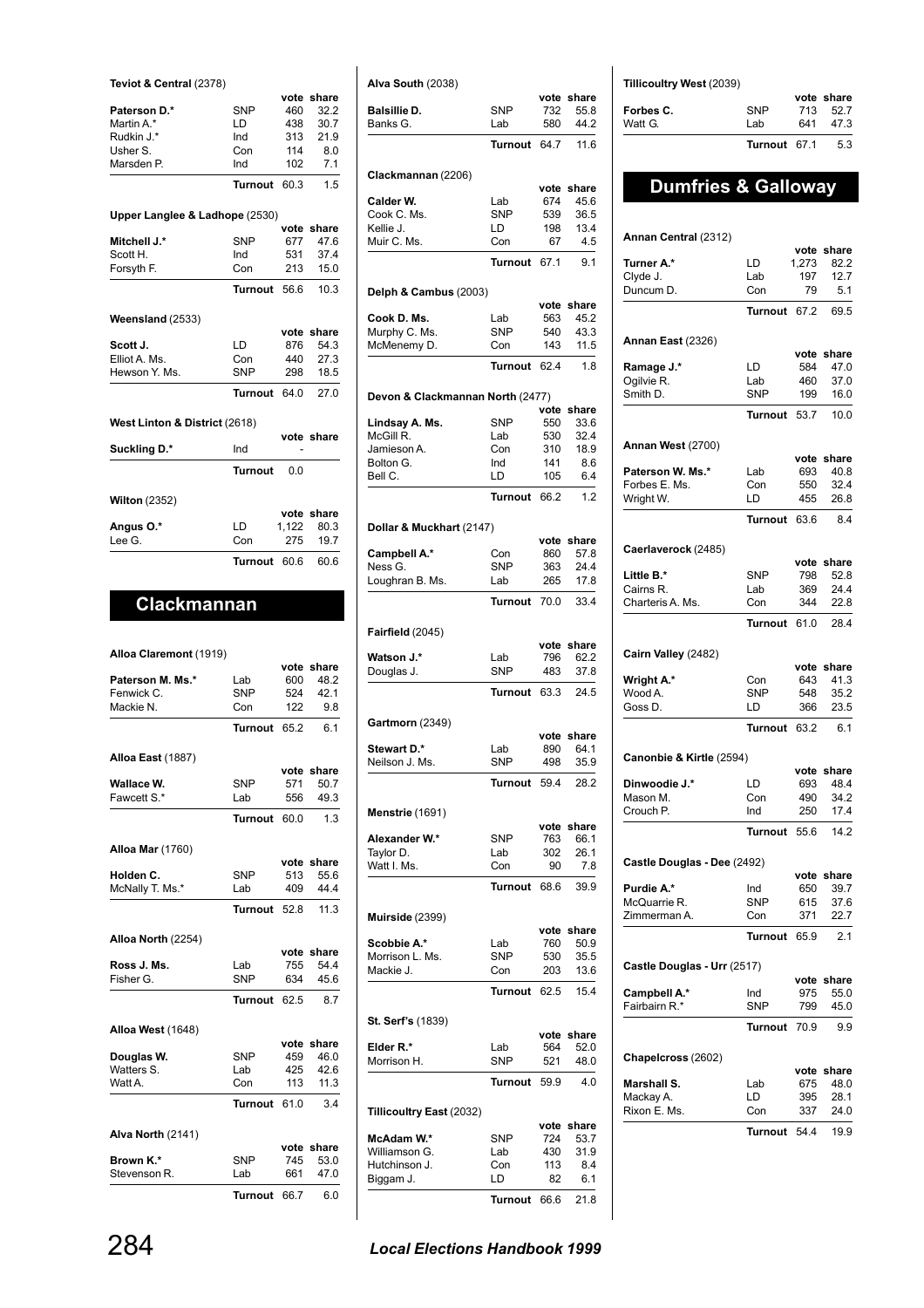| Cree (2677)                     |                       |              |                    |
|---------------------------------|-----------------------|--------------|--------------------|
| Mitchell J. Ms.*                | LD                    | vote<br>552  | share<br>32.3      |
| Nisbet A.                       | <b>SNP</b>            | 487          | 28.5               |
| McNaught J.                     | Ind                   | 448          | 26.2               |
| Reid A.                         | Con                   | 220          | 12.9               |
|                                 | <b>Turnout</b>        | 64.1         | 3.8                |
| Criffel (2599)                  |                       |              |                    |
| Thomson M.*                     | Ind                   | 530          | vote share<br>30.5 |
| Hodgson B.                      | Con                   | 498          | 28.7               |
| Kelly P.                        | Lab                   | 365          | 21.0               |
| Jardine R.                      | <b>SNP</b>            | 343          | 19.8               |
|                                 | <b>Turnout</b>        | 67.0         | 1.8                |
| Dalbeattie - Craignair (2532)   |                       |              |                    |
| Davidson K. Ms.*                | SNP                   | vote<br>723  | share<br>42.9      |
| Parker <sub>N.</sub>            | Ind                   | 693          | 41.2               |
| Kerr A. Ms.                     | Con                   | 268          | 15.9               |
|                                 | <b>Turnout</b>        | 66.9         | 1.8                |
| Dalbeattie - Milton (2736)      |                       |              |                    |
|                                 |                       | vote         | share              |
| Bell H. Ms.*                    | Ind                   | 772          | 39.9               |
| McLennan G.                     | <b>SNP</b>            | 372          | 19.2               |
| Gourlay F.*<br>Wight A.         | Ind<br>Con            | 338<br>251   | 17.5<br>13.0       |
| Caldwell G.                     | Ind                   | 201          | 10.4               |
|                                 | <b>Turnout</b>        | 71.1         | 20.7               |
|                                 |                       |              |                    |
| Dryfe & Lockerbie East (2503)   |                       | vote         | share              |
| Bowman-Vaughan A. Ms.           | Con                   | 466          | 34.7               |
| Berry S.*                       | Lab                   | 351          | 26.1               |
| Montgomery J. Ms.               | LD<br><b>SNP</b>      | 318<br>208   | 23.7               |
| Murray R.                       | <b>Turnout</b>        | 53.7         | 15.5<br>8.6        |
|                                 |                       |              |                    |
|                                 |                       |              |                    |
| Georgetown (2442)               |                       |              |                    |
|                                 |                       | vote         | share              |
| Conchie B.*<br>Hassall F.       | Lab<br>Con            | 1,048<br>524 | 66.7<br>33.3       |
|                                 | <b>Turnout</b>        | 65.5         | 33.3               |
| Heathhall (2597)                |                       |              |                    |
|                                 |                       | ote /        | share              |
| <b>Cameron K.*</b>              | Ind                   | 1,061        | 67.1               |
| Hannay A.                       | Lab<br><b>Turnout</b> | 520          | 32.9<br>34.2       |
|                                 |                       | 61.5         |                    |
| Hoddom & Kinmount (2334)        |                       |              | vote share         |
| Bell-Irving A.                  | Con                   | 490          | 35.0               |
| Martin D.*                      | Ind                   | 370          | 26.4               |
| McCaffrey C. Ms.                | Lab                   | 312          | 22.3               |
| Ritchie R. Ms.                  | <b>SNP</b>            | 227          | 16.2               |
|                                 | <b>Turnout</b>        | 60.3         | 8.6                |
| Kirkconnel (1889)               |                       |              | vote share         |
| Saunders B.*                    | Lab                   | 754          | 56.6               |
| Wilson J.                       | Ind                   | 255          | 19.1               |
| Kungu M.                        | Ind Lab               | 221          | 16.6               |
| Allen M.                        | <b>SNP</b>            | 103          | 7.7                |
|                                 | <b>Turnout</b>        | 70.7         | 37.4               |
| Kirkcudbright - Bengairn (2522) |                       |              |                    |
| Maitland J. Ms.                 | Ind                   | 842          | vote share<br>47.7 |
| McFarlane J.                    | <b>SNP</b>            | 448          | 25.4               |
| Morris E.*                      | Ind                   | 249          | 14.1               |
| Paterson R.                     | Lab                   | 176          | 10.0               |
| Kenny D.                        | Ind                   | 50           | 2.8                |

| Kirkcudbright - Tarff (2406)       |                   |            |                    |
|------------------------------------|-------------------|------------|--------------------|
|                                    |                   | vote       | share              |
| Gilroy E. Ms.                      | Con               | 599        | 37.6               |
| Pitcairn T.                        | <b>SNP</b>        | 519        | 32.6               |
| McCaig G.*                         | Ind               | 476        | 29.9               |
|                                    | <b>Turnout</b>    | 66.8       | 5.0                |
|                                    |                   |            |                    |
| Langholm & Upper Eskdale (2633)    |                   |            |                    |
|                                    |                   | vote       | share              |
| Male D.*                           | LD                | 932        | 66.0               |
| Packer J.                          | Con               | 480        | 34.0               |
| 1995: LD                           | Turnout           | 54.4       | 32.0               |
|                                    |                   |            |                    |
| Linculden (2546)                   |                   |            |                    |
|                                    |                   | vote       | share              |
| McKie D.*                          | Lab<br><b>SNP</b> | 908        | 65.2               |
| Martin H.<br>Oakes J.              | Con               | 384<br>101 | 27.6<br>7.3        |
|                                    |                   |            |                    |
|                                    | <b>Turnout</b>    | 54.8       | 37.6               |
|                                    |                   |            |                    |
| Lochar (2636)                      |                   |            |                    |
| Gordon M. Ms.*                     | Ind               | 708        | vote share<br>42.8 |
| Simkins P.*                        | Lab               | 402        | 24.3               |
| Shannon R.                         | <b>SNP</b>        | 333        | 20.1               |
| Templeton M. Ms.                   | Con               | 213        | 12.9               |
|                                    |                   |            |                    |
|                                    | <b>Turnout</b>    | 63.0       | 18.5               |
|                                    |                   |            |                    |
| Lochmaben (2419)                   |                   | vote       | share              |
| Pennie I.*                         | Ind               | 375        | 26.9               |
| Ison A. Ms.                        | Con               | 297        | 21.3               |
| Pickering G.                       | <b>SNP</b>        | 269        | 19.3               |
| Nicholson R.                       | Lab               | 247        | 17.7               |
| Wylie J. Ms.                       | LD                | 205        | 14.7               |
|                                    |                   |            |                    |
|                                    | <b>Turnout</b>    | 57.8       | 5.6                |
|                                    |                   |            |                    |
| Lochside (2558)                    |                   | vote       | share              |
| Nimmo W.*                          | Ind Lab           | 788        | 50.4               |
| Deegan P.*                         | Lab               | 548        | 35.1               |
| Shannon L. Ms.                     | <b>SNP</b>        | 227        | 14.5               |
|                                    |                   |            |                    |
|                                    | <b>Turnout</b>    | 61.3       | 15.4               |
|                                    |                   |            |                    |
| Lochvale (2638)                    |                   |            | vote share         |
| Callandar I.                       | Ind               | 744        | 46.2               |
| MacRae F.*                         | Lab               | 649        | 40.3               |
| Patterson A.*                      | <b>SNP</b>        | 218        | 13.5               |
|                                    |                   |            |                    |
|                                    | Turnout           | 61.6       | 5.9                |
| Lockerbie & Upper Annandale (2304) |                   |            |                    |
|                                    |                   |            | vote share         |
| McQueen M. Ms.*                    | Con               | 1,041      | 75.1               |
| Forrest M.                         | Lab               | 346        | 24.9               |
|                                    | Turnout           | 61.2       | 50.1               |
|                                    |                   |            |                    |
| Loreburn (2407)                    |                   |            |                    |
|                                    |                   |            | vote share         |
| Holmes T.*                         | Ind               | 1.055      | 70.6               |
| Smith T. Ms.                       | Lab               | 439        | 29.4               |
|                                    | Turnout 62.8      |            | 41.2               |
|                                    |                   |            |                    |
| Luce (2581)                        |                   |            |                    |
|                                    |                   |            | vote share         |
| Murray F.*                         | SNP               | 879        | 52.4               |
| Arkless C.                         | Lab               | 503        | 30.0               |
| Tuckfield R. Ms.                   | Ind               | 296        | 17.6               |
|                                    | Turnout           | 65.8       | 22.4               |
|                                    |                   |            |                    |
|                                    |                   |            |                    |
|                                    |                   |            |                    |
| Marchmount (2654)                  |                   |            | vote share         |
| Forteath J.*                       | Lab               | 972        | 61.6               |
| Charteris J.                       | Con               | 606        | 38.4               |
|                                    | Turnout           | 61.0       | 23.2               |

| Maxwelltown (2504)                     |                |             | vote share         |  |
|----------------------------------------|----------------|-------------|--------------------|--|
| Urquhart D.*                           | Ind            | 842         | 54.4               |  |
| Howat S. Ms.                           | Lab            | 706         | 45.6               |  |
|                                        | <b>Turnout</b> | 61.0        | 8.8                |  |
| Mid Nithsdale (2725)                   |                |             |                    |  |
| McKay T.                               | Con            | 950         | vote share<br>54.3 |  |
| Kennedy-Moffat D.                      | <b>SNP</b>     | 444         | 25.4               |  |
| McLurg M.                              | Lab            | 354         | 20.3               |  |
|                                        | <b>Turnout</b> | 64.6        | 28.9               |  |
| <b>Moffat</b> (2622)                   |                |             |                    |  |
|                                        |                |             | vote share         |  |
| Lockhart W.*<br>Millar W.*             | Ind<br>SNP     | 829<br>509  | 49.9<br>30.6       |  |
| Forrest M. Ms.                         | Ind            | 323         | 19.4               |  |
|                                        | <b>Turnout</b> | 64.2        | 19.3               |  |
|                                        |                |             |                    |  |
| Nithsdale East (2330)                  |                | vote        | share              |  |
| Hyslop I.                              | Con            | 584         | 38.6               |  |
| Paoletti N.                            | Ind            | 524         | 34.6               |  |
| Russell W.                             | Lab            | 405         | 26.8               |  |
|                                        | <b>Turnout</b> | 65.7        | 4.0                |  |
| Palmerstone (2449)                     |                |             |                    |  |
| McBurnie G.*                           | Lab            | vote<br>952 | share<br>66.3      |  |
| Fair S.                                | SNP            | 484         | 33.7               |  |
|                                        | <b>Turnout</b> | 60.2        | 32.6               |  |
|                                        |                |             |                    |  |
| Rhins North (2594)                     |                |             | vote share         |  |
| Agnew J.*                              | Ind            | 894         | 48.8               |  |
| Sloan A.*<br>MacKinnon B.              | Lab<br>SNP     | 771<br>168  | 42.1<br>9.2        |  |
|                                        | <b>Turnout</b> | 70.8        | 6.7                |  |
|                                        |                |             |                    |  |
| Rhins South (2516)                     |                |             |                    |  |
| Forster G.                             | Lab            | 647         | vote share<br>40.2 |  |
| Duffy I.                               | SNP            | 416         | 25.9               |  |
| Park G.*<br>Pemberton M.               | Ind<br>Con     | 338<br>207  | 21.0<br>12.9       |  |
|                                        | Turnout 64.1   |             | 14.4               |  |
|                                        |                |             |                    |  |
| Sanguhar & District (2375)             |                |             |                    |  |
| Dempster J.                            | Lab            | 540         | vote share<br>32.9 |  |
| Hickey G.                              | <b>SNP</b>     | 493         | 30.0               |  |
| Wood R.*<br>Edmund W.                  | Ind            | 446<br>164  | 27.1<br>10.0       |  |
|                                        | Ind Lab        |             |                    |  |
|                                        | Turnout        | 69.6        | 2.9                |  |
| Solway Border (2543)                   |                |             |                    |  |
| Sword D.                               | Lab            | 464         | vote share<br>33.2 |  |
| Graham A.*                             | Con            | 346         | 24.8               |  |
| Peacock D.                             | Ind            | 317         | 22.7               |  |
| Conaghan J. Ms.*                       | Ind            | 269         | 19.3               |  |
|                                        | Turnout        | 55.3        | 8.5                |  |
| <b>Stewartry North (2593)</b>          |                |             |                    |  |
|                                        |                |             | vote share         |  |
| <b>Prentice G.*</b><br>Ferguson J. Ms. | Ind<br>SNP     | 858<br>537  | 49.5<br>31.0       |  |
| Rae C. Ms.                             | Con            | 339         | 19.6               |  |
|                                        | Turnout        | 67.5        | 18.5               |  |
|                                        |                |             |                    |  |
|                                        |                |             |                    |  |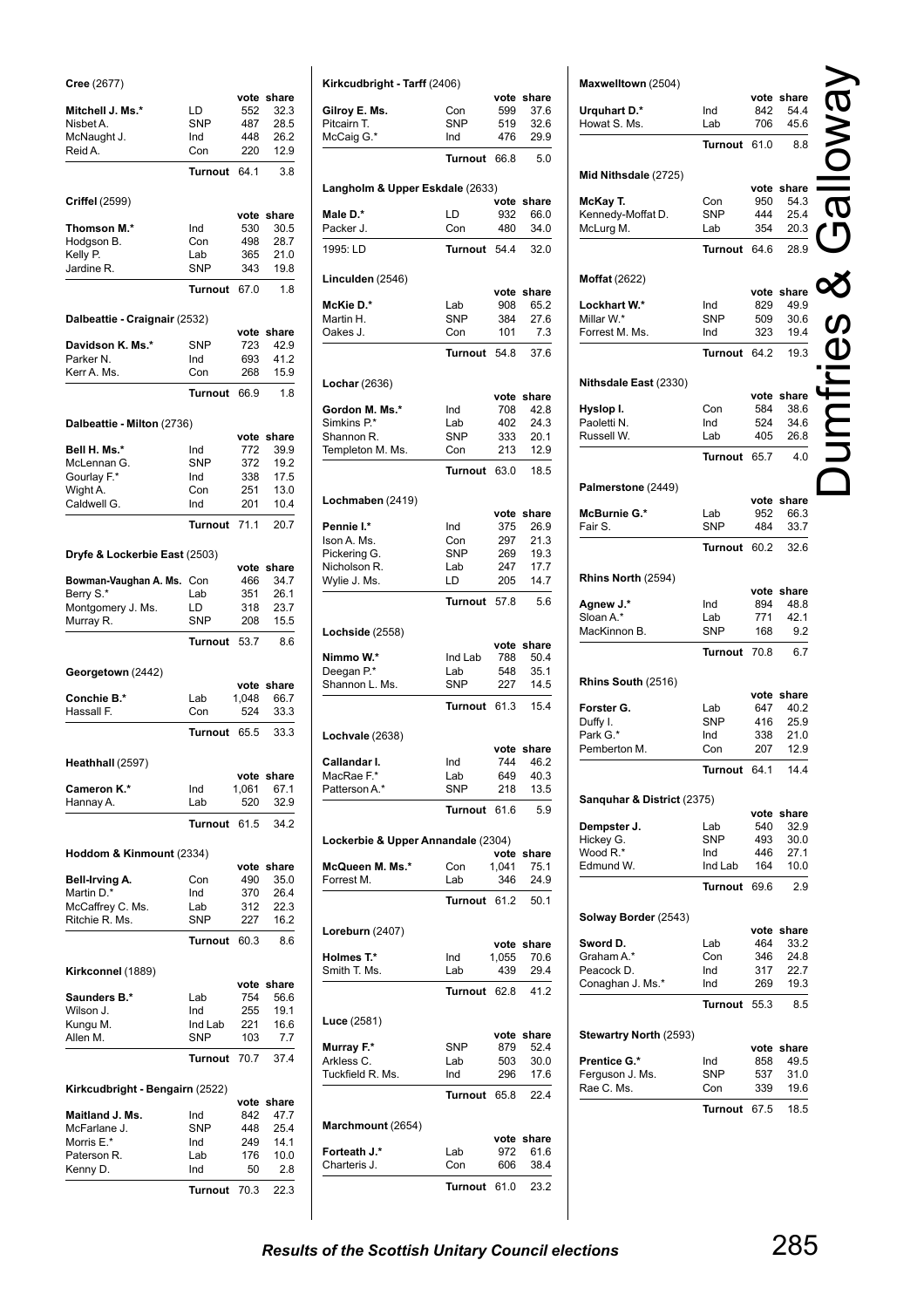| Stewartry West (2360)   |                   |             |               |
|-------------------------|-------------------|-------------|---------------|
|                         |                   | vote        | share         |
| Gilbey A.               | Con               | 514         | 32.9          |
| Hesketh N.*             | Ind               | 423         | 27.1          |
| McKie J. Ms.            | LD                | 335         | 21.5          |
| Sproat S. Ms.           | <b>SNP</b>        | 289         | 18.5          |
|                         | Turnout           | 66.7        | 5.8           |
| Stranraer East (2516)   |                   |             |               |
| Higgins R.*             | <b>SNP</b>        | vote<br>981 | share<br>65.8 |
| Scobie S.               | Lab               | 510         | 34.2          |
|                         |                   |             |               |
|                         | <b>Turnout</b>    | 61.0        | 31.6          |
| Stranraer North (2671)  |                   |             |               |
|                         |                   | vote<br>909 | share<br>59.7 |
| Sloan T.*<br>Kennedy B. | Lab<br><b>SNP</b> | 614         | 40.3          |
|                         |                   |             |               |
|                         | <b>Turnout</b>    | 58.5        | 19.4          |
| Stranraer South (2111)  |                   |             |               |
| Scobie W.*              | Lab               | vote<br>942 | share<br>73.9 |
| Heron G.                | <b>SNP</b>        | 333         | 26.1          |
|                         |                   |             |               |
|                         | <b>Turnout</b>    | 61.0        | 47.8          |
| Troqueer $(2482)$       |                   | vote        | share         |
| McAughtrie T.*          | Lab               | 952         | 61.7          |
| Telfer J.               | Con               | 591         | 38.3          |
|                         | <b>Turnout</b>    | 64.0        | 23.4          |
|                         |                   |             |               |
| Whithorn (2486)         |                   | vote        | share         |
| Geddes A.               | <b>SNP</b>        | 629         | 39.4          |
| McKinnel R.             | LD                | 621         | 38.9          |
| Pepper D.               | Con               | 347         | 21.7          |
|                         | <b>Turnout</b>    | 64.7        | 0.5           |
| Wigtown $(2456)$        |                   |             |               |
|                         |                   | vote        | share         |
| McDowall A. Ms.         | LD                | 501         | 32.6          |
| Service W.*             | Ind<br><b>SNP</b> | 440         | 28.6          |
| Pennington R.           |                   | 360         | 23.4          |
|                         |                   |             |               |
| Hutchinson C. Ms.       | Ind               | 237         | 15.4          |
|                         | <b>Turnout</b>    | 63.1        | 4.0           |

| <b>Dundee</b>        |                |      |            |
|----------------------|----------------|------|------------|
| <b>Ardler (3398)</b> |                |      |            |
|                      |                |      | vote share |
| Presswood R.         | Lab            | 717  | 46.4       |
| Lawrence G.          | <b>SNP</b>     | 608  | 39.3       |
| Scott M.             | Soc            | 113  | 7.3        |
| Doig J.              | Con            | 108  | 7.0        |
|                      | Turnout 45.8   |      | 7.1        |
| <b>Balgay (4003)</b> |                |      |            |
|                      |                |      | vote share |
| Ward B. Ms.*         | Lab            | 912  | 36.5       |
| Cashley J.           | <b>SNP</b>     | 897  | 35.9       |
| Bennett R.           | Con            | 400  | 16.0       |
| Dick E. Ms.          | LD             | 292  | 11.7       |
|                      | <b>Turnout</b> | 62.6 | 0.6        |
| Balgillo (4090)      |                |      |            |
|                      |                |      | vote share |
| <b>Wallace R.*</b>   | Con            | 936  | 36.4       |
| Nutt S.              | <b>SNP</b>     | 919  | 35.7       |
| Morrow J.            | Lab            | 566  | 22.0       |
| Marshall C. Ms.      | LD             | 153  | 5.9        |
|                      | Turnout        | 63.0 | 0.7        |

| Balgowan (3845)                 |                   |             |                    |
|---------------------------------|-------------------|-------------|--------------------|
| Beattie R.                      | <b>SNP</b>        | 862         | vote share<br>43.1 |
| Keenan K.*                      | Lab               | 847         | 42.3               |
| McLeod T.                       | Con               | 208         | 10.4               |
| Hadrysiak P. Ms.                | Soc               | 84          | 4.2                |
|                                 | <b>Turnout</b>    | 52.2        | 0.7                |
| Barnhill (4214)                 |                   |             |                    |
|                                 |                   | vote        | share              |
| Mackie B.*                      | Con               | 1,358       | 48.2               |
| Lawrence A. Ms.<br>Paton W. Ms. | <b>SNP</b><br>Lab | 786<br>474  | 27.9<br>16.8       |
| Sherwood D.                     | LD                | 201         | 7.1                |
|                                 | Turnout           | 67.0        | 20.3               |
| Baxter Park (3894)              |                   |             |                    |
|                                 |                   | vote        | share              |
| Fordyce E. Ms.                  | SNP               | 723         | 33.7               |
| Fullarton J. Ms.                | Lab               | 709         | 33.1               |
| Hay D.                          | Con               | 520         | 24.2               |
| Ferrier H. Ms.                  | LD                | 193         | 9.0                |
|                                 | Turnout           | 55.3        | 0.7                |
| Bowbridge (3666)                |                   |             |                    |
| Bowes D.                        | <b>SNP</b>        | 695         | vote share<br>42.6 |
| Magennis J. Ms.                 | Lab               | 676         | 41.4               |
| Dickinson A. Ms.                | LD                | 171         | 10.5               |
| Manley P. Ms.                   | Soc               | 91          | 5.6                |
|                                 | Turnout           | 45.0        | 1.2                |
| Brackens (3889)                 |                   |             |                    |
|                                 |                   | vote        | share              |
| Borthwick I.*                   | Ind Lab           | 1,263       | 59.5               |
| Cashley D.                      | <b>SNP</b>        | 573         | 27.0               |
| Barile M.<br>Menzies F. Ms.     | Lab<br>Soc        | 242<br>45   | 11.4<br>2.1        |
|                                 | <b>Turnout</b>    | 55.0        | 32.5               |
|                                 |                   |             |                    |
| Broughty Ferry (4393)           |                   | vote        | share              |
| Guild K.*                       | <b>SNP</b>        | 989         | 35.9               |
| Scott P.                        | Con               | 926         | 33.6               |
| Bernard P.                      | Lab               | 587         | 21.3               |
| Boyack I.                       | LD                | 252         | 9.2                |
|                                 | Turnout           | 62.9        | 2.3                |
| Camperdown (4061)               |                   |             |                    |
| Letford J.*                     | Lab               | 1,026       | vote share<br>48.8 |
| Smith J.                        | <b>SNP</b>        | 812         | 38.6               |
| McGuinness L. Ms.               | LD                | 128         | 6.1                |
| Adams R.                        | Con               | 75          | 3.6                |
| Armstrong A.                    | Soc               | 62          | 2.9                |
|                                 | <b>Turnout</b>    | 51.9        | 10.2               |
| Claverhouse (3508)              |                   |             |                    |
| Dawson A.                       | SNP               | 855         | vote share<br>46.5 |
| Connolly H.*                    | Lab               | 843         | 45.9               |
| Ross G. Ms.                     | Con               | 78          | 4.2                |
| Cathro A. Ms.                   | Soc               | 61          | 3.3                |
|                                 | Turnout           | 52.5        | 0.7                |
| Craigiebank (3777)              |                   |             |                    |
|                                 |                   |             | share              |
|                                 |                   | vote        |                    |
| Corrigan J.*                    | SNP               | 1,044       | 41.3               |
| MacDougall G.                   | Lab               | 991         | 39.2               |
| Webster C.                      | Con<br>Turnout    | 492<br>67.1 | 19.5<br>2.1        |
|                                 |                   |             |                    |

| Douglas (4277)                      |                   |              |                    |
|-------------------------------------|-------------------|--------------|--------------------|
| Regan G.*                           | Lab               | 1,004        | vote share<br>45.8 |
| Lee J.                              | <b>SNP</b>        | 987          | 45.1               |
| Barnes J. Ms.                       | Con               | 118          | 5.4                |
| Duke H.                             | Soc               | 81           | 3.7                |
|                                     | Turnout           | 52.0         | 0.8                |
| <b>East Port (3900)</b>             |                   |              | vote share         |
| Glen N.                             | Lab<br><b>SNP</b> | 755<br>753   | 43.6<br>43.5       |
| Dempsey T.<br>Friend M.             | Con               | 225          | 13.0               |
|                                     | Turnout           | 44.7         | 0.1                |
| <b>Fairmuir (3921)</b>              |                   |              |                    |
| Wright H. Ms.*                      | Lab               | 1,123        | vote share<br>48.2 |
| Young K. Ms.                        | <b>SNP</b>        | 766          | 32.9               |
| Cowan D. Ms.                        | Con               | 326          | 14.0               |
| Hill R.                             | LD                | 116          | 5.0                |
|                                     | Turnout           | 59.7         | 15.3               |
| Hilltown (4120)                     |                   |              | vote share         |
| Grant F. Ms.*                       | Lab               | 777          | 44.9               |
| Piggot R.                           | <b>SNP</b>        | 683          | 39.5               |
| Smillie R.                          | LD                | 131          | 7.6                |
| Sultan I.                           | Con               | 74           | 4.3                |
| Steff N.                            | Soc               | 65           | 3.8                |
|                                     | Turnout 42.1      |              | 5.4                |
| <b>Law</b> $(3923)$                 |                   |              | vote share         |
| Sturruck J. Ms.*                    | Lab               | 726          | 38.6               |
| Barrie J.                           | <b>SNP</b>        | 721          | 38.3               |
| Atkin A.<br>Stansfield C.           | Con<br>LD         | 243<br>193   | 12.9<br>10.2       |
|                                     | Turnout 48.4      |              | 0.3                |
| Lochee East (4013)                  |                   |              |                    |
|                                     |                   | 1.111        | vote share         |
| <b>Farquhar C.*</b><br>Finlayson D. | Lab<br><b>SNP</b> | 786          | 51.4<br>36.4       |
| Dillon E.                           | Con               | 264          | 12.2               |
| 1995: Lab                           | Turnout           | 54.1         | 15.0               |
| Lochee West (3841)                  |                   |              |                    |
|                                     |                   |              | vote share         |
| Shimi J. Ms.*<br>Cashley J. Ms.     | Lab<br>SNP        | 1,032<br>719 | 51.5<br>35.9       |
| Muir D.                             | Con               | 179          | 8.9                |
| Walker M. Ms.                       | Soc               | 75           | 3.7                |
| 1995: Lab                           | <b>Turnout</b>    | 52.4         | 15.6               |
| Logie (3572)                        |                   |              |                    |
| Kemp J.*                            | Lab               | 583          | vote share<br>32.9 |
| Taylor K.                           | SNP               | 514          | 29.0               |
| Cant J.                             | Con               | 429          | 24.2               |
| Tennant S. Ms.                      | LD                | 246          | 13.9               |
|                                     | <b>Turnout</b>    | 49.9         | 3.9                |
| Longhaugh (4128)                    |                   |              | vote share         |
| Fitzpatrick J.                      | SNP               | 997          | 49.6               |
| Mason G.                            | Lab               | 871          | 43.3               |
| Dillon C. Ms.                       | Con               | 89           | 4.4                |
|                                     |                   |              |                    |
| Stott P.                            | Soc               | 55           | 2.7                |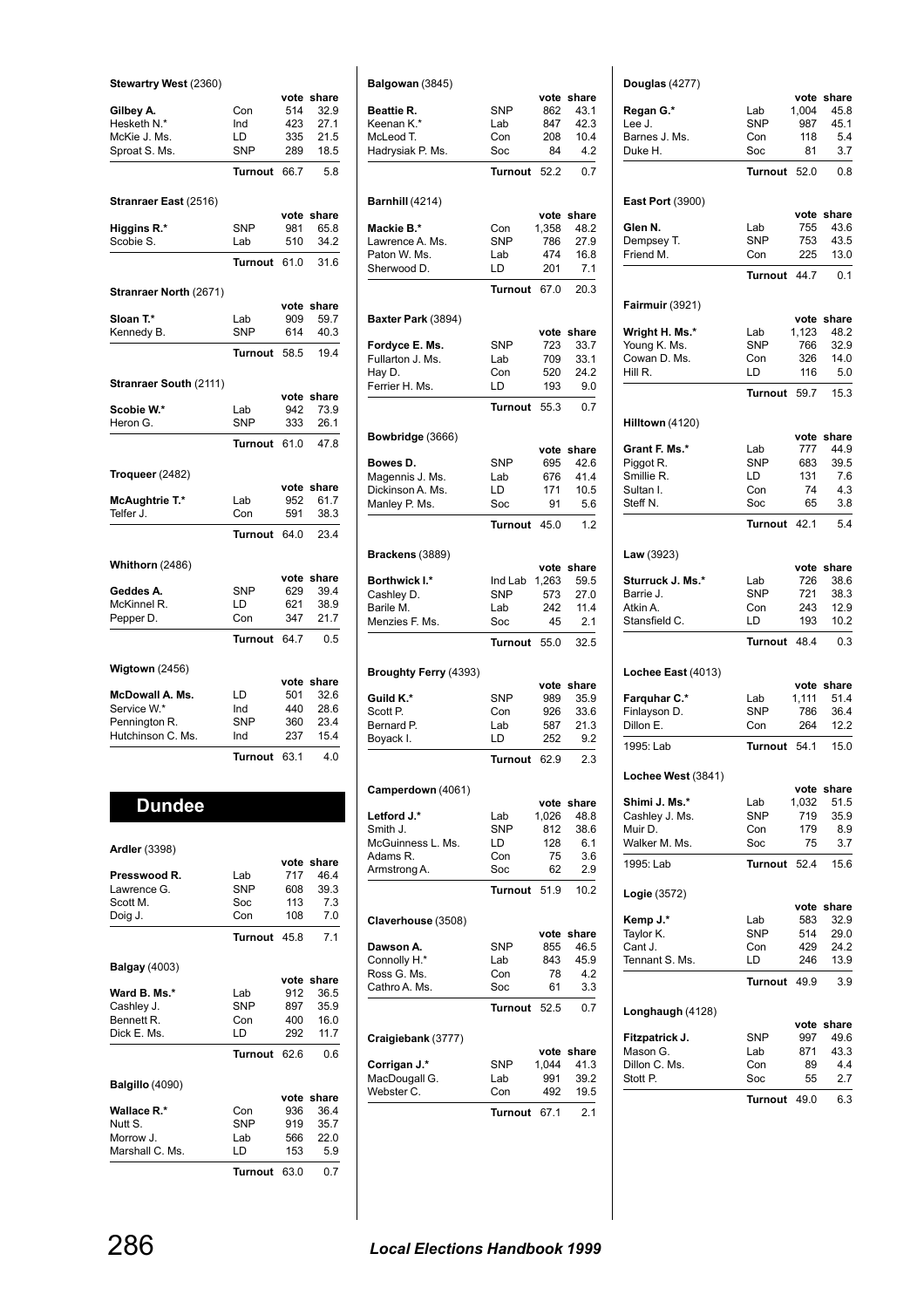### **Ninewells** (3807)

|                                 |                  | vote       | share        |
|---------------------------------|------------------|------------|--------------|
| De Gernier G.*                  | Lab              | 896        | 43.7         |
| Veal D.                         | <b>SNP</b>       | 766        | 37.3         |
| Cowie G. Ms.<br>Bradley G.      | LD<br>Con        | 176<br>153 | 8.6<br>7.5   |
| Manley A.                       | Soc              | 61         | 3.0          |
|                                 |                  |            |              |
|                                 | <b>Turnout</b>   | 54.0       | 6.3          |
| <b>Pitkerro (3976)</b>          |                  | vote       | share        |
| Petrie A.                       | SNP              | 901        | 46.5         |
| Barr P. Ms.*                    | Lab              | 891        | 46.0         |
| Kinnear D.                      | Con              | 86         | 4.4          |
| Boylan A.                       | Soc              | 59         | 3.0          |
|                                 | <b>Turnout</b>   | 48.9       | 0.5          |
| Riverside (4106)                |                  |            |              |
|                                 |                  | vote       | share        |
| Powrie N.*                      | Con              | 1,696      | 62.7         |
| McCready R.                     | Lab              | 426        | 15.8         |
| Campbell G. Ms.                 | <b>SNP</b>       | 364        | 13.5         |
| MacDonald D.                    | LD               | 217        | 8.0          |
|                                 | <b>Turnout</b>   | 65.9       | 47.0         |
| Stobswell (3897)                |                  |            |              |
|                                 |                  | vote       | share        |
| Rolfe M.*                       | Lab              | 941        | 51.8         |
| Hinnrichs A.                    | <b>SNP</b>       | 595        | 32.7         |
| Stewart C.                      | Con              | 166        | 9.1          |
| Spence M. Ms.                   | LD               | 115        | 6.3          |
|                                 | <b>Turnout</b>   | 46.8       | 19.0         |
| Strathmartine (3781)            |                  |            |              |
|                                 |                  | vote       | share        |
| Beattie D.                      | <b>SNP</b>       | 894        | 40.6         |
| Wright W.*                      | Lab              | 730        | 33.2         |
| Powrie A. Ms.<br>Houston K. Ms. | Con<br>LD        | 346<br>231 | 15.7<br>10.5 |
|                                 |                  |            |              |
|                                 | <b>Turnout</b>   | 58.3       | 7.5          |
| Tay Bridges (4549)              |                  |            |              |
|                                 |                  | vote       | share        |
| Luke I.*                        | Lab              | 869        | 48.5<br>22.3 |
| Martin R.<br>Stansfield D.      | <b>SNP</b><br>LD | 400<br>270 | 15.1         |
| Abeyewickreme S.                | Con              | 170        | 9.5          |
| Ward M. Ms.                     | Soc              | 81         | 4.5          |
|                                 | Turnout          | 39.4       | 26.2         |
|                                 |                  |            |              |
| <b>West Ferry (4068)</b>        |                  |            | vote share   |
| Scott D.*                       | Con              | 1,306      | 48.7         |
| Duthie J.                       | SNP              | 662        | 24.7         |
| Marshall M. Ms.                 | Lab              | 451        | 16.8         |
| Beat A.                         | LD               | 264        | 9.8          |
|                                 | Turnout          | 66.0       | 24.0         |
| Whitfield (2935)                |                  |            |              |
|                                 |                  |            | vote share   |
| Sawers W.*                      | SNP              | 708        | 53.2         |
| Christie F.*                    | Lab              | 498        | 37.4         |
| McKenzie J. Ms.                 | LD               | 55         | 4.1          |
| Buttars G.                      | Soc              | 42         | 3.2          |
| Murray C. Ms.                   |                  |            |              |
|                                 | Con              | 29         | 2.2          |
|                                 | Turnout 45.4     |            | 15.8         |

# **East Ayrshire**

| Altonhill, Hillhead & Longpark (3035)                        |                   |             |               |
|--------------------------------------------------------------|-------------------|-------------|---------------|
|                                                              |                   | vote        | share         |
| Coffey D.*                                                   | <b>SNP</b>        | 983         | 59.1          |
| Thom G.                                                      | Lab               | 510         | 30.7          |
| Mackie I.                                                    | Con               | 170         | 10.2          |
|                                                              | <b>Turnout</b>    | 55.6        | 28.4          |
|                                                              |                   |             |               |
| Auchinleck (2955)                                            |                   |             | vote share    |
| Menzies W.                                                   | Lab               | 983         | 54.4          |
| Gordan M. Ms.                                                | <b>SNP</b>        | 824         | 45.6          |
|                                                              | Turnout           | 62.3        | 8.8           |
| Bellfield (2952)                                             |                   |             |               |
|                                                              |                   | vote        | share         |
| Knapp J.*                                                    | Lab               | 983         | 47.7          |
| Todd J. Ms.                                                  | <b>SNP</b>        | 862         | 41.8          |
| Todd A. Ms.                                                  | LD                | 143         | 6.9           |
| Houison-Craufurd J.                                          | Con               | 72          | 3.5           |
|                                                              | <b>Turnout</b>    | 70.6        | 5.9           |
| Catrine, Sorn & Mauchline East (2942)                        |                   |             |               |
|                                                              |                   | vote        | share         |
| Smith G.*                                                    | Lab               | 858         | 48.1          |
| Shankland D.                                                 | <b>SNP</b>        | 704         | 39.5          |
| Martin N.                                                    | Con               | 222         | 12.4          |
|                                                              | Turnout           | 61.8        | 8.6           |
| Crookedholm, Moscow, Galston West &<br>Hurlford North (2931) |                   |             |               |
|                                                              |                   |             | vote share    |
| Macrae D.*                                                   | Lab               | 965         | 51.7          |
| Dickson E.<br>Freeman L.                                     | <b>SNP</b><br>Con | 711<br>189  | 38.1<br>10.1  |
|                                                              | Turnout           | 64.4        | 13.6          |
|                                                              |                   |             |               |
| Crosshouse, Gatehead & Knockentiber (2772)                   |                   | vote        | share         |
| Reeves B.                                                    | Lab               | 917         | 53.4          |
| McGonigale J. Ms.                                            | SNP               | 657         | 38.2          |
| Park A.                                                      | Con               | 144         | 8.4           |
|                                                              | <b>Turnout</b>    | 62.6        | 15.1          |
| Cumnock East (3066)                                          |                   |             |               |
|                                                              |                   | vote        | share         |
| Dinwoodie E. Ms.                                             | Lab               | 1,095       | 67.2          |
| Tennant V.                                                   | SNP               | 535         | 32.8          |
|                                                              | Turnout           | 54.7        | 34.4          |
| Cumnock West (2927)                                          |                   |             |               |
|                                                              |                   |             | vote share    |
| Boyd J.*                                                     | Lab               | 1,103       | 64.2          |
| Kent A.                                                      | <b>SNP</b>        | 616         | 35.8          |
|                                                              | Turnout           | 60.6        | 28.3          |
| Dalmellington (2781)                                         |                   |             |               |
| Taylor R.*                                                   | Lab               | vote<br>864 | share<br>51.6 |
| O' Neill H.                                                  | Ind               | 511         | 30.5          |
| Gee N.                                                       | SNP               | 299         | 17.9          |
|                                                              | Turnout           | 61.1        | 21.1          |
|                                                              |                   |             |               |
| Darvel (3072)                                                |                   |             | vote share    |
| McDill R.*                                                   | SNP               | 1,317       | 63.7          |
| Rankin A.                                                    | Lab               | 570         | 27.6          |
| Murray E. Ms.                                                | Con               | 179         | 8.7           |
|                                                              |                   |             |               |
|                                                              | Turnout           | 68.2        | 36.2          |

|                                   |                       |              | vote share         |
|-----------------------------------|-----------------------|--------------|--------------------|
| Farrell T.*<br>Keirs J.           | Lab<br>SNP            | 1,338<br>479 | 73.6<br>26.4       |
|                                   | <b>Turnout</b>        | 60.9         | 47.3               |
| Galston East (2881)               |                       |              |                    |
| MacLean F.                        | <b>SNP</b>            | 776          | vote share<br>44.8 |
| McWilliams P. Ms.                 | Lab                   | 603          | 34.8               |
| Humphreys R.                      | Con                   | 213          | 12.3               |
| Riley L. Ms.                      | LD                    | 142          | 8.2                |
|                                   | <b>Turnout</b>        | 60.8         | 10.0               |
| Grange/Howard (2976)              |                       |              | vote share         |
| Linton I.                         | SNP                   | 780          | 37.6               |
| McClymont J.                      | Con                   | 685          | 33.0               |
| Fraser D.                         | Lab                   | 448          | 21.6               |
| Riley E.                          | LD                    | 160          | 7.7                |
|                                   | Turnout               | 70.5         | 4.6                |
| <b>Hurlford</b> (3168)            |                       |              | vote share         |
| Raymond J.                        | Lab                   | 1,123        | 61.6               |
| MacLean L. Ms.                    | SNP                   | 700          | 38.4               |
|                                   | <b>Turnout</b>        | 59.1         | 23.2               |
| Kilmarnock Central East (2915)    |                       |              |                    |
|                                   |                       |              | vote share         |
| Stevenson R.                      | <b>SNP</b>            | 736          | 38.9               |
| Walker G.                         | Lab                   | 724          | 38.3<br>12.0       |
| Mundell J.<br>Law G.              | Con<br>LD             | 226<br>204   | 10.8               |
|                                   | Turnout               | 65.9         | 0.6                |
|                                   |                       |              |                    |
| Kilmarnock Central South (3133)   |                       |              | vote share         |
| Walsh A.                          | Lab                   | 770          | 40.4               |
| Hamilton I.                       | <b>SNP</b>            | 727          | 38.1               |
| McCall H.<br>Rutherford C.        | Con<br>Ind            | 359<br>52    | 18.8<br>2.7        |
|                                   | <b>Turnout</b>        | 61.8         | 2.3                |
|                                   |                       |              |                    |
| Kilmarnock Central West (2927)    |                       |              | vote share         |
| Reid D.*                          | SNP                   | 923          | 49.5               |
| Cree W.*                          | Lab                   | 783          | 42.0               |
| Donald T.                         | Con<br><b>Turnout</b> | 159<br>64.5  | 8.5<br>7.5         |
|                                   |                       |              |                    |
| Kilmaurs & Stewarton South (2954) |                       |              |                    |
|                                   |                       | vote share   |                    |
| Hay A. Ms.                        | <b>SNP</b>            | 829          | 42.8               |
| Murray L.                         | Lab                   | 502          | 25.9               |
| McGlip J.                         | LD                    | 340          | 17.5               |
| Mackie T.                         | Con<br>Turnout        | 267<br>66.9  | 13.8<br>16.9       |
|                                   |                       |              |                    |
| Mauchline (2926)                  |                       |              | vote share         |
| Jackson E.*                       | Lab                   | 1,013        | 51.2               |
| Clark R.                          | SNP                   | 618          | 31.2               |
| Smith G.                          | Con                   | 348          | 17.6               |
|                                   | Turnout               | 51.4         | 20.0               |
| Muirkirk, Lugar, Logan (2721)     |                       |              |                    |
|                                   |                       |              | vote share         |
| Kelly J.*<br>Kelson H. Ms.        | Lab<br>SNP            | 1,202<br>522 | 69.7<br>30.3       |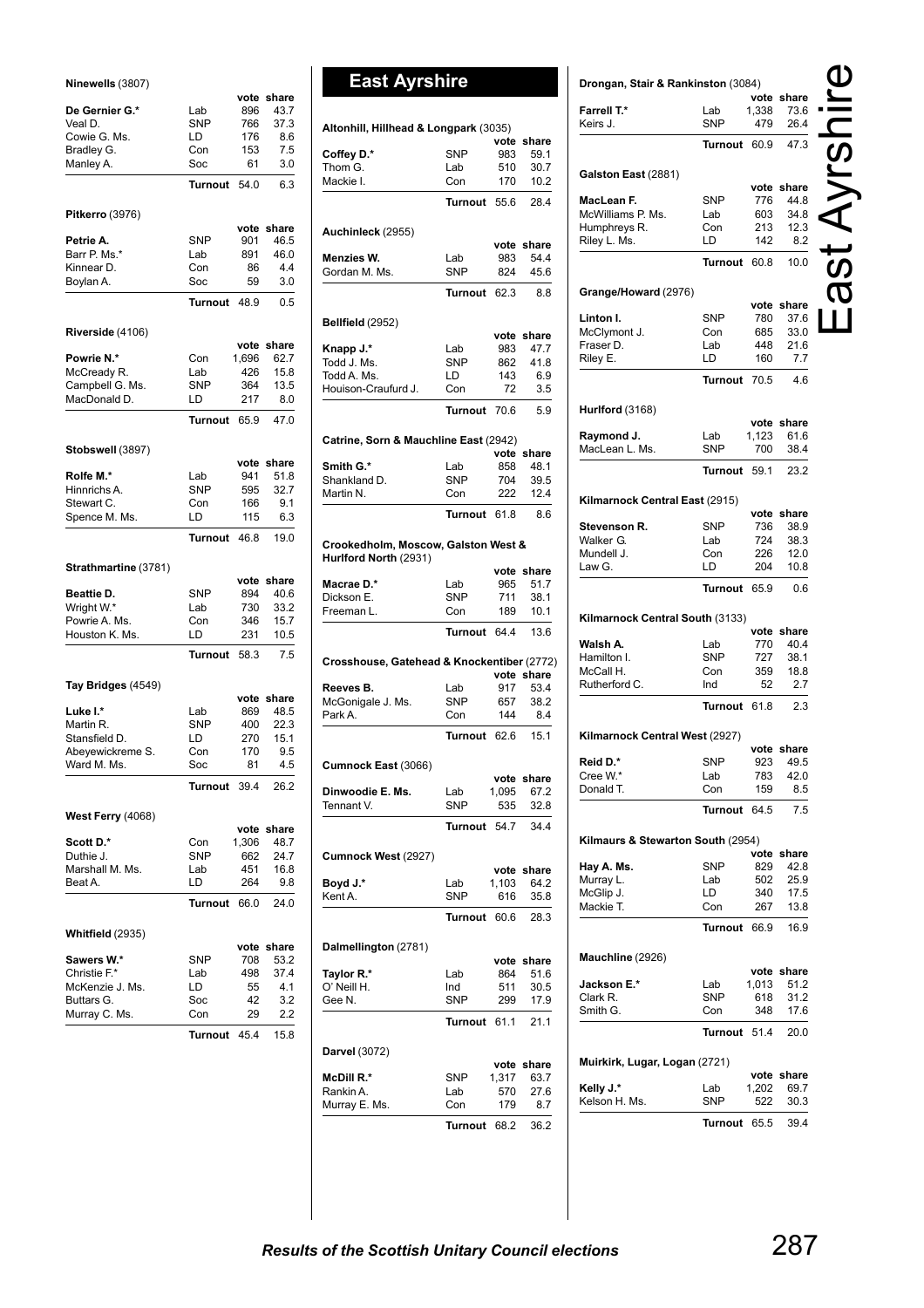### **New Cumnock** (3105)

|            |            | vote share                                            |
|------------|------------|-------------------------------------------------------|
| Lab        | 1.102      | 61.5                                                  |
| <b>SNP</b> | 456        | 25.4                                                  |
| Con        | 235        | 13.1                                                  |
|            | -58.6      | 36.0                                                  |
|            |            |                                                       |
|            |            |                                                       |
|            |            | 52.5                                                  |
| Lab        | 834        | 47.5                                                  |
|            | 65.7       | 4.9                                                   |
|            | <b>SNP</b> | <b>Turnout</b><br>vote share<br>920<br><b>Turnout</b> |

### **North Kilmarnock, Fenwick & Waterside** (2978) **vote share**

|                  | Turnout 64.6 |     | 41         |
|------------------|--------------|-----|------------|
| Dalzell J.       | Lab          | 555 | 29.5       |
| Stevenson J. Ms. | <b>SNP</b>   | 625 | 33.2       |
| Young S. Ms.     | Con          | 703 | 373        |
|                  |              |     | vote snare |

### **North New Farm Loch & Dean** (2881)

|               |              |     | vote share |
|---------------|--------------|-----|------------|
| Weir J.       | <b>SNP</b>   | 731 | 40.6       |
| Blaney J.     | Lab          | 562 | 31.2       |
| Donnelly M.   | Ind          | 361 | 20.0       |
| McCall A. Ms. | Con          | 147 | 82         |
|               | Turnout 63.7 |     | 94         |

### **Ochiltree, Skares, Netherthird & Craigens** (2704)

|                            |                | vote         | share      |
|----------------------------|----------------|--------------|------------|
| Faulds J. Ms.              | <b>SNP</b>     | 791          | 47.6       |
| Sneller D.*                | Lab            | 669          | 40.2       |
| Stitt A.                   | Con            | 203          | 12.2       |
|                            | Turnout        | 62.3         | 7.3        |
|                            |                |              |            |
| <b>Onthank</b> (2746)      |                |              |            |
|                            |                | vote         | share      |
| Coffey W.                  | <b>SNP</b>     | 968          | 58.4       |
| Thom N. Ms.                | Lab            | 651          | 39.3       |
| Currie J.                  | Ind            | 39           | 2.4        |
|                            | Turnout        | 61.3         | 19.1       |
| Patna & Dalrymple (3066)   |                |              |            |
|                            |                |              | vote share |
| Dinwoodie E. Ms.           | Lab            | 1,095        | 67.2       |
| Tennant V.                 | <b>SNP</b>     | 535          | 32.8       |
|                            | <b>Turnout</b> | 54.7         | 34.4       |
|                            |                |              |            |
| Riccarton (3069)           |                |              |            |
|                            |                |              | vote share |
| Campbell A.*               | <b>SNP</b>     | 852          | 45.2       |
| Murray R.                  | Lab            | 750          | 39.8       |
| McMeekin F.                | Con            | 145          | 7.7        |
| Stewart J.                 | LD             | 139          | 7.4        |
|                            | <b>Turnout</b> | 62.3         | 5.4        |
| Shortlees (3132)           |                |              |            |
|                            |                | vote         | share      |
| Damdrough J. Ms.*          | Lab            | 967          | 54.1       |
| Gillingham C. Ms.          | <b>SNP</b>     | 713          | 39.9       |
| Rubin B. Ms.               | Con            | 108          | 6.0        |
|                            | <b>Turnout</b> | 58.2         | 14.2       |
|                            |                |              |            |
| South New Farm Loch (2809) |                |              |            |
|                            |                |              | vote share |
| McIntyre A.*               | Lab            | 1,125<br>799 | 58.5       |
| Armour <sub>R.</sub>       | <b>SNP</b>     |              | 41.5       |
|                            | Turnout        | 69.5         | 16.9       |
| Stewarton Central (3143)   |                |              |            |
|                            |                |              | vote share |
| Hall K. Ms.*               | <b>SNP</b>     | 1,029        | 52.2       |
| O' Neill J.*               | Lab            | 942          | 47.8       |

**Turnout** 65.5 4.4

### **Stewarton East & Dunlop** (2906)

|               | Turnout 68.6 |     | 11.4       |
|---------------|--------------|-----|------------|
| MacDougall A. | Ind          | 425 | 22.0       |
| Thompson J.   | Con          | 645 | 33.3       |
| McNeil B.     | <b>SNP</b>   | 865 | 44.7       |
|               |              |     | vote share |
|               |              |     |            |

# **East Dunbartonshire**

# **Auchinairn & Crowhill** (3777)

|                           |                       | vote        | share        |
|---------------------------|-----------------------|-------------|--------------|
| O' Donnell M.             | Lab                   | 1,088       | 50.4         |
| Mackie C.                 | <b>SNP</b>            | 662         | 30.7         |
| McCulloch J.              | Con                   | 250         | 11.6         |
| Marker W.                 | LD                    | 158         | 7.3          |
| 1995: Lab                 | Turnout               | 58.6        | 19.7         |
| Baljaffray/Mossend (3758) |                       |             |              |
|                           |                       | vote        | share        |
| Steel P. Ms.              | LD                    | 1,362       | 51.6         |
| Miller I.*                | Con                   | 662         | 25.1         |
| Ritchie P.                | Lab                   | 323         | 12.2         |
| Buchanan R.               | <b>SNP</b>            | 280         | 10.6         |
| Matthews D.               | Ind                   | 15          | 0.6          |
|                           | <b>Turnout</b>        | 70.3        | 26.5         |
| Bamuildy & Park (3119)    |                       |             |              |
|                           |                       | vote        | share        |
| Hendry B.*                | Con                   | 1,546       | 65.1         |
| Young J.                  | Lab                   | 443         | 18.7         |
| Macartney M. Ms.          | <b>SNP</b>            | 293         | 12.3         |
| Waterfield B. Ms.         | LD                    | 91          | 3.8          |
|                           | <b>Turnout</b>        | 76.2        | 46.5         |
| <b>Barloch (3567)</b>     |                       |             |              |
|                           |                       | vote        | share        |
| Moody K.*                 | LD                    | 1,220       | 48.6         |
| Robinson R.               | Con                   | 513         | 20.4         |
| McInally F.               | Lab                   | 396         | 15.8         |
| McNeill M. Ms.            | <b>SNP</b>            | 382         | 15.2         |
|                           | Turnout               | 70.5        | 28.2         |
| Bearsden (3704)           |                       |             |              |
|                           |                       |             |              |
|                           |                       | vote        | share        |
| Southcott J. Ms.*         | LD                    | 1,212       | 44.9         |
| Smyth P.                  | Con                   | 728         | 27.0         |
| Findlay B.                | Lab                   | 448         | 16.6         |
| Scanlan J.                | <b>SNP</b>            | 311         | 11.5         |
|                           | <b>Turnout</b>        | 73.0        | 17.9         |
| Cadder/Langbrae (3379)    |                       | vote        | share        |
| Brown A.                  | Con                   | 877         | 36.6         |
| McCarron M.*              | Lab                   | 823         | 34.3         |
| McNair A. Ms.             | <b>SNP</b>            | 496         | 20.7         |
| Graham G. Ms.             | LD                    | 201         | 8.4          |
|                           | <b>Turnout</b>        | 71.1        | 2.3          |
| <b>Campsie</b> (3079)     |                       |             |              |
|                           |                       | vote        | share        |
| Dempsey J.*               | Lab                   | 1,367       | 65.5         |
| McGraw C.                 | SNP                   | 434         | 20.8         |
| Rosie J. Ms.              | LD                    | 148         | 7.1          |
| Browning L.               | Con                   | 139         | 6.7          |
|                           | <b>Turnout</b>        | 68.0        | 44.7         |
| Castlehill/Thorn (3661)   |                       |             |              |
|                           |                       | vote        | share        |
| Duncan R.*                | LD                    | 978         | 38.5         |
| Trench J.                 | Con                   | 548         | 21.6         |
| Satti G.                  | Lab                   | 539         | 21.2         |
| Wilson W.                 | <b>SNP</b><br>Turnout | 474<br>69.4 | 18.7<br>16.9 |

### **Chapleton** (3804)

| Chapleton (3804)                 |                   |              |                    |
|----------------------------------|-------------------|--------------|--------------------|
| <b>McSkimming R.*</b>            | LD.               | 1,047        | vote share<br>40.9 |
| White I.                         | Con               | 689          | 26.9               |
| Carroll M.                       | Lab               | 477          | 18.6               |
| Murphy C.                        | <b>SNP</b>        | 349          | 13.6               |
|                                  | Turnout           | 67.6         | 14.0               |
| Clober (3780)                    |                   |              |                    |
| Gotts E.*                        | LD                | 1,553        | vote share<br>60.9 |
| Syed A.                          | Lab               | 382          | 15.0               |
| Fisken A.                        | <b>SNP</b>        | 376          | 14.7               |
| McIlfatrick M.                   | Con               | 241          | 9.4                |
|                                  | Turnout           | 67.6         | 45.9               |
| East Harestanes & Twechar (3925) |                   |              | vote share         |
| Divers B.*                       | Lab               | 1,550        | 63.9               |
| Roberts T.                       | <b>SNP</b>        | 544          | 22.4               |
| Forbes R. Ms.                    | LD                | 330          | 13.6               |
|                                  | Turnout           | 62.3         | 41.5               |
| Hillhead & Broomhill (3956)      |                   | vote         | share              |
| <b>McGaughrin E.*</b>            | Lab               | 1,260        | 60.5               |
| Roberts A.                       | <b>SNP</b>        | 565          | 27.2               |
| McCulloch B. Ms.                 | Con               | 134          | 6.4                |
| Symington E. Ms.                 | LD                | 122          | 5.9                |
| 1995: Lab                        | Turnout           | 52.8         | 33.4               |
| Kenmure & Baldernock (3434)      |                   |              | vote share         |
| Walker U. Ms.                    | Lab               | 781          | 34.2               |
| McNaughton M. Ms.                | LD                | 620          | 27.1               |
| Quinn J.                         | <b>SNP</b>        | 490          | 21.4               |
| Le Pla S. Ms.                    | Con               | 394          | 17.2               |
|                                  | Turnout           | 65.3         | 7.0                |
| Kessington (3667)                |                   |              | vote share         |
| Morrison J.*                     | LD                | 1,130        | 41.6               |
| McAdam D.                        | Con               | 702          | 25.9               |
| Buckner D.                       | Lab               | 459          | 16.9               |
| Drennan A.                       | <b>SNP</b>        | 423          | 15.6               |
|                                  | Turnout           | 73.9         | 15.8               |
| Keystone (3532)                  |                   |              | vote share         |
| Risk F. Ms.*                     | LD                | 1,252        | 52.3               |
| Stirling K.                      | Lab               | 513          | 21.4               |
| MacDonald J. Ms.                 | SNP               | 336          | 14.0               |
| Sillars D.                       | Con               | 294          | 12.3               |
|                                  | Turnout           | 67.8         | 30.9               |
| Kirkintilloch Central (4173)     |                   |              |                    |
| Baillie S.*                      |                   |              | vote share<br>54.3 |
| Low G.                           | Lab<br><b>SNP</b> | 1,410<br>638 | 24.6               |
| Murray A.                        | Con               | 339          | 13.0               |
| Cowan E. Ms.                     | LD                | 211          | 8.1                |
|                                  | Turnout           | 62.7         | 29.7               |
| Lenzie (3492)                    |                   |              |                    |
| Cameron A. Ms.*                  | Lab               | 883          | vote share<br>35.4 |
| Thornton S. Ms.                  | Con               | 814          | 32.6               |
| Renwick G. Ms.                   | <b>SNP</b>        | 468          | 18.8               |
| Munroe S.                        | LD                | 329          | 13.2               |
|                                  | Turnout           | 71.5         | 2.8                |
| <b>Milton</b> (3345)             |                   |              |                    |
| Kennedy C.*                      | Lab               | 1,812        | vote share<br>80.0 |
| Fraser A.                        | <b>SNP</b>        | 330          | 14.6               |
| Jenkins D.                       | LD                | 123          | 5.4                |
|                                  |                   |              |                    |

### **Turnout** 68.1 65.4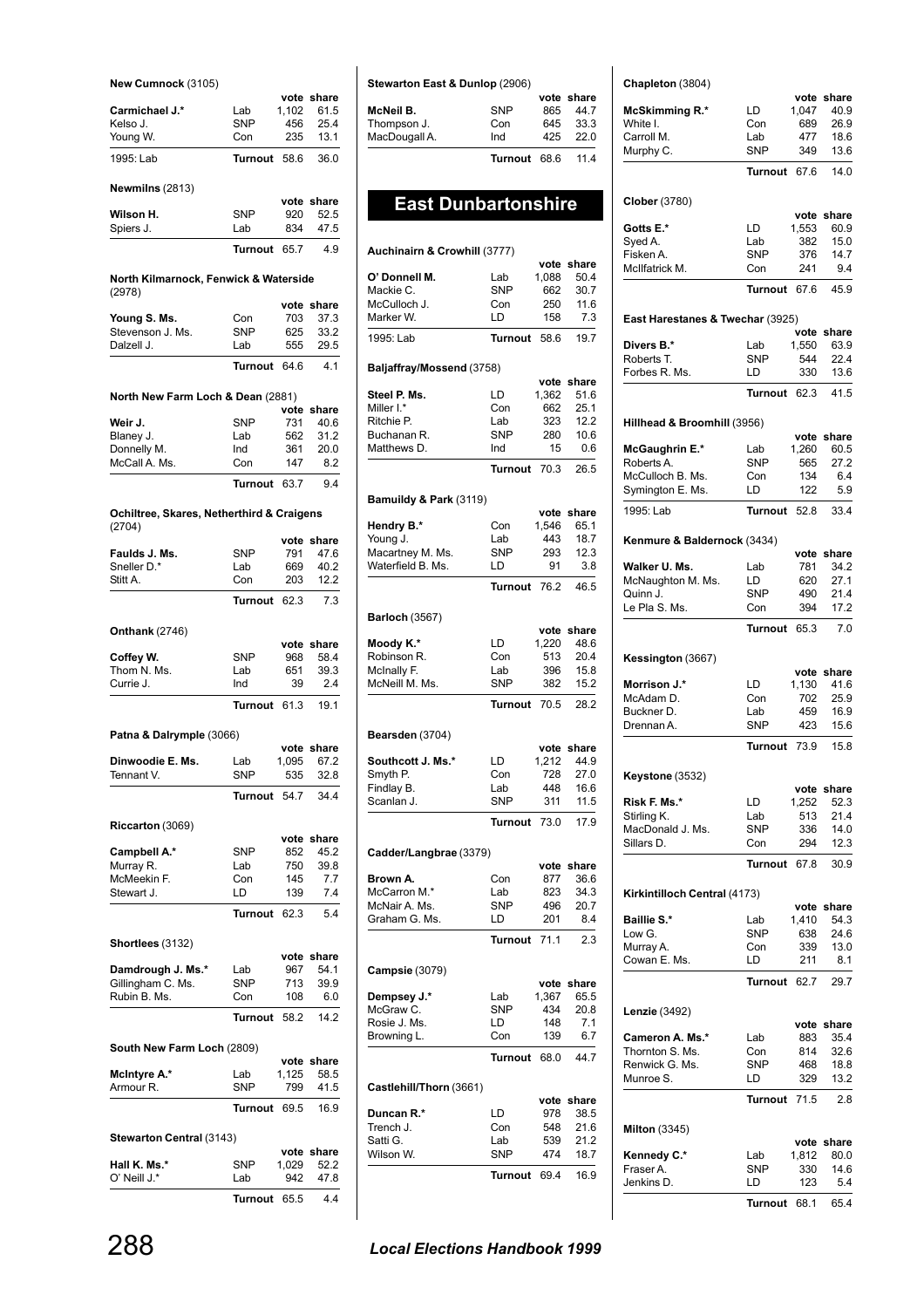| Rosebank & Waterside (3655)          |                |       | vote share         |
|--------------------------------------|----------------|-------|--------------------|
| Geekie R. Ms.                        | Lab            | 1,372 |                    |
| Renwick I.                           | <b>SNP</b>     | 683   | 58.8<br>29.3       |
| MacDonald G.                         | LD             | 279   | 12.0               |
|                                      |                |       |                    |
|                                      | <b>Turnout</b> | 63.2  | 29.5               |
| South Lenzie (3095)                  |                |       |                    |
| Jarvis A. Ms.                        | Con            | 831   | vote share<br>39.4 |
| Skinner H.*                          | Lab            | 499   | 23.7               |
| Low R.                               | <b>SNP</b>     | 393   | 18.6               |
| Daly M. Ms.                          | LD             | 386   | 18.3               |
|                                      |                |       |                    |
|                                      | <b>Turnout</b> | 68.4  | 15.7               |
| West Kirkintilloch & Torrance (3633) |                | vote  | share              |
| McInnes K. Ms.                       | LD             | 1,062 | 42.1               |
| McInally R.*                         | Lab            | 778   | 30.9               |
| Gibbons J.                           | <b>SNP</b>     | 411   | 16.3               |
| Langley G.                           | Con            | 270   | 10.7               |
|                                      | <b>Turnout</b> | 69.4  | 11.3               |
| Westerton (3613)                     |                |       |                    |
|                                      |                | vote  | share              |
| Moody V.                             | LD             | 879   | 35.4               |
| Stanworth K. Ms.                     | Lab            | 595   | 24.0               |
| Binks W.                             | Con            | 556   | 22.4               |
| MacDonald I.                         | <b>SNP</b>     | 453   | 18.2               |
|                                      | <b>Turnout</b> | 68.9  | 11.4               |
| Woodhill East (3155)                 |                |       |                    |
|                                      |                |       | vote share         |
| Hannah A.*                           | Lab            | 1,003 | 51.1               |
| MacLean M.                           | <b>SNP</b>     | 408   | 20.8               |
| Hunter D.                            | LD             | 345   | 17.6               |
| Lothian A.                           | Con            | 185   | 9.4                |
| McKernan A. Ms.                      | Ind            | 22    | 1.1                |
|                                      |                |       |                    |
|                                      | <b>Turnout</b> | 62.3  | 30.3               |
| Woodhill West (3092)                 |                |       |                    |
|                                      |                | vote  | share              |
| Smith T.*                            | Lab            | 1,109 | 53.8               |
| Gilles K.                            | <b>SNP</b>     | 471   | 22.9               |
| Lothian A. Ms.                       | Con            | 288   | 14.0               |
| Murray B. Ms.                        | LD             | 193   | 9.4                |
|                                      | <b>Turnout</b> | 67.0  | 31.0               |
|                                      |                |       |                    |
| <b>East Lothian</b>                  |                |       |                    |
|                                      |                |       |                    |
| Aberlady/Gullane/Direleton (3315)    |                | vote  | share              |
| <b>Meikle G.*</b>                    | Con            | 1,135 | 48.5               |
| Jardine Q.                           | SNP            | 480   | 20.5               |
| McNulty J.                           | Lab            | 395   | 16.9               |
| Ramsay D.                            | LD             | 330   | 14.1               |
|                                      | <b>Turnout</b> | 70.7  | 28.0               |
| Cockenzie/Port Seton (3382)          |                |       |                    |
|                                      |                |       | vote share         |
| Lawrie T.*                           | Lab            | 1,084 | 50.0               |
| Smith J.                             | <b>SNP</b>     | 535   | 24.7               |
| Yeaman J.                            | Con            | 422   | 19.5               |
| Kane R.                              | LD             | 126   | 5.8                |
| 1995: Lab                            | <b>Turnout</b> | 64.2  | 25.3               |
| Dunbar East (3019)                   |                | vote  | share              |
| Jarvie K.                            | Lab            | 660   | 37.4               |
| Knox I. Ms.                          | SNP            | 448   | 25.4               |
| Bunyan S.                            | Con            | 424   | 24.0               |
| Ritchie S.                           | LD             | 235   | 13.3               |
|                                      | Turnout        | 58.5  | 12.0               |

|                                       | Dunbar/West Barns (3270) |             | vote share         |
|---------------------------------------|--------------------------|-------------|--------------------|
| Hampshire N.*                         | Lab                      | 1,101       | 52.7               |
| Carruthers C.<br>Smith K. Ms.         | <b>SNP</b><br>Con        | 388<br>332  | 18.6<br>15.9       |
| Noble J.                              | LD                       | 267         | 12.8               |
|                                       | <b>Turnout</b>           | 64.2        | 34.1               |
| East Linton/Gifford (3554)            |                          |             |                    |
| Broun-Lindsay L.*                     | Con                      | vote<br>959 | share<br>44.3      |
| Foy E. Ms.                            | Lab                      | 584         | 26.9               |
| Bible V. Ms.                          | <b>SNP</b>               | 331         | 15.3               |
| Provan M.                             | LD                       | 293         | 13.5               |
|                                       | <b>Turnout</b>           | 67.4        | 17.3               |
| Haddington Central (3209)             |                          | vote        | share              |
| McCarthy A. Ms.*                      | Lab                      | 790         | 41.7               |
| Lawrie N.                             | <b>SNP</b>               | 427         | 22.6               |
| Sloan A.                              | Con                      | 348         | 18.4               |
| Alexander A.                          | LD                       | 328         | 17.3               |
|                                       | <b>Turnout</b>           | 59.1        | 19.2               |
| Haddington East/Athelstaneford (3131) |                          |             |                    |
| Ingle C.*                             | Lab                      | 869         | vote share<br>46.3 |
| Motherwell D.                         | <b>SNP</b>               | 471         | 25.1               |
| Crawford A.                           | Con                      | 278         | 14.8               |
| Richardson S. Ms.                     | LD                       | 257         | 13.7               |
|                                       | <b>Turnout</b>           | 60.0        | 21.2               |
| Haddington West/Saltoun (2955)        |                          |             |                    |
|                                       |                          | vote        | share              |
| Crawford F. Ms.<br>Arnold A.          | Con<br>LD                | 631<br>573  | 31.7<br>28.8       |
| Bryceland D.                          | Lab                      | 446         | 22.4               |
| Lindores R.                           | SNP                      | 338         | 17.0               |
|                                       | <b>Turnout</b>           | 67.5        | 2.9                |
| Longniddry (3208)                     |                          |             |                    |
| Ford P.                               | Con                      | 875         | vote share         |
| Stewart I.*                           | Lab                      | 776         | 39.0<br>34.6       |
| Mackenzie P.                          | <b>SNP</b>               | 440         | 19.6               |
| Butler A. Ms.                         | LD                       | 154         | 6.9                |
|                                       | Turn<br>out              | 70.1        | 4.4                |
|                                       |                          |             |                    |
| Musselburgh East (2871)               |                          | vote        | share              |
| Kennedy S.                            | Lab                      | 939         | 55.6               |
| Knox R.                               | <b>SNP</b>               | 543         | 32.1               |
| Mollison D.                           | LD                       | 207         | 12.3               |
|                                       | Turnout 59.4             |             | 23.4               |
| Musselburgh North (2945)              |                          |             | vote share         |
| Talac M. Ms.*                         | Lab                      | 926         | 52.3               |
| Roger A. Ms.                          | SNP                      | 405         | 22.9               |
| Smith J.                              | Con                      | 280         | 15.8               |
| Hinchcliffe W. Ms.                    | LD                       | 159         | 9.0                |
|                                       | Turnout                  | 60.3        | 29.4               |
| Musselburgh South (3315)              |                          | vote        |                    |
| McNeil D.                             | Lab                      | 1,091       | share<br>54.1      |
| Williamson J.                         | SNP                      | 525         | 26.1               |
|                                       | LD                       | 228         | 11.3               |
|                                       |                          |             |                    |
| Mollison J. Ms.<br>Milligan R.        | Con                      | 171         | 8.5                |

| Musselburgh West (3280)            |                   |              |                    |  |
|------------------------------------|-------------------|--------------|--------------------|--|
|                                    |                   |              | vote share         |  |
| Ross J.*                           | Lab               | 1,060        | 49.7               |  |
| Renton W.                          | SNP               | 526          | 24.7               |  |
| Fairnie R.                         | Con               | 323          | 15.1               |  |
| Harper M. Ms.                      | LD                | 224          | 10.5               |  |
|                                    | Turnout           | 65.2         | 25.0               |  |
| <b>Mussellburgh Central (3357)</b> |                   |              | vote share         |  |
| Murray N.*                         | Lab               | 1,096        | 55.0               |  |
| Clairmont D.                       | <b>SNP</b>        | 504          | 25.3               |  |
| Butler C.                          | LD.               | 391          | 19.6               |  |
|                                    | Turnout           | 59.9         | 29.7               |  |
| North Berwick East (2963)          |                   |              |                    |  |
| Berry D.                           | SNP               | 739          | vote share<br>38.6 |  |
| Watson I.                          | Con               | 603          | 31.5               |  |
| Thomson W.                         | Lab               | 402          | 21.0               |  |
| Smith S.                           | LD                | 170          | 8.9                |  |
|                                    | Turnout 64.7      |              | 7.1                |  |
| North Berwick West (2723)          |                   |              |                    |  |
|                                    |                   |              | vote share         |  |
| Kinnear D. Ms.                     | Con               | 781          | 35.9               |  |
| Gardner W.                         | SNP               | 642          | 29.5               |  |
| Bell J. Ms.                        | LD.               | 482          | 22.2               |  |
| McNeill R.                         | Lab               | 268          | 12.3               |  |
|                                    | Turnout           | 71.3         | 6.4                |  |
| Ormiston/Pencaitland (3153)        |                   |              |                    |  |
|                                    |                   |              | vote share         |  |
| Costello D.*                       | Lab               | 1,021        | 50.6               |  |
| Jones M. Ms.                       | SNP               | 442          | 21.9               |  |
| Robertson J.                       | Con               | 309          | 15.3               |  |
| Lewis M. Ms.                       | LD                | 244          | 12.1               |  |
|                                    | Turnout           | 64.1         | 28.7               |  |
| Prestonpans East (2931)            |                   |              |                    |  |
| O' Brien P.*                       |                   |              | vote share         |  |
| Williams H. Ms.                    | Lab<br>SNP        | 1,362<br>552 | 67.2<br>27.2       |  |
| Busby J. Ms.                       | LD                | 114          | 5.6                |  |
| 1995: Lab                          | <b>Turnout</b>    | 69.4         | 39.9               |  |
|                                    |                   |              |                    |  |
| Prestonpans West (2796)            |                   |              | vote share         |  |
| Innes W.*                          | Lab               | 1,274        | 70.8               |  |
| Brash T.                           | <b>SNP</b>        | 427          | 23.7               |  |
| Middleton C.                       | LD                | 98           | 5.4                |  |
|                                    | Turnout           | 64.5         | 47.1               |  |
| Tranent Elphinstone (2925)         |                   | vote         |                    |  |
| Ferguson T.*                       | Lab               | 1,065        | share<br>61.5      |  |
| Kerr T.                            | <b>SNP</b>        | 383          | 22.1               |  |
| Brown L. Ms.                       | LD                | 162          | 9.3                |  |
| Lyon-Dean A.                       | Con               | 123          | 7.1                |  |
|                                    | <b>Turnout</b>    | 59.3         | 39.4               |  |
| Tranent West (3067)                |                   |              |                    |  |
|                                    |                   |              | vote share         |  |
| Shepard B.*<br>Swain P.            | Lab<br><b>SNP</b> | 1,100<br>391 | 59.4<br>21.1       |  |
| Logan B.                           | LD                | 361          | 19.5               |  |
|                                    | Turnout           | 60.9         | 38.3               |  |
|                                    |                   |              |                    |  |
| Tranent/Macmerry (2813)            |                   |              | vote share         |  |
| Grant D.                           | Lab               | 927          | 55.7               |  |
| McLeod K.                          | SNP               | 538          | 32.3               |  |
| Thomson A. Ms.                     | LD                | 199          | 12.0               |  |
|                                    | Turnout           | 59.7         | 23.4               |  |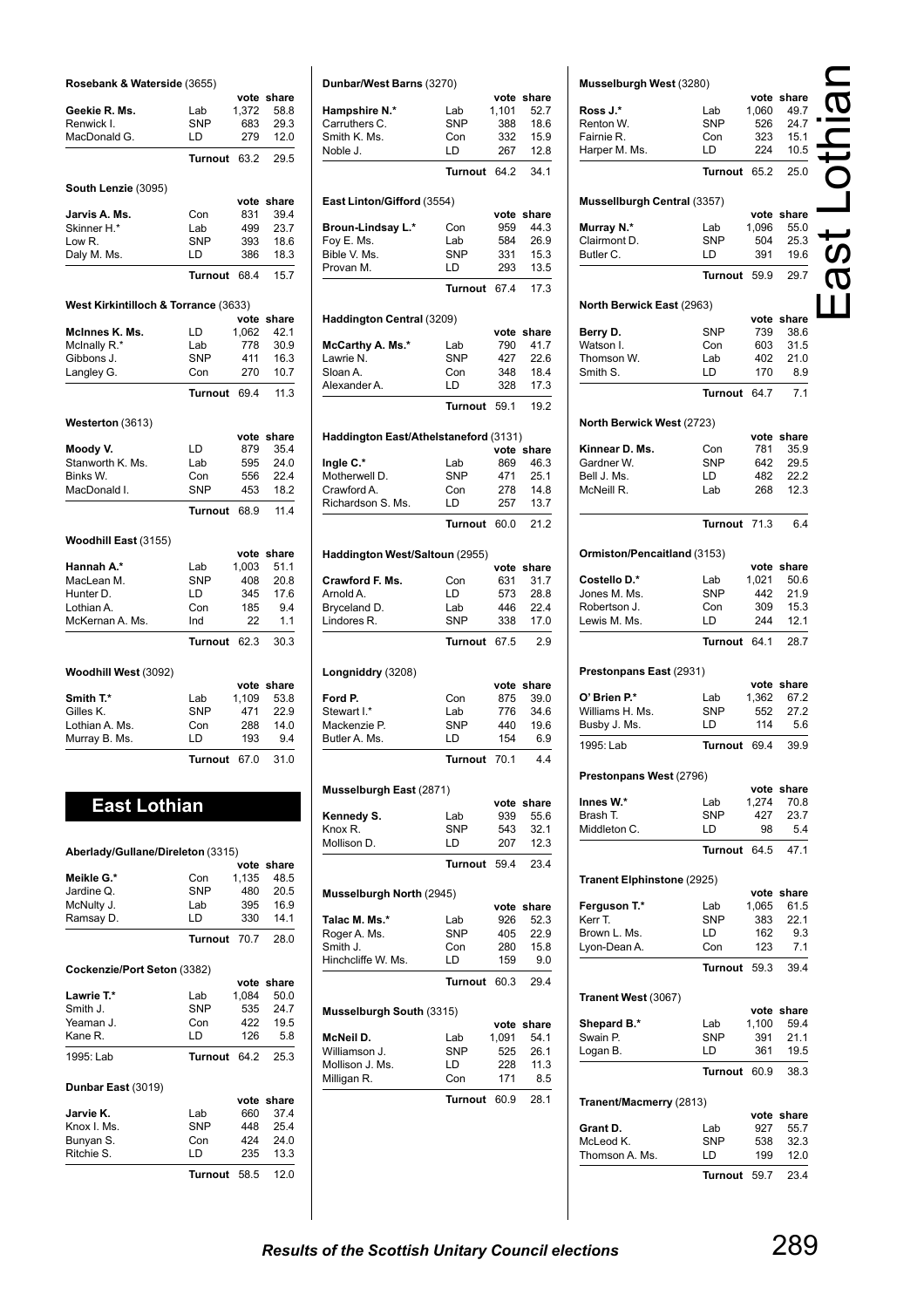### **Wallyford/Whitecraig** (2933)

|               |              |       | vote share |
|---------------|--------------|-------|------------|
| O' Donnell P. | Lab          | 1.110 | 66.8       |
| Swain S. Ms.  | <b>SNP</b>   | 401   | 241        |
| MacAskill L.  | I D          | 151   | 91         |
|               | Turnout 56.9 |       | 42.7       |

## **East Renfrewshire**

### **Auchenback** (2865) **vote share Phillips E.** Lab 1,238 71.2 Felber A. 68NP 421 24.2 Campbell G. Con 79 4.5 **Turnout** 60.9 47.0 **Barrhead Central** (2791) **vote share Taylor O.\*** Lab 1,198 63.9<br>
Yates D. SNP 463 24.7 Yates D. SNP 463 24.7 Gilbert R. Ms. Con 213 11.4 **Turnout** 67.4 39.2 **Barrhead East** (2792) **vote share**<br>1,075 64.0 **Cunningham E. Ms.** Lab 1,075 64.0<br>Zivaljevic I. Ms. SNP 445 26.5 Zivaljevic I. Ms. SNP 445 Fordyce A. Con 159 9.5 **Turnout** 60.4 37.5 **Barrhead North** (2894) **vote share**<br>1.102 54.2 **Garscadden R.** Lab 1,102 54.2<br>MacLeod S. Ms. SNP 483 23.7 MacLeod S. Ms. McCort W. Con 450 22.1 **Turnout** 70.6 30.4 **Broom** (3616) **vote share**<br>1,652 63.9 **Grant B. Ms.\*** Con 1,652 63.9<br>
Phillips E. Ms. Lab 383 14.8 Phillips E. Ms. Lab 383 14.8 Stewart G. LD 345 13.4 Macleod R. SNP 204 7.9 **Turnout** 71.5 49.1 **Busby** (3723) **vote share Lafferty A.\*** Lab 1,192 48.5<br>McGee L. Ms. Con 704 28.6 McGee L. Ms. Con 704 28.6<br>
Young A. SNP 563 22.9 Young A. **Turnout** 66.6 19.8 **Clarkston** (3557) **vote share**<br>954 36.7 **McGee F.\*** Con 954 36.7<br>Wood D. Lab 776 29.9 Wood D. Lab 776 29.9<br>McKendry M. Ms. SNP 456 17.6 McKendry M. Ms. SNP 456<br>Peacock G. LD 410 Peacock G. LD 410 15.8 **Turnout** 73.0 6.9 **Crookfur** (3711) **vote share**<br>1,243 49.8 **Rosin L.\*** Con 1,243 49.8<br>
Khan N. Lab 541 21.7 Khan N. Lab 541 21.7<br>Cartlidge I. SNP 370 14.8 Cartlidge I. SNP 370 14.8<br>Cowen M. LD 292 11.7 Cowen M. LD 292 11.7 Tayan M. **Turnout** 67.4 28.1

| Eaglesham (3624)                       |                   |               |               |
|----------------------------------------|-------------------|---------------|---------------|
| Napier T.                              | LD                | vote<br>814   | share<br>35.1 |
| Melville W.*                           | Con               | 637           | 27.4          |
| Wilde A. Ms.                           | Lab               | 499           | 21.5          |
| Mackenzie E. Ms.                       | <b>SNP</b>        | 372           | 16.0          |
|                                        | Turnout           | 64.1          | 7.6           |
| Giffnock North (3629)                  |                   |               |               |
|                                        |                   | vote          | share         |
| <b>MacDonald G.*</b><br>Mackie A.*     | Con<br>LD         | 1,041<br>960  | 41.3<br>38.1  |
| Lythgoe J. Ms.                         | <b>SNP</b>        | 519           | 20.6          |
|                                        | Turnout           | 70.5          | 3.2           |
|                                        |                   |               |               |
| Giffnock South (3590)                  |                   |               |               |
| Shaw J.*                               | Con               | vote<br>1,240 | share<br>47.7 |
| Geddes J.                              | Lab               | 596           | 22.9          |
| Cochrane G.                            | LD                | 385           | 14.8          |
| Weatherill M.                          | SNP               | 378           | 14.5          |
|                                        | Turnout           | 72.7          | 24.8          |
| Greenfarm (3227)                       |                   |               |               |
|                                        |                   | vote          | share         |
| Gilbert J.*                            | Con               | 846           | 41.2          |
| Mackay I.<br>Ford G.                   | Lab<br><b>SNP</b> | 563<br>425    | 27.4<br>20.7  |
| Raskin D.                              | LD                | 221           | 10.8          |
|                                        | <b>Turnout</b>    | 63.7          | 13.8          |
|                                        |                   |               |               |
| <b>Kirkhill</b> (3352)                 |                   | vote          | share         |
| Drysdale I.*                           | Con               | 1,249         | 55.5          |
| Young C.                               | Lab               | 483           | 21.5          |
| Jackson D.                             | LD<br><b>SNP</b>  | 281<br>238    | 12.5<br>10.6  |
| Bradley T.                             | <b>Turnout</b>    | 67.4          |               |
|                                        |                   |               | 34.0          |
| <b>Liboside</b> (3193)                 |                   | vote          | share         |
| Collins D.*                            | Lab               | 1,142         | 51.4          |
| Maxwell W.                             | <b>SNP</b>        | 616           | 27.7          |
| Meikle J.                              | Con               | 462           | 20.8          |
|                                        | Turnout           | 697           | 23.7          |
| <b>Mearns (3045)</b>                   |                   |               |               |
|                                        |                   | vote          | share         |
| Hutchinson I.*<br>McFadyen B.          | Con<br>Lab        | 980<br>462    | 50.4<br>23.8  |
| Stewart J.                             | <b>SNP</b>        | 284           | 14.6          |
| Rae H. Ms.                             | Ind               | 219           | 11.3          |
|                                        | <b>Turnout</b>    | 64.1          | 26.6          |
| Merrylea Park (3640)                   |                   |               |               |
|                                        |                   | vote          | share         |
| Steele A.*<br>Barr I.                  | LD<br>Con         | 1,687<br>572  | 66.6<br>22.6  |
| Docherty K.                            | SNP               | 273           | 10.8          |
|                                        | <b>Turnout</b>    | 70.1          | 44.0          |
|                                        |                   |               |               |
| Netherlee (3574)                       |                   | vote          | share         |
| Pearce I.*                             | Ind               | 1,446         | 53.8          |
| Chalmers H. Ms.<br>Robertson F.        | Con<br>SNP        | 748<br>276    | 27.8<br>10.3  |
| Fishman B.                             | LD                | 218           | 8.1           |
|                                        | <b>Turnout</b>    | 75.6          | 26.0          |
|                                        |                   |               |               |
| North Neilston & West Arthurlie (3023) |                   | vote          | share         |
| <b>Forbes I.*</b>                      | Lab               | 992           | 53.1          |
| Temple A.<br>Haniford L.               | <b>SNP</b><br>Con | 578<br>298    | 30.9<br>16.0  |
|                                        |                   |               |               |
|                                        | Turnout           | 62.2          | 22.2          |

**Stamperland** (3523)

|                         |              |       | vole silare |
|-------------------------|--------------|-------|-------------|
| <b>Montague M. Ms.*</b> | Lab          | 927   | 36.5        |
| Steele A.               | LD           | 571   | 22.5        |
| Mackie N.               | Con          | 551   | 21.7        |
| Adair O.                | <b>SNP</b>   | 493   | 19.4        |
|                         | Turnout 72.2 |       | 14.0        |
| Thornliebank (3537)     |              |       |             |
|                         |              |       | vote share  |
| Fletcher J.*            | Lab          | 1.280 | 54.2        |
| Addison J.              | Con          | 637   | 27.0        |
| McKechnie V.            | <b>SNP</b>   | 445   | 18.8        |

**Turnout** 67.0 27.2

**vote share**

### **Edinburgh**

### **Alnwickhill** (6276)

|                           |                | vote  | share      |
|---------------------------|----------------|-------|------------|
| Cameron O'Brien L. Ms.Lab |                | 1,785 | 42.1       |
| McDonald S. Ms.           | <b>SNP</b>     | 961   | 22.6       |
| Young C. Ms.              | Con            | 922   | 21.7       |
| Cook C. Ms.               | LD             | 575   | 13.6       |
|                           | <b>Turnout</b> | 67.7  | 19.4       |
| Baberton (6107)           |                |       |            |
|                           |                |       | vote share |
| Paisley A.*               | Con            | 1,912 | 42.3       |
| Trevillion E.             | Lab            | 1,204 | 26.6       |
| Melville R.               | <b>SNP</b>     | 807   | 17.8       |
| Scott G.                  | LD             | 599   | 13.2       |
|                           | Turnout        | 74.0  | 15.7       |
|                           |                |       |            |
| <b>Balerno</b> (6212)     |                |       | vote share |
| Fraser H.*                | Con            | 2,631 | 58.5       |
| Chi N.                    |                |       | 17.8       |
|                           | Lab            | 800   |            |
| Mathers G.                | <b>SNP</b>     | 597   | 13.3       |
| McCreesh J.               | LD             | 473   | 10.5       |
|                           | <b>Turnout</b> | 72.7  | 40.7       |
| Broughton (6660)          |                |       |            |
|                           |                |       | vote share |
| Lazarowicz M.             | Lab            | 1,788 | 46.3       |
| Fyvie C. Ms.              | <b>SNP</b>     | 840   | 21.8       |
| Reiss G.                  | LD.            | 747   | 19.3       |
| MacNair W.                | Con            | 487   | 12.6       |
|                           | <b>Turnout</b> | 58.4  | 24.5       |
| <b>Calton</b> (6708)      |                |       |            |
|                           |                |       | vote share |
| Kerr D.*                  | Lab            | 1,562 | 44.8       |
| Forbes J.                 | <b>SNP</b>     | 985   | 28.3       |
| Spiers C.                 | LD             | 555   | 15.9       |
| Buchanan C.               | Con            | 382   | 11.0       |
|                           | <b>Turnout</b> | 52.2  | 16.6       |
| Colinton (6542)           |                |       |            |
|                           |                |       | vote share |
| Meek B.*                  | Con            | 2,641 | 55.7       |
| Doherty T.                | Lab            | 942   | 19.9       |
| Tunstall A. Ms.           | LD             | 587   | 12.4       |
| Grierson K.               | <b>SNP</b>     | 569   | 12.0       |
|                           | Turnout        | 72.2  | 35.9       |
|                           |                |       |            |
| Craigleith (5749)         |                |       | vote share |
| Whyte I.*                 | Con            | 1,570 | 38.4       |
| Dzierzek A.               | LD             | 1,300 | 31.8       |
| Pickering D.              | Lab            | 711   | 17.4       |
| Wallace J.                | <b>SNP</b>     | 511   | 12.5       |
|                           | <b>Turnout</b> | 71.5  | 6.6        |
|                           |                |       |            |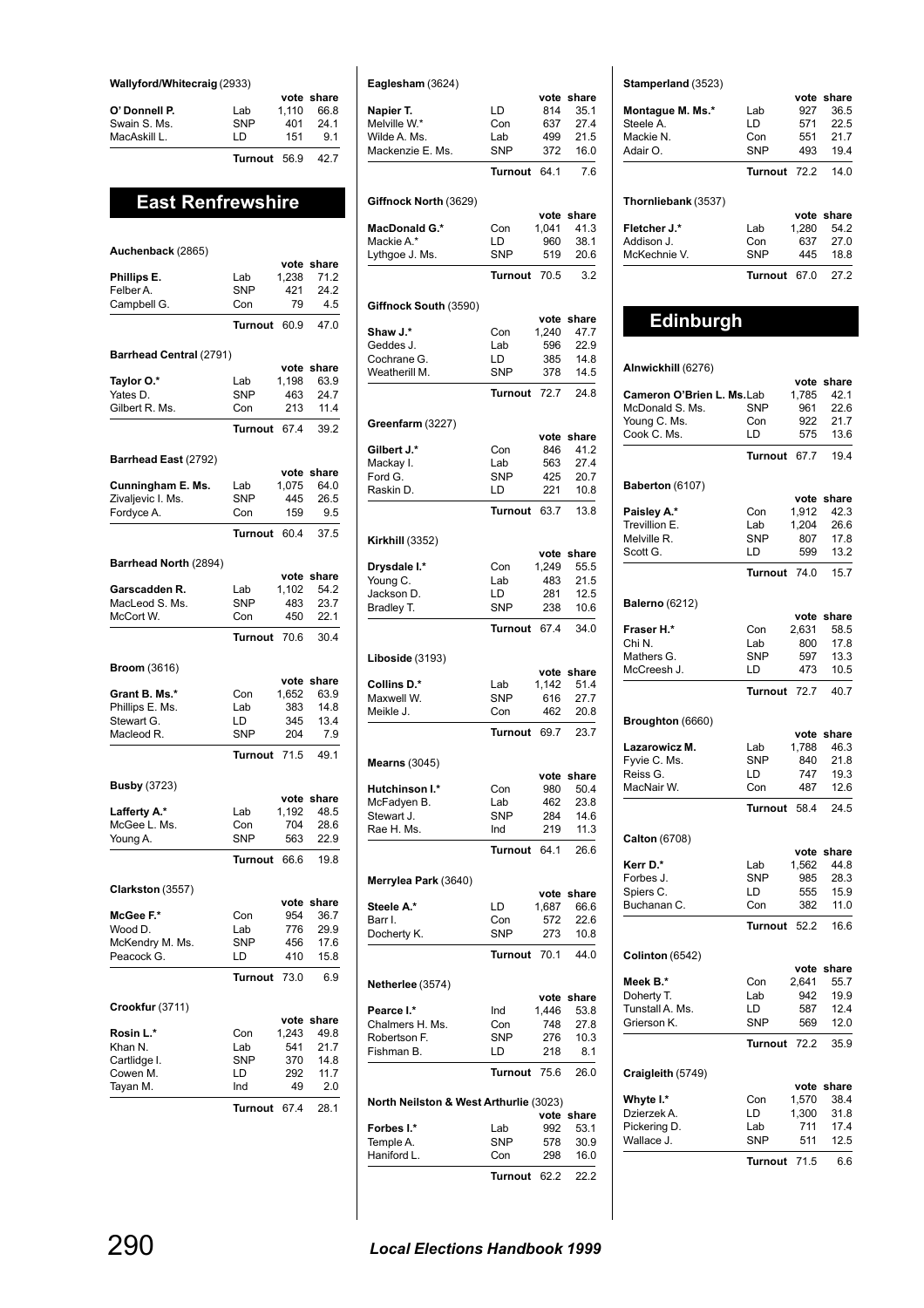| Craiglockhart (5800)           |                   |                |               |
|--------------------------------|-------------------|----------------|---------------|
| Hunter G.*                     | Con               | vote<br>2,573  | share<br>60.3 |
| Scobbie A.                     | Lab               | 778            | 18.2          |
| McKinlay K.                    | LD                | 468            | 11.0          |
| MacLean J.                     | <b>SNP</b>        | 446            | 10.5          |
|                                | <b>Turnout</b>    | 73.9           | 42.1          |
| Craigmillar (5736)             |                   | vote           | share         |
| O' Donnell J.                  | Lab               | 1,108          | 45.8          |
| Grant J.                       | <b>SNP</b>        | 923            | 38.2          |
| MacKellar C.                   | LD                | 139            | 5.8           |
| Fox C.<br>Burt W.              | Ind<br>Con        | 131<br>116     | 5.4<br>4.8    |
|                                | <b>Turnout</b>    | 42.3           | 7.7           |
| <b>Cramond (6219)</b>          |                   |                |               |
|                                |                   | vote           | share         |
| MacKenzie K. Ms.<br>Wheeler P. | Con<br>LD         | 1,863<br>1,817 | 41.3<br>40.3  |
| Gardner N.                     | Lab               | 468            | 10.4          |
| Conlon R.                      | <b>SNP</b>        | 365            | 8.1           |
|                                | Turnout           | 72.7           | 1.0           |
| Dalmeny/Kirkliston (5884)      |                   |                |               |
|                                |                   |                | vote share    |
| Longstaff J.<br>Middleton J.   | LD<br>Lab         | 1,206<br>1.028 | 32.7<br>27.9  |
| Cockburn L. Ms.                | <b>SNP</b>        | 866            | 23.5          |
| Mackie D.                      | Con               | 585            | 15.9          |
|                                | Turnout           | 62.8           | 4.8           |
| Dalry (6529)                   |                   |                |               |
|                                |                   | vote           | share         |
| Thomas K.*<br>Smith P.         | Lab<br><b>SNP</b> | 1,397<br>973   | 43.4<br>30.2  |
| Storr D.                       | LD                | 578            | 17.9          |
| Durie M.                       | Con               | 274            | 8.5           |
|                                | Turnout           | 50.9           | 13.2          |
| Davidson'S Mains (6136)        |                   |                |               |
| Lowrie J.                      | LD                | vote<br>2,033  | share<br>43.2 |
| Crombie J.                     | Con               | 1,710          | 36.3          |
| McLean S. Ms.                  | Lab               | 525            | 11.1          |
| Thanisch P.                    | SNP               | 443            | 9.4           |
|                                | <b>Turnout</b>    | 76.8           | 6.9           |
| <b>Dean</b> (6496)             |                   |                |               |
| Ponton T.*                     | Con               | vote<br>1,649  | share<br>41.0 |
| Mochrie R.                     | Lab               | 1,011          | 25.2          |
| Duncan A.                      | LD                | 858            | 21.4          |
| Mechan P.                      | <b>SNP</b>        | 500            | 12.4          |
|                                | Turnout           | 63.2           | 15.9          |
| Duddingston (6374)             |                   |                |               |
| Berry I.*                      | Con               | vote<br>2,140  | share<br>51.8 |
| Walker D.                      | Lab               | 1,052          | 25.5          |
| Chaudry T.                     | SNP               | 641            | 15.5          |
| Johnston R. Ms.                | LD                | 295            | 7.1           |
|                                | Turnout           | 64.0           | 26.4          |
| East Craigs (6432)             |                   |                |               |
| Aldridge R.*                   | LD                | vote<br>2,028  | share<br>49.1 |
| Bell R.                        | Lab               | 873            | 21.1          |
| Ritchie M.                     | SNP               | 659            | 16.0          |
| Grant H.                       | Con               | 488            | 11.8          |
| Jack A.                        | Ind               | 80             | 1.9           |
|                                | Turnout 64.4      |                | 28.0          |

| Fairmilehead (6481)           |                   |                |               |
|-------------------------------|-------------------|----------------|---------------|
|                               |                   | vote           | share         |
| Sleigh D. Ms.*                | Con               | 2,353          | 58.9          |
| Brattey C. Ms.                | Lab               | 713            | 17.9          |
| Bridges S.                    | LD<br><b>SNP</b>  | 512<br>414     | 12.8<br>10.4  |
| Ferguson D.                   |                   |                |               |
|                               | <b>Turnout</b>    | 61.7           | 41.1          |
| <b>Firrhill (6304)</b>        |                   |                | vote share    |
| Allan J.*                     | Lab               | 1.866          | 49.2          |
| Shirley R.                    | <b>SNP</b>        | 947            | 25.0          |
| Stuart A.                     | Con               | 603            | 15.9          |
| Taylor E. Ms.                 | LD                | 373            | 9.8           |
|                               | <b>Turnout</b>    | 60.3           | 24.3          |
| Fountainbridge (6259)         |                   | vote           | share         |
| Morton M.*                    | Lab               | 1,343          | 41.5          |
| Malone B.                     | SNP               | 853            | 26.4          |
| Tyrell-Russell H. Ms.         | LD                | 725            | 22.4          |
| McMenemy N.                   | Con               | 314            | 9.7           |
|                               | <b>Turnout</b>    | 52.0           | 15.1          |
| Gilmerton (6077)              |                   |                |               |
| Harrold K.*                   | Lab               | vote<br>1,766  | share<br>49.4 |
| Warren P.                     | SNP               | 935            | 26.2          |
| Nicol D. Ms.                  | LD                | 452            | 12.6          |
| Lewis A.                      | Con               | 421            | 11.8          |
|                               | <b>Turnout</b>    | 58.9           | 23.3          |
| <b>Granton</b> (6093)         |                   |                |               |
|                               |                   | vote           | share         |
| Maginnis E. Ms.*<br>Farley M. | Lab<br><b>SNP</b> | 1,702<br>1,127 | 47.7<br>31.6  |
| Mowat I.                      | Con               | 388            | 10.9          |
| Martin J. Ms.                 | LD                | 351            | 9.8           |
|                               | <b>Turnout</b>    | 58.7           | 16.1          |
| Gyle (6698)                   |                   |                |               |
|                               |                   | vote           | share         |
| Dawe J. Ms.*                  | LD                | 2,399          | 52.7          |
| Parvin G.                     | Con               | 950            | 20.9          |
| Bain J.                       | Lab               | 656            | 14.4          |
| Cleland S. Ms.                | SNP               | 551            | 12.1          |
|                               | <b>Turnout</b>    | 68.1           | 31.8          |
| Harbour (6362)                |                   |                | vote share    |
| Munn R.*                      | SNP               | 1,254          | 36.7          |
| Mansoori S.                   | Lab               | 1,079          | 31.6          |
| Chisholm D.                   | LD                | 755            | 22.1          |
| Forrester T.                  | Con               | 326            | 9.5           |
|                               | <b>Turnout</b>    | 54.0           | 5.1           |
| Holyrood (6627)               |                   | vote           | share         |
| Cunningham W.                 | Lab               | 1,219          | 39.3          |
| Shaffi M.                     | SNP               | 890            | 28.7          |
| Mackenzie G.                  | LD                | 721            | 23.2          |
| Crawford J.                   | Con               | 272            | 8.8           |
|                               | Turnout           | 49.6           | 10.6          |
| Kaimes (6273)                 |                   |                |               |
| Anderson D.*                  | Lab               | vote<br>1,679  | share<br>48.7 |
| Murray M. Ms.                 | SNP               | 918            | 26.6          |
| Cruickshank E. Ms.            | Con               | 501            | 14.5          |
| Nicholson T.                  | LD                | 350            | 10.2          |
|                               | Turnout           | 55.1           | 22.1          |

| Leith Links (6098)                 |                |                |                    |  |
|------------------------------------|----------------|----------------|--------------------|--|
| Wardlaw E. Ms.*                    | LD             | 1,990          | vote share<br>53.1 |  |
| Khan E.                            | Lab            | 815            | 21.8               |  |
| Smith R.<br>Ward K. Ms.            | SNP<br>Con     | 734<br>206     | 19.6<br>5.5        |  |
|                                    | Turnout        |                |                    |  |
|                                    |                | 61.8           | 31.4               |  |
| <b>Lorne</b> (6283)                |                |                |                    |  |
| Attridge P.                        | Lab            | 1,437          | vote share<br>43.6 |  |
| Brown H. Ms.                       | SNP            | 1,154          | 35.0               |  |
| Cowan A.                           | LD             | 457            | 13.9               |  |
| Macleod N.                         | Con<br>Turnout | 249<br>52.8    | 7.6<br>8.6         |  |
|                                    |                |                |                    |  |
| Marchmont (6383)                   |                |                | vote share         |  |
| MacLaren M. Ms.*                   | LD             | 2,222          | 60.3               |  |
| Buist M. Ms.                       | Lab            | 692            | 18.8               |  |
| Arshad M.                          | SNP            | 407            | 11.1               |  |
| Stirton W.                         | Con            | 361            | 9.8                |  |
|                                    | Turnout        | 58.0           | 41.6               |  |
| Meadowbank (6542)                  |                |                |                    |  |
| Perry I.*                          | Lab            | 1,602          | vote share<br>40.7 |  |
| Sheils S. Ms.                      | SNP            | 1,113          | 28.3               |  |
| Duncan C. Ms.                      | LD             | 715            | 18.2               |  |
| Cameron M.                         | Con            | 509            | 12.9               |  |
|                                    | Turnout        | 60.4           | 12.4               |  |
| Merchiston (6487)                  |                |                |                    |  |
|                                    |                |                | vote share         |  |
| Tritton S. Ms.*                    | LD             | 2,077          | 53.8               |  |
| Wright M. Ms.                      | Lab            | 774            | 20.0               |  |
| Logan G.<br>Orr A.                 | Con<br>SNP     | 517<br>493     | 13.4<br>12.8       |  |
|                                    | Turnout        | 59.1           | 33.7               |  |
|                                    |                |                |                    |  |
| <b>Milton (6283)</b>               |                |                | vote share         |  |
| Child M. Ms.*                      | Lab            | 1,838          | 44.4               |  |
| Durkin D.                          | SNP            | 1,089          | 26.3               |  |
| Smart J.<br>Thomas M. Ms.          | Con<br>LD      | 646<br>567     | 15.6<br>13.7       |  |
|                                    | Turnout        | 66.2           | 18.1               |  |
|                                    |                |                |                    |  |
| <b>Moat</b> (6034)                 |                |                |                    |  |
| Burns A.                           | Lab            | 1,657          | vote share<br>45.6 |  |
| Thomson R.                         | SNP            | 1,104          | 30.4               |  |
| McFadden A. Ms.                    | Con            | 441            | 12.1               |  |
| Lyons K.                           | LD             | 432            | 11.9               |  |
|                                    | <b>Turnout</b> | 60.7           | 15.2               |  |
| <b>Moredum</b> (5954)              |                |                |                    |  |
|                                    |                |                | vote share         |  |
| Gilmore S. Ms.*<br>Campbell A. Ms. | Lab<br>SNP     | 1,774<br>1,228 | 50.1<br>34.7       |  |
| Donovan C. Ms.                     | LD             | 281            | 7.9                |  |
| Casey A. Ms.                       | Con            | 256            | 7.2                |  |
|                                    | Turnout        | 59.6           | 15.4               |  |
| Mountcastle (6379)                 |                |                |                    |  |
|                                    |                |                | vote share         |  |
| <b>Weddell B.*</b>                 | Lab            | 2,102          | 50.1               |  |
| McDonald S.                        | SNP            | 1,015          | 24.2               |  |
| Reilly I.<br>Murray G.             | Con<br>LD      | 616<br>459     | 14.7<br>10.9       |  |
|                                    |                |                |                    |  |
|                                    | Turnout        | 65.9           | 25.9               |  |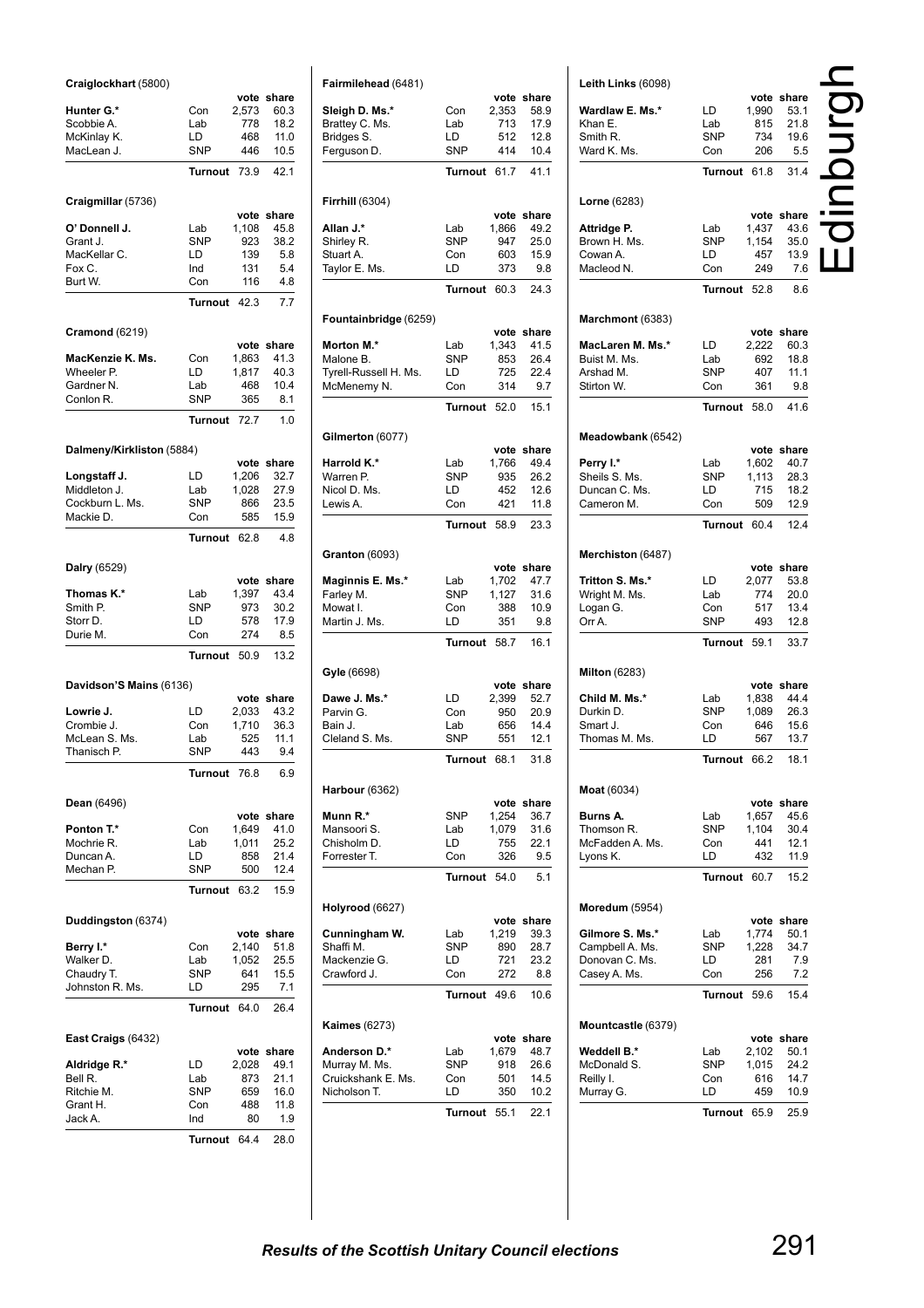| Muirhouse/Drylaw (6193)         |                   |               |               |  |  |  |
|---------------------------------|-------------------|---------------|---------------|--|--|--|
| Hinds L. Ms.*                   | Lab               | vote<br>1,772 | share<br>55.8 |  |  |  |
| Brown D. Ms.                    | SNP               | 833           | 26.2          |  |  |  |
| Pinnock R.                      | LD                | 387           | 12.2          |  |  |  |
| Johnstone M.                    | Con               | 183           | 5.8           |  |  |  |
|                                 |                   | 51.2          | 29.6          |  |  |  |
|                                 | Turnout           |               |               |  |  |  |
| Murray Burn (6162)              |                   |               |               |  |  |  |
|                                 |                   |               | vote share    |  |  |  |
| Fallon E.*                      | Lab               | 1,382         | 44.0          |  |  |  |
| Fraser G.                       | <b>SNP</b>        | 1,145         | 36.5          |  |  |  |
| Cruickshank M.                  | Con               | 316           | 10.1          |  |  |  |
| Hamilton G.                     | LD                | 298           | 9.5           |  |  |  |
|                                 | Turnout           | 51.2          | 7.5           |  |  |  |
| Murrayfield (6652)              |                   |               |               |  |  |  |
|                                 |                   |               | vote share    |  |  |  |
| <b>Gilchrist J.*</b>            | Con               | 2,058         | 48.2          |  |  |  |
| Stewart R.                      | Lab               | 899           | 21.1          |  |  |  |
| Mitchell A.                     | LD                | 833           | 19.5          |  |  |  |
| Hogg M.                         | <b>SNP</b>        | 478           | 11.2          |  |  |  |
|                                 | Turnout           | 646           | 27.2          |  |  |  |
|                                 |                   |               |               |  |  |  |
| <b>New Town (7134)</b>          |                   |               | vote share    |  |  |  |
| Guest D.*                       | Con               | 1,493         | 40.4          |  |  |  |
| Duffin A.                       | Lab               | 942           | 25.5          |  |  |  |
| Dobson T.                       | LD                | 678           | 18.3          |  |  |  |
| MacCormick R.                   | <b>SNP</b>        | 583           | 15.8          |  |  |  |
|                                 |                   |               |               |  |  |  |
|                                 | Turnout           | 53.5          | 14.9          |  |  |  |
| Newhaven (6059)                 |                   |               |               |  |  |  |
|                                 |                   | vote          | share         |  |  |  |
| Cardownie S.*                   | Lab               | 1,439         | 40.9          |  |  |  |
| Chalmers J. Ms.                 | <b>SNP</b>        | 989           | 28.1          |  |  |  |
| Stevenson W.                    | Con               | 557           | 15.8          |  |  |  |
| Martin R.                       | LD                | 530           | 15.1          |  |  |  |
|                                 | Turnout           | 58.6          | 12.8          |  |  |  |
|                                 |                   |               |               |  |  |  |
| Newington (6249)                |                   |               | vote share    |  |  |  |
| Mackintosh F.                   | LD                | 1,872         | 43.7          |  |  |  |
| Borthwick A.                    | Con               | 1,027         | 24.0          |  |  |  |
| Forrester F.                    | Lab               | 896           | 20.9          |  |  |  |
| Bradley N.                      | SNP               | 493           | 11.5          |  |  |  |
|                                 | Turnout           | 68.8          | 19.7          |  |  |  |
|                                 |                   |               |               |  |  |  |
| North East Corstorphine (6469)  |                   |               |               |  |  |  |
|                                 |                   |               | vote share    |  |  |  |
| Edie P.*                        | LD                | 2,240         | 49.2          |  |  |  |
| Slack R.<br>Rea L.              | Con<br>Lab        | 1,073<br>676  | 23.6<br>14.8  |  |  |  |
| Hargreaves J.                   | SNP               | 565           | 12.4          |  |  |  |
|                                 |                   |               |               |  |  |  |
| 1995: LD                        | Turnout           |               | 25.6          |  |  |  |
| North Morningside/Grange (6073) |                   |               |               |  |  |  |
|                                 |                   | 70.5          |               |  |  |  |
|                                 |                   | vote          | share         |  |  |  |
| Pringle M.*                     | LD                | 2,257         | 57.2          |  |  |  |
| Forman R.                       | Con               | 738           | 18.7          |  |  |  |
| Clifford J.<br>Massimo A.       | Lab<br><b>SNP</b> | 619<br>332    | 15.7<br>8.4   |  |  |  |
|                                 |                   |               |               |  |  |  |
|                                 | Turnout           | 65.1          | 38.5          |  |  |  |
| <b>Parkhead</b> (6215)          |                   |               |               |  |  |  |
|                                 |                   |               | vote share    |  |  |  |
| Henderson R.                    | Lab               | 1,514         | 45.6          |  |  |  |
| Kerevan G.                      | SNP               | 1,010         | 30.4          |  |  |  |
| Lindsell M. Ms.                 | Con               | 439           | 13.2          |  |  |  |
| Campbell S.                     | LD<br>Turnout     | 358<br>53.9   | 10.8<br>15.2  |  |  |  |

| <b>Pilton</b> (6065)                                                                                                                                                                                                                                            |                  |               |                    |
|-----------------------------------------------------------------------------------------------------------------------------------------------------------------------------------------------------------------------------------------------------------------|------------------|---------------|--------------------|
|                                                                                                                                                                                                                                                                 |                  |               |                    |
| Fitzpatrick W.*                                                                                                                                                                                                                                                 | Lab              | vote<br>1,574 | share<br>50.3      |
| Grimston I.                                                                                                                                                                                                                                                     | <b>SNP</b>       | 1,117         | 35.7               |
| Wilson I. Ms.                                                                                                                                                                                                                                                   | LD               | 309           | 9.9                |
| Thompson D.                                                                                                                                                                                                                                                     | Con              | 130           | 4.2                |
|                                                                                                                                                                                                                                                                 | <b>Turnout</b>   | 51.8          | 14.6               |
| Portobello (6158)                                                                                                                                                                                                                                               |                  |               |                    |
|                                                                                                                                                                                                                                                                 |                  | vote          | share              |
| <b>Marshall L.*</b>                                                                                                                                                                                                                                             | Lab              | 1,854         | 45.1               |
| Thomson R.                                                                                                                                                                                                                                                      | <b>SNP</b>       | 1,078         | 26.2               |
| Ward K.                                                                                                                                                                                                                                                         | Con              | 753<br>425    | 18.3               |
| Ross P.                                                                                                                                                                                                                                                         | LD               |               | 10.3               |
|                                                                                                                                                                                                                                                                 | <b>Turnout</b>   | 66.9          | 18.9               |
| Prestonfield (6605)                                                                                                                                                                                                                                             |                  |               |                    |
|                                                                                                                                                                                                                                                                 |                  |               | vote share         |
| Williamson P.*                                                                                                                                                                                                                                                  | Lab              | 1,640         | 42.6               |
| Pollard F.<br>Telford W.                                                                                                                                                                                                                                        | LD<br><b>SNP</b> | 900<br>660    | 23.4<br>17.1       |
| Oliver E. Ms.                                                                                                                                                                                                                                                   | Con              | 654           | 17.0               |
|                                                                                                                                                                                                                                                                 | Turnout          | 58.7          | 19.2               |
|                                                                                                                                                                                                                                                                 |                  |               |                    |
| Queensferry (6747)                                                                                                                                                                                                                                              |                  |               | vote share         |
| Grubb G.                                                                                                                                                                                                                                                        | LD               | 1,506         | 33.6               |
| Baird G.                                                                                                                                                                                                                                                        | SNP              | 1,190         | 26.6               |
| Booth C.*                                                                                                                                                                                                                                                       | Lab              | 1,112         | 24.8               |
| Macdonald G.                                                                                                                                                                                                                                                    | Con              | 673           | 15.0               |
|                                                                                                                                                                                                                                                                 | <b>Turnout</b>   | 66.4          | 7.1                |
| Restalrig (6643)                                                                                                                                                                                                                                                |                  |               |                    |
|                                                                                                                                                                                                                                                                 |                  | vote          | share              |
| Aiken E.                                                                                                                                                                                                                                                        | Lab              | 2,149         | 60.1               |
| Wilson C. Ms.<br>Ross S. Ms.                                                                                                                                                                                                                                    | SNP              | 1,032         | 28.9               |
|                                                                                                                                                                                                                                                                 | LD               | 394           | 11.0               |
|                                                                                                                                                                                                                                                                 | <b>Turnout</b>   | 54.2          | 31.2               |
| <b>Sciennes</b> (6617)                                                                                                                                                                                                                                          |                  |               |                    |
|                                                                                                                                                                                                                                                                 |                  |               | vote share<br>54.0 |
|                                                                                                                                                                                                                                                                 |                  |               |                    |
|                                                                                                                                                                                                                                                                 | LD.              | 2,221         |                    |
|                                                                                                                                                                                                                                                                 | Lab<br>Con       | 781<br>657    | 19.0<br>16.0       |
|                                                                                                                                                                                                                                                                 | <b>SNP</b>       | 452           | 11.0               |
|                                                                                                                                                                                                                                                                 | <b>Turnout</b>   | 62.0          | 35.0               |
|                                                                                                                                                                                                                                                                 |                  |               |                    |
|                                                                                                                                                                                                                                                                 |                  |               | vote share         |
|                                                                                                                                                                                                                                                                 | Lab              | 1,599         | 43.1               |
|                                                                                                                                                                                                                                                                 | SNP              | 892           | 24.0               |
|                                                                                                                                                                                                                                                                 | LD               | 752           | 20.3               |
|                                                                                                                                                                                                                                                                 | Con              | 468           | 12.6               |
|                                                                                                                                                                                                                                                                 | <b>Turnout</b>   | 57.5          | 19.1               |
|                                                                                                                                                                                                                                                                 |                  |               |                    |
|                                                                                                                                                                                                                                                                 | Lab              | 1,435         | vote share<br>45.2 |
|                                                                                                                                                                                                                                                                 | SNP              | 1,066         | 33.6               |
|                                                                                                                                                                                                                                                                 | LD               | 389           | 12.3               |
|                                                                                                                                                                                                                                                                 | Con              | 282           | 8.9                |
|                                                                                                                                                                                                                                                                 | Turnout          | 50.1          | 11.6               |
|                                                                                                                                                                                                                                                                 |                  |               |                    |
| Forrest M. Ms.*<br>Weir D.<br>Fletcher A.<br>Crawford B. Ms.<br><b>Shandon</b> (6597)<br>Wilson D.<br>Hussain A.<br>Mackinnon N.<br>Moodie J.<br>Sighthill (6351)<br>Russell R.*<br>Cairns R.<br>Nicholson L.<br>Robertson A.<br>South East Corstorphine (6307) |                  | vote          | share              |
|                                                                                                                                                                                                                                                                 | LD               | 2,523         | 56.7               |
|                                                                                                                                                                                                                                                                 | Lab<br>Con       | 801<br>572    | 18.0<br>12.8       |
| <b>Barrett J.*</b><br>Munro G.<br>Rendall I. Ms.<br>Watson D.                                                                                                                                                                                                   | SNP              | 556           | 12.5               |

|                        | South Morningside (6609) |               |                    |  |  |
|------------------------|--------------------------|---------------|--------------------|--|--|
|                        |                          | vote          | share              |  |  |
| Walls J.*              | Con                      | 1,575         | 37.6               |  |  |
| Clater N.              | Lab                      | 1,042         | 24.9               |  |  |
| Thompson F.            | LD                       | 1,040         | 24.8               |  |  |
| Kirkwood P.            | <b>SNP</b>               | 531           | 12.7               |  |  |
|                        | <b>Turnout</b>           | 63.5          | 12.7               |  |  |
| Southside (6774)       |                          |               |                    |  |  |
| Cairns R.*             | Lab                      | 1,373         | vote share<br>37.6 |  |  |
| Wootton M.             | LD                       | 1,089         | 29.8               |  |  |
| Fraser G.              | <b>SNP</b>               | 804           | 22.0               |  |  |
| Mawdsey G.             | Con                      | 383           | 10.5               |  |  |
|                        |                          |               |                    |  |  |
|                        | <b>Turnout</b>           | 55.4          | 7.8                |  |  |
| Stenhouse (6352)       |                          |               |                    |  |  |
|                        |                          |               | vote share         |  |  |
| Milligan E.*           | Lab                      | 1,906         | 47.6               |  |  |
| Brockie K.             | <b>SNP</b>               | 990           | 24.7               |  |  |
| Utting K. Ms.          | LD                       | 585           | 14.6               |  |  |
| Fyfe-Dow G.            | Con                      | 523           | 13.1               |  |  |
|                        | <b>Turnout</b>           | 63.0          | 22.9               |  |  |
| Stockbridge (6608)     |                          |               |                    |  |  |
| <b>Houston B.*</b>     | Lab                      | vote<br>1,373 | share<br>33.3      |  |  |
| Dixon M.               | Con                      | 1,323         | 32.0               |  |  |
| McKeand M. Ms.         | LD                       | 806           | 19.5               |  |  |
| Howie V.               | <b>SNP</b>               | 627           | 15.2               |  |  |
|                        | <b>Turnout</b>           | 63.9          | 1.2                |  |  |
| Tollcross (6938)       |                          |               |                    |  |  |
|                        |                          |               | vote share         |  |  |
| Kennedy S. Ms.*        | Lab                      | 1,203         | 40.0               |  |  |
| Greenshields I.        | <b>SNP</b>               | 765           | 25.4               |  |  |
| Mather-Spillane J. Ms. | LD                       | 692           | 23.0               |  |  |
| Hall A. Ms.            | Con                      | 348           | 11.6               |  |  |
|                        | <b>Turnout</b>           | 44.0          | 14.6               |  |  |
| <b>Trinity (6278)</b>  |                          |               |                    |  |  |
|                        |                          | vote          | share              |  |  |
| Jackson A.*            | Con                      | 1,650         | 36.9               |  |  |
| Fowlie S.              | LD                       | 1,382         | 30.9               |  |  |
| Harkins B.             | Lab                      | 905           | 20.2               |  |  |
| McDonald N.            | <b>SNP</b>               | 537           | 12.0               |  |  |
|                        | <b>Turnout</b>           | 71.8          | 6.0                |  |  |
|                        |                          |               |                    |  |  |
| <b>Falkirk</b>         |                          |               |                    |  |  |
|                        |                          |               |                    |  |  |

| <b>Avon</b> (3419)      |            |       |            |
|-------------------------|------------|-------|------------|
|                         |            |       | vote share |
| Spiers D.*              | Lab        | 1.199 | 61.3       |
| Balfour D.              | SNP        | 757   | 38.7       |
|                         | Turnout    | 57.2  | 22.6       |
| Banknock (3121)         |            |       |            |
|                         |            |       | vote share |
| Pollock M. Ms.*         | Lab        | 898   | 47.4       |
| Thomson D.              | <b>SNP</b> | 541   | 28.5       |
| Buchanan F. Ms.         | Ind        | 456   | 24.1       |
|                         | Turnout    | 60.7  | 18.8       |
| <b>Beancross (3601)</b> |            |       |            |
|                         |            |       | vote share |
| Anderson W.*            | Lab        | 1,003 | 45.4       |
| Main M. Ms.             | Ind        | 628   | 28.4       |
| Rae A.                  | <b>SNP</b> | 512   | 23.2       |
| Clelland P.             | Soc Lab    | 66    | 3.0        |
|                         | Turnout    | 61.3  | 17.0       |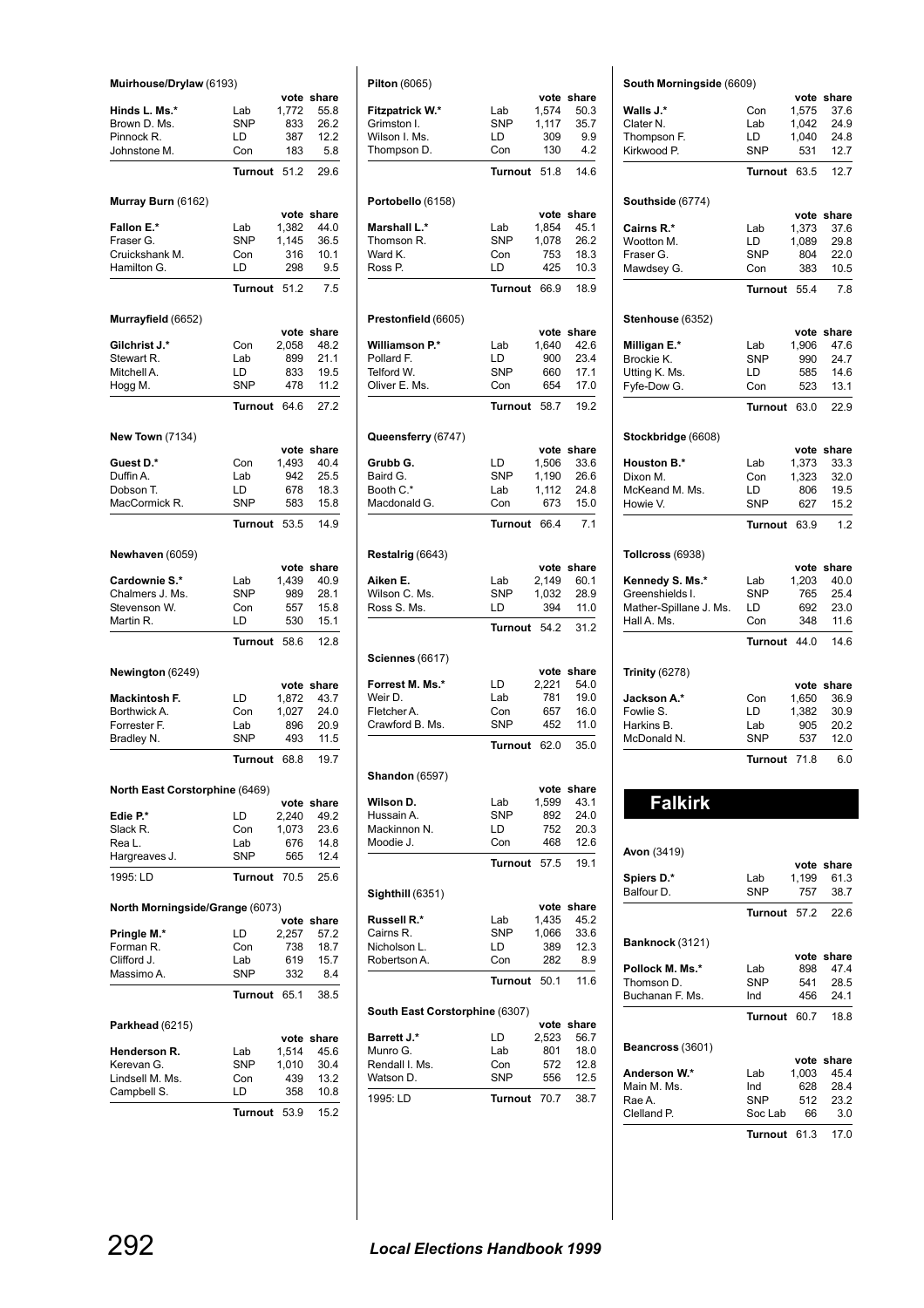| Bonnybridge (3423)               |                   |               |               |
|----------------------------------|-------------------|---------------|---------------|
| Bunchanan W.*                    | Ind               | vote<br>1,048 | share<br>50.3 |
| Eaten G.                         | Lab               | 703           | 33.7          |
| Cochrane B.                      | <b>SNP</b>        | 251           | 12.0          |
| Harris A.                        | Con               | 83            | 4.0           |
|                                  | <b>Turnout</b>    | 60.9          | 16.5          |
| Borrowstoun (3573)               |                   |               | vote share    |
| Constable J.*                    | <b>SNP</b>        | 1,340         | 63.1          |
| Spowart C. Ms.                   | Lab               | 783           | 36.9          |
|                                  | <b>Turnout</b>    | 59.4          | 26.2          |
| <b>Camelon (3529)</b>            |                   | vote          | share         |
| Goldie G.*                       | Lab               | 1,430         | 68.4          |
| Forsyth A.                       | <b>SNP</b>        | 578           | 27.6          |
| MacRae W.                        | Con               | 83            | 4.0           |
|                                  | Turnout           | 59.3          | 40.7          |
| Carrongrange (3511)              |                   |               |               |
| Bryson D.*                       | <b>SNP</b>        | vote<br>1,309 | share<br>62.8 |
| Bissett R.                       | Lab               | 775           | 37.2          |
|                                  | Turnout           | 58.8          | 25.6          |
| Darnrig (3549)                   |                   |               |               |
|                                  |                   | vote          | share         |
| Gow L. Ms.*<br>Balfour I.        | Lab<br><b>SNP</b> | 1,215<br>767  | 61.3<br>38.7  |
|                                  | Turnout           | 55.8          | 22.6          |
|                                  |                   |               |               |
| Dawson (3555)                    |                   | vote          | share         |
| Johnston J.                      | Ind               | 851           | 43.5          |
| Sinclair T.*                     | Lab               | 562           | 28.7          |
| Meiklejohn C.<br>Murray L.       | <b>SNP</b><br>LD  | 495<br>49     | 25.3<br>2.5   |
|                                  | <b>Turnout</b>    | 55.0          | 14.8          |
| Dean (3300)                      |                   |               |               |
|                                  |                   |               | vote share    |
| Eaglesham E. Ms.*                | <b>SNP</b>        | 1,020         | 50.5          |
| Martin S.<br>Galloway J.         | Lab<br>Soc Lab    | 865<br>133    | 42.9<br>6.6   |
|                                  | <b>Turnout</b>    | 61.2          | 7.7           |
|                                  |                   |               |               |
| Denny (3301)                     |                   | vote          | share         |
| Wilson J.*                       | Ind Lab           | 839           | 41.5          |
| Robertson R.                     | Lab               | 518           | 25.6          |
| Neil J.<br>Young J.              | <b>SNP</b><br>Con | 441<br>117    | 21.8<br>5.8   |
| Hunter I.                        | Soc               | 106           | 5.2           |
|                                  | <b>Turnout</b>    | 61.2          | 15.9          |
| Denny South (3460)               |                   |               |               |
|                                  |                   |               | vote share    |
| Connolly J.*<br>MacGregor G.     | Lab<br>Ind        | 1,197<br>897  | 57.2<br>42.8  |
|                                  | Turnout           | 60.5          | 14.3          |
|                                  |                   |               |               |
| Dundas/Kerse (3540)              |                   |               | vote share    |
| <b>McCafferty P.*</b><br>Tait G. | Ind<br>SNP        | 1,166<br>473  | 52.5<br>21.3  |
| McCallum H.                      | Lab               | 460           | 20.7          |
| Burns R.                         | LD                | 120           | 5.4           |
|                                  | Turnout           | 62.7          | 31.2          |
|                                  |                   |               |               |

| Forthside (3575)                  |                   |               |               |
|-----------------------------------|-------------------|---------------|---------------|
| <b>Martin C.*</b>                 | Lab               | 1,349         | vote share    |
| Cameron I. Ms.                    | <b>SNP</b>        | 634           | 66.2<br>31.1  |
| Mayes J. Ms.                      | Soc Lab           | 54            | 2.7           |
|                                   | <b>Turnout</b>    | 57.0          | 35.1          |
|                                   |                   |               |               |
| Grahamsford (3592)                |                   |               |               |
| Miller J.*                        | Lab               | vote<br>1,092 | share<br>53.1 |
| Seivwright C.                     | <b>SNP</b>        | 633           | 30.8          |
| Cottle J. Ms.                     | LD                | 181           | 8.8           |
| McRae M.                          | Con               | 150           | 7.3           |
|                                   | Turnout           | 57.2          | 22.3          |
| Grange & Blackness (3173)         |                   |               |               |
|                                   |                   |               | vote share    |
| <b>Constable H.*</b><br>Ashraf I. | SNP               | 1,223<br>735  | 62.5<br>37.5  |
|                                   | Lab               |               |               |
|                                   | <b>Turnout</b>    | 61.7          | 24.9          |
| Hall Glen (3696)                  |                   |               |               |
|                                   |                   |               | vote share    |
| Jenkinson J.*<br>Hughes G.        | Lab<br><b>SNP</b> | 1,402<br>610  | 62.3<br>27.1  |
| Porteous M. Ms.                   | LD                | 127           | 5.6           |
| Angles J.                         | Con               | 110           | 4.9           |
|                                   | Turnout           | 60.8          | 35.2          |
|                                   |                   |               |               |
| Herbertshire (3588)               |                   | vote          | share         |
| Martin T.*                        | Lab               | 1,527         | 68.2          |
| Cochrane J. Ms.                   | <b>SNP</b>        | 711           | 31.8          |
|                                   | Turnout           | 62.4          | 36.5          |
|                                   |                   |               |               |
| <b>Inchyra</b> (3504)             |                   |               | vote share    |
| O' Dea T.*                        | Ind               | 1,616         | 73.5          |
| Tait B.                           | SNP               | 351           | 16.0          |
| Hamid K.                          | Lab               | 231           | 10.5          |
|                                   | Turnout           | 62.7          | 57.6          |
| Kinnaird (3734)                   |                   |               |               |
|                                   |                   | vote          | share         |
| Forsyth D.                        | SNP               | 1,037         | 45.6          |
| Burness J. Ms.*<br>Owen C.        | Lab<br>Con        | 929<br>310    | 40.8<br>13.6  |
|                                   |                   |               |               |
|                                   | Turnout 61.0      |               | 4.7           |
| Kinneil & Whitecross (3333)       |                   |               |               |
|                                   |                   |               | vote share    |
| Milne J.<br>Graham A.             | Lab<br><b>SNP</b> | 888<br>807    | 43.2<br>39.3  |
| McArthur S.                       | LD                | 235           | 11.4          |
| Watt C. Ms.                       | Soc Lab           | 124           | 6.0           |
|                                   | Turnout 61.6      |               | 3.9           |
| <b>Larbert</b> (3589)             |                   |               |               |
|                                   |                   |               | vote share    |
| ColemanT.<br>Shovlin D.           | <b>SNP</b><br>Lab | 905<br>652    | 38.8<br>28.0  |
| Cheyne M. Ms.                     | Con               | 402           | 17.2          |
| McCallum M. Ms.                   | LD                | 373           | 16.0          |
|                                   | Turnout 65.0      |               | 10.8          |
|                                   |                   |               |               |
| Laurieston (3411)                 |                   |               | vote share    |
| Williamson D. Ms.*                | SNP               | 962           | 45.7          |
| Fowler E. Ms.                     | Lab               | 688           | 32.7          |
| Martin S.                         | Con               | 190           | 9.0           |
| Stead M. Ms.<br>MacArthur R.      | Soc Lab<br>LD     | 144<br>123    | 6.8<br>5.8    |
|                                   |                   |               |               |
|                                   | Turnout 61.8      |               | 13.0          |

| Middlefield (3610)                   |                   |               | vote share         |  |
|--------------------------------------|-------------------|---------------|--------------------|--|
| Alexander D.*                        | SNP               | 1,363         | 56.7               |  |
| Cook E. Ms.*                         | Lab               | 985           | 41.0               |  |
| Robinson S. Ms.                      | Soc Lab           | 56            | 2.3                |  |
|                                      | Turnout           | 66.6          | 15.7               |  |
| <b>Polmont (3623)</b>                |                   |               |                    |  |
|                                      |                   |               | vote share         |  |
| Hodge F.*<br>Reid W.                 | Con<br>Lab        | 886<br>668    | 38.0<br>28.7       |  |
| Williamson G.                        | SNP               | 607           | 26.1               |  |
| Biggs M. Ms.                         | LD                | 168           | 7.2                |  |
|                                      | Turnout           | 64.3          | 9.4                |  |
| Redding & Westquarter (3402)         |                   |               |                    |  |
|                                      |                   |               | vote share         |  |
| Gray A.                              | Lab               | 578           | 28.3               |  |
| Wilson R.<br>Breen I. Ms.            | Ind<br><b>SNP</b> | 554<br>431    | 27.1<br>21.1       |  |
| Stead R.*                            | Soc Lab           | 340           | 16.6               |  |
| Wilson R.                            | LD                | 141           | 27.1               |  |
|                                      | <b>Turnout</b>    | 60.1          | 1.2                |  |
| Reddingmuirhead, Brightons & Rumford |                   |               |                    |  |
| (3225)                               |                   |               | vote share         |  |
| Fowler A.*                           | Lab               | 962           | 52.8               |  |
| Paterson M.                          | <b>SNP</b>        | 600           | 32.9               |  |
| Wilson R. Ms.                        | LD                | 261           | 14.3               |  |
|                                      | <b>Turnout</b>    | 56.5          | 19.9               |  |
| Summerford (3477)                    |                   |               |                    |  |
| Goldie D.*                           | Lab               | 1,286         | vote share<br>57.8 |  |
| Bruce J.                             | SNP               | 623           | 28.0               |  |
| Smith H. Ms.                         | LD                | 119           | 5.3                |  |
| Grant R.                             | Con               | 114           | 5.1                |  |
| Thomson F. Ms.                       | Soc Lab           | 84            | 3.8                |  |
|                                      | Turnout           | 64.0          | 29.8               |  |
| Town Centre (3671)                   |                   |               |                    |  |
| Short J.*                            | Lab               |               | vote share         |  |
| Anderson J.                          | SNP               | 912<br>508    | 39.1<br>21.8       |  |
| Hislop A.                            | Con               | 488           | 20.9               |  |
| Adams R                              | Ind               | 244           | 10.4               |  |
| Watson A.                            | LD                | 183           | 7.8                |  |
|                                      | Turnout           | 63.6          | 17.3               |  |
| Tryst (3727)                         |                   |               |                    |  |
| Kenna L. Ms.*                        | SNP               | vote<br>1,023 | share<br>43.1      |  |
| Bellingham M. Ms.                    | Lab               | 998           | 42.1               |  |
| Wegrzyn R.                           | Con               | 192           | 8.1                |  |
| Hunter <sub>R.</sub>                 | LD                | 160           | 6.7                |  |
|                                      | <b>Turnout</b>    | 63.7          | 1.1                |  |
| Woodlands (3556)                     |                   |               |                    |  |
| Patrick J.*                          |                   | 989           | vote share<br>40.4 |  |
| Sharkey D.                           | Con<br>Lab        | 682           | 27.9               |  |
| Reid J.                              | SNP               | 549           | 22.4               |  |
| Smith A.                             | LD                | 227           | 9.3                |  |
|                                      | Turnout           | 68.8          | 12.5               |  |
| Zetland (3728)                       |                   |               |                    |  |
|                                      |                   |               | vote share         |  |
| Spears R.*<br>Fitzpatrick M. Ms.     | Ind<br>Lab        | 1,481<br>491  | 63.0<br>20.9       |  |
| McLachlan S.                         | SNP               | 377           | 16.0               |  |
|                                      | Turnout           | 63.0          | 42.1               |  |
|                                      |                   |               |                    |  |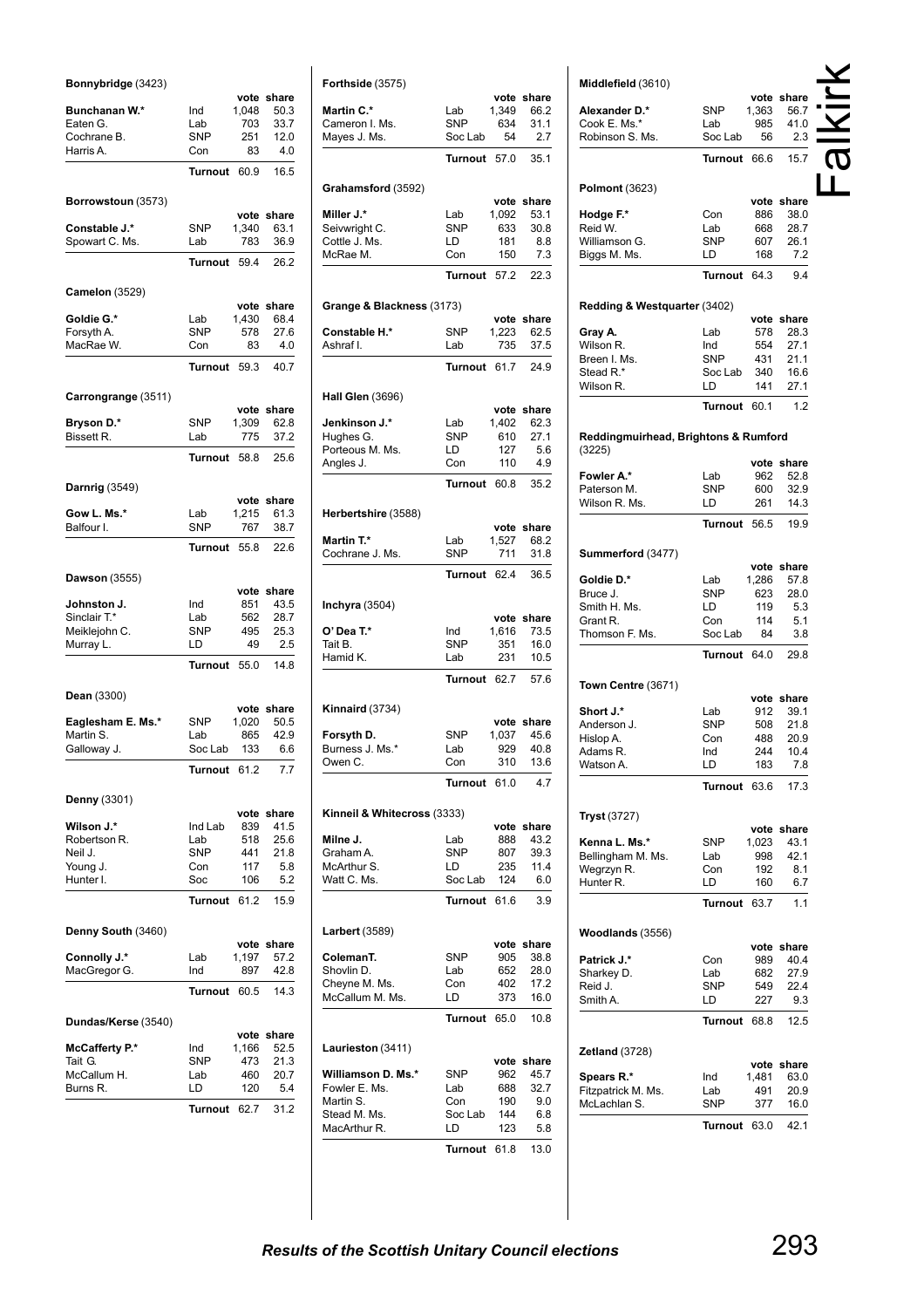**Fife**

| Anstruther & East Neuk Landward (3603)          |                  |               |              |
|-------------------------------------------------|------------------|---------------|--------------|
|                                                 |                  | vote          | share        |
| Riches E. Ms.*                                  | LD               | 1,118         | 54.5         |
| Harper R.<br>Heslop D.                          | SNP<br>Con       | 595<br>189    | 29.0<br>9.2  |
| Coote S.                                        | Lab              | 148           | 7.2          |
|                                                 | <b>Turnout</b>   | 57.1          | 25.5         |
|                                                 |                  |               |              |
| Arbedour & Burntisland West (3445)              |                  | vote          | share        |
| Beveridge I. Ms.*                               | Lab              | 859           | 40.8         |
| Sommerville I.                                  | <b>SNP</b>       | 642           | 30.5         |
| Grant S.                                        | Con              | 411           | 19.5         |
| MacKenzie W.                                    | LD               | 192           | 9.1          |
|                                                 | Turnout          | 61.3          | 10.3         |
| Auchmuty & Woodside West (3720)                 |                  |               |              |
|                                                 | Lab              | vote<br>1,185 | share        |
| Taylor R.*<br>Montgomery C. Ms.                 | <b>SNP</b>       | 633           | 60.0<br>32.1 |
| Smith B. Ms.                                    | LD               | 157           | 7.9          |
|                                                 | Turnout          | 53.4          | 27.9         |
|                                                 |                  |               |              |
| Auchtermuchty & Ladybank (3594)                 |                  | vote          | share        |
| Lothian D.*                                     | LD               | 1,139         | 53.8         |
| Fraser M.                                       | Con              | 393           | 18.6         |
| MacDiarmid H. Ms.                               | <b>SNP</b>       | 332           | 15.7         |
| Reed K.                                         | Lab              | 253           | 12.0         |
|                                                 | Turnout          | 59.0          | 35.2         |
| Auchtertool & Burntisland East (3324)           |                  |               |              |
|                                                 |                  | vote          | share        |
| MacDougall J.*                                  | Lab              | 1,058         | 54.4         |
| Gorton C. Ms.<br>Martin P. Ms.                  | <b>SNP</b><br>LD | 557<br>330    | 28.6<br>17.0 |
|                                                 | <b>Turnout</b>   | 59.0          | 25.8         |
|                                                 |                  |               |              |
| Baldridgeburn (3672)                            |                  | vote          | share        |
| Brown A.                                        | Lab              | 946           | 51.5         |
| Watson J.                                       | <b>SNP</b>       | 539           | 29.4         |
| McPhate R.                                      | LD               | 351           | 19.1         |
|                                                 | Turnout          | 50.5          | 22.2         |
| Balgeddie & Collydean (3922)                    |                  |               |              |
|                                                 |                  |               | vote share   |
| Kay W.*                                         | Lab              | 1,118         | 58.2         |
| Clunie R.                                       | SNP              | 605           | 31.5         |
| Aitken J.                                       | LD               | 197           | 10.3         |
|                                                 | Turnout 49.3     |               | 26.7         |
| Ballingry & Lochore (3788)                      |                  |               |              |
|                                                 |                  | vote          | share        |
| Clarke W.*<br>Marshall T.                       | Comm<br>Lab      | 1,628<br>310  | 81.5<br>15.5 |
| Coull V. Ms.                                    | LD               | 45            | 2.3          |
| Hicks D.                                        | Con              | 15            | 0.8          |
|                                                 | Turnout          | 52.9          | 66.0         |
|                                                 |                  |               |              |
| Bennochy & Valley (3647)                        |                  |               | vote share   |
| Allan G.*                                       | Lab              | 1,111         | 56.0         |
| Elder A.                                        | <b>SNP</b>       | 625           | 31.5         |
| Cripps I.                                       | LD               | 249           | 12.5         |
|                                                 | Turnout          | 54.7          | 24.5         |
| Blairhall, High Valleyfield & Torreyburn (3497) |                  |               |              |
|                                                 |                  |               | vote share   |
| McGovern A. Ms.*                                | Lab              | 1,163         | 57.1         |
| Kerr T.                                         | <b>SNP</b>       | 630<br>242    | 31.0<br>11.9 |
| Nelson D.                                       | LD               |               |              |

|                                                 | <b>IUMOUT</b> 54.7 $24.5$ |       |            | Turnout 53.2                         | 40.9 |
|-------------------------------------------------|---------------------------|-------|------------|--------------------------------------|------|
| Blairhall, High Valleyfield & Torreyburn (3497) |                           |       | vote share |                                      |      |
| McGovern A. Ms.*                                | Lab                       | 1,163 | 57.1       |                                      |      |
| Kerr T.                                         | <b>SNP</b>                | 630   | 31.0       |                                      |      |
| Nelson D.                                       | LD                        | 242   | 11.9       |                                      |      |
|                                                 | Turnout 58.5              |       | 26.2       |                                      |      |
|                                                 |                           |       |            | <b>Local Elections Handbook 1999</b> |      |

| Harris E. Ms.*                                                              | LD                | 1,265        | 59.0               |
|-----------------------------------------------------------------------------|-------------------|--------------|--------------------|
| Callaghan P.                                                                | Lab<br><b>SNP</b> | 544<br>334   | 25.4<br>15.6       |
| Livingstone J.                                                              |                   |              |                    |
|                                                                             | Turnout           | 58.7         | 33.6               |
| Buckhaven & Denbeath (3707)                                                 |                   |              |                    |
|                                                                             |                   |              | vote share         |
| Paterson A.*<br>Fallow J.                                                   | Lab<br><b>SNP</b> | 1,220        | 65.0<br>28.8       |
| Dow H. Ms.                                                                  | LD                | 540<br>117   | 6.2                |
|                                                                             |                   |              |                    |
|                                                                             | Turnout 50.8      |              | 36.2               |
| Cadham, Pitcoudie & Balfarg (3842)                                          |                   |              |                    |
| Morrison K. Ms.                                                             | Lab               | 939          | vote share<br>46.8 |
| Woods V. Ms.                                                                | <b>SNP</b>        | 843          | 42.0               |
| Muir A.                                                                     | LD                | 225          | 11.2               |
|                                                                             | Turnout 52.5      |              | 4.8                |
|                                                                             |                   |              |                    |
| Cairneyhill, Carnock & Milesmark (3677)                                     |                   |              | vote share         |
| Kenney A.*                                                                  | Lab               | 1,030        | 46.1               |
| Rankin H.                                                                   | <b>SNP</b>        | 606          | 27.1               |
| Williamson K.                                                               | LD                | 600          | 26.8               |
|                                                                             | Turnout 61.1      |              | 19.0               |
| Cardenden, Cluny & Chapel (3667)                                            |                   |              |                    |
|                                                                             |                   |              | vote share         |
| Doia M. Ms.*                                                                | Lab               | 1,107        | 58.6               |
| Graham D.                                                                   | <b>SNP</b>        | 594          | 31.4               |
| Scott C.                                                                    | LD                | 188          | 10.0               |
|                                                                             | Turnout 51.8      |              | 27.2               |
| Caskieberran & Rimbleton (3661)                                             |                   |              |                    |
|                                                                             |                   | vote         | share              |
| Grant P.*<br>Struthers L. Ms.                                               | <b>SNP</b><br>Lab | 1,157<br>859 | 53.7<br>39.8       |
| Rennie A.                                                                   | LD                | 140          | 6.5                |
|                                                                             | Turnout 59.2      |              | 13.8               |
|                                                                             |                   |              |                    |
| Cowdenbeath Central (3635)                                                  |                   | vote         | share              |
| Maxwell A.*                                                                 | Soc               | 1,519        | 69.5               |
| Dickson A.                                                                  | Lab               | 625          | 28.6               |
| Randall E. Ms.                                                              | Con               | 42           | 1.9                |
|                                                                             | Turnout 60.5      |              | 40.9               |
| Crail, Cameron & Kemback (3918)                                             |                   |              |                    |
|                                                                             |                   |              | vote share         |
| Douglas P.*                                                                 | LD                | 1,195        | 48.3               |
| Scott-Hayward M.                                                            | Con               | 691          | 27.9               |
| Thomson A.                                                                  | SNP               | 319          | 12.9               |
| Russell M. Ms.                                                              | Lab<br>Turnout    | 271          | 10.9               |
|                                                                             |                   | 63.3         | 20.4               |
| Crossford & Dunfermline Central (3589)                                      |                   | vote         | share              |
|                                                                             |                   |              |                    |
| Simpson J.*                                                                 | LD                | 1,231        | 55.7               |
|                                                                             | Lab               | 615          | 27.8               |
|                                                                             | SNP               | 364          | 16.5               |
|                                                                             | Turnout           | 62.0         | 27.9               |
|                                                                             |                   |              |                    |
|                                                                             |                   | vote         | share              |
|                                                                             | Lab               | 1,261        | 67.0               |
| Fotheringham G.                                                             | SNP               | 491          | 26.1               |
| Nunn K.<br>Crossgates & Mossside (3540)<br>Dair T.*<br>Smith J.<br>Burns J. | Con               | 129<br>53.2  | 6.9                |

**Brucefield & Netherton** (3671)

**vote share**

**Crosshill & Lochgelly North** (3747)

| Crosshill & Lochgelly North (3747)      |                  |               |                    |
|-----------------------------------------|------------------|---------------|--------------------|
| Connelly J.                             | Lab              | 1,044         | vote share<br>51.1 |
| Paterson J.*                            | <b>SNP</b>       | 754           | 36.9               |
| Scott I.                                | Ind Lab          | 137           | 6.7                |
| Davies M.                               | Con              | 61            | 3.0                |
| Sanderson C.                            | LD               | 49            | 2.4                |
|                                         | <b>Turnout</b>   | 547           | 14.2               |
|                                         |                  |               |                    |
| Cupar North (3546)                      |                  |               |                    |
|                                         |                  |               | vote share         |
| Clark S. Ms.*<br>Poole B.               | LD.<br>Lab       | 868<br>472    | 43.6<br>23.7       |
| Bruce W.                                | Con              | 407           | 20.5               |
| McLeod D.                               | <b>SNP</b>       | 242           | 12.2               |
|                                         | <b>Turnout</b>   | 56.5          | 19.9               |
|                                         |                  |               |                    |
| Cupar South (3713)                      |                  |               | share              |
| Dow A.*                                 | LD               | vote<br>1,187 | 52.1               |
| Woodcock E. Ms.                         | Con              | 512           | 22.5               |
| Finlayson J.                            | SNP              | 301           | 13.2               |
| Shoobridge S.                           | Lab              | 277           | 12.2               |
|                                         | Turnout          | 61.4          | 29.6               |
|                                         |                  |               |                    |
| Dalgety Bay East (3563)                 |                  | vote          | share              |
| Randall S.                              | Con              | 733           | 33.2               |
| White R. Ms.*                           | Lab              | 708           | 32.1               |
| Hannah D.                               | <b>SNP</b>       | 427           | 19.4               |
| Thompson W.                             | LD               | 337           | 15.3               |
|                                         | <b>Turnout</b>   | 61.9          | 1.1                |
|                                         |                  |               |                    |
| Dalgety Bay West & Hillend (3823)       |                  | vote          | share              |
| Arnott D.                               | Lab              | 716           | 31.9               |
| Lavery E. Ms.                           | Con              | 546           | 24.3               |
| Short T.                                | LD               | 516           | 23.0               |
| Andrews W.                              | <b>SNP</b>       | 466           | 20.8               |
|                                         | Turnout          | 58.7          | 7.6                |
|                                         |                  |               |                    |
| Dunnikier (3348)                        |                  | vote          | share              |
| <b>Watters A. Ms.*</b>                  | LD               | 1,066         | 51.3               |
| Melville A.                             | Lab              | 575           | 27.7               |
| Yule S. Ms.                             | SNP              | 436           | 21.0               |
|                                         | Turnout          | 62.4          | 23.6               |
| Dysart & Gallatown (3729)               |                  |               |                    |
|                                         |                  | vote          | share              |
| Cameron J.*                             | Lab              | 1,175         | 58.5               |
| Ritchie A.                              | <b>SNP</b>       | 577           | 28.7               |
| Hastings I.                             | LD               | 257           | 12.8               |
|                                         | Turnout          | 54.4          | 29.8               |
| Elie, St. Monans & Pittenweem (3573)    |                  |               |                    |
|                                         |                  |               | vote share         |
| Braid J.*                               | Ind              | 1,141         | 55.8               |
| Anderson I.                             | <b>SNP</b><br>LD | 388<br>347    | 19.0<br>17.0       |
| Young C.<br>Christianson J. Ms.         | Lab              | 167           | 8.2                |
|                                         | <b>Turnout</b>   | 57.4          | 36.9               |
|                                         |                  |               |                    |
| Falkland, Freuchie & Strathmiglo (3679) |                  |               |                    |
| Garrett A.*                             | LD               | 1,222         | vote share         |
| Menzies M. Ms.                          | Con              | 463           | 52.0<br>19.7       |
| MacDiarmid D.                           | SNP              | 353           | 15.0               |
| White J.                                | Lab              | 313           | 13.3               |
|                                         | Turnout          | 64.1          | 32.3               |
|                                         |                  |               |                    |
| Garvock & Carnegie (3642)               |                  |               |                    |
| Tolson J.*                              | LD               | 1,351         | vote share<br>59.3 |
| O'Sullivan M. Ms.                       | Lab              | 532           | 23.3               |
| Miller W.                               | <b>SNP</b>       | 396           | 17.4               |

**Turnout** 63.0 35.9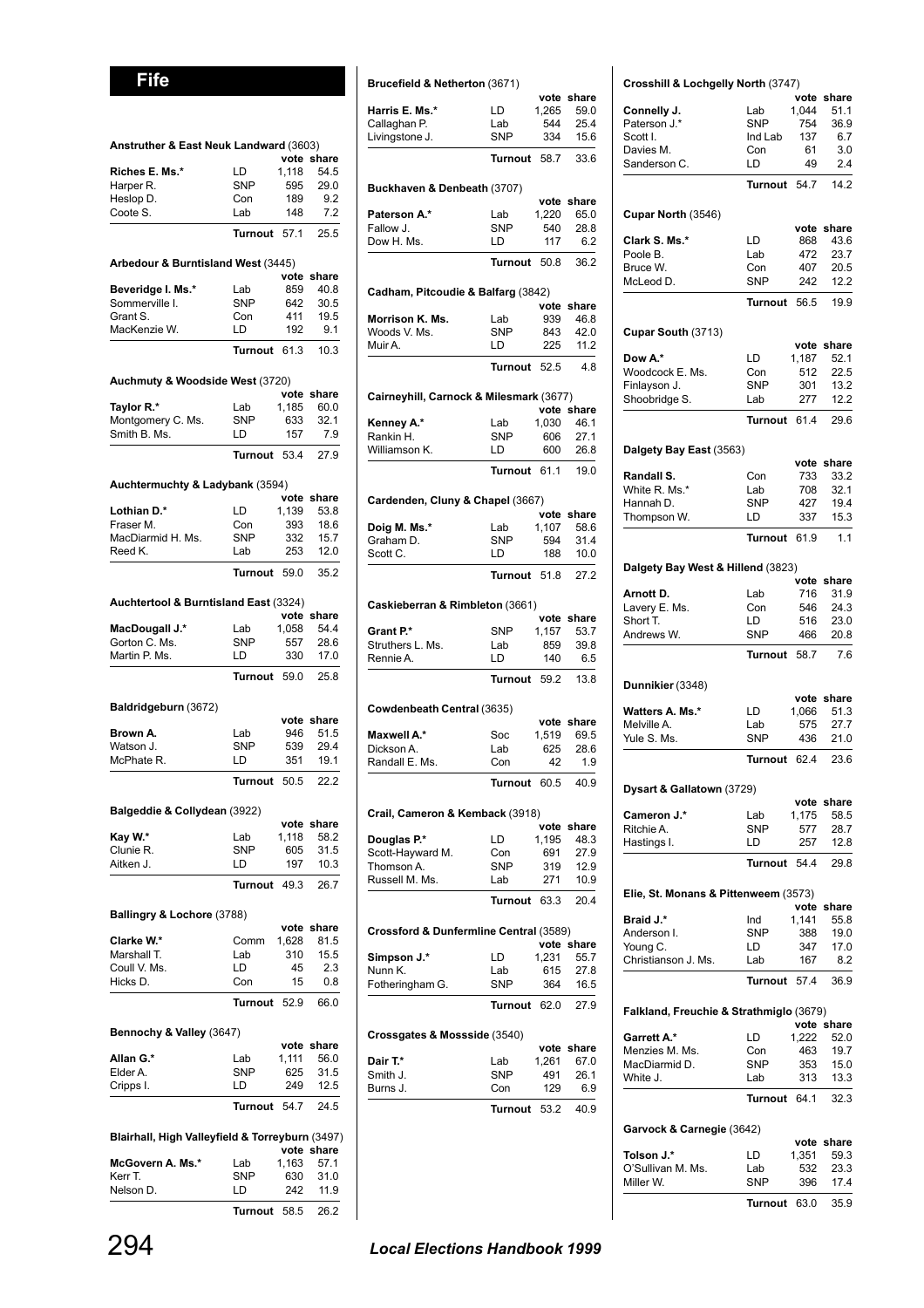| Glebe Park, Pathhead & Sinclairtown (3370)                  |                   | vote          |                    |
|-------------------------------------------------------------|-------------------|---------------|--------------------|
| Coyne M.*                                                   | Lab               | 826           | share<br>46.6      |
| Cruickshank A.                                              | <b>SNP</b>        | 550           | 31.0               |
| Monks C. Ms.                                                | LD                | 396           | 22.3               |
|                                                             |                   |               |                    |
|                                                             | <b>Turnout</b>    | 52.9          | 15.6               |
| Halbeath, Hill Of Beath & Kingseat (3345)                   |                   |               |                    |
|                                                             |                   |               | vote share         |
| Sawers A.*                                                  | Lab<br><b>SNP</b> | 882           | 47.8               |
| Sherry R.<br>Burke J.                                       | LD                | 506<br>459    | 27.4<br>24.9       |
|                                                             |                   |               |                    |
|                                                             | <b>Turnout</b>    | 55.5          | 20.4               |
|                                                             |                   |               |                    |
| Hayfield & Balsusney (3478)                                 |                   | vote          | share              |
| May C. Ms.*                                                 | Lab               | 899           | 51.4               |
| Smith B.                                                    | <b>SNP</b>        | 568           | 32.5               |
| Espie M. Ms.                                                | LD                | 249           | 14.2               |
| Doig D.                                                     | Soc               | 34            | 1.9                |
|                                                             | <b>Turnout</b>    | 50.7          | 18.9               |
|                                                             |                   |               |                    |
| <b>Inverkeithing East &amp; North Queensferry</b><br>(3334) |                   |               |                    |
|                                                             |                   | vote          | share              |
| Cook J.                                                     | <b>SNP</b>        | 735           | 39.2               |
| Philp J.                                                    | Lab               | 729           | 38.9               |
| Finlay V. Ms.                                               | Con               | 263           | 14.0               |
| Legg K. Ms.                                                 | LD                | 147           | 7.8                |
|                                                             | <b>Turnout</b>    | 56.4          | 0.3                |
| Inverkeithing West & Rosyth South (3578)                    |                   |               |                    |
|                                                             |                   |               | vote share         |
| McGarry A. Ms.*                                             | <b>SNP</b><br>Lab | 942           | 52.3               |
| Brennan C. Ms.<br>Michael D.                                | Con               | 619<br>128    | 34.4<br>7.1        |
| Thompson S. Ms.                                             | LD                | 111           | 6.2                |
|                                                             | Turnout           | 50.4          | 17.9               |
|                                                             |                   |               |                    |
| <b>Kelty</b> (3649)                                         |                   |               |                    |
| <b>Brennan J.*</b>                                          | Lab               | vote<br>1,236 | share<br>61.9      |
| Bain A.                                                     | <b>SNP</b>        | 597           | 29.9               |
| Armstrong J. Ms.                                            | Con               | 88            | 4.4                |
| Sanderson F. Ms.                                            | LD                | 76            | 3.8                |
|                                                             | <b>Turnout</b>    | 55.3          | 32.0               |
| Kennoway (3300)                                             |                   |               |                    |
|                                                             |                   | vote          | share              |
| Thacker B.*                                                 | <b>SNP</b>        | 944           | 51.5               |
| Miller D.                                                   | Lab               | 804           | 43.8               |
| Coull G.                                                    | LD                | 86            | 4.7                |
|                                                             | <b>Turnout</b>    | 55.8          | 7.6                |
| Kettle, Springfield & Ceres (3396)                          |                   |               |                    |
|                                                             |                   | vote          | share              |
| Bradie J.                                                   | LD                | 986           | 47.7               |
| Guy R.<br>McKellar S.                                       | Con<br><b>SNP</b> | 430<br>408    | 20.8<br>19.7       |
| Dowling M.                                                  | Lab               | 244           | 11.8               |
|                                                             |                   |               |                    |
|                                                             | <b>Turnout</b>    | 61.1          | 26.9               |
| Kincardine, Curloss & Low Valleyfields (3290)               |                   |               |                    |
| Stocks B. Ms.*                                              | Lab               | 1,281         | vote share<br>65.1 |
| Paterson N.                                                 | <b>SNP</b>        | 686           | 34.9               |
|                                                             | <b>Turnout</b>    | 61.1          | 30.2               |
|                                                             |                   |               |                    |
| Kinghorn & Invertiel (3489)                                 |                   | vote          | share              |
| <b>Ballantyne F.*</b>                                       | Lab               | 920           | 46.1               |
| Conner E.                                                   | <b>SNP</b>        | 710           | 35.6               |
| Riches D.                                                   | LD                | 364           | 18.3               |
|                                                             | Turnout           | 57.8          | 10.5               |
|                                                             |                   |               |                    |

| Kinglassie, Bowhill & Dundonald (3898) |                   |             |               |
|----------------------------------------|-------------------|-------------|---------------|
|                                        |                   | vote        | share         |
| Aitkin W.*                             | Lab               | 1,504       | 73.0          |
| Archibald E. Ms.                       | <b>SNP</b>        | 420         | 20.4          |
| Northway P.                            | LD                | 81          | 3.9           |
| Smith K.                               | Con               | 54          | 2.6           |
|                                        | <b>Turnout</b>    | 52.9        | 52.6          |
| <b>Largo</b> (3358)                    |                   | vote        | share         |
| Toye A. Ms.                            | LD                | 978         | 46.7          |
| Gilmour A.                             | Con               | 517         | 24.7          |
| Borthwick G.                           | <b>SNP</b>        | 397         | 18.9          |
| Haffey C.                              | Lab               | 204         | 9.7           |
|                                        | <b>Turnout</b>    | 62.5        | 22.0          |
| Leslie & Whinnyknowe (3536)            |                   |             |               |
|                                        |                   |             | vote share    |
| Grant F. Ms.*                          | <b>SNP</b>        | 1,311       | 63.1          |
| Lessells H.                            | Lab               | 597         | 28.7          |
| Russell E. Ms.<br>Lawson A.            | LD                | 124         | 6.0<br>2.2    |
|                                        | Ind               | 46          |               |
|                                        | <b>Turnout</b>    | 59.0        | 34.4          |
| Leuchars, Balmullo & Gaudbridge (3464) |                   |             | vote share    |
| Gunstone E. Ms.*                       | LD                | 908         | 57.0          |
| Buchanan C.                            | <b>SNP</b>        | 256         | 16.1          |
| Miller B.                              | Con               | 234         | 14.7          |
| Thompson E.                            | Lab               | 195         | 12.2          |
|                                        | Turnout           | 46.1        | 40.9          |
| Leven East (3576)                      |                   |             |               |
|                                        |                   | vote        | share         |
| Keddie A.*                             | Lab               | 1,240       | 61.1          |
| Green S. Ms.                           | <b>SNP</b>        | 497         | 24.5          |
| McCutcheon J.                          | LD                | 294         | 14.5          |
|                                        | <b>Turnout</b>    | 57.2        | 36.6          |
| Leven West & Kirkland (3564)           |                   | vote        | share         |
| Blyth H.                               | Lab               | 1,372       | 67.4          |
| Suttie A.                              | <b>SNP</b>        | 559         | 27.5          |
| Watson J.                              | LD                | 104         | 5.1           |
|                                        | Turnout           | 57.3        | 40.0          |
| Limekilns & Pitreavie (3482)           |                   |             |               |
|                                        |                   | vote        | share         |
| Eadie R.                               | Lab               | 780         | 37.0          |
| Hamilton S. Ms.                        | LD                | 766         | 36.3          |
| Jackson J.                             | SNP               | 366         | 17.4          |
| Hainey J.                              | Con               | 196         | 9.3           |
|                                        | <b>Turnout</b>    | 60.6        | 0.7           |
| <b>Linburn (3253)</b>                  |                   |             |               |
| Rumney R.*                             | Lab               | vote<br>893 | share<br>52.1 |
| Goddall B.                             | <b>SNP</b>        | 565         | 32.9          |
| Burke L.                               | LD                | 257         | 15.0          |
|                                        | <b>Turnout</b>    | 52.7        | 19.1          |
| Linktown & Kirkcaldy Central (3657)    |                   |             |               |
|                                        |                   | vote        | share         |
| Farmer J.*<br>MacDonald D.             | Lab<br><b>SNP</b> | 801<br>540  | 43.4<br>29.2  |
| Muncey D.                              | LD                | 506         | 27.4          |
|                                        | <b>Turnout</b>    | 51.1        | 14.1          |
| Lumphinnians & Lochgelly South (3467)  |                   |             |               |
|                                        |                   |             | vote share    |
| O'Sullivan W.                          | Lab               | 867         | 46.1          |
| McPherson E.                           | Ind               | 558         | 29.7          |
| Cooper J. Ms.                          | SNP               | 363         | 19.3          |
| Wilson J.                              | Con               | 46          | 2.4           |
| MacNaughton K. Ms.                     | LD                | 45          | 2.4           |
|                                        | Turnout           | 54.4        | 16.4          |

| Markinch & Woodside East (3749)      |                   |              | vote share         |  |
|--------------------------------------|-------------------|--------------|--------------------|--|
| Rougvie D.                           | Lab               | 979          | 42.9               |  |
| Urquhart J.*                         | LD                | 658          | 28.8               |  |
| Birrell J.                           | SNP               | 493          | 21.6               |  |
| Scott E. Ms.                         | Con               | 151          | 6.6                |  |
|                                      | Turnout           | 60.9         | 14.1               |  |
|                                      |                   |              |                    |  |
| <b>Methil (3657)</b>                 |                   |              | vote share         |  |
| Connelly I. Ms.*                     | Lab               | 1,078        | 58.3               |  |
| Gillespie S.                         | SNP               | 473          | 25.6               |  |
| Wallace W.                           | Ind               | 241          | 13.0               |  |
| Forrest B.                           | LD                | 56           | 3.0                |  |
|                                      | <b>Turnout</b>    | 50.7         | 32.7               |  |
| Methilhill (3633)                    |                   |              |                    |  |
|                                      |                   |              | vote share         |  |
| Smith A. Ms.*                        | Lab               | 1,405        | 69.3               |  |
| McCullock P.                         | SNP               | 538          | 26.6               |  |
| Edwards M. Ms.                       | LD                | 83           | 4.1                |  |
|                                      | <b>Turnout</b>    | 55.9         | 42.8               |  |
| Newburgh & Tay Coast (3624)          |                   |              |                    |  |
|                                      |                   |              | vote share         |  |
| Arbuckle A.*                         | LD                | 1,368        | 60.4               |  |
| Dalrymple P. Ms.                     | Con               | 422          | 18.6               |  |
| Nisbet D.<br>Stocks J.               | SNP<br>Lab        | 322<br>154   | 14.2<br>6.8        |  |
|                                      |                   |              |                    |  |
|                                      | Turnout           | 62.6         | 41.7               |  |
| Newcastle & Tanshall (3584)          |                   |              |                    |  |
| Latto C. Ms.*                        |                   |              | vote share         |  |
| Watterson M. Ms.                     | Lab<br>SNP        | 1,090<br>547 | 59.7<br>30.0       |  |
| Reid S. Ms.                          | LD                | 188          | 10.3               |  |
|                                      | Turnout           | 51.2         | 29.8               |  |
|                                      |                   |              |                    |  |
| Newport-On-Tay & Wormit (3603)       |                   |              |                    |  |
|                                      |                   |              | vote share         |  |
| McFee E. Ms.*                        | LD                | 1,328        | 55.2               |  |
| Hail I.<br>Fearn G.                  | Con<br>SNP        | 471<br>357   | 19.6<br>14.9       |  |
| Lawson W.                            | Lab               | 248          | 10.3               |  |
|                                      | Turnout           | 66.9         | 35.6               |  |
|                                      |                   |              |                    |  |
| Oakfield & Cowdenbeath North (3608)  |                   |              |                    |  |
|                                      |                   |              | vote share         |  |
| Simpson J.*                          | Lab               | 1,267        | 61.4               |  |
| Bain A. Ms.<br>Graham W.             | <b>SNP</b><br>Con | 540<br>140   | 26.2<br>6.8        |  |
| Martin C.                            | LD                | 117          | 5.7                |  |
|                                      | Turnout           | 57.3         | 35.2               |  |
|                                      |                   |              |                    |  |
| Oakley, Saline & Steeland (3511)     |                   |              |                    |  |
| Gunn T. Ms.*                         | Lab               | 1,140        | vote share<br>57.1 |  |
| Redpath J.                           | SNP               | 602          | 30.1               |  |
| Lawson J.                            | Con               | 255          | 12.8               |  |
|                                      | Turnout           | 57.1         | 26.9               |  |
|                                      |                   |              |                    |  |
| Pitcorthie (3459)                    |                   |              | vote share         |  |
| Martin A.*                           | LD                | 1,425        | 63.5               |  |
| Wood G.                              | Lab               | 446          | 19.9               |  |
| Clark R.                             | SNP               | 374          | 16.7               |  |
|                                      | Turnout           | 65.1         | 43.6               |  |
| Pitteuchar & Finglassie North (3737) |                   |              |                    |  |
|                                      |                   |              | vote share         |  |
| Woods M.*                            | SNP               | 1,119        | 56.2               |  |
| Elliot G.                            | Lab<br>LD         | 721<br>150   | 36.2<br>7.5        |  |
| Simpson S.                           |                   |              |                    |  |
|                                      | Turnout           | 53.4         | 20.0               |  |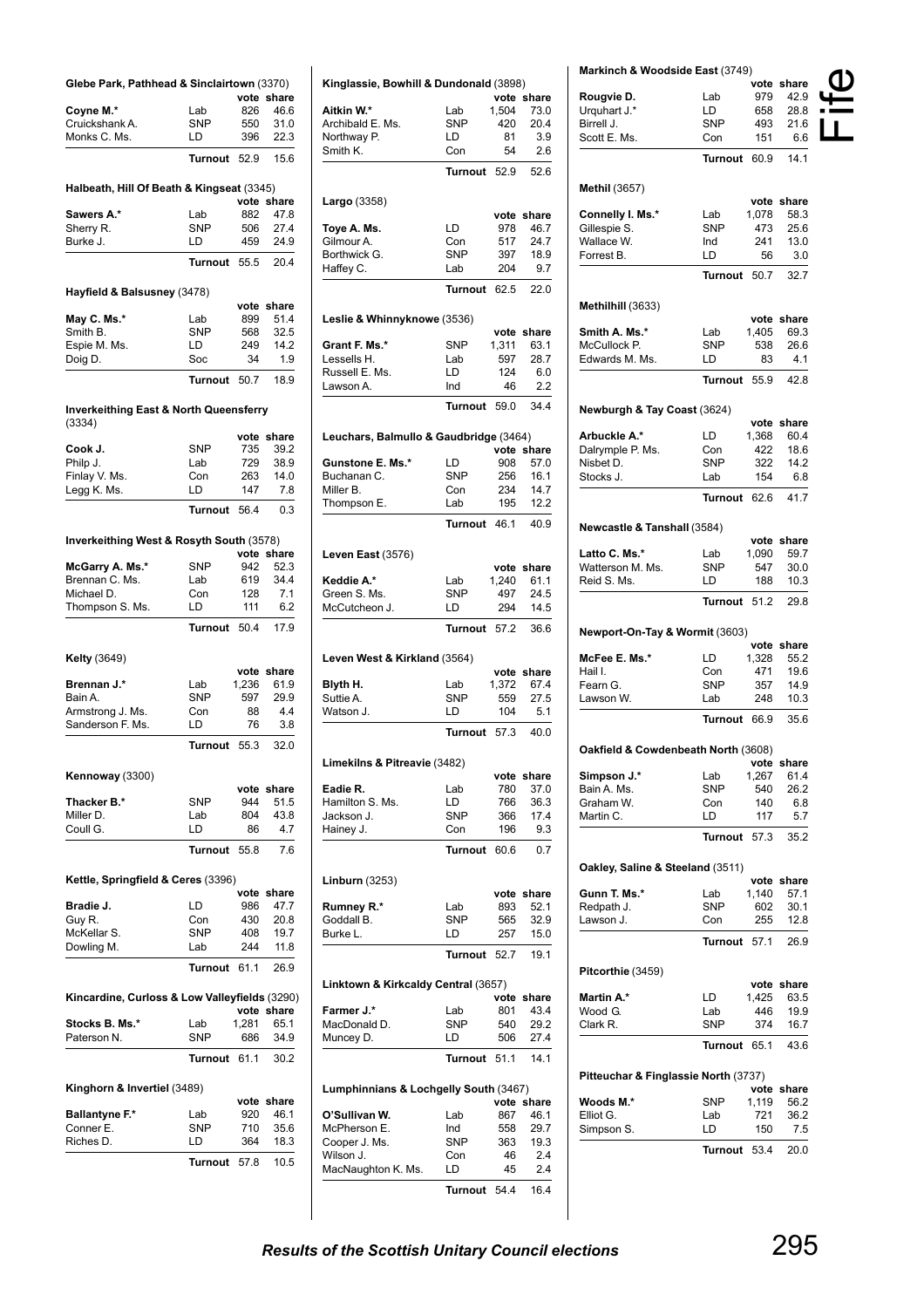| Raith & Longbraes (3539)                |                   |              |                    |
|-----------------------------------------|-------------------|--------------|--------------------|
|                                         |                   |              | vote share         |
| Torrance D.*                            | SNP               | 852          | 42.2               |
| Steven M.<br>Parker J.                  | Lab<br>Con        | 609<br>357   | 30.2<br>17.7       |
| Burdon M.                               | LD                | 200          | 9.9                |
|                                         | Turnout           | 57.2         | 12.0               |
|                                         |                   |              |                    |
| Rosyth East (3581)                      |                   |              | vote share         |
| McGilvray W.                            | Lab               | 1,240        | 64.2               |
| Gooder J.                               | <b>SNP</b>        | 544          | 28.2               |
| Trotter A.                              | Con               | 148          | 7.7                |
|                                         | <b>Turnout</b>    | 54.2         | 36.0               |
| Rosyth West (3438)                      |                   |              |                    |
|                                         |                   |              | vote share         |
| Logan M. Ms.*                           | Lab<br><b>SNP</b> | 1,016<br>941 | 51.9<br>48.1       |
| Chapman D.*                             |                   |              |                    |
|                                         | Turnout           | 57.7         | 3.8                |
| Smeaton & Overton (3623)                |                   |              |                    |
| Leslie G.                               | SNP               | 919          | vote share<br>50.9 |
| Campbell D.*                            | Lab               | 814          | 45.1               |
| Horner K. Ms.                           | LD                | 73           | 4.0                |
|                                         | Turnout           | 50.0         | 5.8                |
|                                         |                   |              |                    |
| South Parks & Macedonia (3759)          |                   |              | vote share         |
| Dodds M. Ms.                            | Lab               | 988          | 50.1               |
| Patey A.                                | SNP               | 812          | 41.2               |
| Reid W.                                 | LD                | 171          | 8.7                |
|                                         | Turnout           | 52.8         | 8.9                |
| St. Andrews Central (4021)              |                   |              |                    |
|                                         |                   |              | vote share         |
| Blair J. Ms.*                           | LD                | 849          | 45.3               |
| Brooks W.                               | Con<br>Lab        | 642<br>240   | 34.3<br>12.8       |
| Squires M. Ms.<br>Henry J.              | SNP               | 143          | 7.6                |
|                                         | Turnout 46.9      |              | 11.0               |
| St. Andrews South (3515)                |                   |              |                    |
|                                         |                   |              | vote share         |
| Hill S. Ms.*                            | LD                | 1,097        | 50.4               |
| Campbell S                              | Con               | 531<br>318   | 24.4               |
| Docherty J.<br>Farmer F. Ms.            | SNP<br>Lab        | 230          | 14.6<br>10.6       |
|                                         | Turnout           | 62.2         | 26.0               |
|                                         |                   |              |                    |
| St. Andrews South East (3620)           |                   |              |                    |
| Liston J. Ms.*                          | LD                | vote<br>909  | share<br>46.7      |
| MacDonald D.                            | <b>SNP</b>        | 390          | 20.0               |
| Barrett C.                              | Con               | 351          | 18.0               |
| Peterson J.                             | Lab               | 297          | 15.3               |
|                                         | Turnout           | 54.0         | 26.7               |
| Strathkinness & St. Andrews West (3830) |                   |              |                    |
|                                         |                   |              | vote share         |
| Melville F.*<br>Booth M.                | LD<br>Con         | 983<br>629   | 50.5               |
| Crowe J.                                | Lab               | 179          | 32.3<br>9.2        |
| McNeill M.                              | SNP               | 154          | 7.9                |
|                                         | Turnout           | 51.2         | 18.2               |
|                                         |                   |              |                    |
| Tayport & Motray (3547)                 |                   |              | vote share         |
| Lyall H. Ms.                            | LD                | 933          | 42.8               |
| Reid G.                                 | SNP               | 535          | 24.5               |
| Kirkhill L. Ms.<br>Gillies J. Ms.       | Lab<br>Con        | 368<br>344   | 16.9<br>15.8       |
|                                         |                   |              |                    |
|                                         | <b>Turnout</b>    | 61.6         | 18.3               |

| share<br>45.0<br>33.4<br>15.2<br>6.4<br>11.6<br>share<br>37.5<br>33.7<br>23.5<br>5.3<br>3.7<br>Thornton, Stenton & Finglassie South (3639)<br>vote share<br>47.9<br>35.2<br>10.2<br>6.7<br>12.7<br>share<br>51.3 |
|------------------------------------------------------------------------------------------------------------------------------------------------------------------------------------------------------------------|
|                                                                                                                                                                                                                  |
|                                                                                                                                                                                                                  |
|                                                                                                                                                                                                                  |
|                                                                                                                                                                                                                  |
|                                                                                                                                                                                                                  |
|                                                                                                                                                                                                                  |
|                                                                                                                                                                                                                  |
|                                                                                                                                                                                                                  |
|                                                                                                                                                                                                                  |
|                                                                                                                                                                                                                  |
|                                                                                                                                                                                                                  |
|                                                                                                                                                                                                                  |
|                                                                                                                                                                                                                  |
|                                                                                                                                                                                                                  |
|                                                                                                                                                                                                                  |
|                                                                                                                                                                                                                  |
|                                                                                                                                                                                                                  |
|                                                                                                                                                                                                                  |
|                                                                                                                                                                                                                  |
|                                                                                                                                                                                                                  |
|                                                                                                                                                                                                                  |
| 31.6                                                                                                                                                                                                             |
| 17.1                                                                                                                                                                                                             |
| 19.6                                                                                                                                                                                                             |
|                                                                                                                                                                                                                  |
| vote share                                                                                                                                                                                                       |
| 49.4                                                                                                                                                                                                             |
| 31.9                                                                                                                                                                                                             |
| 18.8                                                                                                                                                                                                             |
| 17.5                                                                                                                                                                                                             |
|                                                                                                                                                                                                                  |
| vote share<br>62.5                                                                                                                                                                                               |
| 34.6                                                                                                                                                                                                             |
| 2.9                                                                                                                                                                                                              |
| 28.0                                                                                                                                                                                                             |
|                                                                                                                                                                                                                  |
| vote share                                                                                                                                                                                                       |
| 52.6                                                                                                                                                                                                             |
| 35.4                                                                                                                                                                                                             |
| 12.0                                                                                                                                                                                                             |
| 17.1                                                                                                                                                                                                             |
|                                                                                                                                                                                                                  |
| share                                                                                                                                                                                                            |
| 66.5                                                                                                                                                                                                             |
| 33.5                                                                                                                                                                                                             |
|                                                                                                                                                                                                                  |
|                                                                                                                                                                                                                  |

# **Glasgow**

### **Anderston** (6415)

| Anderston (6415)            |                |               |                    |
|-----------------------------|----------------|---------------|--------------------|
| Mosson A.                   | Lab            | vote<br>1,235 | share<br>51.0      |
| Johnson P.                  | <b>SNP</b>     | 609           | 25.2               |
| Philbrick K. Ms.            | LD             | 251           | 10.4               |
| Stevenson D.                | Soc            | 177           | 7.3                |
| Botfield C.                 | Con            | 149           | 6.2                |
|                             | <b>Turnout</b> | 37.7          | 25.9               |
| Anniesland (6391)           |                |               |                    |
| Kelly C.                    | Lab            | vote<br>1,598 | share<br>46.6      |
| Scott R.                    | <b>SNP</b>     | 955           | 27.8               |
| Cornes G.                   | Con            | 400           | 11.7               |
| Watt M. Ms.                 | LD             | 334           | 9.7                |
| Chaldean S. Ms.             | Soc            | 143           | 4.2                |
|                             | <b>Turnout</b> | 53.7          | 18.7               |
| <b>Ashfield</b> (6175)      |                | vote          | share              |
| Hurcombe E. Ms.*            | Lab            | 1,439         | 55.5               |
| Roberts G.*                 | <b>SNP</b>     | 995           | 38.3               |
| Gallagher J.                | Soc            | 161           | 6.2                |
|                             | Turnout        | 42.0          | 17.1               |
| Baillieston (6180)          |                | vote          | share              |
| MacBean R.                  | Lab            | 1,619         | 52.4               |
| Smith P.                    | <b>SNP</b>     | 1,097         | 35.5               |
| Brown A.                    | Soc            | 373           | 12.1               |
|                             | Turnout        | 50.0          | 16.9               |
| Barlanark (5655)            |                |               |                    |
| Coleman J.*                 | Lab            | vote<br>1,277 | share<br>60.3      |
| Greene M. Ms.               | <b>SNP</b>     | 613           | 29.0               |
| Cleland G.                  | Soc            | 226           | 10.7               |
|                             | Turnout        | 37.4          | 31.4               |
| Battlefield (6475)          |                |               |                    |
| McCafferty M. Ms.           | Lab            | 1,485         | vote share<br>47.0 |
| Carradine G.                | <b>SNP</b>     | 994           | 31.4               |
| Ross K.                     | Con            | 369           | 11.7               |
| Sheridan A. Ms.             | Soc            | 313           | 9.9                |
|                             | <b>Turnout</b> | 48.8          | 15.5               |
| Blairdardie (6245)          |                |               |                    |
| Purcell S.*                 | Lab            | vote<br>2,146 | share<br>59.4      |
| Shaw R.                     | <b>SNP</b>     | 913           | 25.3               |
| Swanson A.                  | Con            | 331           | 9.2                |
| Burns D.                    | Soc            | 172           | 4.8                |
| Nicholson A.                | Ind            | 52            | 1.4                |
|                             | Turnout        | 57.9          | 34.1               |
| Braidfauld (6035)           |                |               |                    |
| Baird S. Ms.*               | Lab            | vote<br>1,374 | share<br>61.6      |
| Hunter A. Ms.               | <b>SNP</b>     | 633           | 28.4               |
| O'Brien L. Ms.              | Soc            | 222           | 10.0               |
|                             | Turnout        | 36.9          | 33.2               |
| Bridgeton/Dalmarnock (6198) |                |               |                    |
| Redmond G.                  | Lab            | 1,440         | vote share<br>67.1 |
| Duncan J.                   | <b>SNP</b>     | 513           | 23.9               |
| Hattam K.                   | Soc            | 97            | 4.5                |
| Ritchie T.                  | Soc Lab        | 95            | 4.4                |
|                             | Turnout        | 34.6          | 43.2               |
|                             |                |               |                    |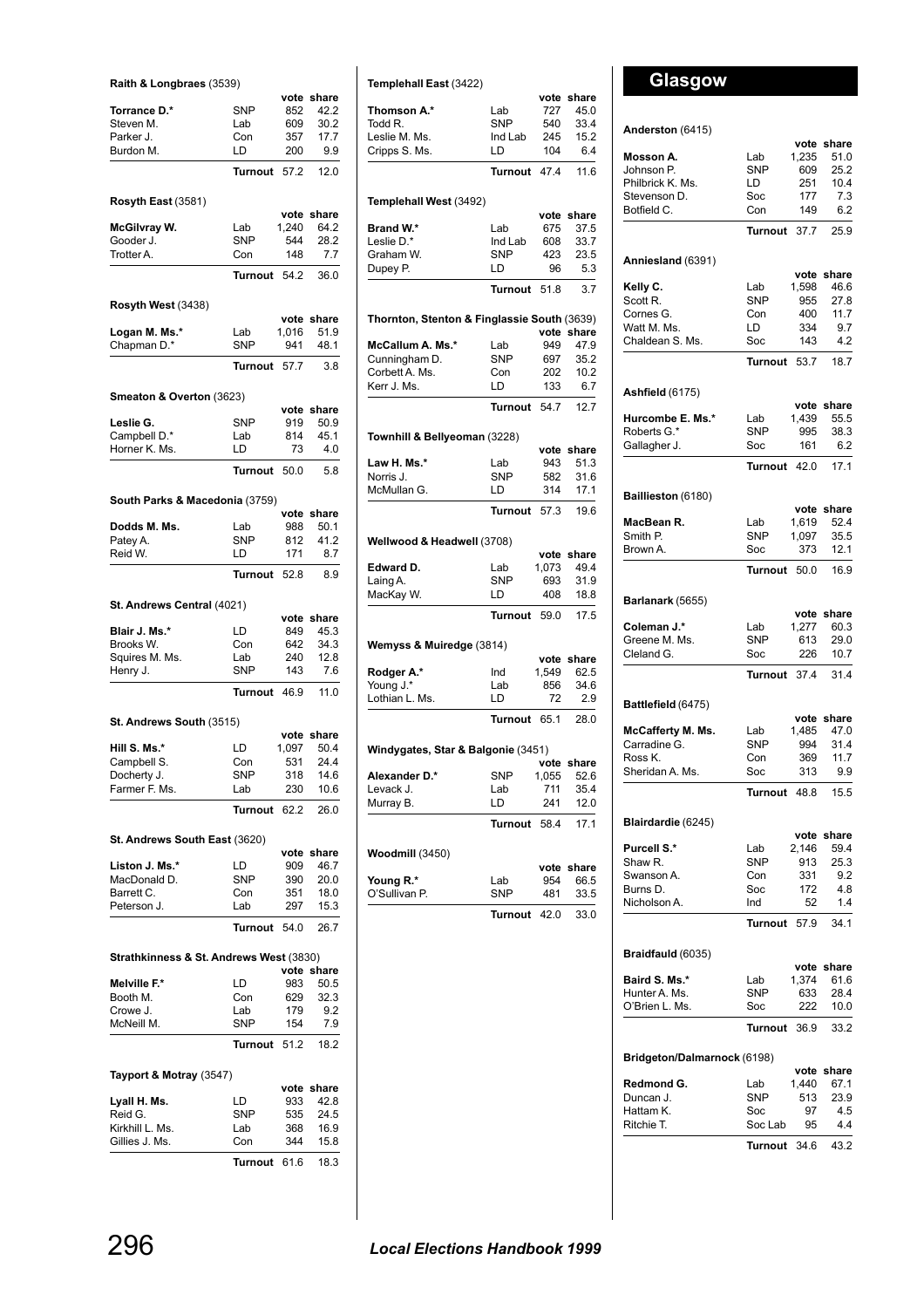| Calton (5910)                 |                   |               |               |
|-------------------------------|-------------------|---------------|---------------|
| Stevenson D.*                 | Lab               | vote<br>1,081 | share<br>52.8 |
| O'Hagan H.                    | <b>SNP</b>        | 652           | 31.8          |
| Bradford R.                   | Soc               | 166           | 8.1           |
| Wilkie R.                     | Unionist          | 150           | 7.3           |
|                               | <b>Turnout</b>    | 34.7          | 20.9          |
| Cardonald (5867)              |                   |               |               |
|                               |                   | vote          | share         |
| McCarron J.*                  | Lab               | 1,672         | 45.4          |
| Balfour M.<br>Healy G. Ms.    | <b>SNP</b><br>Soc | 1,033<br>426  | 28.0<br>11.6  |
| Lankey W.                     | Con               | 294           | 8.0           |
| Wright F.                     | LD                | 261           | 7.1           |
|                               | <b>Turnout</b>    | 62.8          | 17.3          |
| Carmunnock (6000)             |                   |               |               |
|                               |                   | vote          | share         |
| Stewart A.<br>Brown G.        | Lab<br><b>SNP</b> | 1,555<br>985  | 47.4<br>30.0  |
| Carr G.                       | Con               | 572           | 17.4          |
| McKay D.                      | Soc               | 172           | 5.2           |
|                               | <b>Turnout</b>    | 54.7          | 17.4          |
| Carntyne (6429)               |                   |               |               |
|                               |                   | vote          | share         |
| Chalmers P. Ms.               | Lab               | 1,526         | 57.2          |
| MacQueen H.<br>Bunting E. Ms. | <b>SNP</b><br>Con | 866<br>278    | 32.4<br>10.4  |
|                               | <b>Turnout</b>    | 41.5          | 24.7          |
|                               |                   |               |               |
| Carnwadric (6296)             |                   |               |               |
| Dodds J. Ms.                  | Lab               | vote<br>1,654 | share<br>55.6 |
| Murray M.                     | <b>SNP</b>        | 965           | 32.4          |
| Murray J.                     | Soc               | 355           | 11.9          |
|                               | <b>Turnout</b>    | 47.2          | 23.2          |
| Castlemilk (5629)             |                   |               |               |
| McKenzie J.                   | Lab               | vote<br>1,705 | share<br>62.5 |
| Docherty J. Ms.               | <b>SNP</b>        | 678           | 24.9          |
| Kilpatrick M. Ms.             | Con               | 174           | 6.4           |
| Moore W.                      | Soc               | 171           | 6.3           |
|                               | Turnout           | 48.5          | 37.6          |
| Cathcart (6383)               |                   |               |               |
|                               |                   | vote          | share<br>34.8 |
| McLean M.<br>Prosser J. Ms.   | Lab<br>LD         | 1,323<br>867  | 22.8          |
| Crawford J.                   | Con               | 813           | 21.4          |
| McLaughlin A. Ms.             | <b>SNP</b>        | 798           | 21.0          |
|                               | Turnout           | 59.5          | 12.0          |
| <b>Cowlairs (6171)</b>        |                   |               |               |
|                               |                   | vote          | share         |
| Stewart A.<br>McLaran W.      | Lab<br><b>SNP</b> | 1,208<br>672  | 55.8<br>31.0  |
| Cairns G.                     | Soc               | 146           | 6.7           |
| McLaughlin L. Ms.             | Con               | 140           | 6.5           |
|                               | <b>Turnout</b>    | 35.1          | 24.7          |
| Crookston (6423)              |                   |               |               |
|                               |                   |               | vote share    |
| O'Rourke W.<br>Greene P.      | Lab<br><b>SNP</b> | 1,762<br>760  | 54.2<br>23.4  |
| Moore C. Ms.                  | Soc               | 727           | 22.4          |
|                               | Turnout           | 50.6          | 30.8          |
|                               |                   |               |               |
| Darnley (6085)                |                   |               | vote share    |
| Kernaghan M.                  | Lab               | 1,249         | 48.0          |
| Archer G.<br>Nixon J. Ms.     | SNP<br>Con        | 962<br>217    | 37.0<br>8.3   |
| Baldassara K.                 | Soc               | 174           | 6.7           |
|                               |                   |               |               |

**Turnout** 42.8 11.0

|                             |                   | vote          | share         |
|-----------------------------|-------------------|---------------|---------------|
| Macey J. Ms.*<br>Ritchie D. | Lab<br><b>SNP</b> | 1,419<br>985  | 49.2<br>34.2  |
| Gilmour D.                  | Soc               | 263           | 9.1           |
| Smith A.                    | Con               | 141           | 4.9           |
| McLachlan W.                | Unionist          | 75            | 2.6           |
|                             | Turnout 45.4      |               | 15.1          |
| Drumroyne (6079)            |                   |               |               |
| Dornan S.*                  | Lab               | vote<br>1,771 | share<br>58.4 |
| Bayne I.                    | <b>SNP</b>        | 933           | 30.7          |
| Currie P. Ms.               | Soc               | 210           | 6.9           |
| Toner J.                    | Con               | 121           | 4.0           |
|                             | Turnout 49.9      |               | 27.6          |
| <b>Drumry</b> (5540)        |                   |               | vote share    |
| O'Neill M. Ms.*             | Lab               | 1,209         | 59.7          |
| Dolan N.                    | <b>SNP</b>        | 478           | 23.6          |
| Benson M. Ms.               | Soc               | 235           | 11.6          |
| Jardine C. Ms.              | Con               | 102           | 5.0           |
|                             | Turnout           | 36.5          | 36.1          |
| Easterhouse (5495)          |                   |               | vote share    |
| Quinn R.                    | Lab               | 1,082         | 55.4          |
| Alim Z.                     | <b>SNP</b>        | 502           | 25.7          |
| McVicar J.                  | Soc               | 369           | 18.9          |
|                             | Turnout           | 35.5          | 29.7          |
| Firhill (6671)              |                   |               | vote share    |
| Maan B.*                    | Lab               | 1,036         | 37.8          |
| Park J.                     | <b>SNP</b>        | 873           | 31.9          |
| Shepherd E. Ms.             | LD                | 406           | 14.8          |
| Clark L.                    | Con               | 212           | 7.7           |
| Byrne P.                    | Soc               | 212           | 7.7           |
|                             | Turnout 41.1      |               | 6.0           |
| Garrowhill (6390)           |                   |               | vote share    |
| Mason J.*                   | SNP               | 1,683         | 44.5          |
| Johnston A.                 | Lab               | 1,524         | 40.3          |
| Clark G.                    | Con               | 333           | 8.8           |
| MacPherson J.<br>McQuaid F. | LD -<br>Soc       | 151<br>94     | 4.0<br>2.5    |
|                             | Turnout           | 59.2          | 4.2           |
|                             |                   |               |               |
| Gartcraig (5574)            |                   | vote          | share         |
| Leonard G.                  | Lab               | 1,709         | 59.5          |
| McIntyre J.<br>Wilson R.    | <b>SNP</b><br>Con | 861<br>300    | 30.0<br>10.5  |
|                             | Turnout           | 51.5          | 29.5          |
| Garthamlock (5752)          |                   |               |               |
| McMaster C. Ms.             | Lab               | vote<br>1,336 | share<br>56.1 |
| Cunningham G.               | SNP               | 720           | 30.2          |
| McCartney M. Ms.            | Soc               | 325           | 13.6          |
|                             | Turnout           | 41.4          | 25.9          |
| Glenwood (5864)             |                   |               |               |
|                             |                   | vote          | share         |
| Devine M. Ms.*              | Lab               | 1,213         | 59.3          |
| Ritchie D.                  | SNP               | 595           | 29.1          |
| Young F.                    | Soc               | 239<br>34.9   | 11.7<br>30.2  |
|                             | Turnout           |               |               |

| Govan (6610)          |                |            |             |
|-----------------------|----------------|------------|-------------|
|                       |                | vote       | share       |
| Flanagan J.           | Lab            | 1,466      | 49.4        |
| Simpson A.*           | <b>SNP</b>     | 1,028      | 34.6        |
| McCarthy C.           | Soc            | 289        | 9.7         |
| Pilkington D.         | Con            | 157        | 5.3         |
| Kerr M.               | Ind            | 30         | 1.0         |
|                       | <b>Turnout</b> | 44.9       | 14.7        |
| Govanhill (6648)      |                |            |             |
|                       |                | vote       | share       |
| <b>McCafferty C.*</b> | Lab            | 1,652      | 55.6        |
| Anderson G.           | <b>SNP</b>     | 824        | 27.7        |
| McKerrell N.          | Soc            | 300        | 10.1        |
| Hussein M.            | Con            | 196        | 6.6         |
|                       | Turnout        | 44.7       | 27.9        |
| Greenfield (6017)     |                |            |             |
|                       |                | vote       | share       |
| MacRae H.             | Lab            | 1,727      | 56.0        |
| Smith I. Ms.          | SNP            | 1,358      | 44.0        |
|                       | <b>Turnout</b> | 51.3       | 12.0        |
|                       |                |            |             |
| Hayburn (6701)        |                | vote       | share       |
| Fitzgerald E.*        | Lab            | 1,441      | 41.7        |
| Rankin F.             | <b>SNP</b>     | 1,059      | 30.7        |
| Mildmay F.            | LD             | 380        | 11.0        |
| Green A.              | Soc            | 290        | 8.4         |
| Wykes E. Ms.          | Con            | 282        | 8.2         |
|                       | <b>Turnout</b> | 51.5       | 11.1        |
|                       |                |            |             |
| Hillhead (7194)       |                | vote       | share       |
| Burns K.              | Lab            | 890        | 33.9        |
| Thoms G.              | SNP            | 739        | 28.1        |
| Mayberry T. Ms.       | LD             | 551        | 21.0        |
| Walker M. Ms.         | Con            | 243        | 9.2         |
| Brown H.              | Soc            | 206        | 7.8         |
|                       | <b>Turnout</b> | 36.5       | 5.7         |
|                       |                |            |             |
| Hutchesontown (5898)  |                | vote       | share       |
| Mutter J.*            | Lab            | 1,292      | 50.3        |
| Byrne J.              | <b>SNP</b>     | 838        | 32.6        |
| Meharry O.            | Soc            | 438        | 17.1        |
|                       | Turn<br>out    | 43.5       | 17.7        |
| Hyndland (6902)       |                |            |             |
|                       |                | vote       | share       |
| Simpson R. Ms.*       | Lab            | 1,177      | 32.6        |
| MacIntyre-Kemp G.     | <b>SNP</b>     | 1,001      | 27.8        |
| Hewit J. Ms.          | LD             | 726        | 20.1        |
|                       |                |            | 15.3        |
| Brocklehurst A.       | Con            | 551        |             |
| Fraser D.             | Soc            | 152        | 4.2         |
|                       | <b>Turnout</b> | 52.3       | 4.9         |
|                       |                |            |             |
| <b>Ibrox</b> (6605)   |                | vote       | share       |
| Gaughan D. Ms.*       | Lab            | 1,239      | 47.2        |
| McAleese C. Ms.       | <b>SNP</b>     | 962        | 36.7        |
| McGartland W.         | Soc            | 251        | 9.6         |
| Marshall J.           | Con            | 172        | 6.6         |
|                       | Turnout        | 39.7       | 10.6        |
| Jordanhill (6299)     |                |            |             |
|                       |                | vote       | share       |
| Mason C.*             | LD             | 1,638      | 39.6        |
| Howitt L.             | Lab            | 889        | 21.5        |
| Bache G.              | Con            | 848        | 20.5        |
| MacKellar C.          | SNP            | 674        | 16.3        |
| Anderson D.           | Soc<br>Turnout | 86<br>65.6 | 2.1<br>18.1 |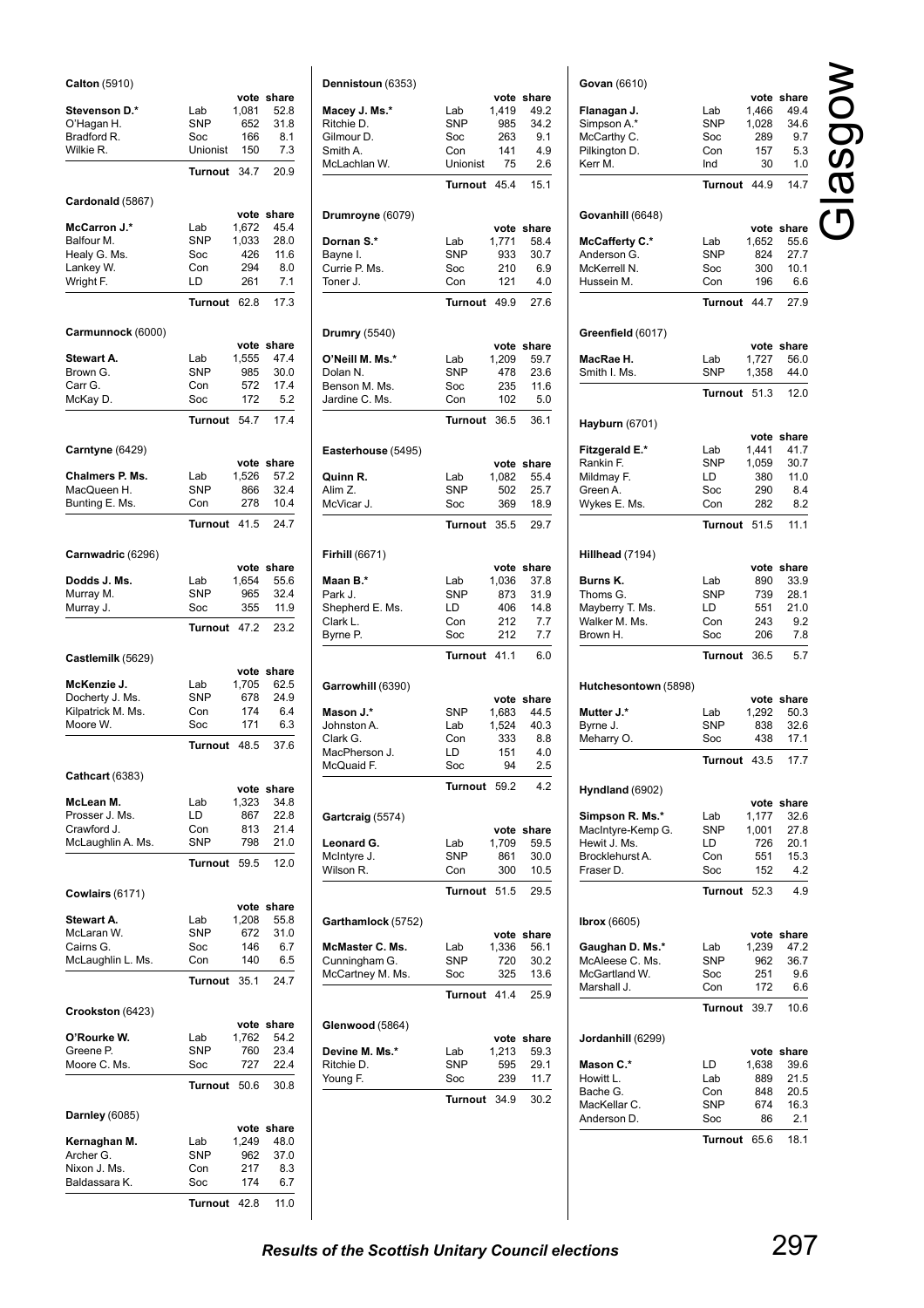| Kelvindale (6148)            |                   |                | vote share    |
|------------------------------|-------------------|----------------|---------------|
| Renton C. Ms.                | Lab               | 1,101          | 30.5          |
| Paris M. Ms.                 | LD                | 1,006          | 27.8          |
| Roxburgh W.                  | Con               | 884            | 24.5          |
| Camshron D.                  | <b>SNP</b>        | 624            | 17.3          |
|                              | Turnout           | 58.8           | 2.6           |
| Kelvingrove (7277)           |                   |                |               |
|                              |                   | vote           | share         |
| Green M.<br>Roberts S. Ms.   | Lab<br><b>SNP</b> | 1,309<br>747   | 47.7<br>27.2  |
| Wolseley R.                  | LD                | 483            | 17.6          |
| Tallan W.                    | Soc               | 204            | 7.4           |
|                              | <b>Turnout</b>    | 37.7           | 20.5          |
| Keppochhill (6218)           |                   |                |               |
|                              |                   | vote           | share         |
| Gray J.*<br>Bell S.          | Lab<br><b>SNP</b> | 1,208<br>576   | 62.1<br>29.6  |
| Curran F.                    | Soc               | 162            | 8.3           |
|                              |                   | 31.3           | 32.5          |
|                              | <b>Turnout</b>    |                |               |
| King'S Park (6043)           |                   | vote           | share         |
| Timoney W.                   | Lab               | 1,515          | 45.4          |
| Dornan J.                    | <b>SNP</b>        | 915            | 27.4          |
| Nankivell G. Ms.             | Con               | 457            | 13.7          |
| Pryce-Jones H.               | LD                | 289            | 8.7           |
| Walsh J.                     | Soc               | 158            | 4.7           |
|                              | <b>Turnout</b>    | 55.2           | 18.0          |
| Kingston (6909)              |                   |                |               |
|                              |                   | vote           | share         |
| Butt S.*<br>Hutcheson J. Ms. | Lab<br><b>SNP</b> | 1,494<br>1,039 | 46.5<br>32.3  |
| Howell F.                    | Con               | 459            | 14.3          |
| Martin G.                    | Soc               | 223            | 6.9           |
|                              | Turnout           | 46.5           | 14.2          |
| Knightswood Park (6243)      |                   |                |               |
|                              |                   |                | vote share    |
| Gordon C.*                   | Lab               | 2,275          | 63.8          |
| Bashir M.                    | <b>SNP</b>        | 892            | 25.0          |
| Dickson G.                   | Con               | 398            | 11.2          |
|                              | Turnout           | 57.1           | 38.8          |
| Knightswood South (6210)     |                   |                |               |
| Cameron E. Ms.*              | Lab               | vote<br>2,085  | share<br>62.1 |
| Harper L. Ms.                | SNP               | 1,006          | 30.0          |
| Watson S. Ms.                | Con               | 264            | 7.9           |
|                              | <b>Turnout</b>    | 54.0           | 32.2          |
| Langside (6488)              |                   |                |               |
|                              |                   | vote           | share         |
| Graham A.*                   | Lab               | 1,207          | 37.1          |
| Ramsay W.                    | SNP               | 1,081          | 33.2          |
| Henderson S. Ms.<br>Begg A.  | Con<br>LD         | 417<br>363     | 12.8<br>11.1  |
| Harvie J. Ms.                | Soc               | 188            | 5.8           |
|                              | <b>Turnout</b>    | 50.2           | 3.9           |
| Maryhill (6038)              |                   |                |               |
|                              |                   | vote           | share         |
| Dingwall F.*<br>Fraser A.    | Lab<br>SNP        | 1,182<br>905   | 47.5<br>36.4  |
| Jackson M.                   | LD                | 207            | 8.3           |
| Lewis A.                     | Soc               | 194            | 7.8           |
|                              | Turnout           | 41.2           | 11.1          |
|                              |                   |                |               |

| Maxwell Park (6342)          |                   |               |               |
|------------------------------|-------------------|---------------|---------------|
|                              |                   | vote          | share         |
| Lyon C. Ms.                  | Con               | 1,371         | 34.3          |
| Rabbani G.                   | Lab               | 1,101         | 27.5          |
| McCracken M. Ms.             | <b>SNP</b>        | 968           | 24.2          |
| Aslam I.                     | LD                | 381           | 9.5           |
| Kyle K. Ms.                  | Soc               | 116           | 2.9           |
| Paton P.                     | Ind               | 62            | 1.6           |
|                              | Turnout           | 63.1          | 6.8           |
| Merchant City (6138)         |                   |               |               |
| Matheson G.                  | Lab               | vote<br>1,297 | share<br>52.8 |
| Roberts G.                   | SNP               | 665           | 27.1          |
| Money W.                     | LD                | 320           | 13.0          |
| Murray P.                    | Soc               | 176           | 7.2           |
|                              | Turnout           | 40.0          | 25.7          |
|                              |                   |               |               |
| Milnbank (6365)              |                   | vote          | share         |
| McDougall E. Ms.*            | Lab               | 1,736         | 59.8          |
| Brady J.                     | <b>SNP</b>        | 902           | 31.1          |
| McLean J. Ms.                | Con               | 265           | 9.1           |
|                              | <b>Turnout</b>    | 45.6          | 28.7          |
| <b>Milton (6084)</b>         |                   |               |               |
|                              |                   | vote          | share         |
| Sinclair M. Ms.              | Lab               | 1.400         | 53.3          |
| Kerr J.                      | <b>SNP</b>        | 1,228         | 46.7          |
|                              | Turnout           | 43.2          | 6.5           |
| Mosspark (5920)              |                   |               |               |
|                              |                   | vote          | share         |
| Gibson I. Ms.*               | <b>SNP</b>        | 1,577         | 46.9          |
| Perry W.                     | Lab               | 1,289         | 38.4          |
| McNamara A.<br>McNeilage G.  | Con<br>Soc        | 252<br>241    | 7.5<br>7.2    |
|                              | Turnout           | 56.7          | 8.6           |
|                              |                   |               |               |
| Mount Florida (6079)         |                   | vote          | share         |
| Lynch J.*                    | Lab               | 1,670         | 49.8          |
| Bennet A.                    | <b>SNP</b>        | 951           | 28.4          |
| Graham C.                    | Con               | 498           | 14.9          |
| McKinlay F. Ms.              | Soc               | 232           | 6.9           |
|                              | Turnout           | 55.1          | 21.5          |
| Mount Vernon (6606)          |                   |               |               |
|                              |                   | vote          | share         |
| <b>McNicol C.*</b>           | Lab               | 1,787         | 46.7          |
| McIntyre R. Ms.<br>France J. | <b>SNP</b><br>Con | 1,385<br>521  | 36.2<br>13.6  |
| Savage G.                    | Soc               | 136           | 3.6           |
|                              | <b>Turnout</b>    | 58.0          | 10.5          |
|                              |                   |               |               |
| Newlands (6405)              |                   | vote          | share         |
| McNally J.                   | Lab               | 1,495         | 38.7          |
| Douglas W.                   | SNP               | 1,001         | 25.9          |
| McElroy R.                   | Con               | 949           | 24.6          |
| Gleeson R.                   | LD                | 420           | 10.9          |
|                              | Turnout           | 60.3          | 12.8          |
| Nitshill (5854)              |                   |               |               |
|                              |                   | vote          | share         |
| Glass A.                     | Lab               | 1,302         | 51.7          |
| McBride E.<br>McManus S.     | <b>SNP</b><br>Soc | 731<br>484    | 29.0<br>19.2  |
|                              |                   |               |               |
|                              | Turnout           | 43.0          | 22.7          |
| North Cardonald (5828)       |                   | vote          | share         |
| Watson A.                    | Lab               | 2,137         | 62.7          |
| McCabe F.                    | SNP               | 840           | 24.6          |
| Lawson S.                    | Soc               | 235           | 6.9           |
| Gray D. Ms.                  | Con               | 197           | 5.8           |

| North Kelvin (6839)          |                     |              | vote share         |
|------------------------------|---------------------|--------------|--------------------|
| MacKechnie J.                | Lab                 | 1,104        | 36.6               |
| MacMaster F.                 | <b>SNP</b>          | 950          | 31.5               |
| Stuart J.                    | LD                  | 486          | 16.1               |
| Miller P. Ms.                | Con                 | 226          | 7.5                |
| Lawson J.                    | Soc                 | 219          | 7.3                |
| Khan W.                      | Ind                 | -33          | 1.1                |
|                              | Turnout 44.1        |              | 5.1                |
| Parkhead (5979)              |                     |              |                    |
| Smith E. Ms.                 | Lab                 | 1,353        | vote share<br>64.5 |
| McGuiness D.                 | <b>SNP</b>          | 576          | 27.4               |
| Eyre M.                      | Soc                 | 170          | 8.1                |
|                              | Turnout             | 35.1         | 37.0               |
| <b>Partick (6646)</b>        |                     |              |                    |
|                              |                     |              | vote share         |
| Colleran A. Ms.<br>McLean K. | Lab<br><b>SNP</b>   | 1,378        | 41.1<br>34.6       |
| Faure A.                     | LD                  | 1,160<br>540 | 16.1               |
| Jamieson L. Ms.              | Con                 | 272          | 8.1                |
|                              | Turnout             | 50.4         | 6.5                |
| Penilee (5926)               |                     |              |                    |
|                              |                     |              | vote share         |
| MacDiarmid G.                | Lab                 | 1,906        | 58.3               |
| Bain A. Ms.                  | <b>SNP</b>          | 937          | 28.7<br>13.1       |
| Smyth S. Ms.                 | Soc<br>Turnout 55.2 | 427          | 29.6               |
|                              |                     |              |                    |
| <b>Pollock</b> (5674)        |                     |              | vote share         |
| Sheridan T.*                 | Soc                 | 1,264        | 44.0               |
| Morrison T.                  | Lab                 | 972          | 33.8               |
| Wallace C.                   | <b>SNP</b>          | 528          | 18.4               |
| O'Brien R.                   | Con                 | 108          | 3.8                |
|                              | Turnout 50.6        |              | 10.2               |
| Pollockshaws (6803)          |                     |              | vote share         |
| Gould R.*                    | Lab                 | 1,358        | 40.8               |
| Hunter I.                    | SNP                 | 1,146        | 34.5               |
| Challis J. Ms.               | Soc                 | 304          | 9.1                |
| Jago D.                      | ID.                 | 271          | 8.2                |
| Gallone M. Ms.               | Con                 | 246          | 7.4                |
|                              | Turnout 48.9        |              | 6.4                |
| Pollockshields East (6475)   |                     |              | vote share         |
| Shoaib M.*                   | Lab                 | 1,707        | 47.8               |
| Malik K.                     | <b>SNP</b>          | 967          | 27.1               |
| Fryer J. Ms.                 | LD                  | 380          | 10.6               |
| Schmulian C.                 | Con                 | 277          | 7.8                |
| Jamieson J.                  | Soc                 | 243          | 6.8                |
|                              | <b>Turnout</b>      | 55.2         | 20.7               |
| Queenslie (4922)             |                     |              | vote share         |
| McCann G. Ms.*               | Lab                 | 939          | 46.4               |
| Hunter M.                    | <b>SNP</b>          | 544          | 26.9               |
| Anderson W.                  | Soc                 | 539          | 26.7               |
|                              | Turnout             | 41.1         | 19.5               |
| Robroyston (5702)            |                     |              |                    |
| Marshall R.                  | Lab                 | 1,589        | vote share<br>64.6 |
| Ritchie A. Ms.               | <b>SNP</b>          | 696          | 28.3               |
| Thomson M. Ms.               | Con                 | 174          | 7.1                |
|                              |                     |              |                    |
|                              | Turnout 43.1        |              | 36.3               |

**Turnout** 58.5 38.0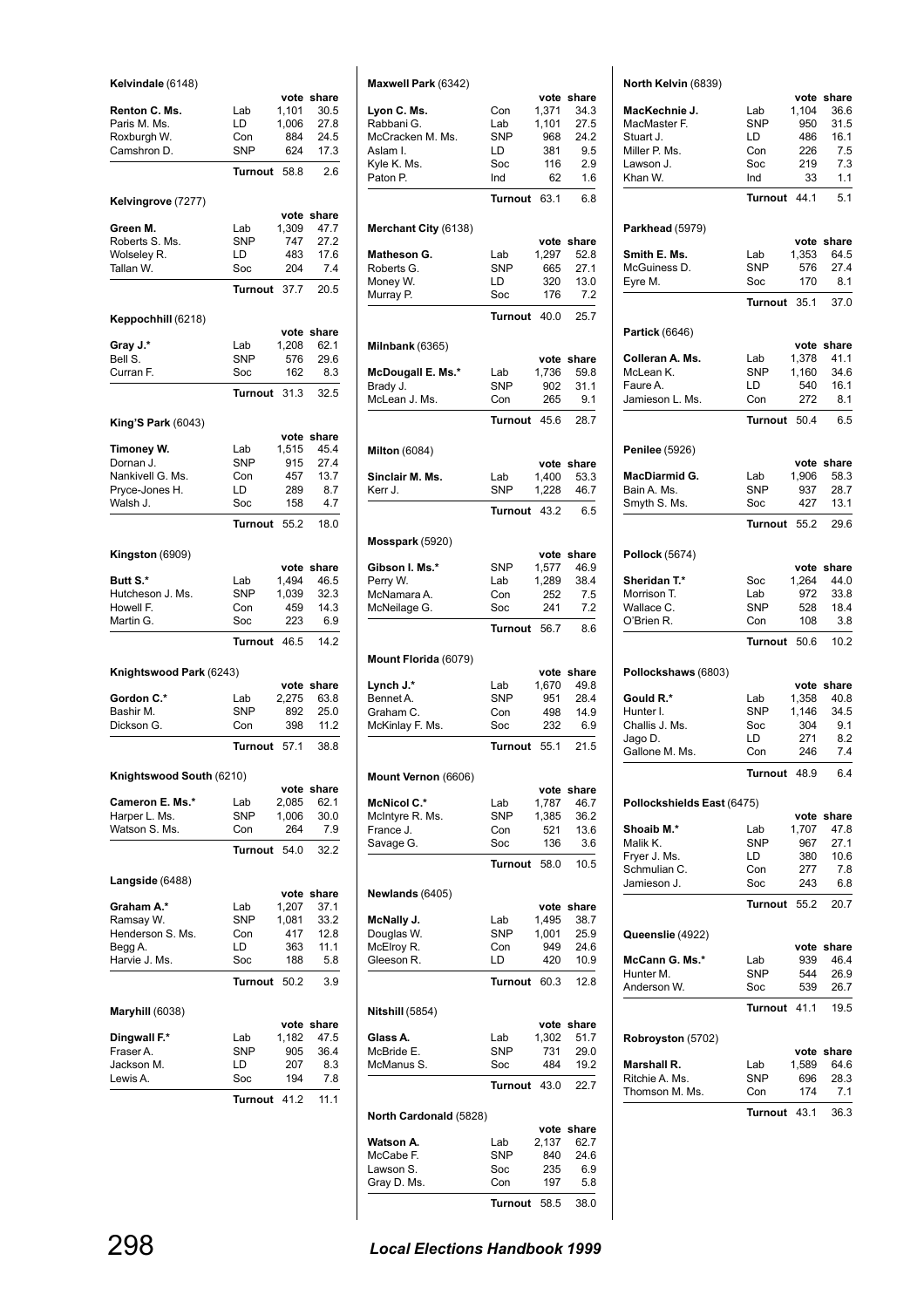| <b>Royston</b> (6667)       |                   |               |               |
|-----------------------------|-------------------|---------------|---------------|
|                             |                   | vote          | share<br>58.2 |
| Moynes J.<br>Coyle M.       | Lab<br><b>SNP</b> | 1,464<br>528  | 21.0          |
| Wallis J. Ms.               | Soc               | 523           | 20.8          |
|                             | <b>Turnout</b>    | 33.7          | 37.2          |
|                             |                   |               |               |
| Scotstoun (6587)            |                   |               |               |
| McFadden J. Ms.*            | Lab               | vote<br>1,696 | share<br>49.9 |
| Quinn E. Ms.                | <b>SNP</b>        | 913           | 26.8          |
| Clarke L.                   | LD                | 334           | 9.8           |
| Campbell P.                 | Soc               | 241           | 7.1           |
| Trotman C.                  | Con               | 218           | 6.4           |
|                             | <b>Turnout</b>    | 51.6          | 23.0          |
| Shettleston (6181)          |                   |               |               |
|                             |                   | vote          | share         |
| Ryan G.*                    | Lab               | 2,062         | 65.2          |
| Hanif J.                    | <b>SNP</b>        | 860           | 27.2          |
| Docherty E.                 | Soc               | 242           | 7.6           |
|                             | Turnout           | 51.2          | 38.0          |
|                             |                   |               |               |
| Springburn (6039)           |                   | vote          | share         |
| Davey R.*                   | Lab               | 1,856         | 64.5          |
| Quinn R.                    | <b>SNP</b>        | 788           | 27.4          |
| Brown C.                    | Con               | 197           | 6.8           |
| Dillon P.                   | Ind               | 37            | 1.3           |
|                             | Turnout           | 47.7          | 37.1          |
| Strathbungo (6873)          |                   |               |               |
|                             |                   | vote          | share         |
| MacLellan W.*               | Lab               | 1,088         | 35.7          |
| MacDonald R. Ms.            | <b>SNP</b>        | 1,073         | 35.2          |
| Kane R. Ms.                 | Soc               | 351           | 11.5          |
| Stewart R.                  | LD                | 319           | 10.5          |
| Clark E. Ms.                | Con               | 216           | 7.1           |
|                             | <b>Turnout</b>    | 44.3          | 0.5           |
| Summerhill (6205)           |                   |               |               |
|                             |                   | vote          | share         |
| Lee M.*                     | Lab               | 1,243         | 58.7          |
| Gibson L. Ms.               | <b>SNP</b>        | 543           | 25.6          |
| Lynch A.                    | Soc               | 331           | 15.6          |
|                             | Turnout           | 34.1          | 33.1          |
| Summerston (6032)           |                   |               |               |
|                             |                   | vote          | share         |
| Winter R.                   | Lab               | 1,543         | 51.6          |
| MacDonald M.<br>Thompson T. | <b>SNP</b><br>LD  | 913<br>339    | 30.6<br>11.3  |
| Scott G.                    | Soc               | 193           | 6.5           |
|                             | Turnout           | 49.5          | 21.1          |
|                             |                   |               |               |
| Tollcross Park (6072)       |                   | vote          | share         |
| Butler W.                   | Lab               | 1,399         | 56.0          |
| McKechnie E. Ms.            | SNP               | 746           | 29.9          |
| Williamson A.               | Con               | 187           | 7.5           |
| Eyre D.                     | Soc               | 164           | 6.6           |
|                             | <b>Turnout</b>    | 41.1          | 26.2          |
|                             |                   |               |               |
| Toryglen (5857)             |                   | vote          | share         |
| Watson A.                   | Lab               | 1,592         | 61.6          |
| Ross D.                     | <b>SNP</b>        | 591           | 22.9          |
| McCusker C. Ms.             | Soc               | 243           | 9.4           |
| Barclay R.                  | LD                | 157           | 6.1           |
|                             | Turnout           | 44.1          | 38.8          |
|                             |                   |               |               |

| <b>Highland</b><br>Alness & Ardross (2311)<br>Anderson A.*<br>Ardersier, Croy & Petty (2191)<br><b>Balfour R.</b><br>MacDonald D.<br>Sinclair G.<br>Ardnamurchan & Movern (1659)<br>Foxley M.*<br>Thornber I.<br>Slater J.<br>Avoch Fortrose (2646)<br>Downie M.<br>McPherson D.*<br>Stewart C. Ms. | SNP.<br><b>Turnout</b><br>Ind<br>SNP<br>LD<br>Turnout<br>LD<br>Ind<br>Con<br>Turnout<br>Ind<br>Ind<br>Con<br>Turnout 67.9 | 0.0<br>612<br>461<br>353<br>65.3<br>vote<br>571<br>387<br>197<br>70.1<br>865<br>502<br>383 | vote share<br>vote share<br>42.9<br>32.3<br>24.8<br>10.6<br>share<br>49.4<br>33.5<br>17.1<br>15.9<br>vote share<br>49.4<br>28.7<br>21.9<br>20.7 |
|-----------------------------------------------------------------------------------------------------------------------------------------------------------------------------------------------------------------------------------------------------------------------------------------------------|---------------------------------------------------------------------------------------------------------------------------|--------------------------------------------------------------------------------------------|-------------------------------------------------------------------------------------------------------------------------------------------------|
|                                                                                                                                                                                                                                                                                                     |                                                                                                                           |                                                                                            |                                                                                                                                                 |
|                                                                                                                                                                                                                                                                                                     |                                                                                                                           |                                                                                            |                                                                                                                                                 |
|                                                                                                                                                                                                                                                                                                     |                                                                                                                           |                                                                                            |                                                                                                                                                 |
|                                                                                                                                                                                                                                                                                                     |                                                                                                                           |                                                                                            |                                                                                                                                                 |
|                                                                                                                                                                                                                                                                                                     |                                                                                                                           |                                                                                            |                                                                                                                                                 |
|                                                                                                                                                                                                                                                                                                     |                                                                                                                           |                                                                                            |                                                                                                                                                 |
|                                                                                                                                                                                                                                                                                                     |                                                                                                                           |                                                                                            |                                                                                                                                                 |
|                                                                                                                                                                                                                                                                                                     |                                                                                                                           |                                                                                            |                                                                                                                                                 |
|                                                                                                                                                                                                                                                                                                     |                                                                                                                           |                                                                                            |                                                                                                                                                 |
|                                                                                                                                                                                                                                                                                                     |                                                                                                                           |                                                                                            |                                                                                                                                                 |
|                                                                                                                                                                                                                                                                                                     |                                                                                                                           |                                                                                            |                                                                                                                                                 |
|                                                                                                                                                                                                                                                                                                     |                                                                                                                           |                                                                                            |                                                                                                                                                 |
|                                                                                                                                                                                                                                                                                                     |                                                                                                                           |                                                                                            |                                                                                                                                                 |
|                                                                                                                                                                                                                                                                                                     |                                                                                                                           |                                                                                            |                                                                                                                                                 |
|                                                                                                                                                                                                                                                                                                     |                                                                                                                           |                                                                                            |                                                                                                                                                 |
|                                                                                                                                                                                                                                                                                                     |                                                                                                                           |                                                                                            |                                                                                                                                                 |
|                                                                                                                                                                                                                                                                                                     |                                                                                                                           |                                                                                            |                                                                                                                                                 |
|                                                                                                                                                                                                                                                                                                     |                                                                                                                           |                                                                                            |                                                                                                                                                 |
|                                                                                                                                                                                                                                                                                                     |                                                                                                                           |                                                                                            |                                                                                                                                                 |
|                                                                                                                                                                                                                                                                                                     |                                                                                                                           |                                                                                            |                                                                                                                                                 |
|                                                                                                                                                                                                                                                                                                     |                                                                                                                           |                                                                                            |                                                                                                                                                 |
|                                                                                                                                                                                                                                                                                                     |                                                                                                                           |                                                                                            |                                                                                                                                                 |
|                                                                                                                                                                                                                                                                                                     | <b>Turnout</b>                                                                                                            | 46.4                                                                                       | 32.6                                                                                                                                            |
| Taylor M.                                                                                                                                                                                                                                                                                           | Con                                                                                                                       | 158                                                                                        | 5.3                                                                                                                                             |
| Walker M. Ms.                                                                                                                                                                                                                                                                                       | <b>SNP</b>                                                                                                                | 928                                                                                        | 31.0                                                                                                                                            |
| <b>Robertson C.*</b>                                                                                                                                                                                                                                                                                | Lab                                                                                                                       | vote<br>1,903                                                                              | share<br>63.7                                                                                                                                   |
| Yoker (6440)                                                                                                                                                                                                                                                                                        |                                                                                                                           |                                                                                            |                                                                                                                                                 |
|                                                                                                                                                                                                                                                                                                     | <b>Turnout</b>                                                                                                            | 43.5                                                                                       | 4.2                                                                                                                                             |
| Holst J. Ms.                                                                                                                                                                                                                                                                                        | Con                                                                                                                       | 119                                                                                        | 4.2                                                                                                                                             |
| Beaton I.                                                                                                                                                                                                                                                                                           | Soc                                                                                                                       | 210                                                                                        | 7.3                                                                                                                                             |
| Rodger R. Ms.                                                                                                                                                                                                                                                                                       | LD                                                                                                                        | 214                                                                                        | 7.5                                                                                                                                             |
| Gray R.<br>McAllister W.                                                                                                                                                                                                                                                                            | Lab<br>SNP                                                                                                                | 1,219<br>1,099                                                                             | 42.6<br>38.4                                                                                                                                    |
|                                                                                                                                                                                                                                                                                                     |                                                                                                                           | vote                                                                                       | share                                                                                                                                           |
| <b>Wyndford</b> (6583)                                                                                                                                                                                                                                                                              |                                                                                                                           |                                                                                            |                                                                                                                                                 |
|                                                                                                                                                                                                                                                                                                     | Turnout                                                                                                                   | 36.9                                                                                       | 15.6                                                                                                                                            |
| Williams A.                                                                                                                                                                                                                                                                                         | Ind                                                                                                                       | 169                                                                                        | 6.5                                                                                                                                             |
| Khan A.<br>Craig W.                                                                                                                                                                                                                                                                                 | <b>SNP</b><br>LD                                                                                                          | 736<br>566                                                                                 | 28.1<br>21.6                                                                                                                                    |
| Malik H.*                                                                                                                                                                                                                                                                                           | Lab                                                                                                                       | 1,145                                                                                      | 43.8                                                                                                                                            |
| Woodlands (7083)                                                                                                                                                                                                                                                                                    |                                                                                                                           | vote                                                                                       | share                                                                                                                                           |
|                                                                                                                                                                                                                                                                                                     |                                                                                                                           |                                                                                            |                                                                                                                                                 |
|                                                                                                                                                                                                                                                                                                     | <b>Turnout</b>                                                                                                            | 45.6                                                                                       | 39.7                                                                                                                                            |
| Sweeney J.<br>Twaddale J.                                                                                                                                                                                                                                                                           | <b>SNP</b><br>Soc                                                                                                         | 739<br>233                                                                                 | 26.0<br>8.2                                                                                                                                     |
| Beckett M. Ms.*                                                                                                                                                                                                                                                                                     | Lab                                                                                                                       | 1,865                                                                                      | 65.7                                                                                                                                            |
| Wallacewell (6216)                                                                                                                                                                                                                                                                                  |                                                                                                                           | vote                                                                                       | share                                                                                                                                           |
|                                                                                                                                                                                                                                                                                                     | <b>Turnout</b>                                                                                                            | 57.1                                                                                       | 15.7                                                                                                                                            |
|                                                                                                                                                                                                                                                                                                     | Soc                                                                                                                       | 380                                                                                        | 10.3                                                                                                                                            |
|                                                                                                                                                                                                                                                                                                     | Con                                                                                                                       | 461                                                                                        | 12.5                                                                                                                                            |
| Smith M.<br>Ritchie H. Ms.*                                                                                                                                                                                                                                                                         | LD                                                                                                                        | 517                                                                                        | 14.0                                                                                                                                            |
| Hook M. Ms.                                                                                                                                                                                                                                                                                         | <b>SNP</b>                                                                                                                | 881                                                                                        | 23.8                                                                                                                                            |
| Douglas G.                                                                                                                                                                                                                                                                                          |                                                                                                                           |                                                                                            |                                                                                                                                                 |
| Graham I. Ms.                                                                                                                                                                                                                                                                                       | Lab                                                                                                                       | 1,460                                                                                      | vote share<br>39.5                                                                                                                              |

| Badenoch East (1843)        |                |             |                    |  |
|-----------------------------|----------------|-------------|--------------------|--|
|                             |                |             | vote share         |  |
| Severn R.                   | SNP            | 351         | 30.8               |  |
| Paton S. Ms.                | Ind            | 328         | 28.7               |  |
| Rimell G.<br>Gibson G.      | LD<br>Ind      | 303<br>159  | 26.6<br>13.9       |  |
|                             |                |             |                    |  |
|                             | <b>Turnout</b> | 61.7        | 2.0                |  |
| Badenoch West (1703)        |                |             |                    |  |
| Russell A.*                 | LD             | vote<br>882 | share<br>77.8      |  |
| Spry D.                     | Con            | 251         | 22.2               |  |
|                             | Turnout        | 68.7        | 55.7               |  |
| Ballifeary (2252)           |                |             |                    |  |
|                             |                | vote        | share              |  |
| Thomson J.*                 | Lab            | 820         | 63.1               |  |
| McLennan R.                 | SNP            | 479         | 36.9               |  |
|                             | <b>Turnout</b> | 58.9        | 26.3               |  |
| <b>Balloch (2384)</b>       |                |             |                    |  |
|                             |                |             | vote share         |  |
| Wynd R.                     | SNP            | 596         | 38.4               |  |
| McGarrity W.                | Lab            | 512         | 33.0               |  |
| Camerson W.                 | Con            | 445         | 28.7               |  |
|                             | Turnout        | 65.5        | 5.4                |  |
| Beauly & Strathglass (1932) |                |             |                    |  |
|                             |                |             | vote share         |  |
| Coutts G.*                  | Ind            | 734         | 56.0               |  |
| Sellar J.                   | Ind            | 577         | 44.0               |  |
|                             | <b>Turnout</b> | 68.6        | 12.0               |  |
| Black Isle North (2164)     |                |             |                    |  |
|                             |                |             | vote share         |  |
| Alston D.                   | Ind            | 596         | 41.0               |  |
| Anderson T.<br>Dunn A.      | Ind<br>SNP     | 591<br>268  | 40.6<br>18.4       |  |
|                             | Turnout        | 67.6        | 0.3                |  |
|                             |                |             |                    |  |
| <b>Brora</b> (2171)         |                |             | vote share         |  |
| Finlayson M. Ms.            | Ind            | 802         | 54.8               |  |
| McDonald R.*                | Ind            | 662         | 45.2               |  |
|                             | <b>Turnout</b> | 68.1        | 9.6                |  |
| Caithness Central (2138)    |                |             |                    |  |
|                             |                |             | vote share         |  |
| Flear D.                    | LD             |             |                    |  |
|                             | Turnout        | 0.0         |                    |  |
| Caithness North East (1974) |                |             |                    |  |
|                             |                |             | vote share         |  |
| Green J.*                   | Ind            | 793         | 57.8               |  |
| Richard D.                  | Ind            | 580         | 42.2               |  |
|                             | Turnout        | 69.7        | 15.5               |  |
| Caithness North West (1894) |                |             |                    |  |
| MacDonald A.                | LD             | 680         | vote share<br>62.5 |  |
| Mowat J.*                   | Ind            | 408         | 37.5               |  |
|                             | Turnout        | 58.3        | 25.0               |  |
|                             |                |             |                    |  |
| Caithness South East (1941) |                |             | vote share         |  |
| Mowat W.*                   | Ind Lib        | 695         | 57.1               |  |
| Calder J. Ms.               | Ind            | 522         | 42.9               |  |
|                             | Turnout        | 62.9        | 14.2               |  |
| <b>Canal</b> (2222)         |                |             |                    |  |
|                             |                |             | vote share         |  |
| Smith W.*                   | Ind            | 941         | 67.5               |  |
| Grant M.                    | Lab            | 453         | 32.5               |  |
|                             | Turnout        | 63.5        | 35.0               |  |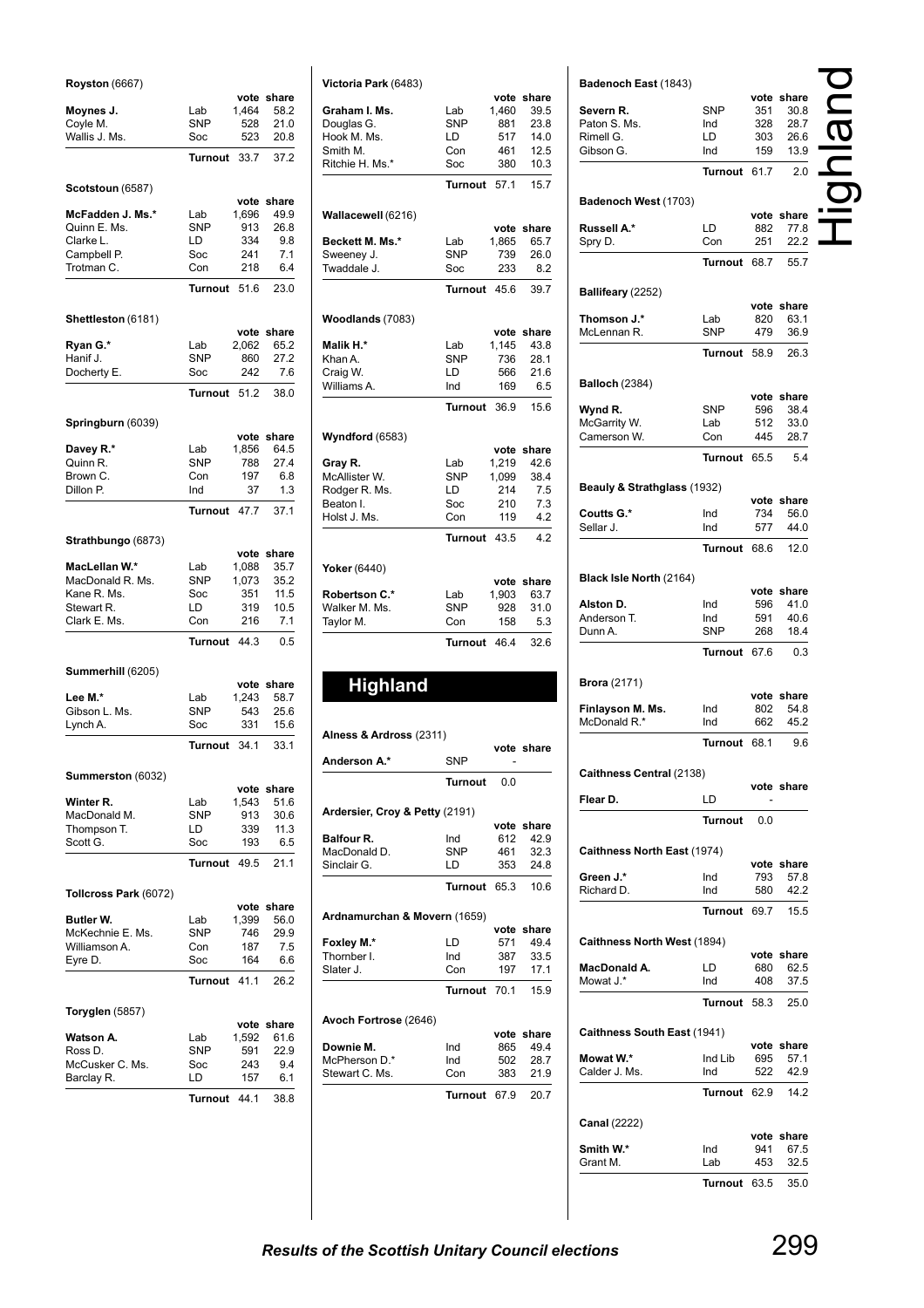| Caol (2404)                 |                  |            |                    |
|-----------------------------|------------------|------------|--------------------|
| <b>MacDonald O.*</b>        | Ind              |            | vote share         |
|                             | Turnout          | 0.0        |                    |
| Claggan & Glen Spean (1618) |                  |            |                    |
|                             |                  |            | vote share         |
| MacLachlan W.*              | Ind              |            |                    |
|                             | Turnout          | 0.0        |                    |
| Conon & Maryburgh (2251)    |                  |            |                    |
| MacKenzie S. Ms.*           | Ind SNP          | 743        | vote share<br>51.4 |
| Vass E. Ms.                 | Ind              | 703        | 48.6               |
|                             | Turnout          | 65.9       | 2.8                |
| Crown (2336)                |                  |            |                    |
| Simpson D.                  | LD               | 636        | vote share<br>39.8 |
| Hayden P. Ms.               | Ind              | 434        | 27.2               |
| Ward J.<br>Saggers P.       | Lab<br>Con       | 335<br>191 | 21.0<br>12.0       |
|                             | Turnout          | 68.6       | 12.7               |
|                             |                  |            |                    |
| Culduthel (2312)            |                  |            | vote share         |
| Donald N.                   | Ind              | 817        | 56.2               |
| Thomson K.                  | Lab              | 638        | 43.8               |
|                             | <b>Turnout</b>   | 63.2       | 12.3               |
| <b>Culloden (2202)</b>      |                  |            |                    |
|                             |                  |            | vote share         |
| Cole J.*<br>McCreath J.     | LD<br><b>SNP</b> | 667<br>381 | 50.0<br>28.6       |
| Ford J.                     | Lab              | 285        | 21.4               |
|                             | Turnout          | 60.6       | 21.5               |
| Dingwall South (1867)       |                  |            |                    |
|                             |                  |            |                    |
|                             |                  |            | vote share         |
| Paterson M. Ms.*            | <b>SNP</b>       |            |                    |
|                             | <b>Turnout</b>   | 0.0        |                    |
| Dingwell North (2355)       |                  |            |                    |
| Paterson A.                 | Ind              |            | vote share         |
|                             | <b>Turnout</b>   | 0.0        |                    |
|                             |                  |            |                    |
| Dornoch Firth (2227)        |                  |            | vote share         |
| Allan J.*                   | Ind              | 1,104      | 78.3               |
| Campbell G.                 | Ind              | 306        | 21.7               |
|                             | Turnout          | 65.4       | 56.6               |
| Drumossie (2406)            |                  |            |                    |
| Matheson K. Ms.*            | Ind              | 919        | vote share<br>64.0 |
| Chalmers R.                 | SNP              | 518        | 36.0               |
|                             | Turnout          | 60.2       | 27.9               |
|                             |                  |            |                    |
| Ferindonald (2531)          |                  |            | vote share         |
| Finlayson M.<br>Gibson R.   | Ind<br>SNP       | 848<br>627 | 57.5<br>42.5       |
|                             | Turnout          | 58.8       | 15.0               |
|                             |                  |            |                    |
| Fort William North (2104)   |                  |            | vote share         |
| Murphy B.                   | Lab              | 699        | 55.6               |
| MacDonald I.*               | SNP              | 559        | 44.4               |
|                             | Turnout          | 59.9       | 11.1               |
| Fort William South (1855)   |                  |            |                    |
|                             | Ind              |            | vote share         |
| Clark N.*                   | <b>Turnout</b>   | 0.0        |                    |

|                                  | rurnout          | v.v        |                    |                                             | Turnout 63.7      |            | 53.4               |
|----------------------------------|------------------|------------|--------------------|---------------------------------------------|-------------------|------------|--------------------|
| Claggan & Glen Spean (1618)      |                  |            |                    |                                             |                   |            |                    |
| MacLachlan W.*                   | Ind              |            | vote share         | Glencoe (2352)                              |                   |            | vote share         |
|                                  |                  |            |                    | McFarlane A.*                               | Ind               | 770        | 52.9               |
|                                  | Turnout          | 0.0        |                    | Spence W.                                   | Lab               | 428        | 29.4               |
| Conon & Maryburgh (2251)         |                  |            |                    | Ingham D.                                   | <b>SNP</b>        | 257        | 17.7               |
|                                  |                  |            | vote share         |                                             | Turnout 62.6      |            | 23.5               |
| MacKenzie S. Ms.*<br>Vass E. Ms. | Ind SNP<br>Ind   | 743<br>703 | 51.4<br>48.6       | Golspie & Rogart (1729)                     |                   |            |                    |
|                                  | Turnout 65.9     |            | 2.8                |                                             |                   |            | vote share         |
|                                  |                  |            |                    | Ross W.<br>Houston H. Ms.                   | Ind<br>Ind        | 687<br>373 | 56.8<br>30.8       |
| <b>Crown</b> (2336)              |                  |            |                    | Scott V. Ms.                                | Ind               | 150        | 12.4               |
| Simpson D.                       | LD               | 636        | vote share<br>39.8 |                                             | Turnout 70.2      |            | 26.0               |
| Hayden P. Ms.                    | Ind              | 434        | 27.2               |                                             |                   |            |                    |
| Ward J.                          | Lab              | 335        | 21.0               | Grantown On Spey (1921)                     |                   |            |                    |
| Saggers P.                       | Con              | 191        | 12.0               | Dunlop B.*                                  | Ind               | 852        | vote share<br>73.8 |
|                                  | Turnout 68.6     |            | 12.7               | Durance A.                                  | Ind               | 302        | 26.2               |
| Culduthel (2312)                 |                  |            |                    |                                             | Turnout 60.6      |            | 47.7               |
|                                  |                  |            | vote share         |                                             |                   |            |                    |
| Donald N.<br>Thomson K.          | Ind<br>Lab       | 817<br>638 | 56.2<br>43.8       | <b>Hilton</b> (2168)                        |                   |            | vote share         |
|                                  | Turnout 63.2     |            | 12.3               | Dick A.*                                    | LD                | 541        | 43.5               |
|                                  |                  |            |                    | Dickson S.                                  | <b>SNP</b>        | 431        | 34.6               |
| <b>Culloden</b> (2202)           |                  |            |                    | Watson A. Ms.                               | Lab               | 273        | 21.9               |
|                                  |                  |            | vote share         |                                             | Turnout 58.1      |            | 8.8                |
| Cole J.*<br>McCreath J.          | LD<br><b>SNP</b> | 667<br>381 | 50.0<br>28.6       | Inshes (2093)                               |                   |            |                    |
| Ford J.                          | Lab              | 285        | 21.4               |                                             |                   |            | vote share         |
|                                  | Turnout 60.6     |            | 21.5               | Home J. Ms.*<br>Brown I.                    | Ind<br><b>SNP</b> | 639<br>464 | 44.3<br>32.2       |
|                                  |                  |            |                    | Holden J.                                   | Ind               | 339        | 23.5               |
| Dingwall South (1867)            |                  |            | vote share         |                                             | Turnout 69.4      |            | 12.1               |
| Paterson M. Ms.*                 | SNP              | ٠          |                    |                                             |                   |            |                    |
|                                  | <b>Turnout</b>   | 0.0        |                    | Invergordon (2280)                          |                   |            |                    |
|                                  |                  |            |                    | Wilkerson L.                                | Lab               | 622        | vote share<br>48.0 |
| Dingwell North (2355)            |                  |            |                    | McCourt M. Ms.                              | <b>SNP</b>        | 355        | 27.4               |
| Paterson A.                      | Ind              |            | vote share         | Smith M. Ms.                                | Ind               | 320        | 24.7               |
|                                  | Turnout          | 0.0        |                    |                                             | Turnout 57.5      |            | 20.6               |
|                                  |                  |            |                    | Inverness Central (2421)                    |                   |            |                    |
| Dornoch Firth (2227)             |                  |            |                    |                                             |                   |            | vote share         |
| Allan J.*                        | Ind              | 1,104      | vote share<br>78.3 | MacDonald E. Ms.                            | Lab               | 514        | 36.8               |
| Campbell G.                      | Ind              | 306        | 21.7               | Alexander J.<br>Macthearlaich-Wiench J. SNP | Ind               | 392<br>300 | 28.1<br>21.5       |
|                                  | Turnout 65.4     |            | 56.6               | MacDonald M.                                | Con               | 190        | 13.6               |
|                                  |                  |            |                    |                                             | Turnout 57.8      |            | 8.7                |
| Drumossie (2406)                 |                  |            |                    |                                             |                   |            |                    |
| Matheson K. Ms.*                 | Ind              | 919        | vote share<br>64.0 | Inverness West (2087)                       |                   |            |                    |
| Chalmers R.                      | SNP              | 518        | 36.0               | Lyon R.                                     | Ind               | 708        | vote share<br>61.0 |
|                                  | Turnout 60.2     |            | 27.9               | Lake D. Ms.                                 | Lab               | 452        | 39.0               |
|                                  |                  |            |                    |                                             | Turnout 56.3      |            | 22.1               |
| Ferindonald (2531)               |                  |            |                    |                                             |                   |            |                    |
| Finlayson M.                     | Ind              | 848        | vote share<br>57.5 | Kilmallie & Invergarry (1785)               |                   |            | vote share         |
| Gibson R.                        | SNP              | 627        | 42.5               | Bruce G.                                    | Ind               | 754        | 64.0               |
|                                  | Turnout 58.8     |            | 15.0               | Carstairs S. Ms.                            | Lab               | 258        | 21.9               |
|                                  |                  |            |                    | Lawrie D.                                   | Ind               | 166        | 14.1               |
| Fort William North (2104)        |                  |            | vote share         |                                             | Turnout 66.8      |            | 42.1               |
| Murphy B.                        | Lab              | 699        | 55.6               | Kinlochshiel (1443)                         |                   |            |                    |
| MacDonald I.*                    | <b>SNP</b>       | 559        | 44.4               |                                             |                   |            | vote share         |
|                                  | Turnout 59.9     |            | 11.1               | Campbell I. Ms.                             | LD                | 832        | 83.0               |
|                                  |                  |            |                    | Shaw P. Ms.                                 | Lab               | 171        | 17.0               |
| Fort William South (1855)        |                  |            | vote share         |                                             | Turnout 71.0      |            | 65.9               |
| Clark N.*                        | Ind              |            |                    |                                             |                   |            |                    |
|                                  | Turnout          | 0.0        |                    |                                             |                   |            |                    |
|                                  |                  |            |                    |                                             |                   |            |                    |
|                                  |                  |            |                    |                                             |                   |            |                    |
| 300                              |                  |            |                    | <b>Local Elections Handbook 1999</b>        |                   |            |                    |
|                                  |                  |            |                    |                                             |                   |            |                    |

**Gairloch** (1781)

**MacIntyre H.\*** Ind 857 76.7 Murray Browne K. SNP 260 23.3

**vote share**<br>857 76.7<br>260 23.3

| <b>Kirkhill (2384)</b>                                                            |                       |            | vote share                               |
|-----------------------------------------------------------------------------------|-----------------------|------------|------------------------------------------|
| Shiels S.*                                                                        | Ind                   | 906        | 60.4                                     |
| Doyle M. Ms.                                                                      | Ind                   | 595        | 39.6                                     |
|                                                                                   | Turnout 64.0          |            | 20.7                                     |
| Knockbain & Killearnan (2185)                                                     |                       |            |                                          |
| <b>Cairns P.</b>                                                                  | SNP                   |            | vote share                               |
|                                                                                   | Turnout               | 0.0        |                                          |
|                                                                                   |                       |            |                                          |
| <b>Kyle &amp; Sleat (1635)</b>                                                    |                       |            | vote share                               |
| Fulton W.*                                                                        | Ind<br>Turnout        | 0.0        |                                          |
|                                                                                   |                       |            |                                          |
| Loch Ness East (2098)                                                             |                       |            | vote share                               |
| MacRae E.*                                                                        | Ind                   |            |                                          |
|                                                                                   | Turnout               | 0.0        |                                          |
| Loch Ness West (2076)                                                             |                       |            |                                          |
| Davidson M. Ms.*                                                                  | Ind                   | 1,018      | vote share<br>67.8                       |
| Paterson P.*                                                                      | Ind                   | 483        | 32.2                                     |
|                                                                                   | Turnout 72.7          |            | 35.6                                     |
| Lochardil (2248)                                                                  |                       |            |                                          |
| MacLennan M. Ms.*                                                                 | Ind                   | 1,037      | vote share<br>65.5                       |
| Ingram A.                                                                         | Lab                   | 546        | 34.5                                     |
|                                                                                   | Turnout 70.3          |            | 31.0                                     |
| Lochbroom (1714)                                                                  |                       |            |                                          |
| Green D.*                                                                         | Ind                   |            | vote share                               |
|                                                                                   | Turnout               | 0.0        |                                          |
|                                                                                   |                       |            |                                          |
| Lochcarron (1501)                                                                 |                       |            | vote share                               |
| MacKinnon E.                                                                      | Ind                   | 518        | 48.9                                     |
| Pritchard E. Ms.<br>MacArthur A.                                                  | Ind<br>Ind            | 399<br>143 | 37.6<br>13.5                             |
|                                                                                   | Turnout 70.7          |            | 11.2                                     |
|                                                                                   |                       |            |                                          |
| Mallaig & Small Isles (1492)                                                      |                       |            | vote share                               |
| King C.*                                                                          | Ind<br><b>Turnout</b> |            |                                          |
|                                                                                   |                       | 0.0        |                                          |
| Merkinch (2116)                                                                   |                       |            | vote share                               |
| Corbett P.                                                                        | Ind                   | 701        | 59.8                                     |
| Kerr D.<br>MacLean A.*                                                            | <b>SNP</b><br>Lab     | 238<br>234 | 20.3<br>19.9                             |
|                                                                                   | Turnout 55.8          |            | 39.5                                     |
|                                                                                   |                       |            |                                          |
| <b>Milton (2274)</b>                                                              |                       |            |                                          |
|                                                                                   |                       |            |                                          |
|                                                                                   | Lab                   | 834        | 58.1                                     |
|                                                                                   | LD                    | 602        | 41.9                                     |
|                                                                                   | Turnout 64.1          |            |                                          |
|                                                                                   |                       |            |                                          |
|                                                                                   | Ind                   | 789        | vote share<br>58.0                       |
|                                                                                   | SNP                   | 572        | 42.0                                     |
| Goodman C.*<br>Horne J.<br><b>Muir Of Ord (2264)</b><br>Philip D.*<br>MacInnes J. | Turnout 60.3          |            |                                          |
|                                                                                   |                       |            |                                          |
| Muirtown (2193)<br>Cumming C. Ms.*                                                | Lab                   |            | vote share<br>16.2<br>15.9<br>vote share |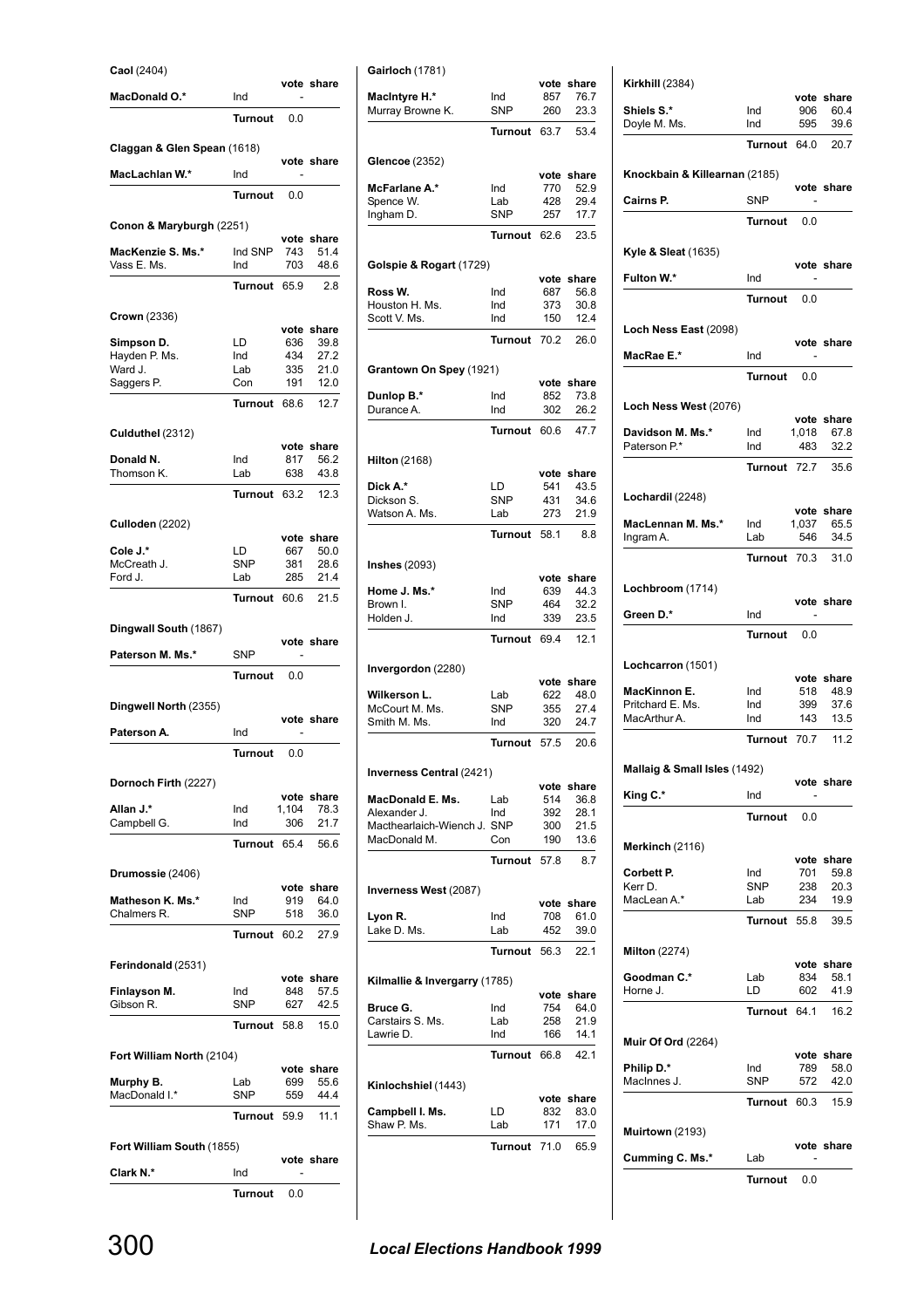**Nairn Alltan** (2171)

| Nairn Alltan (2171)        |                |      |            |
|----------------------------|----------------|------|------------|
|                            |                |      | vote share |
| <b>Matheson J.*</b>        | Ind            | 662  | 47.3       |
| Gardiner A.                | Ind            | 425  | 30.4       |
| Lister T.                  | Con            | 312  | 22.3       |
|                            | Turnout        | 65.0 | 16.9       |
|                            |                |      |            |
| Nairn Auldearn (2184)      |                |      |            |
|                            |                |      | vote share |
| Park A.*                   | Ind            |      |            |
|                            |                |      |            |
|                            | <b>Turnout</b> | 0.0  |            |
|                            |                |      |            |
| Nairn Cawdor (2127)        |                |      |            |
|                            |                |      | vote share |
| Fraser D.*                 | Ind            | 583  | 44.5       |
| Fraser L.*                 | Ind            | 513  | 39.2       |
| Alford J.                  | Con            | 133  | 10.2       |
| MacKenzie J.               | Ind            | 81   | 6.2        |
|                            |                | 62.0 |            |
|                            | Turnout        |      | 5.3        |
|                            |                |      |            |
| Nairn Ninian (2192)        |                |      |            |
|                            |                |      | vote share |
| MacDonald L. Ms.           | <b>SNP</b>     | 450  | 35.5       |
| Shand W.*                  | Ind            | 409  | 32.2       |
| McDonald D.                | Ind            | 312  | 24.6       |
| Conway M.                  | Con            | 98   | 7.7        |
|                            | Turnout        | 58.0 | 3.2        |
|                            |                |      |            |
| Portree (1785)             |                |      |            |
|                            |                |      | vote share |
| Millar A.*                 | Ind            |      |            |
|                            |                |      |            |
|                            | <b>Turnout</b> | 0.0  |            |
|                            |                |      |            |
| Pultneytown (1990)         |                |      |            |
|                            |                |      | vote share |
| Oag J.                     | Ind            | 673  | 60.6       |
| Smith N.                   | Ind            | 437  | 39.4       |
|                            |                |      |            |
|                            | Turnout        | 55.8 | 21.3       |
|                            |                |      |            |
| Raigmore (2047)            |                |      |            |
|                            |                |      | vote share |
| Munro D.*                  | Lab            |      |            |
|                            | <b>Turnout</b> | 0.0  |            |
|                            |                |      |            |
| Rosskeen & Saltburn (2548) |                |      |            |
|                            |                |      | vote share |
| Wilson C. Ms.              | Ind            | 568  | 38.1       |
| Chisholm N.                | Ind            | 350  | 23.5       |
| Currie A.                  | <b>SNP</b>     | 302  | 20.3       |
| Boocock J.                 | Lab            | 270  | 18.1       |
|                            |                |      |            |
|                            | Turnout        | 58.7 | 14.6       |
|                            |                |      |            |
| Scorguie (2344)            |                |      |            |
|                            |                | vote | share      |
| Salmon B.                  | LD             | 815  | 56.7       |
| MacDonald J.*              | Lab            | 622  | 43.3       |
|                            |                |      |            |
|                            | Turnout        | 61.9 | 13.4       |
|                            |                |      |            |
| Seaboard (2139)            |                |      |            |
|                            |                | vote | share      |
| Durham R.                  | Ind            | 747  | 60.2       |
| Mitchell J.                | Lab            | 493  | 39.8       |
|                            | Turnout        | 58.5 | 20.5       |
|                            |                |      |            |
| Skye Central (1525)        |                |      |            |
|                            |                |      | vote share |
| Sutherland A.              | Ind            | 715  | 68.9       |
| MacLennan F.*              | <b>SNP</b>     | 322  | 31.1       |
|                            |                |      |            |
|                            | Turnout        | 68.6 | 37.9       |
|                            |                |      |            |
| <b>Skye West (1548)</b>    |                |      |            |
|                            |                |      | vote share |
| Beaton A.*                 | Ind            |      |            |
|                            |                |      |            |
|                            | Turnout        | 0.0  |            |

|                                                                                                                                                                                                                                                                                    | Snizort & Trotternish (1768) |             |               |
|------------------------------------------------------------------------------------------------------------------------------------------------------------------------------------------------------------------------------------------------------------------------------------|------------------------------|-------------|---------------|
| <b>Scott Moncrieff G.*</b>                                                                                                                                                                                                                                                         | <b>SNP</b>                   |             | vote share    |
|                                                                                                                                                                                                                                                                                    | Turnout                      | 0.0         |               |
| Strathpeffer & Strathconon (2014)                                                                                                                                                                                                                                                  |                              |             |               |
| Briggs D.*                                                                                                                                                                                                                                                                         | Ind                          | vote<br>959 | share<br>75.6 |
| Mackenzie B.                                                                                                                                                                                                                                                                       | Con                          | 309         | 24.4          |
|                                                                                                                                                                                                                                                                                    |                              |             |               |
|                                                                                                                                                                                                                                                                                    | Turnout                      | 63.5        | 51.3          |
| Strathspey North East (2039)                                                                                                                                                                                                                                                       |                              |             | vote share    |
| Black F.*                                                                                                                                                                                                                                                                          | LD                           |             |               |
|                                                                                                                                                                                                                                                                                    | <b>Turnout</b>               | 0.0         |               |
| Strathspey South (2007)                                                                                                                                                                                                                                                            |                              |             |               |
|                                                                                                                                                                                                                                                                                    |                              |             | vote share    |
| Gordon A.*                                                                                                                                                                                                                                                                         | Ind                          | 657         | 56.9          |
| Lawrie K. Ms.                                                                                                                                                                                                                                                                      | SNP                          | 498         | 43.1          |
|                                                                                                                                                                                                                                                                                    | Turnout                      | 57.1        | 13.8          |
| Sutherland Central (1974)                                                                                                                                                                                                                                                          |                              |             |               |
|                                                                                                                                                                                                                                                                                    |                              |             | vote share    |
| Magee A. Ms.*<br>Taylor R.                                                                                                                                                                                                                                                         | Ind<br>Ind                   | 725<br>470  | 52.5<br>34.0  |
| Chalmers A.                                                                                                                                                                                                                                                                        | Ind                          | 186         | 13.5          |
|                                                                                                                                                                                                                                                                                    | Turnout                      | 69.8        | 18.5          |
|                                                                                                                                                                                                                                                                                    |                              |             |               |
| Sutherland North West (1663)                                                                                                                                                                                                                                                       |                              |             | vote share    |
| Keith F.*                                                                                                                                                                                                                                                                          | Ind                          |             |               |
|                                                                                                                                                                                                                                                                                    | <b>Turnout</b>               | 0.0         |               |
| Tain East (2079)                                                                                                                                                                                                                                                                   |                              |             | vote share    |
| <b>Paterson J.*</b>                                                                                                                                                                                                                                                                |                              |             |               |
|                                                                                                                                                                                                                                                                                    | Ind                          |             |               |
|                                                                                                                                                                                                                                                                                    | <b>Turnout</b>               | 0.0         |               |
|                                                                                                                                                                                                                                                                                    |                              |             |               |
|                                                                                                                                                                                                                                                                                    |                              |             | vote share    |
|                                                                                                                                                                                                                                                                                    | Ind                          | 1.040       | 71.5          |
|                                                                                                                                                                                                                                                                                    | <b>SNP</b><br>Turnout 63.5   | 415         | 28.5<br>43.0  |
|                                                                                                                                                                                                                                                                                    |                              |             |               |
|                                                                                                                                                                                                                                                                                    |                              | vote        | share         |
|                                                                                                                                                                                                                                                                                    | Lab                          | 553         | 44.8          |
|                                                                                                                                                                                                                                                                                    | Ind                          | 482         | 39.1          |
|                                                                                                                                                                                                                                                                                    | Ind                          | 198         | 16.1          |
|                                                                                                                                                                                                                                                                                    | <b>Turnout</b>               | 58.9        | 5.8           |
|                                                                                                                                                                                                                                                                                    |                              |             |               |
|                                                                                                                                                                                                                                                                                    | Ind                          |             | vote share    |
|                                                                                                                                                                                                                                                                                    | <b>Turnout</b>               | 0.0         |               |
|                                                                                                                                                                                                                                                                                    |                              |             |               |
|                                                                                                                                                                                                                                                                                    |                              |             | vote share    |
|                                                                                                                                                                                                                                                                                    | Lab                          | 454         | 37.3          |
|                                                                                                                                                                                                                                                                                    | Ind                          | 407         | 33.4          |
|                                                                                                                                                                                                                                                                                    | Ind                          | 357         | 29.3          |
|                                                                                                                                                                                                                                                                                    | <b>Turnout</b>               | 61.5        | 3.9           |
|                                                                                                                                                                                                                                                                                    |                              | vote        | share         |
|                                                                                                                                                                                                                                                                                    | LD                           | 539         | 51.2          |
| Tain West (2292)<br>Rhind A.<br>Louden D.<br>Thurso Central (2110)<br>Rosie J.<br>MacDonald E. Ms.*<br>Henderson R.<br>Thurso East (2085)<br>Waters D.*<br>Thurso West (1994)<br>Saxon E.<br>Fry J.<br>Bruce G.<br><b>Tongue &amp; Farr</b> (1584)<br>Jardine E. Ms.<br>Mackay A.* | Ind                          | 514         | 48.8          |

| Westhill & Smithton (2285)  |                   |            | vote share         |  |
|-----------------------------|-------------------|------------|--------------------|--|
| McCreath G. Ms.             | SNP               | 442        | 31.6               |  |
| Jack M.                     | Lab               | 425        | 30.4               |  |
| Davidson G.                 | Ind               | 290        | 20.8               |  |
| Allison J. Ms.              | LD                | 240        | 17.2               |  |
|                             | Turnout           | 61.2       | 1.2                |  |
| Wick (2080)                 |                   |            |                    |  |
|                             |                   |            | vote share         |  |
| Smith G.<br>Mowat B.        | LD<br>Lab         | 447        | 36.5               |  |
| Anderson M.*                | Ind               | 402<br>376 | 32.8<br>30.7       |  |
|                             | <b>Turnout</b>    | 59.2       | 3.7                |  |
|                             |                   |            |                    |  |
| <b>Wick West (2095)</b>     |                   |            |                    |  |
| Steven D. Ms.               | Lab               | 463        | vote share<br>37.5 |  |
| Fernie W.                   | Ind               | 438        | 35.5               |  |
| Roy A.                      | Ind               | 333        | 27.0               |  |
|                             | Turnout           | 59.1       | 2.0                |  |
|                             |                   |            |                    |  |
| Inverclyde                  |                   |            |                    |  |
|                             |                   |            |                    |  |
| Ward No. 1 (4304)           |                   |            |                    |  |
| Calvert A.*                 | Con               | 1,420      | vote share<br>50.4 |  |
| Munro M. Ms.                | Lab               | 608        | 21.6               |  |
| Thomson S.                  | SNP               | 395        | 14.0               |  |
| Kelly S. Ms.                | LD                | 393        | 14.0               |  |
|                             | Turnout           | 65.6       | 28.8               |  |
| <b>Ward No. 2 (3330)</b>    |                   |            |                    |  |
|                             |                   |            | vote share         |  |
| Robertson A.*<br>MacLeod J. | Lab<br><b>SNP</b> | 980<br>583 | 55.8<br>33.2       |  |
| Hawthorn R.                 | LD                | 193        | 11.0               |  |
|                             | Turnout           | 52.9       | 22.6               |  |
|                             |                   |            |                    |  |
| <b>Ward No. 3 (3436)</b>    |                   |            |                    |  |
| <b>Morrison D.*</b>         | Lab               | 1,128      | vote share<br>56.0 |  |
| McKibben R.                 | SNP               | 586        | 29.1               |  |
| Cameron P. Ms.              | LD                | 301        | 14.9               |  |
|                             | Turnout           | 58.9       | 26.9               |  |
|                             |                   |            |                    |  |
| Ward No. 4 (3313)           |                   |            | vote share         |  |
| Moody J.                    | LD                | 1,197      | 59.3               |  |
| Clocherty J.*               | Lab               | 541        | 26.8               |  |
| Stobie F.                   | SNP               | 234        | 11.6               |  |
| Hunter J.                   | Con               | 48         | 2.4                |  |
|                             | Turnout 61.1      |            | 32.5               |  |
| <b>Ward No. 5 (3461)</b>    |                   |            |                    |  |
| Morrison M. Ms.*            | Lab               | 1,004      | vote share<br>47.2 |  |
| Hill R.                     | LD                | 532        | 25.0               |  |
| Grieve J.                   | SNP               | 479        | 22.5               |  |
| Johnstone A. Ms.            | Con               | 111        | 5.2                |  |
|                             | Turnout           | 61.2       | 22.2               |  |
| <b>Ward No. 6 (3064)</b>    |                   |            |                    |  |
|                             |                   |            | vote share         |  |
| McCabe S.<br>Masterson C.   | Lab<br>SNP        | 885<br>415 | 56.3<br>26.4       |  |
| Wilson S.                   | LD                | 272        | 17.3               |  |
|                             |                   |            |                    |  |
|                             | Turnout           | 51.3       | 29.9               |  |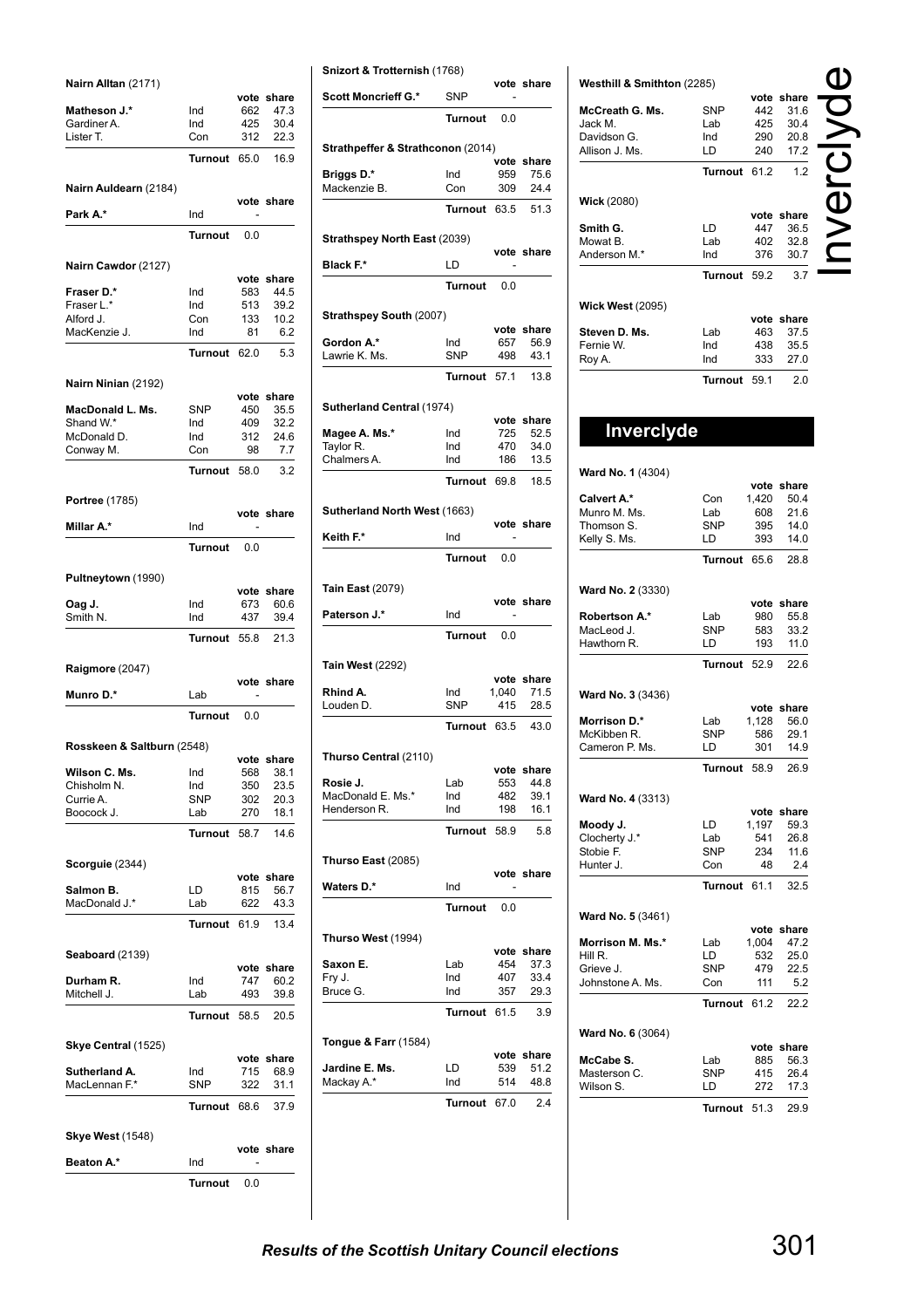| Ward No. 7 (3143)                    |                   |               |                    |
|--------------------------------------|-------------------|---------------|--------------------|
| O'Rourke J.*                         | Lab               | vote<br>1,048 | share<br>62.0      |
| Riddell J.                           | <b>SNP</b>        | 417           | 24.7               |
| Scholte H.                           | LD                | 225           | 13.3               |
|                                      | Turnout           | 54.1          | 37.3               |
| Ward No. 8 (2945)                    |                   |               |                    |
| Jackson R.*                          | Lab               | vote<br>729   | share<br>50.1      |
| McMillan S.                          | <b>SNP</b>        | 368           | 25.3               |
| Denny W.                             | LD                | 357           | 24.6               |
|                                      | <b>Turnout</b>    | 49.5          | 24.8               |
| <b>Ward No. 9 (2980)</b>             |                   |               |                    |
| Roach D.*                            | Lab               | vote<br>972   | share<br>56.2      |
| Hilton S.                            | <b>SNP</b>        | 336           | 19.4               |
| Loughran E. Ms.<br>Kavanagh C. Ms.   | LD<br>Ind         | 318<br>104    | 18.4<br>6.0        |
|                                      | Turnout           | 58.1          | 36.8               |
|                                      |                   |               |                    |
| Ward No.10 (3313)                    |                   | vote          | share              |
| McGhee A.*                           | Lab               | 648           | 35.2               |
| Forbes E.                            | LD                | 587           | 31.9               |
| Dick J.                              | <b>SNP</b><br>Ind | 382<br>128    | 20.7<br>6.9        |
| Kavanagh C.<br>McEleny T.            | Con               | 97            | 5.3                |
| 1995: Lab                            | Turnout           | 55.9          | 3.3                |
|                                      |                   |               |                    |
| Ward No.11 (3495)                    |                   | vote          | share              |
| Nimmo A.*                            | LD                | 1,070         | 50.1               |
| McIlwee J.                           | Lab               | 689           | 32.3               |
| McConnell J.<br>1995: Lab            | SNP<br>Turnout    | 377<br>61.2   | 17.6<br>17.8       |
|                                      |                   |               |                    |
| <b>Ward No.12 (3186)</b>             |                   | vote          | share              |
| Robertson Y.*                        | Lab               | 705           | 43.4               |
| Gallacher E.<br>Park C.              | LD<br><b>SNP</b>  | 525<br>393    | 32.3<br>24.2       |
|                                      |                   |               |                    |
| 1995: Lab                            | Turnout           | 51.2          | 11.1               |
| Ward No.13 (3131)                    |                   |               | vote share         |
| Mulholland H.*                       | Lab               | 943           | 55.0               |
| McConnell D.                         | SNP               | 436           | 25.5               |
| Bellshaw D.                          | LD                | 334           | 19.5               |
| 1995: Lab                            | Turnout 54.9      |               | 29.6               |
| Ward No.14 (3326)                    |                   |               |                    |
| McCormick P.                         | Lab               | 758           | vote share<br>47.0 |
| Gillan P.                            | <b>SNP</b>        | 529           | 32.8               |
| Sassarini E. Ms.                     | LD                | 285           | 17.7               |
| Campbell P.                          | Ind               | 42            | 2.6                |
| 1995: Lab                            | Turnout 48.7      |               | 14.2               |
| <b>Ward No.15 (3326)</b>             |                   |               |                    |
| Rebecchi L.*                         | LD                | 859           | vote share<br>48.4 |
| Moran R.                             | Lab               | 589           | 33.2               |
| McFadyen F.                          | <b>SNP</b>        | 327           | 18.4               |
| 1995: LD                             | Turnout           | 53.5          | 15.2               |
| Ward No.16 (3545)                    |                   |               |                    |
|                                      |                   |               | vote share         |
| <b>Mitchell J.*</b><br>McLaughlin J. | LD<br>Lab         | 1,411<br>580  | 59.6<br>24.5       |
| Brooks B.                            | SNP               | 375           | 15.8               |
| 1995: LD                             | Turnout 67.2      |               | 35.1               |
|                                      |                   |               |                    |

| <b>Ward No.17 (3626)</b>     |                |               |               |
|------------------------------|----------------|---------------|---------------|
| Blair A.                     | LD             | vote          | share         |
| McKenzie I.                  | Lab            | 1,555<br>518  | 61.7<br>20.6  |
| Gordon G. Ms.                | <b>SNP</b>     | 446           | 17.7          |
|                              |                |               |               |
| 1995: LD                     | <b>Turnout</b> | 69.9          | 41.2          |
| Ward No.18 (3489)            |                |               |               |
| White G.                     | LD             | vote<br>998   | share<br>43.8 |
| Welch G.*                    | Lab            | 726           | 31.8          |
| Crowther J.                  | <b>SNP</b>     | 557           | 24.4          |
| 1995: Lab                    | Turnout        | 65.6          | 11.9          |
| Ward No.19 (3562)            |                |               |               |
| Hunter J.*                   | LD             | vote<br>1,055 | share<br>45.5 |
| Loughran T.                  | Lab            | 509           | 22.0          |
| McBride D.                   | <b>SNP</b>     | 420           | 18.1          |
| Strachan W. Ms.              | Con            | 334           | 14.4          |
| 1995: LD                     | <b>Turnout</b> | 65.3          | 23.6          |
|                              |                |               |               |
| Ward No.20 (3035)            |                | vote          | share         |
| Campbell R.*                 | LD             | 886           | 46.2          |
| Sutherland J.                | Lab            | 574           | 29.9          |
| Ramsay I.                    | SNP            | 457           | 23.8          |
| 1995: LD                     | <b>Turnout</b> | 63.6          | 16.3          |
|                              |                |               |               |
|                              |                |               |               |
|                              |                |               |               |
| <b>Midlothian</b>            |                |               |               |
|                              |                |               |               |
| Arniston/Cockpen (3515)      |                |               |               |
|                              |                |               | vote share    |
| Anderson M. Ms.              | Lab            | 1,051         | 49.4          |
| Perrie T.<br>Prior R.        | SNP<br>LD      | 784<br>294    | 36.8<br>13.8  |
|                              | <b>Turnout</b> | 60.6          | 12.5          |
|                              |                |               |               |
| Bilston/Roslin (3275)        |                | vote          | share         |
| <b>Harkness C.*</b>          | Lab            | 804           | 41.1          |
| Jarvis D.                    | <b>SNP</b>     | 765           | 39.1          |
| Bainbridge I.                | LD             | 386           | 19.7          |
|                              | <b>Turnout</b> | 59.7          | 2.0           |
| Bonnyrigg North (3540)       |                |               |               |
|                              |                | vote          | share         |
| Milligan D.                  | Lab            | 1,091         | 47.3          |
| Scott C.                     | SNP            | 584           | 25.3          |
| Crawford M.                  | Con            | 345           | 15.0          |
| Fettes D.                    | LD             | 287           | 12.4          |
|                              | <b>Turnout</b> | 65.2          | 22.0          |
| Bonnyrigg South (3756)       |                |               |               |
|                              |                |               | vote share    |
| Aitchinson J.                | Lab            | 1,102         | 48.6          |
| Perrie I. Ms.<br>Galloway G. | SNP<br>LD      | 814<br>351    | 35.9<br>15.5  |
|                              | Turnout        | 60.4          | 12.7          |
|                              |                |               |               |
| Dalkeith/Eskbank (3377)      |                | vote          | share         |
| Molloy D.*                   | Lab            | 920           | 43.3          |
| Crawford D.                  | SNP            | 467           | 22.0          |
| Paton T.                     | Con            | 355           | 16.7          |
| Fiddes E. Ms.<br>Donoghue J. | LD<br>Ind      | 247<br>137    | 11.6<br>6.4   |

### **Dalkeith/Newton** (3366)

| Daikeith/Newton (3366)           |                   |              |               |
|----------------------------------|-------------------|--------------|---------------|
|                                  |                   |              | vote share    |
| Campbell S.*<br>Fullerton D.     | Lab<br><b>SNP</b> | 1,283<br>427 | 60.0<br>20.0  |
| Galloway A.                      | LD                | 220          | 10.3          |
| Traquair R.                      | Con               | 207          | 9.7           |
|                                  |                   |              |               |
|                                  | <b>Turnout</b>    | 63.5         | 40.1          |
| Dalkeith/Woodburn (3565)         |                   |              |               |
|                                  |                   |              | vote share    |
| <b>Hamilton D.*</b><br>Morton D. | Lab<br><b>SNP</b> | 1,471<br>574 | 67.2<br>26.2  |
| Moffat H. Ms.                    | LD                | 143          | 6.5           |
|                                  | Turnout           | 61.4         | 41.0          |
| Easthouses/Mayfield North (3226) |                   |              |               |
|                                  |                   | vote         | share         |
| Boyes P.*                        | Lab               | 895          | 52.2          |
| Ahrens F.<br>Fiddes N. Ms.       | <b>SNP</b><br>LD  | 667          | 38.9          |
|                                  |                   | 151          | 8.8           |
|                                  | <b>Turnout</b>    | 53.1         | 13.3          |
| Gorebridge South (3126)          |                   |              |               |
|                                  |                   |              | vote share    |
| Dunsmuir J.                      | Lab               | 930          | 50.9          |
| Ballantyne C. Ms.*               | <b>SNP</b>        | 898          | 49.1          |
|                                  | <b>Turnout</b>    | 58.5         | 1.8           |
| Loanhead (3492)                  |                   |              |               |
|                                  |                   |              | vote share    |
| Purchell G.*                     | Lab               | 1,031        | 48.0          |
| Loneskie W.                      | <b>SNP</b>        | 662          | 30.8          |
| Moffat K. Ms.                    | LD                | 456          | 21.2          |
|                                  | Turnout           | 61.5         | 17.2          |
| Mayfield South (3367)            |                   |              |               |
|                                  |                   | vote         | share         |
| Small R.*                        | Lab               | 965          | 49.3          |
| Wylie E. Ms.                     | <b>SNP</b>        | 540          | 27.6          |
| Blackford T. Ms.                 | LD                | 244<br>208   | 12.5<br>10.6  |
| Tolley J. Ms.                    | Con<br>Turnout    | 58.1         | 21.7          |
|                                  |                   |              |               |
| Newbattle/Pathhead (3025)        |                   |              | vote share    |
| Russell M.                       | Lab               | 749          | 40.6          |
| Halley K.                        | <b>SNP</b>        | 513          | 27.8          |
| Rankin G. Ms.                    | Con               | 324          | 17.6          |
| Murison M.                       | LD                | 258          | 14.0          |
|                                  | <b>Turnout</b>    | 61.0         | 12.8          |
| Newtongrange (3583)              |                   |              |               |
|                                  |                   |              | vote share    |
| Pottinger B.*                    | Lab               | 1,137        | 48.8          |
| Wallace D. Ms.                   | SNP               | 962          | 41.3          |
| Polson A.                        | LD                | 232          | 10.0          |
|                                  | Turnout           | 65.1         | 7.5           |
| Penicuik North (3923)            |                   |              | vote share    |
| Martin M. Ms.                    | Lab               | 721          | 28.3          |
| Drummond J.                      | SNP               | 712          | 27.9          |
| Thacker S. Ms.                   | LD                | 675          | 26.4          |
| Dawson M. Ms.                    | Con               | 444          | 17.4          |
|                                  | <b>Turnout</b>    | 65.1         | 0.4           |
| Penicuik South East (3510)       |                   |              |               |
| Fletcher D.                      |                   | vote<br>836  | share<br>35.2 |
|                                  |                   |              |               |
|                                  | LD                |              |               |
| McIntosh C.                      | Lab               | 731          | 30.8          |
| Bogue W.<br>Stoddart W.          | SNP<br>Con        | 437<br>371   | 18.4<br>15.6  |

### **Turnout** 67.7 4.4

**Turnout** 63.0 21.3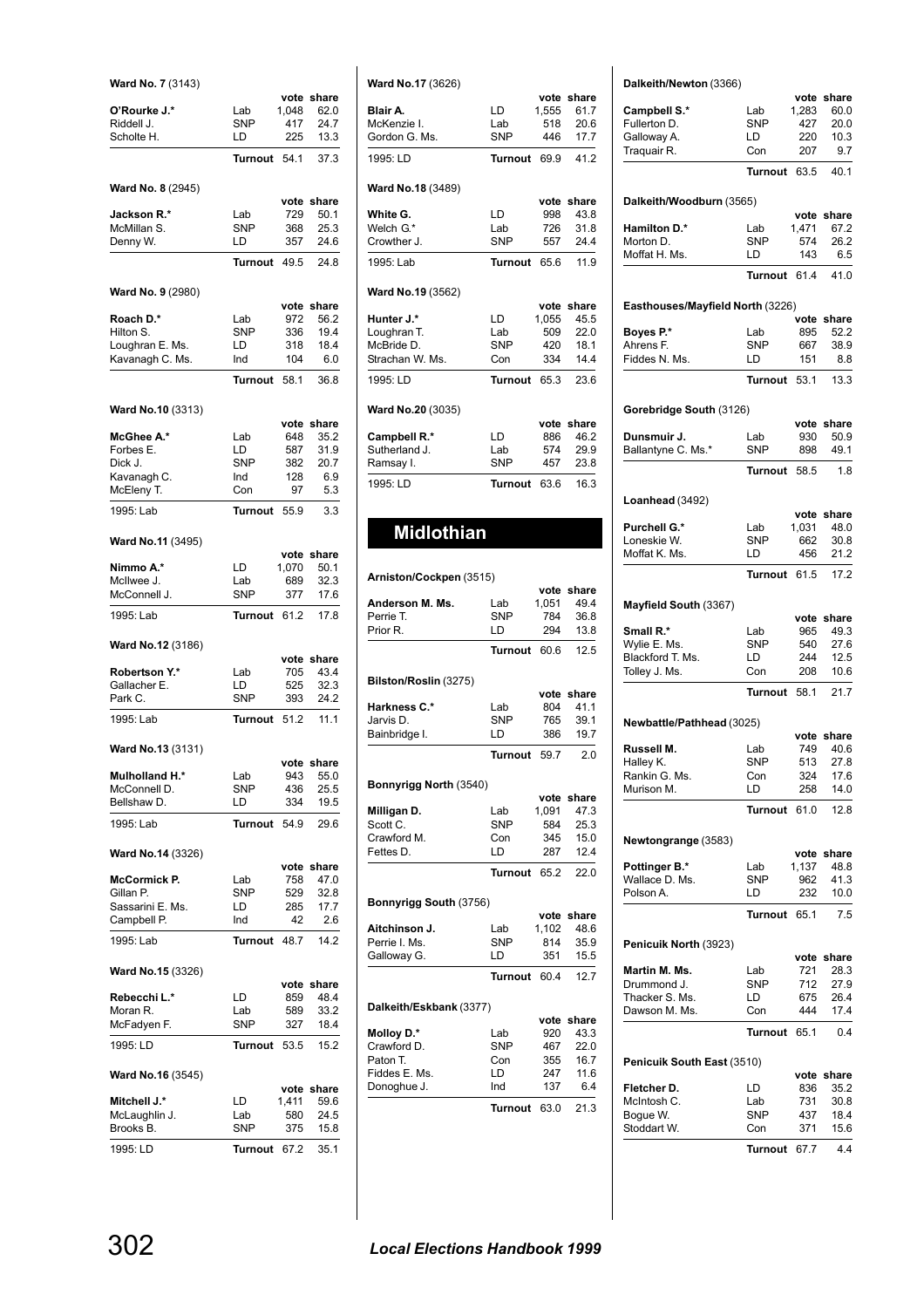| Penicuik South West (3485) |                |       |            |
|----------------------------|----------------|-------|------------|
|                            |                |       | vote share |
| Montgomery A.*             | Lab            | 829   | 35.5       |
| Semple R. Ms.              | LD.            | 570   | 24.4       |
| Cumming C.                 | <b>SNP</b>     | 507   | 21.7       |
| Hutcheson D.               | Con            | 430   | 18.4       |
|                            | <b>Turnout</b> | 67.0  | 11.1       |
| Penicuik/Roslin (3480)     |                |       |            |
|                            |                |       | vote share |
| Imrie R.*                  | Lab            | 863   | 40.4       |
| Scott I.                   | <b>SNP</b>     | 715   | 33.5       |
| Davies W.                  | LD             | 339   | 15.9       |
| Stoddart J.                | Con            | 217   | 10.2       |
|                            | Turnout        | 61.3  | 6.9        |
| Poltonhall/Rosewell (3375) |                |       |            |
|                            |                |       | vote share |
| Marr G.*                   | Lab            | 1,081 | 50.6       |
| Knox T.                    | <b>SNP</b>     | 741   | 34.7       |
| Miller M. Ms.              | LD             | 314   | 14.7       |
|                            | Turnout        | 61.4  | 15.9       |

| <b>Moray</b>                   |                   |            |                    |
|--------------------------------|-------------------|------------|--------------------|
| <b>Buckie Central (2507)</b>   |                   |            |                    |
|                                |                   |            | vote share         |
| Leslie J.                      | Lab               | 781        | 59.6               |
| McDonald G.*                   | <b>SNP</b>        | 530        | 40.4               |
|                                | Turnout           | 53.7       | 19.1               |
| Buckie East & Findochty (2556) |                   |            |                    |
|                                |                   |            | vote share         |
| Longmore S.                    | Ind               | 507        | 36.4               |
| McDonald L. Ms.<br>Wild D.     | <b>SNP</b><br>Lab | 430        | 30.9<br>22.1       |
| Holm G.                        | LD                | 307<br>147 | 10.6               |
|                                | Turnout           | 54.9       | 5.5                |
|                                |                   |            |                    |
| Buckie West (2604)             |                   |            |                    |
|                                | Ind               | 549        | vote share<br>37.7 |
| Jappy W.*<br>McKay K.          | <b>SNP</b>        | 455        | 31.2               |
| MacKay J.                      | Lab               | 454        | 31.1               |
|                                | Turnout           | 56.8       | 6.4                |
|                                |                   |            |                    |
| Burghsea (2564)                |                   |            |                    |
| Towns G.                       | LD                | 593        | vote share<br>38.0 |
| Millar C. Ms.                  | Ind               | 408        | 26.1               |
| Clark W.                       | <b>SNP</b>        | 349        | 22.3               |
| Scaife D.*                     | Ind               | 212        | 13.6               |
|                                | <b>Turnout</b>    | 61.7       | 11.8               |
|                                |                   |            |                    |
| Cathedral (2477)               |                   |            | vote share         |
| Farguharson A.*                | Lab               | 830        | 71.7               |
| Hardie M.                      | <b>SNP</b>        | 328        | 28.3               |
| 1995: Lab                      | Turnout           | 48.4       | 43.4               |
| Central West (2678)            |                   |            |                    |
|                                |                   |            | vote share         |
| <b>Bisset A.</b>               | Ind               | 1,380      | 85.8               |
| McDonald H.*                   | <b>SNP</b>        | 228        | 14.2               |
| 1995: SNP                      | Turnout 61.4      |            | 71.6               |
| Elgin-Bishopmill East (2590)   |                   |            |                    |
|                                |                   |            | vote share         |
| Keith A.*                      | Lab               | 1,047      | 71.2               |
| Ewan B. Ms.                    | <b>SNP</b>        | 423        | 28.8               |
|                                | Turnout           | 57.3       | 42.4               |

| Elgin-Bishopmill West (2505)   |                   |            |                    |
|--------------------------------|-------------------|------------|--------------------|
|                                |                   | vote       | share              |
| Burgess A.<br>Cameron E. Ms.   | Lab<br>LD         | 794<br>395 | 53.9<br>26.8       |
| Sharp J.                       | <b>SNP</b>        | 285        | 19.3               |
|                                |                   |            |                    |
|                                | <b>Turnout</b>    | 60.0       | 27.1               |
| Fife-Keith & Strathisla (2508) |                   |            |                    |
|                                |                   | vote       | share              |
| Watt W.                        | Ind               | 528        | 36.2               |
| Patterson R. Ms.*              | <b>SNP</b>        | 423        | 29.0               |
| Duncan G.<br>Copland F. Ms.    | LD                | 289<br>220 | 19.8<br>15.1       |
|                                | Lab               |            |                    |
|                                | <b>Turnout</b>    | 58.4       | 7.2                |
| <b>Finderne</b> (2509)         |                   |            |                    |
|                                |                   | vote       | share              |
| Gregory R.                     | Ind               | 610        | 47.8               |
| Laing R.*                      | <b>SNP</b>        | 346        | 27.1               |
| Emerson E.                     | Con               | 319        | 25.0               |
|                                | <b>Turnout</b>    | 51.9       | 20.7               |
|                                |                   |            |                    |
| Forres Central (2680)          |                   |            | vote share         |
| McIntosh R.                    | Ind               | 1,033      | 72.5               |
| MacDonald G.                   | <b>SNP</b>        | 392        | 27.5               |
|                                | <b>Turnout</b>    | 53.7       | 45.0               |
|                                |                   |            |                    |
| Forres East (2576)             |                   |            |                    |
|                                |                   | vote       | share              |
| Young I.                       | Con               | 547        | 34.9               |
| Dingwall J.<br>Black D.        | <b>SNP</b><br>Ind | 365<br>345 | 23.3<br>22.0       |
| Villani F.                     | Ind               | 312        | 19.9               |
|                                |                   |            |                    |
|                                | <b>Turnout</b>    | 61.5       | 11.6               |
|                                |                   |            |                    |
|                                |                   |            |                    |
| Forres West & Altyre (2293)    |                   | vote       | share              |
| Urquhart A.                    | Ind               | 700        | 63.2               |
| Whyte M. Ms.                   | <b>SNP</b>        | 407        | 36.8               |
|                                | <b>Turnout</b>    | 49.1       | 26.5               |
|                                |                   |            |                    |
| Glenlivet (2473)               |                   |            |                    |
| Wilson A.                      | Ind               | 773        | vote share<br>57.7 |
| MacConachie M.                 | <b>SNP</b>        | 566        | 42.3               |
|                                | Turnout 55.0      |            | 15.5               |
|                                |                   |            |                    |
| Heldon & Laich (2365)          |                   |            |                    |
|                                |                   | vote       | share              |
| Hogg J.                        | Ind               | 492        | 34.5               |
| Mackessack-Leitch G.           | Ind               | 464        | 32.5               |
| Stewart W.<br>Kellock E.       | <b>SNP</b><br>LD  | 308<br>164 | 21.6<br>11.5       |
|                                |                   |            |                    |
|                                | <b>Turnout</b>    | 61.0       | 2.0                |
|                                |                   |            |                    |
| <b>Innes</b> (2612)            |                   | vote       | share              |
| Coutts A.                      | Ind               | 538        | 33.5               |
| Heathcote C.                   | Lab               | 388        | 24.2               |
| Howe M. Ms.*                   | <b>SNP</b>        | 379        | 23.6               |
| Cromar P.                      | LD                | 300        | 18.7               |
|                                | Turnout           | 62.1       | 9.3                |
|                                |                   |            |                    |
| Keith (2470)                   |                   |            | vote share         |
| Gorn L. Ms.                    | LD                | 633        | 45.1               |
| Barr D.                        | <b>SNP</b>        | 467        | 33.3               |
|                                | Lab               | 303        | 21.6               |
| Mann P. Ms.*                   | Turnout           | 57.4       | 11.8               |
|                                |                   |            |                    |

| <b>Lennox</b> (2314)        |                |             |                    |  |
|-----------------------------|----------------|-------------|--------------------|--|
|                             |                |             | vote share         |  |
| Howe T.*<br>Findlay C. Ms.  | SNP<br>Con     | 584<br>539  | 39.0<br>36.0       |  |
| Milton J.                   | LD             | 373         | 24.9               |  |
|                             | Turnout        | 65.1        | 3.0                |  |
|                             |                |             |                    |  |
| Lhanbryde & Birnie (2388)   |                |             |                    |  |
| Shaw J. Ms.*                | Ind            | 727         | vote share<br>53.5 |  |
| Hamilton I.                 | SNP            | 310         | 22.8               |  |
| Hamilton C.                 | Lab            | 164         | 12.1               |  |
| Cameron D.                  | LD             | 158         | 11.6               |  |
|                             | Turnout        | 57.2        | 30.7               |  |
|                             |                |             |                    |  |
| Lossiemouth East (2517)     |                |             | vote share         |  |
| Fleming A.                  | Ind            | 1,023       | 71.4               |  |
| Crawford D.*                | SNP            | 409         | 28.6               |  |
|                             | Turnout        | 57.5        | 42.9               |  |
|                             |                |             |                    |  |
| Lossiemouth West (2526)     |                |             |                    |  |
| Flynn W. Ms.                | Ind            | 809         | vote share<br>62.2 |  |
| Stewart J. Ms.*             | SNP            | 492         | 37.8               |  |
|                             | Turnout        | 52.0        | 24.4               |  |
|                             |                |             |                    |  |
| New Elgin East (2589)       |                |             |                    |  |
|                             |                |             | vote share         |  |
| Divers J.                   | Lab            | 897         | 65.5               |  |
| Anderson M. Ms.*            | SNP            | 473         | 34.5               |  |
|                             | Turnout        | 53.5        | 30.9               |  |
| New Elgin West (2651)       |                |             |                    |  |
|                             |                |             | vote share         |  |
| Ettles M. Ms.               | Lab            | 804         | 57.4               |  |
| Burns R.                    | SNP            | 596         | 42.6               |  |
|                             | Turnout 54.4   |             | 14.9               |  |
| <b>Rathford</b> (2544)      |                |             |                    |  |
|                             |                |             | vote share         |  |
| Shepard R.                  | Ind            | 853         | 63.6               |  |
| Manson M. Ms.               | <b>SNP</b>     | 489         | 36.4<br>27.1       |  |
|                             | Turnout        | 54.0        |                    |  |
| Rural Keith & Rothes (2334) |                |             | share              |  |
| Paul P. Ms.                 | SNP            | vote<br>763 | 59.2               |  |
| Radtke P.                   | Lab            | 525         | 40.8               |  |
|                             | Turnout        | 57.8        | 18.5               |  |
|                             |                |             |                    |  |
| Speyside (2522)             |                | vote        | share              |  |
| Aldridge E.*                | Ind            | 1,241       | 78.0               |  |
| Braithwaite K. Ms.          | SNP            | 350         | 22.0               |  |
|                             | <b>Turnout</b> | 63.4        | 56.0               |  |
|                             |                |             |                    |  |

# **North Ayrshire**

### **Ardrossan North** (3329)

|                        |                          |     | vote share |
|------------------------|--------------------------|-----|------------|
| <b>Gallagher D.*</b>   | Lab                      | 946 | 47.9       |
| Martin C.              | <b>SNP</b>               | 728 | 36.9       |
| Gardner J.             | Con                      | 300 | 15.2       |
|                        | <b>Turnout 59.4 11.0</b> |     |            |
| Ardrossan South (3779) |                          |     |            |

|              |                          |       | vote share |
|--------------|--------------------------|-------|------------|
| Munn M. Ms.* | Lab                      | 1.170 | 54.3       |
| Nellany N.   | <b>SNP</b>               | 724   | 33.6       |
| Muir J.      | Con                      | 262   | 122        |
|              | <b>Turnout</b> 57.2 20.7 |       |            |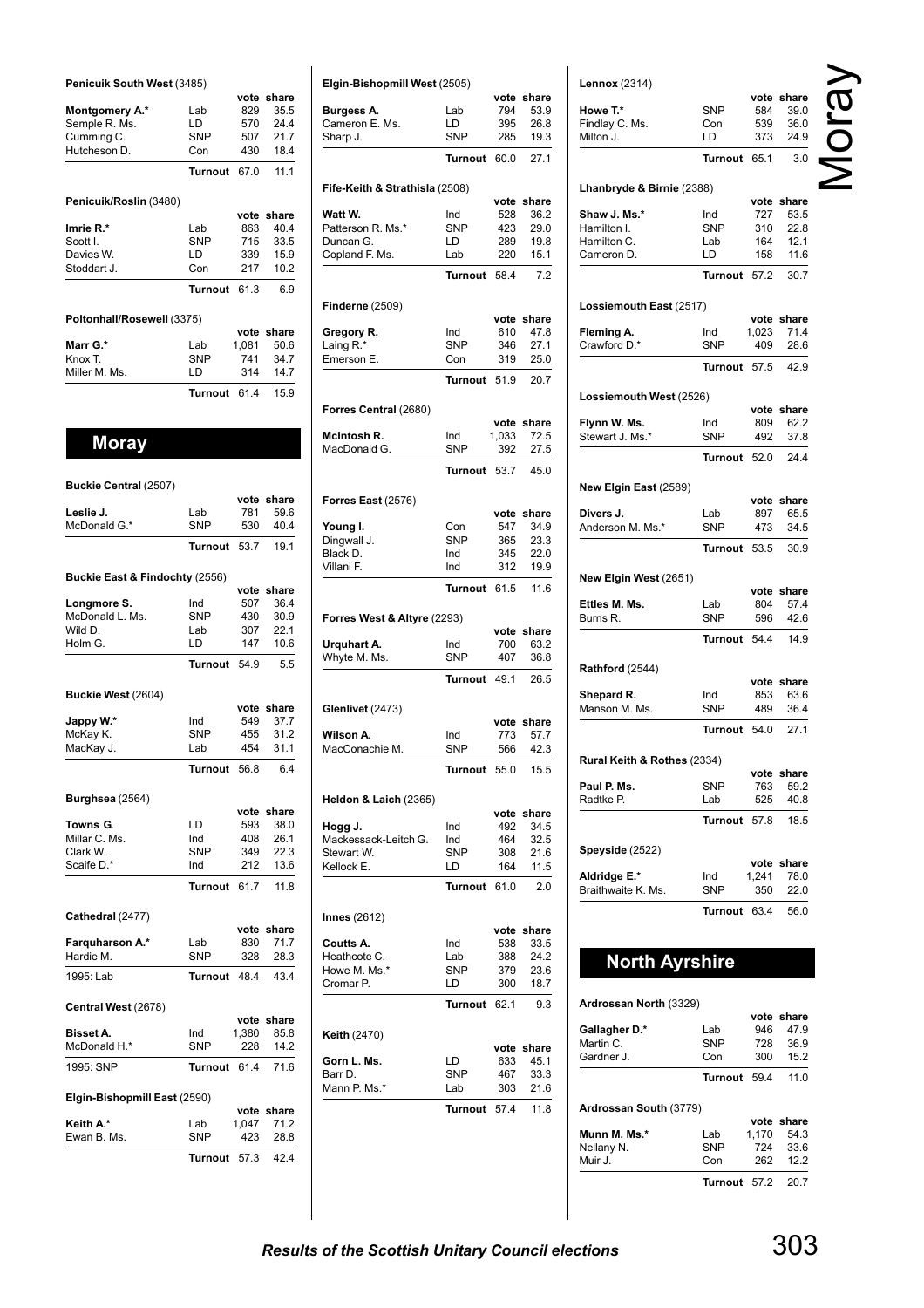### **Arran** (3884)

|                             |            | vote  | share      |
|-----------------------------|------------|-------|------------|
| Sillars J.*                 | Lab        | 1,090 | 42.6       |
| Robertson C.                | Con        | 747   | 29.2       |
| Lees J.                     | <b>SNP</b> | 719   | 28.1       |
|                             | Turnout    | 66.3  | 13.4       |
|                             |            |       |            |
| <b>Beith (3567)</b>         |            |       |            |
|                             |            | vote  | share      |
| Reilly R.*                  | Lab        | 1,159 | 53.7       |
| Graham S.                   | <b>SNP</b> | 606   | 28.1       |
| Smith J.                    | Con        | 395   | 18.3       |
|                             |            |       |            |
|                             | Turnout    | 60.8  | 25.6       |
|                             |            |       |            |
| Boutreehill (3730)          |            |       |            |
|                             |            | vote  | share      |
| Dewar S.*                   | Lab        | 1,285 | 59.1       |
| Allan G.                    | <b>SNP</b> | 770   | 35.4       |
| Cowie J.                    | Con        | 120   | 5.5        |
|                             | Turnout    | 58.4  | 23.7       |
|                             |            |       |            |
| Dalry (3353)                |            |       |            |
|                             |            |       | vote share |
| Reid J.                     | Lab        | 1,393 | 63.4       |
| Scott S. Ms.                | <b>SNP</b> | 480   | 21.8       |
| Pringle J.                  | Con        | 324   | 14.7       |
|                             |            |       |            |
|                             | Turnout    | 65.7  | 41.6       |
|                             |            |       |            |
| Dreghorn (3620)             |            |       |            |
|                             |            |       | vote share |
| Moffat J.                   | Lab        | 1,170 | 54.6       |
| Sturgeon J. Ms.             | <b>SNP</b> | 798   | 37.3       |
| Montgomerie M. Ms.          | Con        | 174   | 8.1        |
|                             |            |       |            |
|                             | Turnout    | 59.3  | 17.4       |
|                             |            |       |            |
| Eglington & Lawthorn (3676) |            |       |            |
|                             |            |       | vote share |
| Donn J.*                    | Lab        | 998   | 50.6       |
| Hollas F. Ms.               | <b>SNP</b> | 628   | 31.9       |
| Quarm L.                    | Con        | 258   | 13.1       |
| Campbell J.                 | Soc        | 87    | 4.4        |
|                             | Turnout    | 54.0  | 18.8       |
|                             |            |       |            |
| Garnock East (3617)         |            |       |            |
|                             |            |       | vote share |
| Jennings J.*                | Lab        | 769   | 36.9       |
| Langlands M. Ms.            | <b>SNP</b> | 671   | 32.2       |
| Richardson I.               | Con        | 643   | 30.9       |
|                             |            |       |            |
|                             | Turnout    | 57.7  | 4.7        |
|                             |            |       |            |
| Irvine Landward (3880)      |            |       |            |
|                             |            | vote  | share      |
| Gorman B.*                  |            |       |            |
|                             | Lab        | 1,078 | 51.3       |
| Cantwell B.                 | SNP        | 653   | 31.1       |
| Quarm M. Ms.                | Con        | 269   | 12.8       |
| Byers C.                    | Soc Lab    | 102   | 4.9        |
|                             |            |       |            |
|                             | Turnout    | 54.4  | 20.2       |
|                             |            |       |            |
| Irvine North (3564)         |            |       |            |
|                             |            | vote  | share      |
| <b>McKinney J.*</b>         | Lab        | 808   | 43.3       |
| Gray J.                     | <b>SNP</b> | 544   | 29.2       |
| McDaid J.                   | Soc Lab    | 431   | 23.1       |
| Menzies M.                  | Con        | 83    | 4.4        |
|                             | Turnout    | 52.5  | 14.1       |
|                             |            |       |            |
| Irvine Townhead (3776)      |            |       |            |
|                             |            | vote  | share      |
| Gray E.*                    | Lab        | 1,096 | 48.2       |
| Gaw S.                      | SNP        | 580   | 25.5       |
| Reid I.                     | Con        | 489   | 21.5       |
| Byrne J.                    | Soc        | 110   | 4.8        |
|                             | Turnout    | 60.5  | 22.7       |

| Irvine West (3907)                         |                |               |                    |
|--------------------------------------------|----------------|---------------|--------------------|
|                                            |                | vote          | share              |
| O' Neill D.*                               | Lab            | 949           | 42.8               |
| McKenzie C. Ms.                            | <b>SNP</b>     | 790           | 35.7               |
| Belding D.                                 | Con            | 279           | 12.6               |
| Edwin G.                                   | Soc            | 108           | 4.9                |
| Cochrane R.                                | Soc Lab        | 89            | 4.0                |
| 1995: Lab                                  | <b>Turnout</b> | 57.0          | 7.2                |
| Irvines Vineburgh & Woodlands South (2738) |                | vote          | share              |
| Carson J.*                                 | Lab            | 905           | 60.9               |
| Kelly J.                                   | <b>SNP</b>     | 410           | 27.6               |
| Glendinning J.                             | Con            | 100           | 6.7                |
| Dickie J.                                  | Soc Lab        | 70            | 4.7                |
|                                            | <b>Turnout</b> | 54.5          | 33.3               |
| Kilbirine North (3332)                     |                |               |                    |
|                                            |                | vote          | share              |
| Bell J.                                    | Lab            | 1,145         | 57.4               |
| Langlands J.                               | <b>SNP</b>     | 622           | 31.2               |
| Paton F.                                   | Con            | 229           | 11.5               |
|                                            | Turnout        | 60.0          | 26.2               |
| Kilbirnie South (2995)                     |                |               |                    |
| Clarkson G.                                | Lab            | vote<br>1,010 | share<br>56.5      |
| Eglinton C. Ms.                            | <b>SNP</b>     | 571           | 31.9               |
| Miller J.                                  | Con            | 208           | 11.6               |
|                                            | <b>Turnout</b> | 60.1          | 24.5               |
|                                            |                |               |                    |
| Kilwinning East (3143)                     |                | vote          | share              |
| Browne J. Ms.                              | Lab            | 953           | 54.8               |
| Burns M.                                   | <b>SNP</b>     | 472           | 27.2               |
| McInnes M.                                 | Con            | 313           | 18.0               |
|                                            | Turnout        | 55.5          | 27.7               |
|                                            |                |               |                    |
| Kilwinning South (3665)                    |                |               |                    |
|                                            | Lab            | 1,165         | vote share<br>59.5 |
| McDougall M. Ms.<br>McGilp K.              | <b>SNP</b>     | 640           | 32.7               |
| Ferguson J.                                | Con            | 153           | 7.8                |
|                                            | <b>Turnout</b> | 53.6          | 26.8               |
| Kilwinning West (3346)                     |                |               |                    |
|                                            |                |               | ote share          |
| Clarkson I.*                               | Lab            | 990           | 49.5               |
| Welsh P.                                   | SNP            | 648           | 32.4               |
| Belding J. Ms.                             | Con            | 363           | 18.1               |
| 1995: Lab                                  | <b>Turnout</b> | 60.0          | 17.1               |
| <b>Largs East (3602)</b>                   |                | vote          | share              |
| Rae R.*                                    | <b>SNP</b>     | 973           | 44.6               |
| Alexander F.                               | Lab            | 660           | 30.2               |
| Spencer P.                                 | Con            | 549           | 25.2               |
|                                            | <b>Turnout</b> | 60.7          | 14.3               |
| Largs North & Skelmorlie (3062)            |                |               |                    |
|                                            |                | vote          | share              |
| Marshall E. Ms.                            | Con            | 691           | 35.8               |
| Ferguson G.                                | SNP            | 640           | 33.1               |
| Highet M. Ms.*                             | Lab<br>Turnout | 601<br>63.1   | 31.1<br>2.6        |
|                                            |                |               |                    |
| Largs South & Fairlie (3605)               |                |               | share              |
| Wilkinson R.*                              | Con            | vote<br>1,169 | 49.5               |
| Parr J.                                    | SNP            | 666           | 28.2               |
| Reid D.                                    | Lab            | 526           | 22.3               |
|                                            | <b>Turnout</b> | 65.7          | 21.3               |

### **Largs West & Cumbrae** (3887) **vote share**<br>946 42.9 **Hill A.** SNP Morton A. Con 707 32.1 Gallagher A. Lab 550 25.0 **Turnout** 57.0 10.8 **Saltcoats East** (3498) **vote share Munn D.\*** Lab 1,136 60.4<br>Gurney A. SNP 509 27.0 Gurney A. Lumsden T. Con 237 12.6 **Turnout** 54.1 33.3 **Saltcoats North** (3229) **vote share Taylor S.\*** Lab 972 54.5<br>
Pettigrew M. SNP 629 35.3 Pettigrew M. SNP 629 35.3<br>Duncan P. Con 182 10.2 Duncan P. **Turnout** 55.6 19.2 **South Beach** (3666) **vote share**<br>1,101 47.5 **McNamera P.\*** Lab 1,101 47.5<br>Norwood D. SNP 634 27.3 Norwood D. SNP 634<br>Archer E. Ms. Con 584 Archer E. Ms. Con 584 25.2 **Turnout** 63.5 20.1 **Stevenson North** (3548) **vote share Munro A.\*** Lab 1,170 59.8<br>McSkimming K. SNP 577 29.5 McSkimming K. SNP 577 29.5<br>Reid A. Ms. Con 211 10.8 Reid A. Ms. **Turnout** 55.3 30.3 **Stevenson South** (3709) **vote share** Gooding S.\* Lab 842 42.9 Wallace A. 61 = SNP = 792 = 40.4<br>McPhee P. Ms. 60n = 204 = 10.4 McPhee P. Ms. Con 204 10.4<br>Haggarty R. Ind 124 6.3 Haggarty R. **Turnout** 53.3 2.5 **West Kilbride** (3726) **vote share McLardy E. Ms.\*** Ind 1,079 41.9<br>Wilkinson A. Ms. Con 844 32.8 Wilkinson A. Ms. Con 844 32.8<br>Nainsmith A. Lab 352 13.7 Nainsmith A. Lab 352 13.7<br>Falconer P. SNP 301 11.7 Falconer P. **Turnout** 69.3 9.1 **Woodlands North & Girdle Toll** (3955) **vote share Barr T.\*** Lab 1,222 53.3<br>
Leishman D. SNP 701 30.6 Leishman D. SNP 701 30.6<br>Gallacher S. Con 273 11.9 Gallacher S. Con 273 11.9<br>McDaid L. Ms. Soc Lab 95 4.1 Soc Lab 95 **Turnout** 58.1 22.7 **North Lanarkshire**

### **Abronhill Central & North** (3839)

| 1.000000               |                |       |            |
|------------------------|----------------|-------|------------|
|                        |                |       | vote share |
| Irvine E. Ms.          | <b>SNP</b>     | 1.118 | 47.5       |
| Beekman A.             | Lab            | 1,013 | 43.0       |
| Boyle C. Ms.           | LD             | 223   | 9.5        |
| 1995: Lab              | <b>Turnout</b> | 61.2  | 4.5        |
| Abronhill South (3634) |                |       |            |
|                        |                |       | vote share |
| Carmichael W.*         | <b>SNP</b>     | 1.233 | 57.0       |
| Hughes E. Ms.          | Lab            | 929   | 43.0       |
|                        | Turnout        | 60 1  | 14.1       |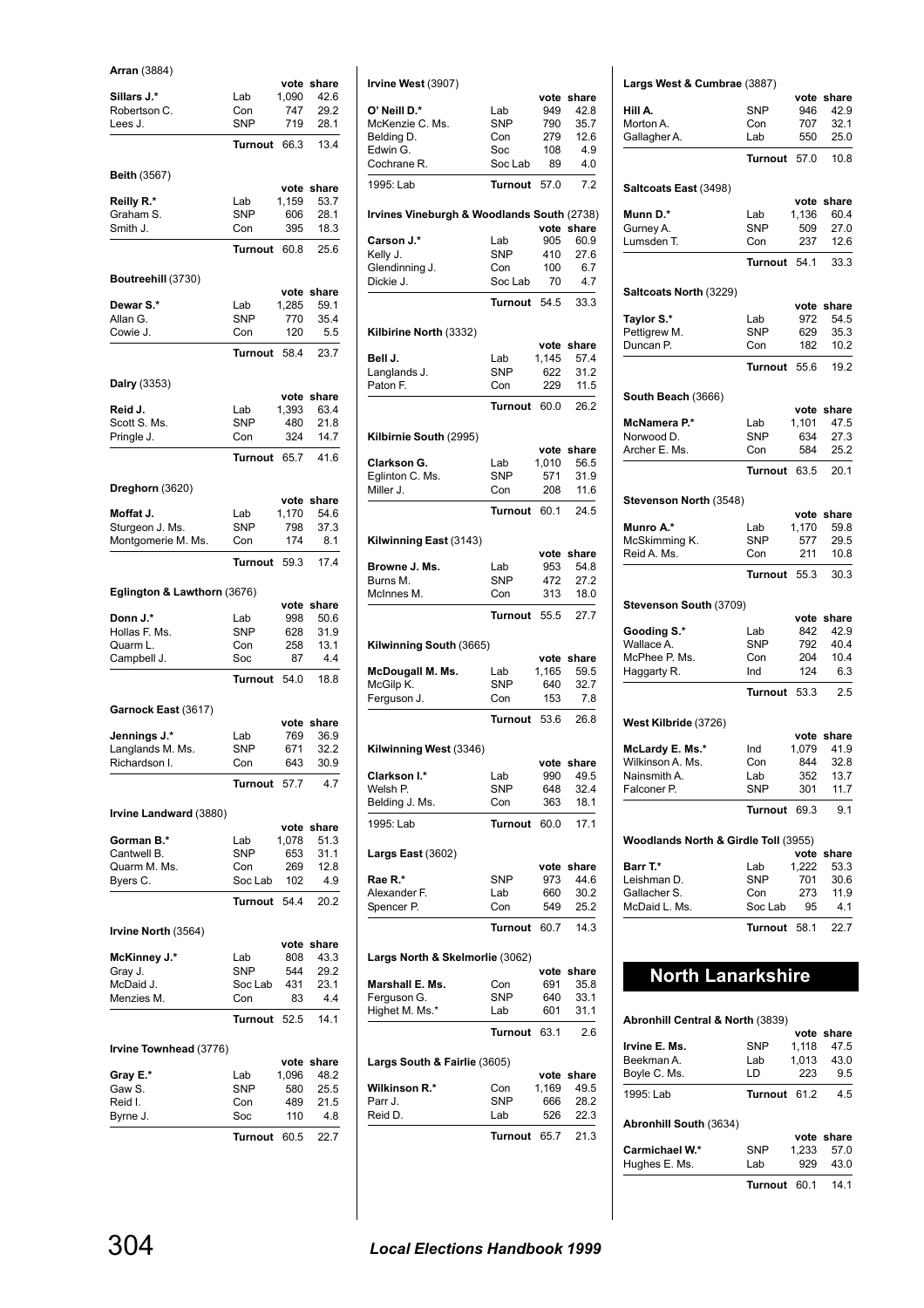### **Academy** (3526)

| Academy (3526)                              |                | vote          |                    |
|---------------------------------------------|----------------|---------------|--------------------|
| McGuigan J.*                                | Lab            | 953           | share<br>46.9      |
| Rolink P.                                   | Ind            | 557           | 27.4               |
| Coyle M.                                    | <b>SNP</b>     | 521           | 25.7               |
|                                             |                |               |                    |
|                                             | <b>Turnout</b> | 57.9          | 19.5               |
| Airdrie Central (3517)                      |                |               |                    |
|                                             |                |               | vote share         |
| Logue J.*                                   | Lab            | 1,337         | 68.9               |
| Wilson B.                                   | <b>SNP</b>     | 603           | 31.1               |
|                                             | Turnout        | 55.9          | 37.8               |
|                                             |                |               |                    |
| Balloch East & Ravenswood (3764)            |                |               |                    |
|                                             |                | vote          | share              |
| Glavin E. Ms.                               | <b>SNP</b>     | 1,122         | 46.2               |
| McKenna J.                                  | Lab            | 1,069         | 44.0               |
| Swift G.                                    | LD             | 238           | 9.8                |
|                                             | Turnout        | 65.0          | 2.2                |
|                                             |                |               |                    |
| Balloch West, Blackwood East & Craigmarloch |                |               |                    |
| (3441)                                      |                |               | vote share         |
| McCulloch B.*                               | Lab            | 1,272         | 62.8               |
| McGlashan F. Ms.                            | <b>SNP</b>     | 754           | 37.2               |
|                                             |                |               |                    |
|                                             | Turnout        | 59.5          | 25.6               |
| Banton & Kilsyth East (3285)                |                |               |                    |
|                                             |                |               | vote share         |
| Barrie T.*                                  | Lab            | 1,196         | 58.4               |
| Barrie C.                                   | <b>SNP</b>     | 853           | 41.6               |
|                                             | Turnout        | 63.0          | 16.7               |
|                                             |                |               |                    |
| Bargeddie & Langloan (3527)                 |                |               |                    |
|                                             |                | vote          | share              |
| Burns A.*                                   | Lab            | 1,202         | 67.7               |
| West H. Ms.                                 | <b>SNP</b>     | 574           | 32.3               |
|                                             | Turnout        | 51.0          | 35.4               |
|                                             |                |               |                    |
| Belhaven (3507)                             |                |               |                    |
|                                             |                | vote          | share              |
| Love S.                                     | Lab            | 853           | 43.0               |
| Boyd M. Ms.                                 | <b>SNP</b>     | 823           | 41.5               |
| Hooper M. Ms.                               | Con            | 308           | 15.5               |
|                                             | Turnout        | 53.4          | 1.5                |
|                                             |                |               |                    |
| Bellshill North (3773)                      |                |               |                    |
| <b>McGuigan H.*</b>                         | Lab            | vote<br>1,254 | share<br>53.8      |
| McShannon D.                                | <b>SNP</b>     | 912           | 39.1               |
| McLeod E. Ms.                               | Con            | 167           | 7.2                |
|                                             | <b>Turnout</b> | 62.1          | 14.7               |
|                                             |                |               |                    |
| <b>Benhar (3580)</b>                        |                |               |                    |
|                                             |                |               | vote share         |
| Cefferty C.*                                | Ind            | 1,182         | 53.1               |
| Wilson E. Ms.                               | Lab            | 658           | 29.5               |
| Baird D.                                    | <b>SNP</b>     | 387           | 17.4               |
|                                             | <b>Turnout</b> | 62.4          | 23.5               |
|                                             |                |               |                    |
| Blairpark (3600)                            |                |               |                    |
| Sheilds W.                                  | Lab            | 1,079         | vote share<br>49.4 |
| McGinty S.                                  | <b>SNP</b>     | 629           | 28.8               |
| Lind G.                                     | Con            | 475           | 21.8               |
|                                             |                |               |                    |
|                                             | <b>Turnout</b> | 60.9          | 20.6               |
| Calder Valley (3609)                        |                |               |                    |
|                                             |                |               |                    |
|                                             |                | vote          |                    |
| <b>Mathison V.*</b>                         | Lab            | 1,233         | share<br>58.3      |
| Colvin D.                                   | SNP            | 650           | 30.7               |
| Millar W.                                   | Con            | 232           | 11.0               |
|                                             | <b>Turnout</b> | 58.8          | 27.6               |

| Calderbank (3162)                  |                   |               |               |
|------------------------------------|-------------------|---------------|---------------|
| Donnelly P.                        | Lab               | vote<br>1,064 | share<br>52.7 |
| Walker W.                          | <b>SNP</b>        | 592           | 29.3          |
| McIntyre E. Ms.                    | LD                | 362           | 17.9          |
|                                    | <b>Turnout</b>    | 64.1          | 23.4          |
|                                    |                   |               |               |
| Cambusnethan (3615)                |                   |               | vote share    |
| Selfridge P.*                      | Lab               | 898           | 41.0          |
| Taggart J.                         | <b>SNP</b>        | 827           | 37.8          |
| Gibson W.                          | Con               | 291           | 13.3          |
| Kirk P.                            | LD                | 172           | 7.9           |
|                                    | Turnout           | 60.6          | 3.2           |
| Carbrain East (3678)               |                   |               |               |
| Homer W.                           | <b>SNP</b>        | vote<br>995   | share<br>49.9 |
| Monahan E.                         | Lab               | 847           | 42.5          |
| McVey K.                           | Ind               | 151           | 7.6           |
|                                    | <b>Turnout</b>    | 54.5          | 7.4           |
|                                    |                   |               |               |
| Carbrain West & Greenfaulds (3621) |                   |               |               |
| Grant S.*                          | Lab               | vote<br>1,089 | share<br>48.2 |
| Smith S. Ms.                       | <b>SNP</b>        | 1,036         | 45.8          |
| McEwan K.                          | Ind               | 135           | 6.0           |
|                                    | Turnout           | 62.8          | 2.3           |
| Chapelhall (3273)                  |                   |               |               |
|                                    |                   | vote          | share         |
| Curley T.*                         | Lab               | 1,229         | 66.3          |
| Gibb K.                            | <b>SNP</b>        | 625           | 33.7          |
|                                    | Turnout           | 57.0          | 32.6          |
| Chryston & Auchinloch (3286)       |                   |               |               |
|                                    |                   | vote          | share         |
| Gray C.*                           | Lab               | 1,433         | 70.7          |
| Caldwell A.                        | <b>SNP</b>        | 594           | 29.3          |
|                                    | <b>Turnout</b>    | 63.1          | 41.4          |
| Clarkston (3665)                   |                   |               |               |
|                                    |                   | vote          | share         |
| Cameron C.<br>Moon D.              | <b>SNP</b><br>Lab | 877<br>632    | 44.0<br>31.7  |
| Russell P.                         | Con               | 277           | 13.9          |
| Love J.                            | LD                | 205           | 10.3          |
|                                    | Turnout           | 54.4          | 12.3          |
|                                    |                   |               |               |
| <b>Cleland</b> (3635)              |                   |               | vote share    |
| Martin J.*                         | Lab               | 1,608         | 77.2          |
| Carroll M.                         | <b>SNP</b>        | 474           | 22.8          |
|                                    | Turnout           | 57.9          | 54.5          |
| Coatbridge Central (3848)          |                   |               |               |
|                                    |                   |               | vote share    |
| Nolan T.*                          | Lab               | 1,239         | 60.3          |
| McWilliams M.<br>Thornton A.       | <b>SNP</b>        | 596           | 29.0          |
|                                    | Con               | 220           | 10.7          |
|                                    | Turnout           | 53.9          | 31.3          |
| <b>Coltness</b> (3441)             |                   |               | vote share    |
| <b>Holloway E.*</b>                | Lab               | 1,095         | 53.2          |
| Johnston J.                        | <b>SNP</b>        | 725           | 35.2          |
| Bishop S. Ms.                      | Con               | 239           | 11.6          |
|                                    | Turnout           | 60.0          | 18.0          |
|                                    |                   |               |               |
| Condorrat Central (3794)           |                   |               | vote share    |
| McElroy G.*                        | Lab               | 1,356         | 57.5          |
| Laughlan E.                        | <b>SNP</b>        | 1,004         | 42.5          |
|                                    | <b>Turnout</b>    | 63.1          | 14.9          |
|                                    |                   |               |               |

| Condorrat North & Westfield (3825)      |                   |              |              |                         |
|-----------------------------------------|-------------------|--------------|--------------|-------------------------|
|                                         |                   |              | vote share   |                         |
| Chadha B.*                              | Lab               | 1,163        | 48.4         |                         |
| McGlashan D.                            | SNP               | 1,025        | 42.6         |                         |
| O' Donnell H.                           | LD                | 217          | 9.0          |                         |
|                                         |                   |              |              |                         |
|                                         | Turnout           | 63.1         | 5.7          |                         |
|                                         |                   |              |              |                         |
| Craigneuk (3160)                        |                   |              |              |                         |
|                                         |                   |              | vote share   |                         |
| Lunny T.*                               | Lab               | 1,053        | 67.4         | $\overline{\mathbf{U}}$ |
| Dyer C.                                 | SNP               | 441          | 28.2         |                         |
| Millar J. Ms.                           | Con               | 69           | 4.4          |                         |
|                                         | Turnout           | 49.6         | 39.2         |                         |
|                                         |                   |              |              |                         |
| Craigneuk & Pethersburn (3471)          |                   |              |              |                         |
|                                         |                   |              | vote share   |                         |
| Morris D. Ms.                           | Lab               | 935          | 54.5         |                         |
| Murphy J.                               | SNP               | 780          | 45.5         |                         |
|                                         |                   |              |              |                         |
|                                         | Turnout           | 50.1         | 9.0          |                         |
|                                         |                   |              |              |                         |
| Croy, Kilsyth South & Smithstone (2903) |                   |              | vote share   |                         |
| Griffin F.*                             | Lab               | 1,155        | 68.6         |                         |
|                                         | SNP               | 428          | 25.4         |                         |
| Roy J.<br>O' Neill W.                   | Ind               | 101          | 6.0          |                         |
|                                         |                   |              |              |                         |
|                                         | Turnout           | 58.7         | 43.2         |                         |
|                                         |                   |              |              |                         |
| Dykehead (3488)                         |                   |              |              |                         |
|                                         |                   |              | vote share   |                         |
| Robertson J.*                           | Lab               | 1,233        | 66.3         |                         |
| Robb D.                                 | <b>SNP</b>        | 626          | 33.7         |                         |
|                                         | <b>Turnout</b>    | 54.0         | 32.7         |                         |
|                                         |                   |              |              |                         |
| <b>Fallside (3939)</b>                  |                   |              |              |                         |
|                                         |                   |              | vote share   |                         |
| <b>Hebenton C.*</b>                     | Lab               | 1,314        | 64.0         |                         |
| Thomson C.                              | <b>SNP</b>        | 555          | 27.0         |                         |
| McIntosh L. Ms.                         | Con               | 183          | 8.9          |                         |
|                                         |                   |              |              |                         |
|                                         | <b>Turnout</b>    | 52.3         | 37.0         |                         |
|                                         |                   |              |              |                         |
| Forgewood (3474)                        |                   |              |              |                         |
|                                         |                   | 878          | vote share   |                         |
| Connelly P.*                            | Lab<br><b>SNP</b> | 721          | 50.3         |                         |
| Law A.                                  | Con               | 148          | 41.3<br>8.5  |                         |
| Giggie C. Ms.                           |                   |              |              |                         |
|                                         | Turnout           | 50.6         | 9.0          |                         |
|                                         |                   |              |              |                         |
| Garrion (3569)                          |                   |              |              |                         |
|                                         |                   |              | vote share   |                         |
| Pentland J.*                            | Lab               | 1,059        | 49.8         |                         |
| Hume J.                                 | SNP               | 802          | 37.7         |                         |
| Gallacher E. Ms.                        | Con               | 266          | 12.5         |                         |
|                                         | Turnout           | 59.9         | 12.1         |                         |
|                                         |                   |              |              |                         |
| Hattonrigg (3829)                       |                   |              |              |                         |
|                                         |                   |              | vote share   |                         |
| Curran H.*                              | Lab               | 1,223        | 57.4         |                         |
| Cook R.                                 | SNP               | 710          | 33.3         |                         |
| Clark G.                                | Con               | 198          | 9.3          |                         |
| 1995: Lab                               | Turnout           | 55.8         | 24.1         |                         |
|                                         |                   |              |              |                         |
| Holytown (3787)                         |                   |              |              |                         |
|                                         |                   |              | vote share   |                         |
| Coyle J.*                               | Lab               | 1,499        | 69.5         |                         |
| Hudson E. Ms.                           | <b>SNP</b>        | 455          | 21.1         |                         |
| Paterson J.                             | Con               | 204          | 9.5          |                         |
|                                         |                   |              | 48.4         |                         |
|                                         | Turnout 57.1      |              |              |                         |
|                                         |                   |              |              |                         |
| <b>Kildrum &amp; Park (3593)</b>        |                   |              | vote share   |                         |
|                                         |                   |              |              |                         |
| Murray M. Ms.*<br>Graham A.             | SNP<br>Lab        | 1,197<br>981 | 49.6<br>40.7 |                         |
| Conlon C.                               | LD                | 126          | 5.2          |                         |
| Locke A.                                | Ind               | 108          | 4.5          |                         |
|                                         |                   |              |              |                         |
|                                         | Turnout           | 64.4         | 9.0          |                         |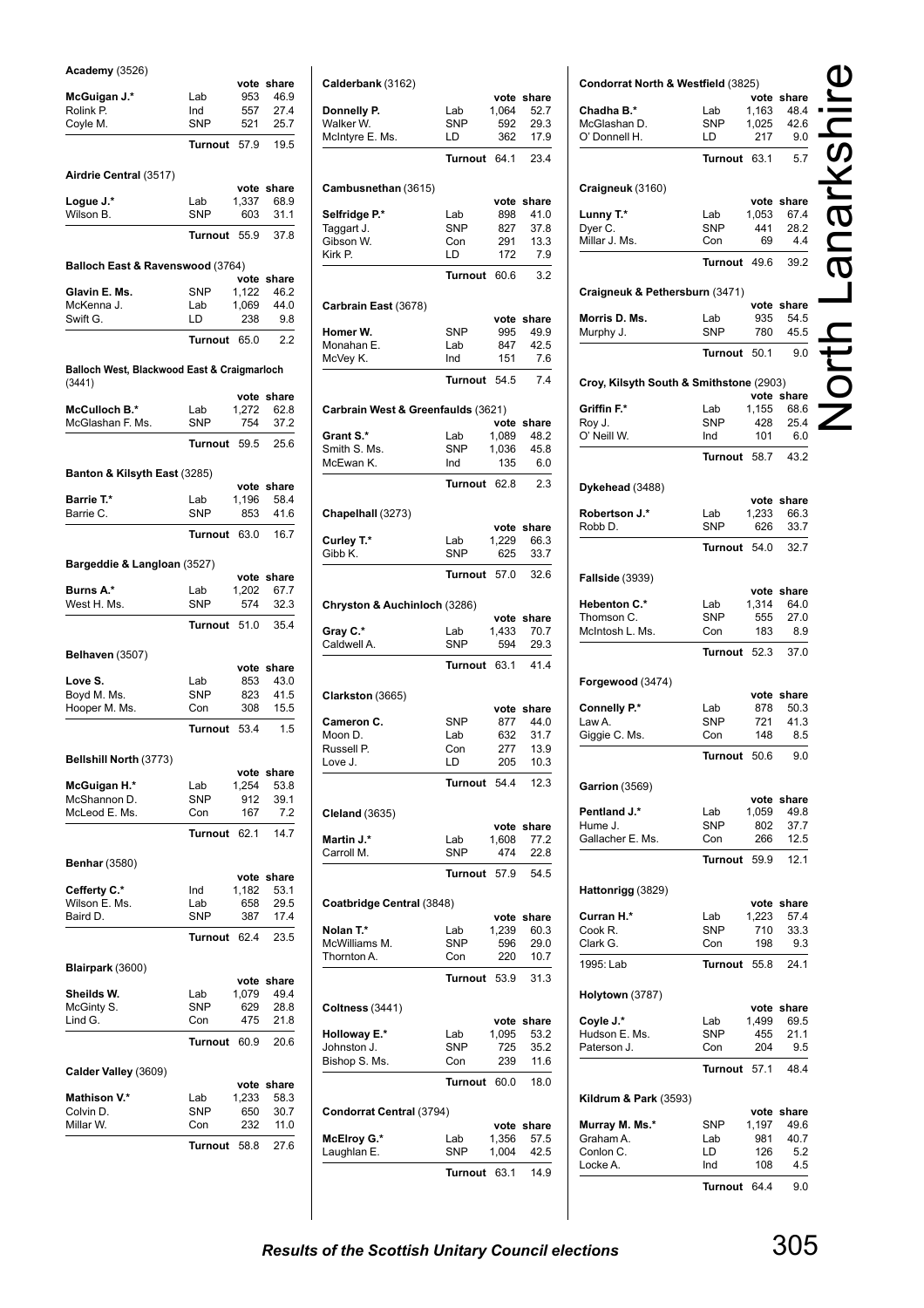| Kirkshaws (3522 |  |
|-----------------|--|
|                 |  |

| Kirkshaws (3522)                                         |                |             |                    |
|----------------------------------------------------------|----------------|-------------|--------------------|
| Gordon J.*                                               | Lab            | 1,487       | vote share<br>77.4 |
| Sands P.                                                 | <b>SNP</b>     | 434         | 22.6               |
|                                                          | Turnout        | 54.8        | 54.8               |
|                                                          |                |             |                    |
| Kirkwood (3634)                                          |                |             |                    |
|                                                          |                |             | vote share         |
| Smith J.*                                                | Lab            | 1,515       | 77.7               |
| Hagerty M. Ms.                                           | <b>SNP</b>     | 436         | 22.3               |
|                                                          | <b>Turnout</b> | 54.0        | 55.3               |
|                                                          |                |             |                    |
| Knowetop (3633)                                          |                |             | vote share         |
| Wilson W.*                                               | Lab            | 1,140       | 52.3               |
| Frame D.                                                 | <b>SNP</b>     | 722         | 33.1               |
| Laughlan A.                                              | Con            | 316         | 14.5               |
|                                                          | <b>Turnout</b> | 60.2        | 19.2               |
|                                                          |                |             |                    |
| Ladywell (3851)                                          |                |             |                    |
| Ross M.*                                                 | Lab            | vote<br>933 | share<br>37.6      |
| Sneddon A.                                               | <b>SNP</b>     | 831         | 33.5               |
| Burgess R.                                               | Con            | 716         | 28.9               |
|                                                          | <b>Turnout</b> | 64.5        | 4.1                |
|                                                          |                |             |                    |
| Moodiesburn East & Blackwood West (3227)                 |                |             |                    |
|                                                          |                |             | vote share         |
| Hogg W.*                                                 | Lab            | 1,044       | 55.3               |
| McCambridge R.                                           | <b>SNP</b>     | 692         | 36.7               |
| Patterson M.                                             | Ind            | 152         | 8.1                |
|                                                          | Turnout        | 59.0        | 18.6               |
|                                                          |                |             |                    |
| Moodiesburn West & Gartcosh (3314)                       |                |             |                    |
|                                                          |                | vote        | share              |
| Shaw J.*                                                 | Lab            | 1,099       | 59.9               |
| Adam J. Ms.<br>Wilson G.                                 | SNP<br>LD      | 556<br>180  | 30.3<br>9.8        |
|                                                          |                |             |                    |
|                                                          |                |             |                    |
|                                                          | <b>Turnout</b> | 55.8        | 29.6               |
|                                                          |                |             |                    |
| <b>Mossend East &amp; New Stevenston North</b><br>(3521) |                |             |                    |
|                                                          |                | vote        | share              |
| McKeown K.*                                              | Lab            | 962         | 50.7               |
| McAlorum K. Ms.                                          | <b>SNP</b>     | 935         | 49.3               |
|                                                          | <b>Turnout</b> | 54.2        | 1.4                |
|                                                          |                |             |                    |
| <b>Mossend West &amp; Thorndean (3870)</b>               |                |             |                    |
| Gorman J.                                                | Lab            | 1,036       | vote share<br>47.6 |
| Mockus M. Ms.                                            | SNP            | 969         | 44.5               |
| McLeod J.                                                | Con            | 171         | 7.9                |
|                                                          | Turnout        | 56.5        | 3.1                |
|                                                          |                |             |                    |
| <b>Muirhouse &amp; Netherton (3340)</b>                  |                |             |                    |
|                                                          |                | vote        | share              |
| McLaughlin G.*                                           | Lab            | 1,026       | 56.8               |
| Russell J.<br>Burgess I. Ms.                             | SNP<br>Con     | 641<br>138  | 35.5<br>7.6        |
|                                                          |                |             |                    |
|                                                          | Turnout        | 54.4        | 21.3               |
|                                                          |                |             |                    |
| New Monkland West (3781)                                 |                |             | vote share         |
| Cox S. Ms.*                                              | SNP            | 1,211       | 61.6               |
| McGroarty H. Ms.                                         | Lab            | 756         | 38.4               |
|                                                          | Turnout        | 50.3        | 23.1               |
|                                                          |                |             |                    |
| New Stevenston & Carfin (3395)                           |                |             |                    |
|                                                          |                | vote        | share              |
| Scott B.*                                                | Lab            | 1,092       | 53.3               |
| McLellan J.<br>McKinley J.                               | SNP<br>Con     | 806<br>151  | 39.3<br>7.4        |
|                                                          | Turnout        | 60.5        | 14.0               |

| Newarthill (3732)                      |                   |               |               |
|----------------------------------------|-------------------|---------------|---------------|
|                                        |                   | vote          | share         |
| Lafferty J.*<br>Campbell R.            | Lab<br><b>SNP</b> | 1,410<br>633  | 69.0<br>31.0  |
|                                        | Turnout           | 55.1          | 38.0          |
| Newmains (3445)                        |                   |               |               |
|                                        |                   | vote          | share         |
| <b>McKendrick D.*</b><br>McKendrick R. | Ind<br>Ind        | 1,209<br>569  | 56.5<br>26.6  |
| McGinley H.                            | Lab               | 363           | 17.0          |
|                                        | Turnout           | 62.7          | 29.9          |
| North Cairnhill & Coatdyke (3517)      |                   |               |               |
|                                        |                   | vote          | share         |
| Sullivan P.*                           | Lab               | 1,325         | 64.2          |
| Lynch M. Ms.                           | SNP<br>LD         | 530<br>209    | 25.7<br>10.1  |
| McSkimming E. Ms.                      |                   |               |               |
|                                        | Turnout           | 59.3          | 38.5          |
| North Central & Glenboig (3999)        |                   |               |               |
| McKinlay J.                            | Lab               | vote<br>1,442 | share<br>66.4 |
| Coyle S.                               | <b>SNP</b>        | 729           | 33.6          |
|                                        |                   |               |               |
|                                        | Turnout           | 55.0          | 32.8          |
| North Motherwell (3607)                |                   |               |               |
| Martin W.*                             | Lab               | vote<br>1,156 | share<br>57.7 |
| Richmond R.                            | <b>SNP</b>        | 623           | 31.1          |
| Paterson R.                            | Con               | 224           | 11.2          |
|                                        | Turnout           | 55.8          | 26.6          |
| Old Monkland (3204)                    |                   |               |               |
|                                        |                   | vote          | share         |
| <b>Maginnis T.*</b><br>McIntosh J.     | Lab<br><b>SNP</b> | 1,413<br>364  | 79.5<br>20.5  |
|                                        | Turnout           | 55.7          | 59.0          |
|                                        |                   |               |               |
| <b>Orbiston</b> (3741)                 |                   | vote          | share         |
| Lyle R.*                               | <b>SNP</b>        | 1,583         | 69.6          |
| McDonagh F.                            | Lab               | 691           | 30.4          |
|                                        | Turnout           | 61.1          | 39.2          |
| Pather & Gowkthrapple (3644)           |                   |               |               |
|                                        |                   |               | vote share    |
| McGhee J.*<br>Hume I. Ms.              | Lab<br>SNP        | 1,116<br>589  | 62.1<br>32.8  |
| Gurr D.                                | Con               | 91            | 5.1           |
|                                        | <b>Turnout</b>    | 49.4          | 29.3          |
|                                        |                   |               |               |
| Plains & Caldercruix (3468)            |                   | vote          | share         |
| Morgan T.*                             | Lab               | 1,523         | 74.2          |
| White M. Ms.                           | SNP               | 530           | 25.8          |
|                                        | Turnout           | 59.7          | 48.4          |
| Queenzieburn & Kilsyth West (3475)     |                   |               |               |
|                                        |                   |               | vote share    |
| Jones J. Ms.*                          | Lab               | 1,244         | 58.8          |
| Johnstone C.                           | SNP<br>Turnout    | 873<br>62.0   | 41.2<br>17.5  |
|                                        |                   |               |               |
| Salsburgh (3304)                       |                   | vote          | share         |
| Brady B.                               | Lab               | 1,035         | 55.7          |
| Walker J.                              | SNP               | 574           | 30.9          |
| Cameron L.                             | Con               | 250           | 13.4          |
|                                        | Turnout           | 56.4          | 24.8          |
|                                        |                   |               |               |

| Seafar & The Village (4403)           |                   |              |                    |
|---------------------------------------|-------------------|--------------|--------------------|
| McCallum D.                           | <b>SNP</b>        | 1,162        | vote share<br>51.1 |
| Murray S.                             | Lab               | 995          | 43.7               |
| Clifford H.                           | LD                | 119          | 5.2                |
|                                       | Turnout 51.5      |              | 7.3                |
| Shawhead (3473)                       |                   |              |                    |
|                                       |                   |              | vote share         |
| Brooks J.*<br>Hagerty C.              | Lab<br><b>SNP</b> | 1,428<br>502 | 74.0<br>26.0       |
|                                       | Turnout           | 56.4         | 48.0               |
| Sikeside & Carnbroe (3177)            |                   |              |                    |
|                                       |                   |              | vote share         |
| Cassidy J.                            | Lab               | 990          | 55.6               |
| Gribben J.<br>Somers G.               | <b>SNP</b><br>Ind | 522<br>267   | 29.3<br>15.0       |
|                                       | Turnout           | 56.5         | 26.3               |
|                                       |                   |              |                    |
| South East Cairnhill & Gartlea (3648) |                   |              | vote share         |
| Stocks D.*                            | <b>SNP</b>        | 974          | 47.7               |
| Donnelly O.                           | Lab               | 774          | 37.9               |
| McGuire P. Ms.                        | LD                | 294          | 14.4               |
|                                       | Turnout 56.3      |              | 9.8                |
| <b>Stane (3780)</b>                   |                   |              | vote share         |
| Gormill F.*                           | Lab               | 1,394        | 65.9               |
| McMillan M.                           | <b>SNP</b>        | 721          | 34.1               |
|                                       | Turnout           | 56.8         | 31.8               |
| <b>Stepps</b> (3382)                  |                   |              | vote share         |
| Wallace B.*                           | Lab               | 1,346        | 65.9               |
| McIntosh D. Ms.                       | <b>SNP</b>        | 695          | 34.1               |
|                                       | Turnout           | 61.4         | 31.9               |
| Stewarton (3715)                      |                   |              | vote share         |
| Moran J.*                             | Lab               | 988          | 50.8               |
| Harvie S.                             | <b>SNP</b>        | 599          | 30.8               |
| McKinley C. Ms.<br>Pearson K.         | Con<br>Ind        | 192<br>166   | 9.9<br>8.5         |
|                                       | Turnout 52.6      |              | 20.0               |
|                                       |                   |              |                    |
| Tannochside (3985)                    |                   |              | vote share         |
| Saunders D.*                          | Lab               | 1,384        | 57.5               |
| Muir E. Ms.                           | <b>SNP</b>        | 681          | 28.3               |
| McIntosh G.                           | Con               | 340          | 14.1               |
|                                       | Turnout           | 60.5         | 29.2               |
| Townhead (2738)                       |                   |              | vote share         |
| Clarke A.*                            | Lab               | 1,230        | 67.5               |
| Martin E.                             | <b>SNP</b>        | 591          | 32.5               |
|                                       | Turnout           | 67.4         | 35.1               |
| Viewpark (3909)                       |                   |              | vote share         |
| McCabe J.*                            | Lab               | 1,495        | 72.1               |
| Gilmour J.                            | <b>SNP</b>        | 578          | 27.9               |
|                                       | Turnout           | 53.5         | 44.2               |
| Watsonville (3628)                    |                   |              | vote share         |
| Valentine A.                          | <b>SNP</b>        | 848          | 40.1               |
| Howley D.                             | Lab               | 836          | 39.5               |
| Richardson N.                         | Con               | 241          | 11.4               |
| Best J.                               | LD                | 190          | 9.0                |
|                                       | Turnout 58.4      |              | 0.6                |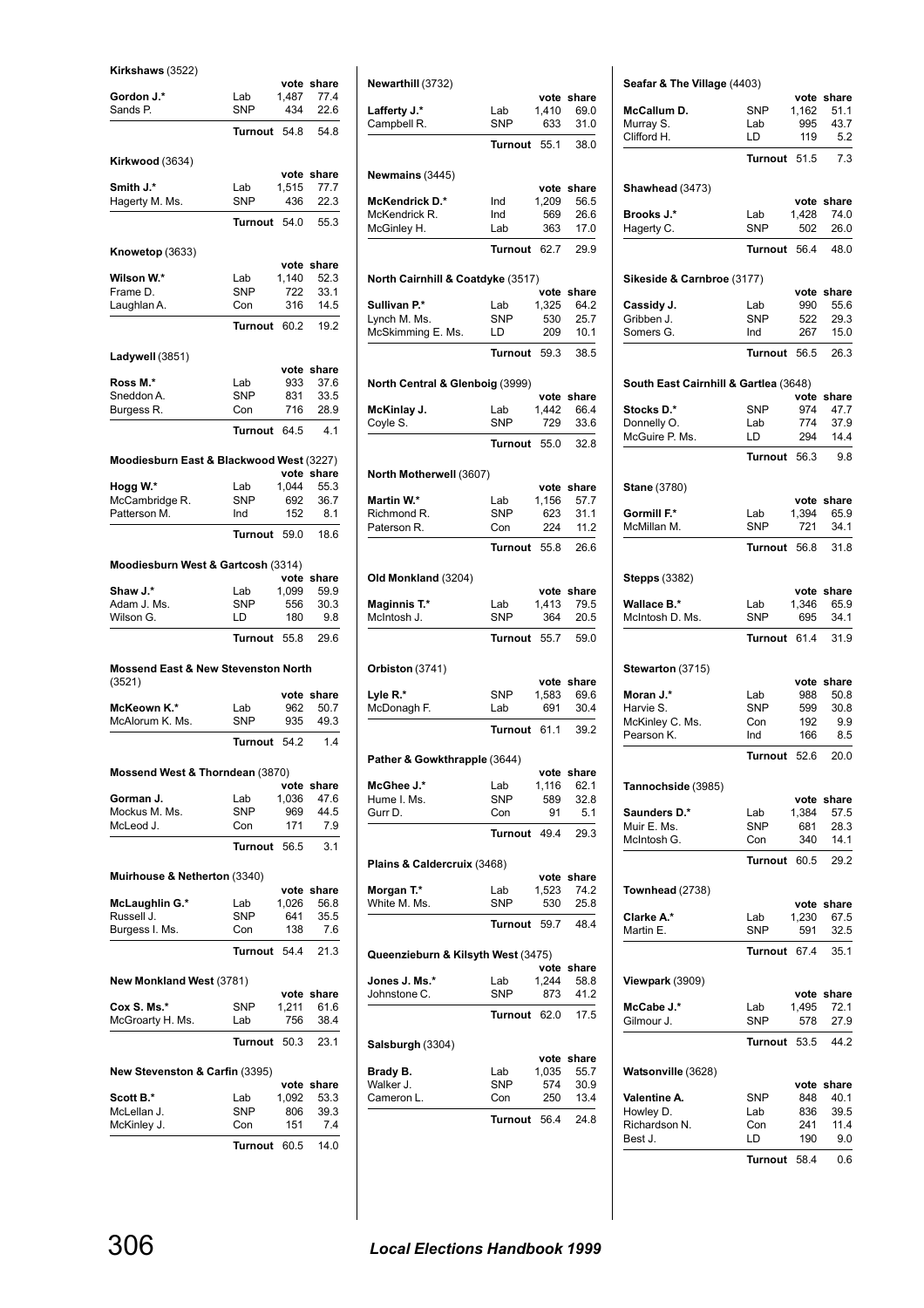| Westerwood, Carrickstone & Dullatur (3142) |                |       |            |  |
|--------------------------------------------|----------------|-------|------------|--|
|                                            |                |       | vote share |  |
| Murray G.*                                 | <b>SNP</b>     | 997   | 55.9       |  |
| Murray M. Ms.                              | I ab           | 785   | 44 1       |  |
|                                            | <b>Turnout</b> | 58.3  | 11.9       |  |
| Whinhall (3710)                            |                |       |            |  |
|                                            |                |       | vote share |  |
| Devine G.*                                 | Lab            | 1,209 | 64.6       |  |
| White A                                    | <b>SNP</b>     | 663   | 35.4       |  |
|                                            | Turnout        | 511   | 29.2       |  |

## **Orkney Islands**

| Berstane & Work (789)                      |                |            |                    |
|--------------------------------------------|----------------|------------|--------------------|
|                                            |                |            | vote share         |
| Drever M.                                  | Ind            | 234        | 46.3               |
| Thom A.*                                   | Ind            | 153        | 30.3               |
| Gilbert R.                                 | Ind            | 101        | 20.0               |
| Flaws M. Ms.                               | Ind            | 17         | 3.4                |
|                                            | Turnout        | 64.5       | 16.0               |
| Birsay & Dounby (680)                      |                |            | vote share         |
| Johnson K.*                                | Ind            |            |                    |
|                                            | <b>Turnout</b> | 0.0        |                    |
| Brandyquoy (768)                           |                |            |                    |
|                                            |                |            | vote share         |
| Sclater <sub>R.</sub><br>MacDonald I.*     | Ind<br>Ind     | 252<br>209 | 54.7<br>45.3       |
|                                            |                |            |                    |
|                                            | Turnout 60.4   |            | 9.3                |
| Evie, Rendall, Rousay Egilsay & Wyre (695) |                |            | vote share         |
| Moar J.*                                   | Ind            |            |                    |
|                                            | Turnout        | 0.0        |                    |
| Firth & Sunnybrae (709)                    |                |            |                    |
|                                            |                |            | vote share         |
| Scott E.*                                  | Ind            | 317        | 67.3               |
| Sabiston R.                                | Ind            | 154        | 32.7               |
|                                            | Turnout 66.6   |            | 34.6               |
| Harray & Stenness (698)                    |                | vote       | share              |
| Hamilton J.                                | Ind            | 239        | 54.1               |
| Bichan M. Ms.*                             | Ind            | 203        | 45.9               |
|                                            | Turnout        | 63.7       | 8.1                |
| Holm & Burray (787)                        |                |            |                    |
|                                            |                |            | vote share         |
| Petrie M.                                  | Ind            |            |                    |
|                                            | <b>Turnout</b> | 0.0        |                    |
| Lynnfield (761)                            |                |            |                    |
| Taylor B.                                  | Ind            | 182        | vote share<br>38.4 |
| Clyde I. Ms.*                              | Ind            | 153        | 32.3               |
| O'Keeffe-Burgher M. Ms. Ind                |                | 139        | 29.3               |
|                                            | Turnout 62.3   |            | 6.1                |
| Orphir, Walls & Flotta (737)               |                |            |                    |
|                                            |                |            | vote share         |
| Sutherland K. Ms.*                         | Ind            | 371        | 73.6               |
| Thomson T.                                 | Ind            | 133        | 26.4               |
|                                            | Turnout 69.6   |            | 47.2               |
| Papa Westray, Westray & Eday (653)         |                |            |                    |
| Hagan S.*                                  | Ind            |            | vote share         |
|                                            | Turnout        | 0.0        |                    |

| Annal J. Ms.*                            | Ind            | 219        | vote share         |
|------------------------------------------|----------------|------------|--------------------|
| Gibson R.                                | Ind            | 98         | 60.0<br>26.8       |
| Johnston B.                              | Ind            | 26         | 7.1                |
| Vevers W.                                | Ind            | 22         | 6.0                |
|                                          | Turnout 49.2   |            | 33.2               |
| Pickaquoy (710)                          |                |            |                    |
| Moodie J.                                | Ind            | 192        | vote share<br>48.1 |
| Leslie A.                                | Ind            | 163        | 40.9               |
| Groundwater L.*                          | Ind            | 44         | 11.0               |
|                                          | Turnout 56.2   |            | 7.3                |
| Sanday, North Ronaldsay & Stronsay (744) |                |            |                    |
|                                          |                |            | vote share         |
| Scott S.<br>Stevenson G.*                | Ind<br>Ind     | 243<br>185 | 56.8<br>43.2       |
|                                          | Turnout 58.1   |            | 13.6               |
|                                          |                |            |                    |
| Sandwick & Stromness Landward (791)      |                |            | vote share         |
| Groundwater F.*                          | Ind            | 274        | 64.5               |
| Foubister R.                             | Ind            | 151        | 35.5               |
|                                          | Turnout        | 54.2       | 28.9               |
| Scapa & Kirkwall South West (730)        |                |            |                    |
| Halcro-Johnston H.*                      | Ind            |            | vote share         |
|                                          | <b>Turnout</b> | 0.0        |                    |
| Shapinsay & Kirkwall Harbour (752)       |                |            |                    |
|                                          |                |            |                    |
|                                          |                | vote       | share              |
| Sinclair J.*                             | Ind            | 357        | 76.8               |
| Finnie J.                                | Ind            | 108        | 23.2               |
|                                          | Turnout        | 62.6       | 53.5               |
| South Ronaldsay (696)                    |                |            | vote share         |
| Annal C.*                                | Ind            |            |                    |
|                                          | <b>Turnout</b> | 0.0        |                    |
| St. Andrew'S Deerness & Wideford (755)   |                |            |                    |
|                                          |                |            | vote share         |
| Foubister J.*                            | Ind            |            |                    |
|                                          | Turnout        | 0.0        |                    |
| Stromness North (774)                    |                |            |                    |
|                                          |                |            | vote share         |
| Brown J.*<br>Ward R.                     | Ind<br>Ind     | 244<br>198 | 55.2<br>44.8       |
|                                          | <b>Turnout</b> | 59.4       | 10.4               |
| Stromness South, Graemsay & North Hoy    |                |            |                    |
| (735)                                    |                |            | vote share         |
| Murray B.*                               | Ind            |            |                    |
|                                          | Turnout        | 0.0        |                    |
| Warrenfield (754)                        |                |            |                    |
|                                          |                |            | vote share         |
| McLeod R.<br>Craigie N. Ms.*             | Ind<br>Ind     | 221<br>200 | 52.5<br>47.5       |
|                                          | Turnout 56.8   |            | 5.0                |

|                              |                                                                                                                                                         | vote share                                                                                                                         |
|------------------------------|---------------------------------------------------------------------------------------------------------------------------------------------------------|------------------------------------------------------------------------------------------------------------------------------------|
| Con                          | 710                                                                                                                                                     | 46.7                                                                                                                               |
| <b>SNP</b>                   | 563                                                                                                                                                     | 37.0                                                                                                                               |
| LD                           | 248                                                                                                                                                     | 16.3                                                                                                                               |
| <b>Turnout</b>               | 67.3                                                                                                                                                    | 9.7                                                                                                                                |
|                              |                                                                                                                                                         |                                                                                                                                    |
|                              | vote                                                                                                                                                    | share                                                                                                                              |
|                              |                                                                                                                                                         | 46.2                                                                                                                               |
|                              |                                                                                                                                                         | 45.9                                                                                                                               |
|                              |                                                                                                                                                         | 7.9                                                                                                                                |
|                              | 70.2                                                                                                                                                    | 0.3                                                                                                                                |
|                              |                                                                                                                                                         |                                                                                                                                    |
|                              |                                                                                                                                                         | share                                                                                                                              |
|                              |                                                                                                                                                         | 34.2<br>34.1                                                                                                                       |
|                              |                                                                                                                                                         | 22.3                                                                                                                               |
|                              |                                                                                                                                                         | 9.4                                                                                                                                |
| Turnout                      | 61.5                                                                                                                                                    | 0.1                                                                                                                                |
|                              |                                                                                                                                                         |                                                                                                                                    |
|                              | vote                                                                                                                                                    |                                                                                                                                    |
|                              |                                                                                                                                                         |                                                                                                                                    |
|                              |                                                                                                                                                         | share                                                                                                                              |
| Con                          | 732                                                                                                                                                     | 43.4                                                                                                                               |
| SNP                          | 453                                                                                                                                                     | 26.9                                                                                                                               |
| Lab<br>LD                    | 248<br>148                                                                                                                                              | 14.7<br>8.8                                                                                                                        |
| Ind                          | 105                                                                                                                                                     | 6.2                                                                                                                                |
| Turnout                      | 63.5                                                                                                                                                    | 16.5                                                                                                                               |
|                              |                                                                                                                                                         |                                                                                                                                    |
| Barnhill & West Carse (2543) | vote                                                                                                                                                    | share                                                                                                                              |
| Con                          | 870                                                                                                                                                     | 49.9                                                                                                                               |
| <b>SNP</b>                   | 500                                                                                                                                                     | 28.7                                                                                                                               |
| LD                           | 374                                                                                                                                                     | 21.4                                                                                                                               |
| Turnout                      | 69.0                                                                                                                                                    | 21.2                                                                                                                               |
|                              |                                                                                                                                                         |                                                                                                                                    |
|                              |                                                                                                                                                         | vote share                                                                                                                         |
| <b>SNP</b>                   | 810                                                                                                                                                     | 55.3                                                                                                                               |
| Con<br>Lab                   | 379<br>147                                                                                                                                              | 25.9<br>10.0                                                                                                                       |
|                              | Abernethy & Glenfarg (2270)<br>Alyth & Old Rattray (2674)<br><b>SNP</b><br>Con<br>Lab<br>Con<br><b>SNP</b><br>Lab<br>LD<br>Auchterarder Mid Earn (2661) | <b>Perth &amp; Kinross</b><br>864<br>858<br>147<br>Turnout<br>Auchterarder Craig Rossie (2592)<br>vote<br>544<br>543<br>354<br>150 |

Orkney Islands

### **Breadalbane** (2451)

Ritchie R.

|               |              |     | vote share |
|---------------|--------------|-----|------------|
| Lyall K.      | <b>SNP</b>   | 645 | 38.5       |
| Scott W.      | Ind          | 473 | 28.2       |
| Birkett D.    | Con          | 313 | 18.7       |
| Aitken F.     | Lab          | 172 | 10.3       |
| Mellor C. Ms. | I D          | 72  | 43         |
|               | Turnout 68.4 |     | 10.3       |

### **Central Carse** (2477)

|                      |                |     | vote share |
|----------------------|----------------|-----|------------|
| Hulbert J.*          | SNP            | 738 | 46.1       |
| Roberts J.           | Con            | 646 | 40.3       |
| Reay M.              | I D            | 218 | 13.6       |
|                      | <b>Turnout</b> | 651 | 5.7        |
| <b>Comrie (2331)</b> |                |     |            |
|                      |                |     | vote share |
| Crabbie C.*          | Con            | 912 | 56.2       |
| Stewart J            | SNP            | 453 | 27.9       |
| Carruthers P. Ms.    | Ð              | 257 | 15.8       |

**Turnout** 70.4 28.3

**Turnout** 61.7 29.4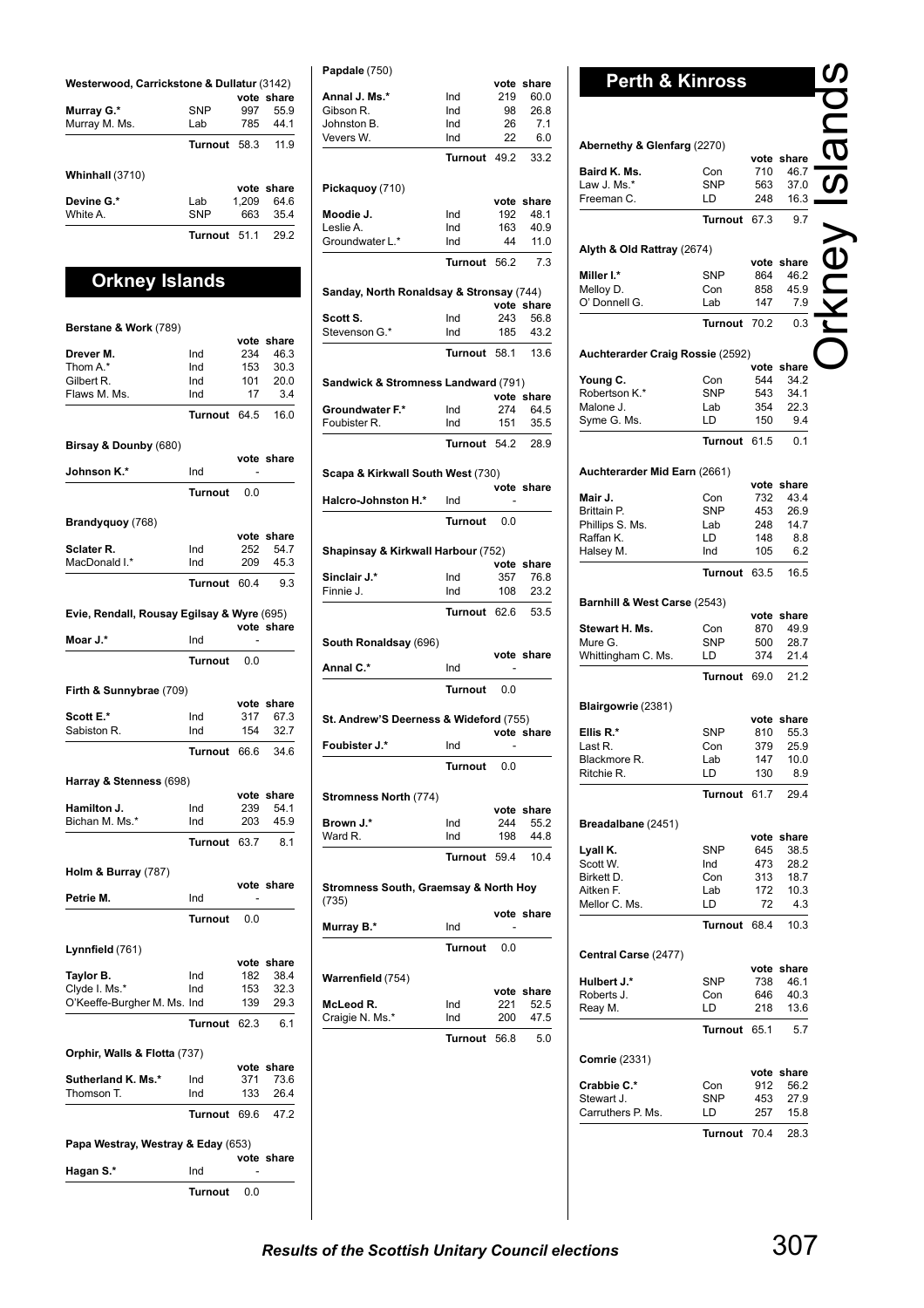| Coupar, Angus & Meigle (2714)    |                   |             |               |
|----------------------------------|-------------------|-------------|---------------|
| Grant A.*                        | <b>SNP</b>        | vote<br>805 | share<br>48.4 |
| Last O.                          | Con               | 493         | 29.6          |
| Thomas L.                        | Lab               | 201         | 12.1          |
| Duff G.                          | Ind               | 164         | 9.9           |
|                                  | <b>Turnout</b>    | 61.4        | 18.8          |
| <b>Craigle (2851)</b>            |                   |             |               |
|                                  |                   | vote        | share         |
| Caddell L. Ms.*                  | LD                | 634         | 32.2          |
| Archibald M.                     | Con               | 482         | 24.5          |
| Nicholson S. Ms.<br>McCann J.    | <b>SNP</b><br>Lab | 435<br>415  | 22.1<br>21.1  |
|                                  | Turnout           | 69.0        | 7.7           |
|                                  |                   |             |               |
| Crieff North (2798)              |                   |             | vote share    |
| McDonald H. Ms.*                 | Con               | 870         | 51.5          |
| Cartwright R.                    | SNP               | 553         | 32.7          |
| Hoskings S.                      | LD                | 267         | 15.8          |
|                                  | <b>Turnout</b>    | 61.1        | 18.8          |
| Crieff South (2630)              |                   |             |               |
|                                  |                   | vote        | share         |
| Hunter I.*                       | <b>SNP</b>        | 693         | 46.7          |
| Cowan K. Ms.<br>McKell G.        | Con<br>LD         | 521<br>269  | 35.1<br>18.1  |
|                                  | Turnout           | 56.7        | 11.6          |
|                                  |                   |             |               |
| Dunsinnan (2679)                 |                   |             |               |
|                                  |                   | vote        | share         |
| Lloyd J.*<br>Main J.             | Ind<br>Con        | 587<br>547  | 35.0<br>32.6  |
| MacKenzie F.                     | <b>SNP</b>        | 326         | 19.4          |
| O' Donnell F. Ms.                | Lab               | 162         | 9.7           |
| Ritchie M.                       | LD                | 55          | 3.3           |
|                                  | Turnout           | 65.1        | 2.4           |
|                                  |                   |             |               |
|                                  |                   |             |               |
| Earn (2651)                      |                   | vote        | share         |
| Jack H.                          | Con               | 589         | 32.2          |
| West D.                          | LD                | 533         | 29.2          |
| Dow E.*                          | <b>SNP</b>        | 472         | 25.8          |
| White E. Ms.                     | Lab               | 233         | 12.8          |
|                                  | Turnout           | 69.1        | 3.1           |
| East Carse (2515)                |                   |             |               |
|                                  |                   |             | vote share    |
| Mulheron P.*<br>Blackwood S.     | SNP<br>Con        | 871<br>436  | 51.3<br>25.7  |
| Couper D. Ms.                    | Lab               | 260         | 15.3          |
| Hayton G.                        | LD                | 132         | 7.8           |
|                                  | Turnout           | 67.7        | 25.6          |
| Hillyland (2490)                 |                   |             |               |
|                                  |                   | vote        | share         |
| Scott D.*                        | SNP               | 808         | 59.5          |
| Chatt A. Ms.<br>Dewar R.         | Lab<br>Con        | 369<br>182  | 27.2<br>13.4  |
|                                  | Turnout           | 54.9        | 32.3          |
|                                  |                   |             |               |
| Kinclaven & Clunie (2423)        |                   |             | vote share    |
| Telfer A.                        | SNP               | 516         | 33.6          |
| Monteith T. Ms.                  | Con               | 507         | 33.1          |
| Robertson J. Ms.                 | LD                | 356         | 23.2          |
| Manton W.                        | Lab               | 155         | 10.1          |
|                                  | Turnout           | 63.4        | 0.6           |
| Kinross - Shire (2853)           |                   |             |               |
|                                  |                   | vote        | share         |
| <b>Barnacle M.</b><br>Garnett C. | LD<br>SNP         | 753<br>490  | 39.2<br>25.5  |
| Parkin M.                        | Con               | 417         | 21.7          |
| Scobbie M. Ms.                   | Lab               | 262         | 13.6          |

| Kinross Town (2454)               |                   |               |                    |
|-----------------------------------|-------------------|---------------|--------------------|
|                                   |                   |               | vote share         |
| Crawford R.*                      | SNP               | 1,092         | 64.3               |
| Scott R.                          | Con               | 221           | 13.0               |
| Milliken D.                       | Lab<br>LD         | 215<br>170    | 12.7               |
| Freeman L. Ms.                    |                   |               | 10.0               |
|                                   | <b>Turnout</b>    | 69.4          | 51.3               |
| Milnathort & North Kinross (2885) |                   | vote          | share              |
| Robertson W.*                     | LD                | 1,077         | 53.8               |
| Frier G.                          | <b>SNP</b>        | 481           | 24.0               |
| Twaddle M.<br>Keen J. Ms.         | Lab<br>Con        | 223<br>222    | 11.1<br>11.1       |
|                                   | Turnout           | 69.6          | 29.8               |
| Moncreiffe & Friarton (2561)      |                   |               |                    |
|                                   |                   |               | vote share         |
| Lennie M. Ms.*<br>Cook A.         | Lab<br>SNP        | 671<br>474    | 42.6<br>30.1       |
| Johnson H. Ms.                    | Con               | 280           | 17.8               |
| Rankin J.                         | LD                | 149           | 9.5                |
|                                   | Turnout           | 61.6          | 12.5               |
| <b>Muirton</b> (2314)             |                   |               |                    |
|                                   |                   |               | vote share         |
| Hunter G.<br>Smith T.             | <b>SNP</b><br>Lab | 392<br>347    | 37.2<br>33.0       |
| Bywalec R.                        | Con               | 217           | 20.6               |
| Black P.                          | Ind               | 97            | 9.2                |
|                                   | Turnout           | 45.6          | 4.3                |
|                                   |                   |               |                    |
| <b>North Inch (2432)</b>          |                   | vote          | share              |
| McEwen J. Ms.*                    | Lab               | 423           | 36.0               |
| Dolan C.                          | <b>SNP</b>        | 362           | 30.8               |
| McNicol J.<br>MacKenzie C.        | Con<br>LD         | 270<br>119    | 23.0<br>10.1       |
|                                   | <b>Turnout</b>    | 48.5          | 5.2                |
|                                   |                   |               |                    |
| North Letham (2503)               |                   | vote          | share              |
| Flynn J.*                         | Lab               | 818           | 56.8               |
| Smith C.                          | <b>SNP</b>        | 458           | 31.8               |
| Roberts P. Ms.                    | Con               | 108           | 7.5                |
| Wilson A. Ms.                     | LD                | 57            | 4.0                |
|                                   | Turnout           | 57.6          | 25.0               |
| North Muirton (2711)              |                   |               |                    |
| O' Malley M.*                     | Lab               | 879           | vote share<br>56.9 |
| Coutts S. Ms.                     | <b>SNP</b>        | 498           | 32.2               |
| Hastings C. Ms.                   | Con               | 121           | 7.8                |
| Syme A.                           | LD                | 48            | 3.1                |
| 1995: Lab                         | Turnout           | 57.2          | 24.6               |
| <b>Oakbank</b> (2400)             |                   |               |                    |
| Wilson W.*                        | LD                | vote<br>1,272 | share<br>71.4      |
| McBean D.                         | Con               | 206           | 11.6               |
| Sweeney E. Ms.                    | <b>SNP</b>        | 168           | 9.4                |
| Byrne F.                          | Lab               | 136           | 7.6                |
|                                   | Turnout           | 74.4          | 59.8               |
| Pictstonhill (2548)               |                   |               |                    |
| Doig J.*                          | Ind               | 578           | vote share<br>34.3 |
| Rees A. Ms.                       | Con               | 390           | 23.1               |
| O'Malley S.                       | Lab               | 374           | 22.2               |
| McKenzie I.                       | <b>SNP</b>        | 344           | 20.4               |
|                                   | Turnout           | 66.3          | 11.2               |
|                                   |                   |               |                    |

| Ind<br>Con<br>Lab<br><b>SNP</b><br>Turnout<br>Rannoch & Atholl (1500) | 578<br>390<br>374<br>344<br>66.3                                                                                                                                                                           | vote share<br>34.3<br>23.1<br>22.2<br>20.4                                                                                                                                                                                                                               |
|-----------------------------------------------------------------------|------------------------------------------------------------------------------------------------------------------------------------------------------------------------------------------------------------|--------------------------------------------------------------------------------------------------------------------------------------------------------------------------------------------------------------------------------------------------------------------------|
|                                                                       |                                                                                                                                                                                                            |                                                                                                                                                                                                                                                                          |
|                                                                       |                                                                                                                                                                                                            |                                                                                                                                                                                                                                                                          |
|                                                                       |                                                                                                                                                                                                            |                                                                                                                                                                                                                                                                          |
|                                                                       |                                                                                                                                                                                                            |                                                                                                                                                                                                                                                                          |
|                                                                       |                                                                                                                                                                                                            | 11.2                                                                                                                                                                                                                                                                     |
|                                                                       |                                                                                                                                                                                                            |                                                                                                                                                                                                                                                                          |
|                                                                       |                                                                                                                                                                                                            | vote share                                                                                                                                                                                                                                                               |
| <b>SNP</b>                                                            | 444                                                                                                                                                                                                        | 43.7                                                                                                                                                                                                                                                                     |
| Con                                                                   | 284                                                                                                                                                                                                        | 28.0                                                                                                                                                                                                                                                                     |
| Ind                                                                   | 127                                                                                                                                                                                                        | 12.5                                                                                                                                                                                                                                                                     |
|                                                                       |                                                                                                                                                                                                            | 8.3                                                                                                                                                                                                                                                                      |
|                                                                       |                                                                                                                                                                                                            | 7.6<br>15.7                                                                                                                                                                                                                                                              |
|                                                                       |                                                                                                                                                                                                            |                                                                                                                                                                                                                                                                          |
|                                                                       |                                                                                                                                                                                                            | vote share                                                                                                                                                                                                                                                               |
| <b>SNP</b>                                                            | 828                                                                                                                                                                                                        | 54.1                                                                                                                                                                                                                                                                     |
| Con                                                                   | 479                                                                                                                                                                                                        | 31.3                                                                                                                                                                                                                                                                     |
| Lab                                                                   | 224                                                                                                                                                                                                        | 14.6                                                                                                                                                                                                                                                                     |
|                                                                       |                                                                                                                                                                                                            | 22.8                                                                                                                                                                                                                                                                     |
|                                                                       |                                                                                                                                                                                                            |                                                                                                                                                                                                                                                                          |
|                                                                       |                                                                                                                                                                                                            | vote share                                                                                                                                                                                                                                                               |
|                                                                       |                                                                                                                                                                                                            | 45.6                                                                                                                                                                                                                                                                     |
|                                                                       |                                                                                                                                                                                                            | 35.9                                                                                                                                                                                                                                                                     |
|                                                                       |                                                                                                                                                                                                            | 11.7                                                                                                                                                                                                                                                                     |
|                                                                       |                                                                                                                                                                                                            | 6.7                                                                                                                                                                                                                                                                      |
|                                                                       |                                                                                                                                                                                                            | 9.8                                                                                                                                                                                                                                                                      |
|                                                                       |                                                                                                                                                                                                            |                                                                                                                                                                                                                                                                          |
| LD                                                                    | 555                                                                                                                                                                                                        | 35.1<br>24.9                                                                                                                                                                                                                                                             |
|                                                                       |                                                                                                                                                                                                            | 20.3                                                                                                                                                                                                                                                                     |
| <b>SNP</b>                                                            | 310                                                                                                                                                                                                        | 19.6                                                                                                                                                                                                                                                                     |
|                                                                       | 64.6                                                                                                                                                                                                       | 10.2                                                                                                                                                                                                                                                                     |
|                                                                       |                                                                                                                                                                                                            |                                                                                                                                                                                                                                                                          |
|                                                                       |                                                                                                                                                                                                            | vote share<br>32.2                                                                                                                                                                                                                                                       |
|                                                                       |                                                                                                                                                                                                            | 30.8                                                                                                                                                                                                                                                                     |
|                                                                       |                                                                                                                                                                                                            | 22.5                                                                                                                                                                                                                                                                     |
|                                                                       |                                                                                                                                                                                                            | 14.5                                                                                                                                                                                                                                                                     |
|                                                                       |                                                                                                                                                                                                            |                                                                                                                                                                                                                                                                          |
|                                                                       |                                                                                                                                                                                                            | 1.4                                                                                                                                                                                                                                                                      |
|                                                                       |                                                                                                                                                                                                            |                                                                                                                                                                                                                                                                          |
|                                                                       |                                                                                                                                                                                                            | 40.1                                                                                                                                                                                                                                                                     |
|                                                                       |                                                                                                                                                                                                            | 33.1                                                                                                                                                                                                                                                                     |
| Con                                                                   | 245                                                                                                                                                                                                        | 18.9                                                                                                                                                                                                                                                                     |
| LD                                                                    | 103                                                                                                                                                                                                        | 7.9                                                                                                                                                                                                                                                                      |
|                                                                       | 50.4                                                                                                                                                                                                       | 7.1                                                                                                                                                                                                                                                                      |
|                                                                       |                                                                                                                                                                                                            |                                                                                                                                                                                                                                                                          |
|                                                                       |                                                                                                                                                                                                            | vote share<br>47.3                                                                                                                                                                                                                                                       |
|                                                                       |                                                                                                                                                                                                            | 38.9                                                                                                                                                                                                                                                                     |
|                                                                       |                                                                                                                                                                                                            | 9.3                                                                                                                                                                                                                                                                      |
| LD                                                                    | 67                                                                                                                                                                                                         | 4.5                                                                                                                                                                                                                                                                      |
|                                                                       | 52.1                                                                                                                                                                                                       | 8.4                                                                                                                                                                                                                                                                      |
|                                                                       |                                                                                                                                                                                                            |                                                                                                                                                                                                                                                                          |
|                                                                       |                                                                                                                                                                                                            | vote share                                                                                                                                                                                                                                                               |
|                                                                       |                                                                                                                                                                                                            | 44.4                                                                                                                                                                                                                                                                     |
| SNP                                                                   | 598                                                                                                                                                                                                        | 33.4                                                                                                                                                                                                                                                                     |
| LD                                                                    | 398                                                                                                                                                                                                        | 22.2                                                                                                                                                                                                                                                                     |
|                                                                       | LD<br>Lab<br>Rattray & Glenshee (2695)<br>Con<br><b>SNP</b><br>Lab<br>LD<br>Con<br>Lab<br>Con<br><b>SNP</b><br>LD<br>Lab<br>Lab<br><b>SNP</b><br>Lab<br>SNP<br>Con<br>Stathallan & Glendevon (2824)<br>Con | 84<br>77<br>Turnout<br>68.0<br>57.1<br>Turnout<br>781<br>614<br>201<br>115<br>Turnout<br>68.8<br>vote share<br>394<br>321<br>Turnout<br>560<br>535<br>390<br>252<br>65.1<br><b>Turnout</b><br>vote share<br>521<br>429<br>Turnout<br>703<br>578<br>138<br>Turnout<br>794 |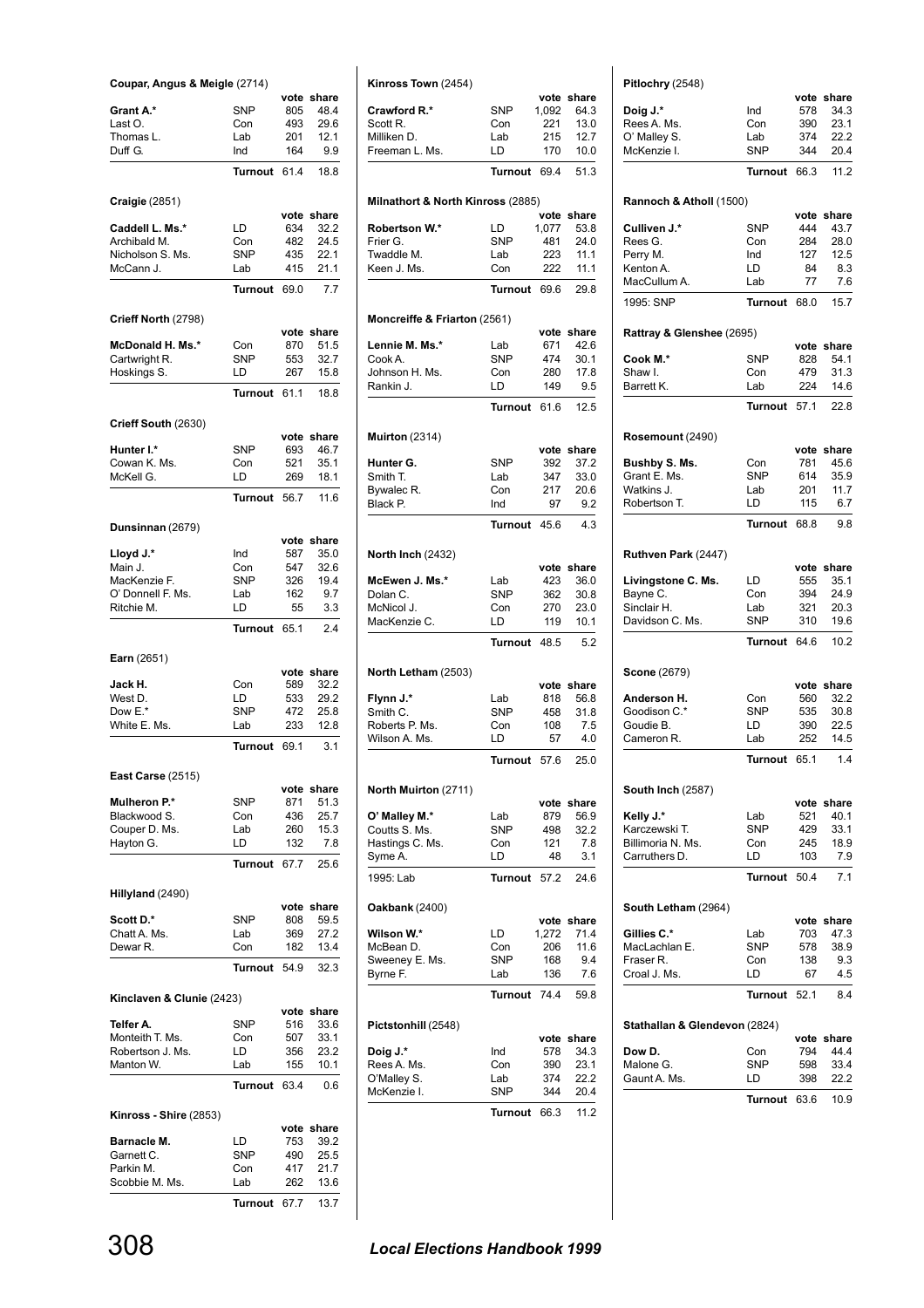| Strathalmond (2548) |  |
|---------------------|--|
|                     |  |

|                                |                | vote | share |
|--------------------------------|----------------|------|-------|
| Lumsden R.                     | <b>SNP</b>     | 620  | 36.8  |
| Young J.                       | Con            | 605  | 35.9  |
| Gilruth A.                     | Lab            | 284  | 16.8  |
| Dewar D.                       | ID.            | 177  | 10.5  |
|                                | <b>Turnout</b> | 66.2 | 0.9   |
| Strathord & Logiealmond (2747) |                |      |       |
|                                |                | vote | share |
| Scott R.*                      | LD             | 923  | 50.3  |
| Hudson P.                      | Con            | 445  | 24.3  |
| Robertson A.                   | <b>SNP</b>     | 349  | 19.0  |
| Payne M.                       | Lab            | 118  | 6.4   |
|                                | Turnout        | 67.0 | 26.0  |
| Strathtay & Dunkeld (2521)     |                |      |       |
|                                |                | vote | share |
| Barr A.                        | <b>SNP</b>     | 610  | 35.4  |
| Vaughan B. Ms.                 | Con            | 598  | 34.7  |
| Caffrey P.                     | ID.            | 338  | 19.6  |
| Cooke V. Ms.                   | Lab            | 178  | 10.3  |
|                                | <b>Turnout</b> | 68.5 | 0.7   |
| Wellshill (2549)               |                |      |       |
|                                |                | vote | share |
| Stewart A.                     | Con            | 386  | 25.9  |
| Morrison D.                    | <b>SNP</b>     | 374  | 25.1  |
| Pringle J.                     | ID.            | 373  | 25.0  |
| Ferguson L. Ms.                | Lab            | 360  | 24.1  |
|                                | <b>Turnout</b> | 58.7 | 0.8   |
|                                |                |      |       |
| <b>Renfrewshire</b>            |                |      |       |
|                                |                |      |       |

| Arkleston & Newmains (3388) |                |       |            |
|-----------------------------|----------------|-------|------------|
|                             |                |       | vote share |
| McGerty R.*                 | Lab            | 1.184 | 56.1       |
| Brothers R.                 | <b>SNP</b>     | 926   | 43.9       |
|                             | <b>Turnout</b> | 62.3  | 12.2       |
| Bishopton (3568)            |                |       |            |
|                             |                | vote  | share      |
| Jackson N. Ms.*             | Con            | 1,589 | 59.1       |
| Brankin M. Ms.              | Lab            | 629   | 23.4       |
| Taylor I.                   | <b>SNP</b>     | 471   | 17.5       |
|                             | Turnout        | 75.6  | 35.7       |
| Blackhall & Hawkhead (3571) |                |       |            |
|                             |                | vote  | share      |
| Lawson C.*                  | <b>SNP</b>     | 810   | 39.8       |
| Mack P.                     | Ind            | 562   | 27.6       |
| MacLeod E.                  | Lab            | 458   | 22.5       |
| Kelly M.                    | Con            | 111   | 5.5        |
| Hanley A. Ms.               | ID.            | 94    | 4.6        |
|                             | Turnout        | 57.1  | 12.2       |
| Blythswood (3311)           |                |       |            |
|                             |                | vote  | share      |
| Mackay D.                   | <b>SNP</b>     | 889   | 47.3       |
| Harte J.                    | Lab            | 816   | 43.4       |
| McLellan M. Ms.             | Con            | 109   | 5.8        |
| Halfpenny J.                | Ind            | 67    | 3.6        |
|                             | Turnout        | 57.2  | 3.9        |
| Brediland (3146)            |                |       |            |
|                             |                | vote  | share      |
| MacDowell J.*               | Lab            | 873   | 55.5       |
| Kelly D.                    | <b>SNP</b>     | 449   | 28.5       |
| Harvey E. Ms.               | LD             | 251   | 16.0       |
|                             | <b>Turnout</b> | 50.1  | 27.0       |

| Bridge Of Weir North & Craigends (3902)  |                       |               |               |
|------------------------------------------|-----------------------|---------------|---------------|
|                                          |                       |               | vote share    |
| Noon A.                                  | <b>SNP</b>            | 781           | 32.7          |
| Driscoll C.                              | Lab                   | 743           | 31.1          |
| Cossar A.                                | Con<br>LD             | 583<br>283    | 24.4<br>11.8  |
| Barclay I.                               |                       |               |               |
|                                          | <b>Turnout</b>        | 61.5          | 1.6           |
| Bridge Of Weir South & Brookfield (3492) |                       |               | vote share    |
| Puthucheary C. Ms.                       | <b>SNP</b>            | 927           | 39.2          |
| Begg T.                                  | Con                   | 857           | 36.2          |
| McNeill H.                               | Lab                   | 581           | 24.6          |
|                                          | <b>Turnout</b>        | 68.1          | 3.0           |
| Castlehead (3686)                        |                       |               |               |
|                                          |                       | vote          | share         |
| Mitchell J.*<br>Byrne J.                 | <b>SNP</b><br>Lab     | 842<br>743    | 38.7<br>34.2  |
| Cook A.                                  | Con                   | 417           | 19.2          |
| Harvey M.                                | LD                    | 171           | 7.9           |
|                                          |                       |               |               |
|                                          | <b>Turnout</b>        | 59.2          | 4.5           |
| Deanside (3488)                          |                       | vote          | share         |
| Murrin A.                                | Lab                   | 878           | 42.1          |
| McIntosh E. Ms.*                         | <b>SNP</b>            | 783           | 37.5          |
| Newlands C.                              | Ind                   | 275           | 13.2          |
| Kane R.                                  | Con                   | 150           | 7.2           |
|                                          | <b>Turnout</b>        | 59.9          | 4.6           |
| Elderslie (3648)                         |                       |               | vote share    |
| Goldie J. Ms.*                           | Lab                   | 1,162         | 52.7          |
| Stuart J. Ms.                            | <b>SNP</b>            | 619           | 28.1          |
| Spiers E. Ms.                            | Con                   | 218           | 9.9           |
| Morrison S. Ms.                          | LD                    | 205           | 9.3           |
|                                          | <b>Turnout</b>        | 60.6          | 24.6          |
| Erskine Central (3581)                   |                       |               |               |
| Sheridan J.                              | Lab                   | vote<br>1,124 | share<br>50.4 |
| Henderson S. Ms.                         | <b>SNP</b>            | 875           | 39.3          |
| Harper O.                                | Con                   | 230           | 10.3          |
|                                          | Turnout               | 62.6          | 11.2          |
| Erskine S. E. & Inchinnan (3570)         |                       |               |               |
|                                          |                       | vote          | share         |
| Nicholson I.*<br>Mullin S.               | <b>SNP</b><br>Lab     | 1,153<br>778  | 50.5<br>34.0  |
| Campbell D.                              | Con                   | 354           | 15.5          |
|                                          | <b>Turnout</b>        | 64.3          | 16.4          |
| Erskine West (3469)                      |                       |               |               |
|                                          |                       |               | vote share    |
| McNally R.*                              | Lab                   | 1,203         | 53.1          |
| Brown M. Ms.                             | <b>SNP</b>            | 705           | 31.1          |
| Anderson J.                              | Con<br><b>Turnout</b> | 356<br>65.6   | 15.7<br>22.0  |
|                                          |                       |               |               |
| Ferguslie (3002)                         |                       |               | vote share    |
| Kelly T.                                 | Lab                   | 572           | 46.1          |
| Thomson M. Ms.                           | <b>SNP</b>            | 392           | 31.6          |
| McIntyre J.                              | Ind                   | 205           | 16.5          |
| Sheffield J.                             | LD<br><b>Turnout</b>  | 72<br>41.7    | 5.8<br>14.5   |
|                                          |                       |               |               |
| <b>Foxbar</b> (3534)                     |                       | vote          | share         |
| Cameron L. Ms.                           | <b>SNP</b>            | 883           | 46.3          |
| Stevenson T.                             | Lab                   | 802           | 42.1          |
| Boyd J.                                  | LD                    | 221           | 11.6          |
|                                          | <b>Turnout</b>        | 53.9          | 4.2           |

| Gallowhill & Whitehaugh (3794) |                   |            |             |                                      |
|--------------------------------|-------------------|------------|-------------|--------------------------------------|
|                                |                   |            | vote share  |                                      |
| Lawson B.*                     | SNP               | 1,122      | 48.1        |                                      |
| Kelly R. Ms.                   | Lab               | 706        | 30.3        |                                      |
| Kelly P. Ms.                   | Con               | 232        | 9.9         |                                      |
| Freel K. Ms.                   | LD                | 193        | 8.3         |                                      |
| Hurl S.                        | Ind               | 79         | 3.4         | $\overline{\overline{\overline{C}}}$ |
|                                | Turnout           | 61.7       | 17.8        |                                      |
| Glenburn North (3617)          |                   |            |             |                                      |
|                                |                   |            | vote share  |                                      |
| Martin B.*                     | <b>SNP</b>        | 1,281      | 59.7        |                                      |
| Matthews K.                    | Lab<br>Con        | 693<br>172 | 32.3<br>8.0 |                                      |
| Spiers T.                      |                   |            |             |                                      |
|                                | Turnout           | 59.4       | 27.4        |                                      |
| Glenburn South (3678)          |                   |            |             |                                      |
|                                |                   |            | vote share  |                                      |
| Vassie R.*                     | <b>SNP</b>        | 1,235      | 57.4        |                                      |
| Devine E.<br>Dickman P.        | Lab<br>LD         | 753<br>89  | 35.0<br>4.1 |                                      |
| Black P.                       | Con               | 76         | 3.5         |                                      |
|                                | Turnout           | 58.7       | 22.4        |                                      |
|                                |                   |            |             |                                      |
| Houston & Langbank (3141)      |                   |            | vote share  |                                      |
| Anderson M.*                   | SNP               | 1,076      | 50.8        |                                      |
| Foster J.                      | Con               | 534        | 25.2        |                                      |
| Carmichael B.                  | Lab               | 507        | 23.9        |                                      |
|                                | Turnout 67.7      |            | 25.6        |                                      |
|                                |                   |            |             |                                      |
| Johnstone Castle (3503)        |                   |            | vote share  |                                      |
| Cowan M. Ms.*                  | Lab               | 1,169      | 61.1        |                                      |
| McGee T. Ms.                   | SNP               | 576        | 30.1        |                                      |
| McKean E. Ms.                  | Con               | 168        | 8.8         |                                      |
|                                | Turnout           | 55.0       | 31.0        |                                      |
| Johnstone Central (3531)       |                   |            |             |                                      |
|                                |                   |            | vote share  |                                      |
| Kenny J.*                      | Lab               | 1,328      | 65.1        |                                      |
| Henderson H.                   | SNP               | 570        | 27.9        |                                      |
| Brady S.                       | Con               | 143        | 7.0         |                                      |
|                                | Turnout           | 58.2       | 37.1        |                                      |
| Johnstone Cochranemill (3657)  |                   |            |             |                                      |
|                                |                   |            | vote share  |                                      |
| Harkins J.*                    | Lab               | 1,258      | 62.3        |                                      |
| Paterson D.                    | SNP               | 536        | 26.6        |                                      |
| McGilp J.                      | LD                | 142        | 7.0         |                                      |
| O' Neil A.                     | Ind               | 82         | 4.1         |                                      |
|                                | Turnout           | 55.5       | 35.8        |                                      |
| Johnstone West (3433)          |                   |            |             |                                      |
|                                |                   |            | vote share  |                                      |
| McMillan I.*                   | Lab               | 1,355      | 65.1        |                                      |
| McGinley K.<br>Craeg D.        | <b>SNP</b><br>Ind | 535<br>118 | 25.7<br>5.7 |                                      |
| Mathie H. Ms.                  | Con               | 74         | 3.6         |                                      |
|                                | Turnout           | 60.7       | 39.4        |                                      |
| Kilbarchan (3235)              |                   |            |             |                                      |
|                                |                   |            | vote share  |                                      |
| McFee B.*                      | SNP               | 1,564      | 71.1        |                                      |
| McGregor R.                    | Lab               | 394        | 17.9        |                                      |
| Dudgeon C.                     | Con               | 242        | 11.0        |                                      |
|                                | Turnout           | 68.1       | 53.2        |                                      |
| Linwood East (3696)            |                   |            |             |                                      |
|                                |                   |            | vote share  |                                      |
| Hall A. Ms.*                   | Lab               | 1,367      | 63.6        |                                      |
| Thomson T.                     | SNP               | 609        | 28.4        |                                      |
| Jeffs S. Ms.                   | LD                | 172        | 8.0         |                                      |
|                                | Turnout           | 58.5       | 35.3        |                                      |
|                                |                   |            |             |                                      |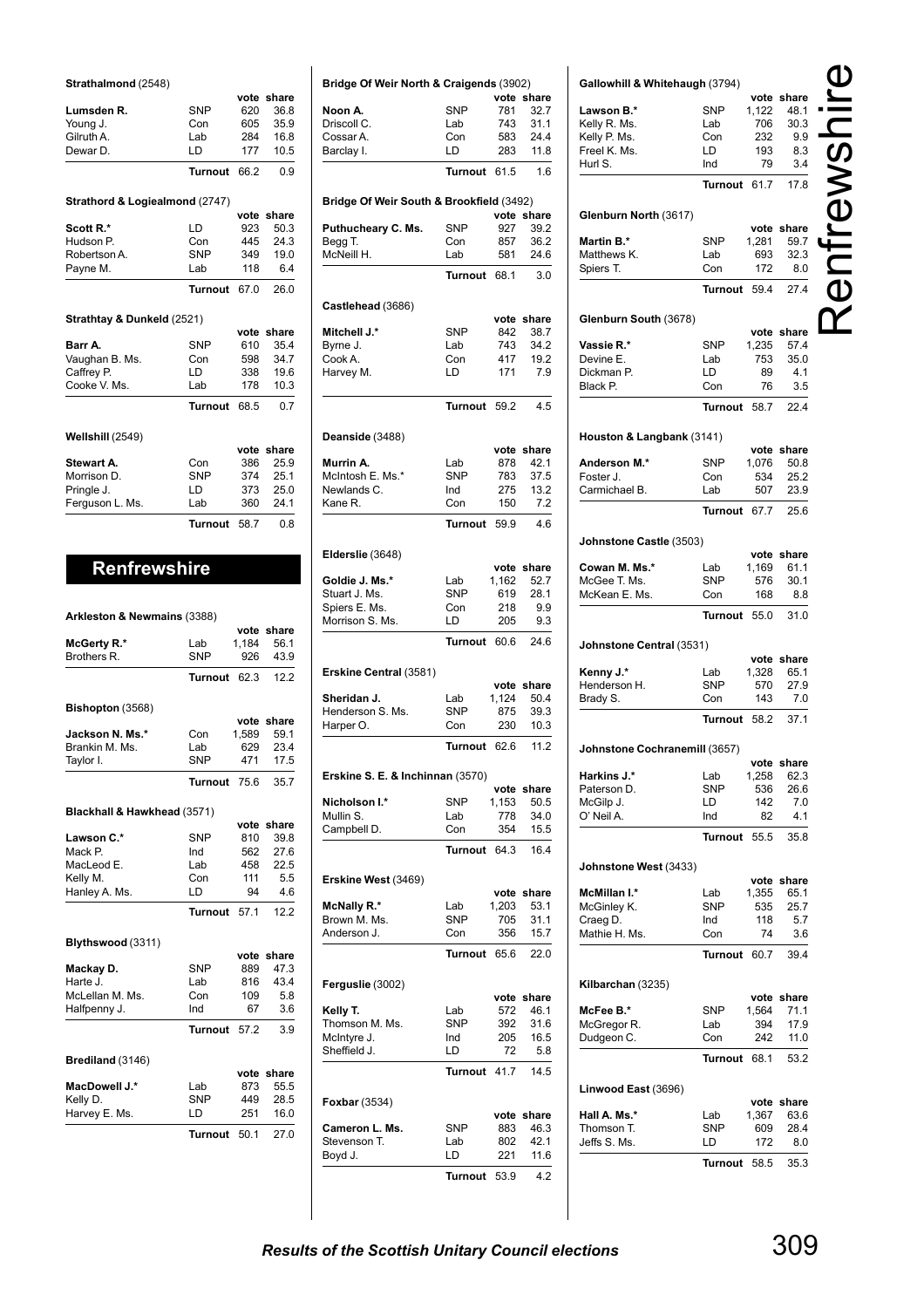| Linwood West (3741)           |                   |               |               |
|-------------------------------|-------------------|---------------|---------------|
| Burns R.*                     | Lab               | vote<br>1,110 | share<br>55.0 |
| Bowman M. Ms.                 | <b>SNP</b>        | 704           | 34.9          |
| Jeffs A.                      | LD                | 204           | 10.1          |
|                               | <b>Turnout</b>    | 54.1          | 20.1          |
| Lochfield (3515)              |                   |               |               |
|                               |                   | vote          | share         |
| McGurk M. Ms.                 | LD                | 693           | 33.5<br>30.5  |
| Lavery D.<br>Martin C. Ms.    | Lab<br><b>SNP</b> | 631<br>572    | 27.6          |
| Smith A.                      | Con               | 174           | 8.4           |
|                               | Turnout           | 59.1          | 3.0           |
|                               |                   |               |               |
| Lochwinnoch & Howwood (3939)  |                   |               | vote share    |
| Nimmo A.                      | <b>SNP</b>        | 1,221         | 45.5          |
| McCall S. Ms.                 | Lab               | 920           | 34.3          |
| Brown A.                      | Con<br>Ind        | 414<br>130    | 15.4<br>4.8   |
| Boyle M.                      | Turnout           | 68.4          | 11.2          |
|                               |                   |               |               |
| Lounsdale & Millarston (3039) |                   | vote          | share         |
| MacMillan M.                  | Lab               | 762           | 44.6          |
| McCartney D.                  | <b>SNP</b>        | 565           | 33.1          |
| Heron A.                      | LD                | 233           | 13.6          |
| Baillie G.                    | Con               | 147           | 8.6           |
|                               | <b>Turnout</b>    | 56.3          | 11.5          |
| Moorpark (2928)               |                   |               |               |
|                               |                   | vote          | share         |
| Mylet D.*                     | <b>SNP</b><br>Lab | 743           | 42.6          |
| Mullen J.<br>Smith A.         | Con               | 715<br>222    | 41.0<br>12.7  |
| Plott J.                      | Ind               | 64            | 3.7           |
|                               | <b>Turnout</b>    | 59.7          | 1.6           |
| Paisley Central (3335)        |                   |               |               |
|                               |                   | vote          | share         |
| Adams B. Ms.                  | Lab               | 741           | 47.6          |
| Mellor D.                     | <b>SNP</b>        | 615           | 39.5          |
| Hanley M.<br>Auld L.          | LD<br>Con         | 134<br>68     | 8.6<br>4.4    |
|                               |                   |               |               |
|                               | Turnout           | 46.9          | 8.1           |
| Parkmains (3443)              |                   |               |               |
|                               |                   | vote          | share<br>50.2 |
| Oldrey B.*<br>Henderson J.    | Lab<br><b>SNP</b> | 1,035<br>673  | 32.6          |
| Lardner P.                    | Con               | 354           | 17.2          |
|                               | Turnout           | 60.1          | 17.6          |
|                               |                   |               |               |
| <b>Ralston (3796)</b>         |                   | vote          | share         |
| <b>Macgregor N.*</b>          | LD                | 1,753         | 64.2          |
| Sigge M.                      | Lab               | 427           | 15.6          |
| Woods P.                      | Con               | 279           | 10.2          |
| Johnston C. Ms.               | SNP               | 271           | 9.9<br>48.6   |
|                               | Turnout           | 72.0          |               |
| Sandyford (3258)              |                   | vote          | share         |
| Manser R.*                    | Lab               | 1,151         | 65.6          |
| Pryde S.                      | <b>SNP</b>        | 603           | 34.4          |
|                               | Turnout           | 54.5          | 31.2          |
| Saucel & Hunterhill (3638)    |                   |               |               |
|                               |                   |               | vote share    |
| Glen R.<br>McManus J.         | Lab<br>SNP        | 1,045<br>793  | 56.9<br>43.1  |
|                               |                   |               |               |
|                               | Turnout           | 51.5          | 13.7          |

| Seedhill (3255)         |                |       |            |
|-------------------------|----------------|-------|------------|
|                         |                | vote  | share      |
| Hogg I.*                | Lab            | 783   | 499        |
| Carlin B.               | SNP            | 602   | 38.3       |
| Roberts E. Ms.          | LD             | 185   | 11.8       |
|                         | Turnout        | 48.6  | 11.5       |
| Shortroods (3360)       |                |       |            |
|                         |                |       | vote share |
| Williams T.*            | Lab            | 846   | 54.5       |
| Russell A.              | <b>SNP</b>     | 707   | 45.5       |
|                         | <b>Turnout</b> | 47 O  | 9.0        |
| <b>St. James (3331)</b> |                |       |            |
|                         |                | vote  | share      |
| Green J.*               | Lab            | 785   | 60.3       |
| Doyle A.                | <b>SNP</b>     | 516   | 39.7       |
|                         |                |       |            |
|                         | Turnout        | 39 R  | 20.7       |
| <b>Stanely (3616)</b>   |                |       |            |
|                         |                | vote  | share      |
| McCartin E. Ms.*        | LD             | 1.374 | 58.5       |
| Macauley R.             | Lab            | 403   | 17.2       |
| Lawson I.               | SNP            | 386   | 16.4       |
| McKean J.               | Con            | 185   | 7.9        |
|                         | <b>Turnout</b> | 65.1  | 41.4       |
| Townhead (3260)         |                |       |            |
|                         |                | vote  | share      |
| <b>McGuinness W.*</b>   | SNP            | 1.079 | 52.2       |
| McGhee T.               | Lab            | 724   | 35.0       |
| McQueen J.              | Con            | 265   | 12.8       |
|                         | <b>Turnout</b> | 63.7  | 17.2       |

# **Shetland Islands**

| Breiwick (832)                  |                |      |            |
|---------------------------------|----------------|------|------------|
|                                 |                | vote | share      |
| Eunson C.*                      | Ind            | 331  | 60.6       |
| Smith L.*                       | Ind            | 215  | 39.4       |
|                                 | <b>Turnout</b> | 66.0 | 21.2       |
| Burra/Trondra (764)             |                |      |            |
|                                 |                | vote | share      |
| Goodlad C.*                     | Ind            | 268  | 61.0       |
| Halcrow J.                      | ID.            | 171  | 39.0       |
|                                 | Turnout        | 59.0 | 22.1       |
| Clickimin (764)                 |                |      |            |
|                                 |                |      | vote share |
| Stove W.*                       | Ind            |      |            |
|                                 | <b>Turnout</b> | 0.0  |            |
| Cunningsburgh & Sandwick (756)  |                |      |            |
|                                 |                |      |            |
|                                 |                | vote | share      |
| Stove T.                        | Ind            | 282  | 56.1       |
| Simpson C.                      | Ind            | 141  | 28.0       |
| Smith $J^*$                     | Ind            | 80   | 15.9       |
|                                 | <b>Turnout</b> | 67.0 | 28.0       |
| Delting East & Lunnasting (749) |                |      |            |
|                                 |                | vote | share      |
| Colligan M. Ms.*                | Ind            | 242  | 54.5       |
| Fraser A.                       | Ind            | 109  | 24.5       |
| Easten J. Ms.*                  | Ind            | 93   | 20.9       |
|                                 | <b>Turnout</b> | 60.0 | 30.0       |
| Delting West (726)              |                |      |            |
|                                 |                |      | vote share |
| Ratter W.*                      | Ind            |      |            |
|                                 | Turnout        | 0.0  |            |

| Dunrossness (762)                                                                                                                                                                                                                                                                                                      |                   |            | vote share                                                                     |
|------------------------------------------------------------------------------------------------------------------------------------------------------------------------------------------------------------------------------------------------------------------------------------------------------------------------|-------------------|------------|--------------------------------------------------------------------------------|
| Mitchell G.                                                                                                                                                                                                                                                                                                            | Ind               | 268        | 54.7                                                                           |
| Flaws M.*                                                                                                                                                                                                                                                                                                              | Ind               | 222        | 45.3                                                                           |
|                                                                                                                                                                                                                                                                                                                        | Turnout 65.0      |            | 9.4                                                                            |
| Harbour & Bressay (714)                                                                                                                                                                                                                                                                                                |                   |            |                                                                                |
| Black R.*                                                                                                                                                                                                                                                                                                              | Ind               | 224        | vote share<br>45.3                                                             |
| Millar C. Ms.                                                                                                                                                                                                                                                                                                          | LD                | 187        | 37.9                                                                           |
| Whitehead R.                                                                                                                                                                                                                                                                                                           | Ind               | 83         | 16.8                                                                           |
|                                                                                                                                                                                                                                                                                                                        | Turnout 69.0      |            | 7.5                                                                            |
| Nesting, Whiteness, Grisla & Gott (844)                                                                                                                                                                                                                                                                                |                   |            | vote share                                                                     |
| Irvine J.*                                                                                                                                                                                                                                                                                                             | Ind               |            |                                                                                |
|                                                                                                                                                                                                                                                                                                                        | Turnout           | 0.0        |                                                                                |
| <b>North (670)</b>                                                                                                                                                                                                                                                                                                     |                   |            |                                                                                |
|                                                                                                                                                                                                                                                                                                                        |                   |            | vote share                                                                     |
| Anderson R.<br>Groat L.*                                                                                                                                                                                                                                                                                               | LD<br>Ind Lab     | 229<br>112 | 67.2<br>32.8                                                                   |
|                                                                                                                                                                                                                                                                                                                        |                   |            |                                                                                |
|                                                                                                                                                                                                                                                                                                                        | Turnout 42.0 34.3 |            |                                                                                |
| North Central (810)                                                                                                                                                                                                                                                                                                    |                   |            | vote share                                                                     |
| Cluness A.                                                                                                                                                                                                                                                                                                             | LD                | 276        | 65.2                                                                           |
| McElvogue G. Ms.*                                                                                                                                                                                                                                                                                                      | Ind               | 97         | 22.9                                                                           |
| Wiseman J.                                                                                                                                                                                                                                                                                                             | Ind               | 50         | 11.8                                                                           |
|                                                                                                                                                                                                                                                                                                                        | Turnout 63.0      |            | 42.3                                                                           |
| Northmavine, Muckle Roe & Busta (722)                                                                                                                                                                                                                                                                                  |                   |            |                                                                                |
| Manson W.*                                                                                                                                                                                                                                                                                                             | Ind               | 251        | vote share<br>54.0                                                             |
|                                                                                                                                                                                                                                                                                                                        |                   |            | 46.0                                                                           |
|                                                                                                                                                                                                                                                                                                                        | Ind               | 214        |                                                                                |
|                                                                                                                                                                                                                                                                                                                        | Turnout 65.0      |            | 8.0                                                                            |
|                                                                                                                                                                                                                                                                                                                        |                   |            |                                                                                |
|                                                                                                                                                                                                                                                                                                                        | Ind               |            | vote share                                                                     |
|                                                                                                                                                                                                                                                                                                                        | Turnout 0.0       |            |                                                                                |
|                                                                                                                                                                                                                                                                                                                        |                   |            |                                                                                |
|                                                                                                                                                                                                                                                                                                                        |                   |            | vote share                                                                     |
|                                                                                                                                                                                                                                                                                                                        | Ind LD            | 200        | 37.4                                                                           |
|                                                                                                                                                                                                                                                                                                                        | LD<br>Ind         | 118<br>117 |                                                                                |
|                                                                                                                                                                                                                                                                                                                        | Ind               | 100        | 22.1<br>21.9<br>18.7                                                           |
|                                                                                                                                                                                                                                                                                                                        | <b>Turnout</b>    | 71.0       |                                                                                |
|                                                                                                                                                                                                                                                                                                                        |                   |            |                                                                                |
|                                                                                                                                                                                                                                                                                                                        |                   |            |                                                                                |
|                                                                                                                                                                                                                                                                                                                        | Ind<br>Ind        | 261<br>170 |                                                                                |
|                                                                                                                                                                                                                                                                                                                        | Ind               | 94         |                                                                                |
|                                                                                                                                                                                                                                                                                                                        | <b>Turnout</b>    | 60.0       |                                                                                |
|                                                                                                                                                                                                                                                                                                                        |                   |            |                                                                                |
|                                                                                                                                                                                                                                                                                                                        | LD                |            |                                                                                |
|                                                                                                                                                                                                                                                                                                                        | <b>Turnout</b>    | 0.0        |                                                                                |
|                                                                                                                                                                                                                                                                                                                        |                   |            |                                                                                |
|                                                                                                                                                                                                                                                                                                                        |                   |            |                                                                                |
| Wilcock B. Ms.<br>Sandsting, Aithsting & Weinsdale (980)<br>Grains F. Ms.*<br>Sandwick Levenwick & Bigton (759)<br>Tait W.*<br>Hughson C.<br>Watts P.<br>Inkster R. Ms.<br>Scalloway (872)<br><b>Hawkins I. Ms.*</b><br>Burgess J.<br>Scott I.<br><b>Sound</b> (592)<br>Begg C. Ms.<br>South Central (817)<br>Angus L. | LD                |            | 15.3<br>vote share<br>49.7<br>32.4<br>17.9<br>17.3<br>vote share<br>vote share |

| Unst & Island Of Fetlar (679) |                            |     |            |
|-------------------------------|----------------------------|-----|------------|
|                               |                            |     | vote share |
| Ritch J.                      | I D                        |     | 254 57.3   |
| Gregson B.*                   | Ind                        | 189 | 42.7       |
|                               | $T_{11}$ $R_{01}$ $R_{10}$ |     | $117$      |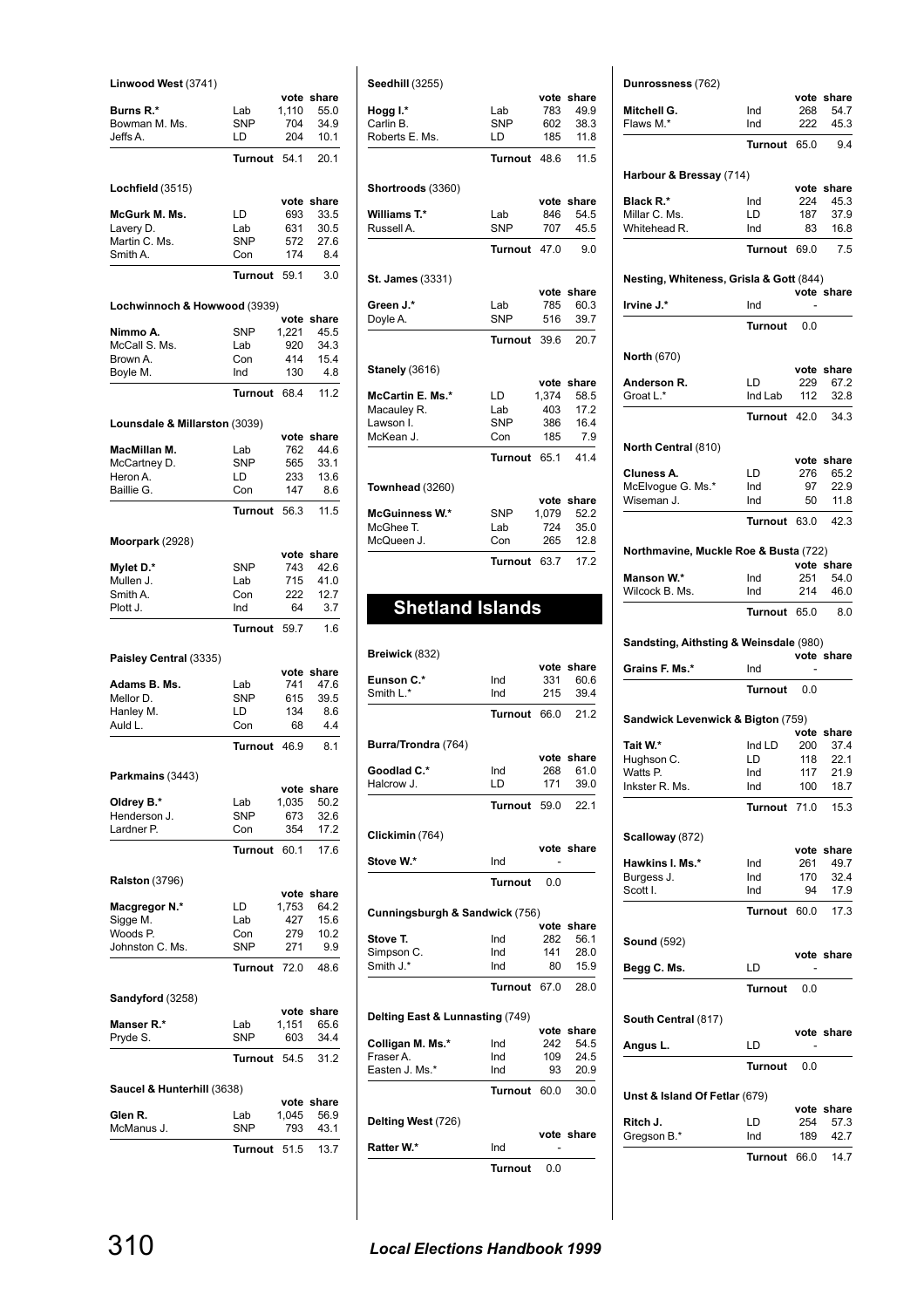| Upper Sound, Gulberwick & Quarff (875) |                |     |                 |
|----------------------------------------|----------------|-----|-----------------|
| Malcolmson P.*                         | I D            |     | vote share      |
|                                        | Turnout        | 0 O |                 |
| Walls Sandness & Clousta (659)         |                |     |                 |
|                                        |                |     | vote share      |
| Robertson F.                           | I D            | 285 | 70.0            |
| Gear J.*                               | Ind            | 122 | 30 <sub>0</sub> |
|                                        | Turnout 620    |     | 40 Q            |
| <b>Whalsay/Skerries (832)</b>          |                |     |                 |
|                                        |                |     | vote share      |
| Hutchison L. Ms.*                      | Ind            |     |                 |
|                                        | <b>Turnout</b> | 0 O |                 |
| <b>Yell</b> (810)                      |                |     |                 |
|                                        |                |     | vote share      |
| Nicolson J.*                           | I D            |     |                 |
|                                        | Turnout        | 0.0 |                 |

| <b>South Ayrshire</b>               |                |             |                    |  |  |  |  |  |
|-------------------------------------|----------------|-------------|--------------------|--|--|--|--|--|
| Annbank Mossblown St. Quivox (3098) |                |             |                    |  |  |  |  |  |
| vote share                          |                |             |                    |  |  |  |  |  |
| Duncan D.*                          | Lab            | 1,057       | 56.0               |  |  |  |  |  |
| Poole A.                            | <b>SNP</b>     | 541         | 28.6               |  |  |  |  |  |
| Ford G. Ms.                         | Con            | 291         | 15.4               |  |  |  |  |  |
|                                     | <b>Turnout</b> | 61.2        | 27.3               |  |  |  |  |  |
| Ayr Belmont (3142)                  |                |             |                    |  |  |  |  |  |
|                                     |                |             | vote share         |  |  |  |  |  |
| Davies A. Ms.*                      | Lab            | 1,108       | 57.7               |  |  |  |  |  |
| Hall J.<br>Waller I.                | <b>SNP</b>     | 577<br>234  | 30.1               |  |  |  |  |  |
|                                     | Con            |             | 12.2               |  |  |  |  |  |
|                                     | <b>Turnout</b> | 61.3        | 27.7               |  |  |  |  |  |
| Ayr Central (3048)                  |                |             |                    |  |  |  |  |  |
| Campbell R.*                        | Lab            | vote<br>728 | share<br>45.2      |  |  |  |  |  |
| Dunlop C.                           | Con            | 385         | 23.9               |  |  |  |  |  |
| MacLeod A.                          | <b>SNP</b>     | 380         | 23.6               |  |  |  |  |  |
| Berretti R.                         | Ind            | 118         | 7.3                |  |  |  |  |  |
|                                     |                |             |                    |  |  |  |  |  |
|                                     | <b>Turnout</b> | 53.2        | 21.3               |  |  |  |  |  |
| Ayr Craigie (2892)                  |                |             |                    |  |  |  |  |  |
| Campbell B. Ms.*                    | Lab            | 1,036       | vote share<br>57.0 |  |  |  |  |  |
| Colinson R.                         | <b>SNP</b>     | 442         | 24.3               |  |  |  |  |  |
| Gow R. Ms.                          | Con            | 338         | 18.6               |  |  |  |  |  |
|                                     | Turnout        | 63.0        | 32.7               |  |  |  |  |  |
|                                     |                |             |                    |  |  |  |  |  |
| Ayr Doonfoot & Seafield (3032)      |                | vote        | share              |  |  |  |  |  |
| Young C. Ms.                        | Con            | 1,565       | 68.7               |  |  |  |  |  |
| Murray C. Ms.                       | Lab            | 413         | 18.1               |  |  |  |  |  |
| Wheelan M. Ms.                      | <b>SNP</b>     | 301         | 13.2               |  |  |  |  |  |
|                                     | <b>Turnout</b> | 75.6        | 50.5               |  |  |  |  |  |
|                                     |                |             |                    |  |  |  |  |  |
| Ayr Forehill (2892)                 |                | vote        | share              |  |  |  |  |  |
| Bowie S. Ms.*                       | Lab            | 963         | 49.1               |  |  |  |  |  |
| McKay A.                            | <b>SNP</b>     | 577         | 29.4               |  |  |  |  |  |
| Clark G.                            | Con            | 421         | 21.5               |  |  |  |  |  |
|                                     | <b>Turnout</b> | 68.1        | 19.7               |  |  |  |  |  |
|                                     |                |             |                    |  |  |  |  |  |
| Ayr Fort (2831)                     |                | vote        | share              |  |  |  |  |  |
| <b>MacDonald G.*</b>                | Con            | 1,133       | 64.5               |  |  |  |  |  |
| McLellan P. Ms.                     | Lab            | 364         | 20.7               |  |  |  |  |  |
|                                     |                |             |                    |  |  |  |  |  |

**Turnout** 62.3 43.8

| Ayr Lochside (2979)                 |                   |              |               |
|-------------------------------------|-------------------|--------------|---------------|
|                                     | Lab               | vote         | share<br>60.7 |
| Campbell D.*<br>Wallace J.          | <b>SNP</b>        | 1,015<br>501 | 30.0          |
| Rennie J.                           | Con               | 156          | 9.3           |
|                                     | <b>Turnout</b>    | 56.3         | 30.7          |
|                                     |                   |              |               |
| Ayr Masonhill (3098)                |                   |              |               |
|                                     |                   | vote         | share         |
| Kilpartrick M. Ms.<br>Bulik J.      | Con<br>Lab        | 975<br>691   | 44.9<br>31.8  |
| Forbes D.                           | <b>SNP</b>        | 504          | 23.2          |
|                                     | Turnout           | 70.3         | 13.1          |
|                                     |                   |              |               |
| Ayr Newton (3112)                   |                   |              |               |
|                                     |                   | vote         | share         |
| Stewart I.*<br>Taylor M. Ms.        | Lab<br><b>SNP</b> | 930<br>568   | 45.8<br>28.0  |
| Yorke D.                            | Con               | 533          | 26.2          |
|                                     | <b>Turnout</b>    | 65.7         | 17.8          |
|                                     |                   |              |               |
| Ayr Old Belmont (2902)              |                   |              |               |
|                                     |                   | vote         | share         |
| Sloan W. Ms.*<br>McLellan D.        | Con<br>Lab        | 1,145<br>593 | 55.6<br>28.8  |
| Gobb F. Ms.                         | SNP               | 320          | 15.5          |
|                                     | <b>Turnout</b>    | 71.4         | 26.8          |
|                                     |                   |              |               |
| Ayr Rozelle (3104)                  |                   |              |               |
|                                     |                   | vote         | share         |
| Reid R.*                            | Con               | 1.280        | 57.7          |
| Craig J.<br>Kerr S.                 | Lab<br>SNP        | 529<br>411   | 23.8<br>18.5  |
|                                     |                   |              |               |
|                                     | Turnout           | 71.7         | 33.8          |
| Ayr Whitletts (2817)                |                   |              |               |
|                                     |                   | vote         | share         |
| Cairns A.*                          | Lab               | 1,109        | 66.0          |
|                                     |                   |              |               |
| Slider T.                           | SNP               | 487          | 29.0          |
| Reid L. Ms.                         | Con               | 85           | 5.1           |
|                                     | <b>Turnout</b>    | 59.8         | 37.0          |
|                                     |                   |              |               |
| Coylton & Minishant (2963)          |                   | vote         | share         |
| McNicol A. Ms.*                     | Lab               | 867          | 47.1          |
| Lewis A.                            | Con               | 587          | 31.9          |
| Stewart D.                          | <b>SNP</b>        | 386          | 21.0          |
|                                     | Turnout           | 62.3         | 15.2          |
|                                     |                   |              |               |
| Dundonald & Loans (2957)            |                   | vote         | share         |
| <b>McNally W.</b>                   | Con               | 804          | 40.1          |
| Skilling A.                         | Lab               | 705          | 35.1          |
| McElroy M. Ms.                      | SNP               | 498          | 24.8          |
|                                     | Turnout           | 68.2         | 4.9           |
| Girvan Ailsa (2985)                 |                   |              |               |
|                                     |                   | vote         | share         |
| Fitzsimmons I.                      | Con               | 651          | 36.2          |
| Milroy M. Ms.                       | Lab               | 650          | 36.1          |
| Baldwin K. Ms.                      | SNP               | 499          | 27.7          |
|                                     | Turnout           | 60.8         | 0.1           |
| Girvan Glendoune (2797)             |                   |              |               |
|                                     |                   | vote         | share         |
| Foulkes E. Ms.*                     | Lab               | 783          | 51.7          |
| Kelly M.                            | <b>SNP</b>        | 545          | 36.0          |
| Wild A. Ms.                         | Con               | 186          | 12.3          |
|                                     | Turnout           | 54.2         | 15.7          |
| North Carrick & Maybole East (3005) |                   |              |               |
|                                     |                   | vote         | share         |
| Hill A.*                            | Lab               | 885          | 48.9          |
| MacKenzie A.                        | <b>SNP</b>        | 492          | 27.2          |
| Hayes A. Ms.                        | Con<br>Turnout    | 432<br>60.5  | 23.9<br>21.7  |

| North Carrick & Maybole West (3203)       |                   |            |                    |         |
|-------------------------------------------|-------------------|------------|--------------------|---------|
|                                           |                   |            | vote share         |         |
| Murray A.<br>Wilson J. Ms.*               | Lab<br>Con        | 750<br>714 | 38.1<br>36.3       |         |
| Hollins R.                                | SNP               | 504        | 25.6               |         |
|                                           |                   |            |                    |         |
|                                           | Turnout           | 61.5       | 1.8                | .<br>(N |
|                                           |                   |            |                    |         |
| Prestwick Kingcase (2955)                 |                   |            | vote share         |         |
| Paterson P. Ms.                           | Con               | 906        | 42.4               |         |
| Clark E. Ms.                              | Lab               | 850        | 39.8               |         |
| Fisher S.                                 | <b>SNP</b>        | 382        | 17.9               |         |
|                                           | Turnout           | 72.6       | 2.6                |         |
|                                           |                   |            |                    |         |
| Prestwick St. Cuthbert'S & Monkton (3034) |                   |            |                    |         |
|                                           |                   |            | vote share         | JUI     |
| Hunter H.                                 | Con               | 902        | 41.1               |         |
| Crawley G.                                | Lab               | 788        | 35.9               |         |
| Wallace I. Ms.                            | <b>SNP</b>        | 502        | 22.9               |         |
|                                           | Turnout           | 72.6       | 5.2                |         |
|                                           |                   |            |                    |         |
| Prestwick St. Nichols' (3096)             |                   |            |                    |         |
|                                           |                   |            | vote share         |         |
| Miller M. Ms.*<br>Hamilton A.             | Lab<br><b>SNP</b> | 983<br>530 | 50.1<br>27.0       |         |
| Dey A.                                    | Con               | 450        | 22.9               |         |
|                                           |                   |            |                    |         |
|                                           | Turnout 63.6      |            | 23.1               |         |
|                                           |                   |            |                    |         |
| Prestwick St. Ninian'S (2814)             |                   |            | vote share         |         |
| Toner M. Ms.                              | Con               | 928        | 47.9               |         |
| Watson G.                                 | Lab               | 613        | 31.6               |         |
| McElroy P.                                | SNP               | 398        | 20.5               |         |
|                                           | Turnout           | 69.2       | 16.2               |         |
|                                           |                   |            |                    |         |
| Prestwick Toll (3015)                     |                   |            |                    |         |
|                                           |                   |            | vote share         |         |
| Baillie J.*                               | Lab               | 1,051      | 52.3               |         |
| Reid H.                                   | SNP               | 486        | 24.2               |         |
| McGowan E. Ms.                            | Con               | 472        | 23.5               |         |
|                                           | Turnout           | 66.8       | 28.1               |         |
|                                           |                   |            |                    |         |
| South Carrick (3179)                      |                   |            |                    |         |
| Torrance P.*                              | Lab               | 1,064      | vote share<br>49.3 |         |
| Scott C. Ms.                              | Con               | 757        | 35.1               |         |
| Low M. Ms.                                | <b>SNP</b>        | 336        | 15.6               |         |
|                                           | Turnout           | 68.0       | 14.2               |         |
|                                           |                   |            |                    |         |
| Tarbolton Symington Craigie (3126)        |                   |            |                    |         |
|                                           |                   |            | vote share         |         |
| Cree J.*                                  | Lab               | 981        | 45.7               |         |
| Forrest J.                                | Con               | 721        | 33.6               |         |
| Allan J.                                  | SNP               | 443        | 20.7               |         |
|                                           | Turnout           | 68.9       | 12.1               |         |
|                                           |                   |            |                    |         |
| <b>Troon East (2987)</b>                  |                   |            |                    |         |
|                                           |                   |            | vote share         |         |
| McIntosh W.                               | Con               | 912        | 42.2<br>34.2       |         |
| Christie D.*<br>McFarlane A.              | Lab<br>SNP        | 738<br>510 | 23.6               |         |
|                                           |                   |            |                    |         |
|                                           | Turnout 72.5      |            | 8.1                |         |
|                                           |                   |            |                    |         |
| Troon North (3023)                        |                   |            | vote share         |         |
| Kerr A.                                   | Con               | 969        | 44.9               |         |
| Cormie W.                                 | Lab               | 666        | 30.8               |         |
| Townsend D.                               | SNP               | 525        | 24.3               |         |
|                                           | Turnout           | 71.6       | 14.0               |         |
|                                           |                   |            |                    |         |
| Troon South (3103)                        |                   |            |                    |         |
|                                           |                   |            | vote share         |         |
| Convery P.*                               | Con               | 1,476      | 68.3               |         |
| Clark N.<br>Duff H. Ms.                   | Lab<br>SNP        | 373<br>312 | 17.3<br>14.4       |         |
|                                           |                   |            |                    |         |
|                                           | Turnout           | 69.9       | 51.0               |         |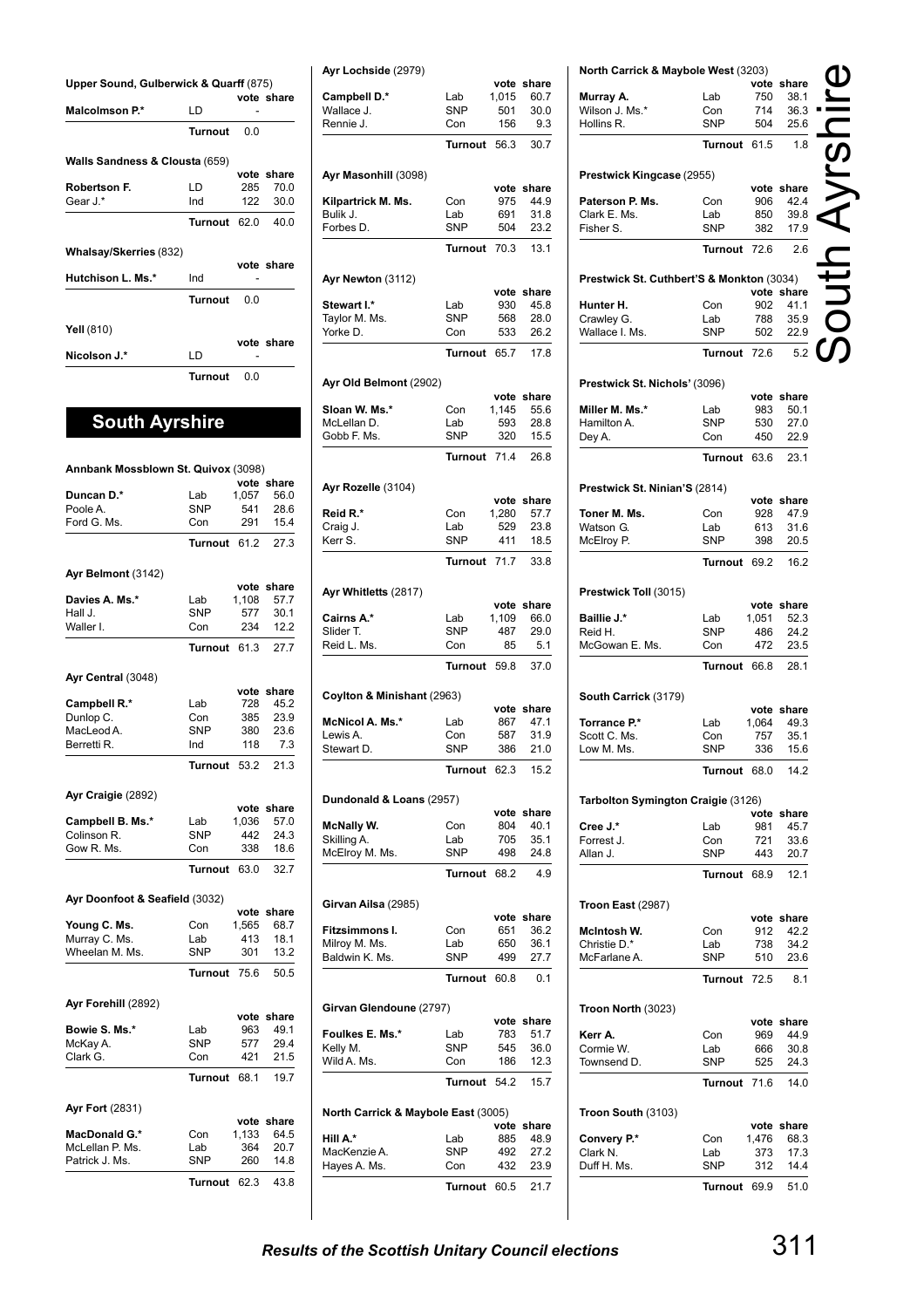**Troon West** (3084)

|                 |              |     | vote share |
|-----------------|--------------|-----|------------|
| McKenzie G.     | Lab          | 980 | 491        |
| Brown S.        | <b>SNP</b>   | 515 | 25.8       |
| McIntosh Y. Ms. | Con          | 499 | 250        |
|                 | Turnout 64.9 |     | 23.3       |

# **South Lanarkshire**

| Avondale North (3676)                 |                   |            |                    |
|---------------------------------------|-------------------|------------|--------------------|
|                                       |                   | vote       | share              |
| Malloy J.                             | Lab               | 869        | 38.4               |
| Ballard C. Ms.                        | Con               | 616        | 27.2               |
| Cruden H.                             | LD                | 529        | 23.4               |
| Sinclair M. Ms.                       | <b>SNP</b>        | 249        | 11.0               |
|                                       | Turnout           | 62.0       | 11.2               |
| Avondale South (3842)                 |                   |            |                    |
| MacDonald H.*                         | Con               | 1.139      | vote share<br>44.9 |
| Quinn J.                              | Lab               | 738        | 29.1               |
| McLean D.                             | <b>SNP</b>        | 658        | 26.0               |
|                                       | <b>Turnout</b>    | 66.0       | 15.8               |
|                                       |                   |            |                    |
| Bankhead (3601)                       |                   | vote       | share              |
| McAvoy E.*                            | Lab               | 1,301      | 59.1               |
| Fulton A.                             | <b>SNP</b>        | 482        | 21.9               |
| Clark C.                              | LD                | 282        | 12.8               |
| Raeburn I.                            | Con               | 135        | 6.1                |
|                                       | Turnout           | 61.1       | 37.2               |
| Biggar/Symington & Black Mount (3368) |                   |            |                    |
|                                       |                   | vote       | share              |
| McAlphine T.*                         | <b>SNP</b>        | 1,283      | 58.8               |
| Lyon J.                               | Con               | 680        | 31.2               |
| Kennedy J.                            | Lab               | 218        | 10.0               |
|                                       | <b>Turnout</b>    | 65.0       | 27.6               |
| <b>Blacklaw</b> (3529)                |                   |            |                    |
|                                       |                   | vote       | share              |
| Maggs A. Ms.*                         | <b>SNP</b>        | 1,196      | 49.8               |
| Duff P.                               | Lab               | 896        | 37.3               |
| Harrow I.                             | Con               | 311        | 12.9               |
|                                       | Turnout           | 69.0       | 12.5               |
| Blackwood (3193)                      |                   |            |                    |
|                                       |                   | vote       | share              |
| Murray R.                             | <b>SNP</b>        | 1,179      | 59.4               |
| Serrals E. Ms.*                       | Lab               | 805        | 40.6               |
|                                       | <b>Turnout</b>    | 63.0       | 18.9               |
| Blantyre West (3782)                  |                   |            |                    |
|                                       |                   | vote       | share              |
| McGlynn M.*                           | Lab               | 1,338      | 59.7               |
| Ferguson H.<br>Stewart J.             | <b>SNP</b><br>Con | 676<br>226 | 30.2<br>10.1       |
|                                       | Turnout           | 59.5       | 29.6               |
|                                       |                   |            |                    |
| Bothwell South (3146)                 |                   | vote       | share              |
| McGuire A.*                           | Lab               | 810        | 41.3               |
| Shaw K.                               | <b>SNP</b>        | 473        | 24.1               |
| Ferguson R.                           | Con               | 467        | 23.8               |
| Strachan I.                           | LD                | 209        | 10.7               |
|                                       | Turnout           | 62.5       | 17.2               |
| <b>Burgh (3744)</b>                   |                   |            |                    |
|                                       |                   |            |                    |
|                                       |                   | vote       | share              |
| McKenna B.                            | Lab               | 1,005      | 48.9               |
| Jackson E. Ms.                        | LD                | 476        | 23.2               |
| Richardson R.                         | SNP               | 448        | 21.8               |
| Gilchrist R.                          | Con               | 127        | 6.2                |

|  | <b>Burnbank/Blantyre (4353)</b> |  |  |
|--|---------------------------------|--|--|

| <b>Burnbank/Blantyre (4353)</b> |                   |               |                    |
|---------------------------------|-------------------|---------------|--------------------|
| <b>McLachlan D.*</b>            | Lab               | vote<br>1,333 | share<br>63.8      |
| Stewart P.                      | <b>SNP</b>        | 624           | 29.9               |
| Blair A.                        | Con               | 131           | 6.3                |
|                                 | Turnout           | 48.2          | 34.0               |
|                                 |                   |               |                    |
| Cadzow (3880)                   |                   |               |                    |
| Handibode E. Ms.*               | Lab               | vote<br>1,278 | share<br>57.1      |
| Neary W.                        | <b>SNP</b>        | 689           | 30.8               |
| Mackie H. Ms.                   | Con               | 272           | 12.1               |
|                                 | <b>Turnout</b>    | 58.0          | 26.3               |
| Cairns (3570)                   |                   |               |                    |
|                                 |                   | vote          | share              |
| Clearie P. Ms.*                 | Lab               | 1,092         | 55.6               |
| Higgins J.                      | <b>SNP</b>        | 489           | 24.9               |
| Fox E. Ms.<br>Raeburn S. Ms.    | LD<br>Con         | 187<br>119    | 9.5<br>6.1         |
| Brown J.                        | Soc Lab           | 77            | 3.9                |
|                                 |                   |               |                    |
|                                 | <b>Turnout</b>    | 55.2          | 30.7               |
| Calderglen (3448)               |                   |               |                    |
| Wardhaugh J.                    | <b>SNP</b>        | vote<br>900   | share<br>40.1      |
| Scott R.                        | Lab               | 884           | 39.4               |
| Ford D. Ms.                     | LD                | 244           | 10.9               |
| Lang M. Ms.                     | Con               | 216           | 9.6                |
|                                 | <b>Turnout</b>    | 65.0          | 0.7                |
| Cambuslang Central (3554)       |                   |               |                    |
|                                 |                   | vote          | share              |
| Rooney R.*                      | Lab               | 1,231         | 60.3               |
| McColl C. Ms.                   | SNP               | 439           | 21.5               |
| MacCallum K. Ms.<br>Muir R.     | LD<br>Con         | 188<br>184    | 9.2<br>9.0         |
|                                 |                   |               |                    |
|                                 | <b>Turnout</b>    | 57.6          | 38.8               |
| Carluke/Crawforddyke (3537)     |                   |               |                    |
| Ross W.*                        | Lab               | vote<br>1,192 | share<br>51.5      |
| Gray I.*                        | <b>SNP</b>        | 953           | 41.2               |
| Ross-Taylor H.                  | Con               | 168           | 7.3                |
|                                 | <b>Turnout</b>    | 65.0          | 10.3               |
| Carluke/Whitehill (3983)        |                   |               |                    |
|                                 |                   | vote          | snare              |
| Logan E. Ms.*                   | Lab               | 1,536         | 63.9               |
| Muir L. Ms.                     | SNP               | 866           | 36.1               |
|                                 | <b>Turnout</b>    | 61.0          | 27.9               |
| Carstairs/Carnwath (3260)       |                   |               |                    |
|                                 |                   | vote          | share              |
| Gauld B. Ms.*<br>Wardlow M.     | <b>SNP</b><br>Lab | 900<br>630    | 47.7<br>33.4       |
| Ross-Taylor E. Ms.              | Con               | 355           | 18.8               |
|                                 | <b>Turnout</b>    | 58.0          | 14.3               |
|                                 |                   |               |                    |
| Cathkin/Springhall (3712)       |                   |               |                    |
| Clearie R.*                     | Lab               | 1,114         | vote share<br>50.5 |
| Costello J.                     | LD                | 714           | 32.4               |
| McColl I.                       | SNP               | 378           | 17.1               |
|                                 | Turnout           | 59.4          | 18.1               |
|                                 |                   |               |                    |
| Clyde Valley (3355)             |                   | vote          | share              |
| Winning C. Ms.*                 | SNP               | 756           | 37.0               |
| Wright E.                       | Lab               | 720           | 35.2               |
| Young J.                        | Con               | 332           | 16.2               |
|                                 |                   |               | 11.5               |
|                                 | Turnout           | 61.0          | 1.8                |
| Robbins C. Ms.                  | LD                | 236           |                    |

| Coatshill/Low Blantyre (3430)         |  |
|---------------------------------------|--|
|                                       |  |
| اللاف المستعمل والقامر مربوط المنافسة |  |

|                            |                |       | vote share                                                        |
|----------------------------|----------------|-------|-------------------------------------------------------------------|
| Handibode J.*              | Lab            | 1,298 | 68.3                                                              |
| Sutherland C. Ms.          | <b>SNP</b>     | 476   | 25.1                                                              |
| Murray M. Ms.              | Con            | 126   | 6.6                                                               |
|                            |                |       |                                                                   |
|                            | Turnout        | 55.7  | 43.3                                                              |
|                            |                |       |                                                                   |
| <b>Dalserf</b> (3852)      |                |       |                                                                   |
|                            |                |       | vote share                                                        |
| Ahmad M.*                  | Lab            | 1,192 | 55.7                                                              |
| MacDonald L. Ms.           | <b>SNP</b>     | 947   | 44.3                                                              |
|                            |                |       |                                                                   |
|                            | Turnout        | 56.3  | 11.5                                                              |
|                            |                |       |                                                                   |
| Douglas (3644)             |                |       |                                                                   |
|                            |                |       | vote share                                                        |
| Addison L. Ms.*            | <b>SNP</b>     | 1,283 | 49.6                                                              |
| Meikle D.*                 | Lab            | 1,136 | 43.9                                                              |
|                            |                |       |                                                                   |
| Ross-Taylor P.             | Con            | 167   | 6.5                                                               |
|                            | Turnout        | 71.0  | 5.7                                                               |
|                            |                |       |                                                                   |
|                            |                |       |                                                                   |
| Duncanrig (3459)           |                |       |                                                                   |
|                            |                |       | vote share                                                        |
| Crawford S.*               | Lab            | 1,289 | 60.0                                                              |
| McAnsh D.                  | <b>SNP</b>     | 861   | 40.0                                                              |
|                            |                | 63.0  |                                                                   |
|                            | Turnout        |       | 19.9                                                              |
|                            |                |       |                                                                   |
| Duneaton/Carmichael (2851) |                |       |                                                                   |
|                            |                |       | vote share                                                        |
| Forrest A.*                | Con            | 954   | 56.7                                                              |
| Parker A.                  | <b>SNP</b>     | 385   | 22.9                                                              |
| Bow M. Ms.                 | Lab            | 344   | 20.4                                                              |
|                            |                |       |                                                                   |
|                            | Turnout 59.0   |       | 33.8                                                              |
|                            |                |       |                                                                   |
| <b>Earnock (3630)</b>      |                |       |                                                                   |
|                            |                |       | vote share                                                        |
| Duffy M. Ms.               | Lab            | 1,113 | 53.3                                                              |
|                            |                |       |                                                                   |
| McKenzie M. Ms.            | <b>SNP</b>     | 974   | 46.7                                                              |
|                            | Turnout 59.7   |       | 6.7                                                               |
|                            |                |       |                                                                   |
|                            |                |       |                                                                   |
| <b>East Mains (3572)</b>   |                |       |                                                                   |
|                            |                |       | vote share                                                        |
| Mitchell A. Ms.*           | Lab            | 1,401 | 62.0                                                              |
| Anderson J.                | <b>SNP</b>     | 860   | 38.0                                                              |
|                            | Turnout 65.0   |       | 23.9                                                              |
|                            |                |       |                                                                   |
|                            |                |       |                                                                   |
| Eastfield (3509)           |                |       |                                                                   |
|                            |                |       | vote share                                                        |
| McGuinness J.*             | Lab            |       | 1,232 54.7                                                        |
| Clark G.                   | SNP            | 480   | 21.3                                                              |
| Baillie D.                 |                |       |                                                                   |
|                            | LD             | 304   |                                                                   |
|                            |                |       |                                                                   |
| Fisher J.                  | Con            | 235   |                                                                   |
|                            | <b>Turnout</b> | 64.2  |                                                                   |
|                            |                |       |                                                                   |
|                            |                |       |                                                                   |
| <b>Fernhill (3321)</b>     |                |       |                                                                   |
|                            |                |       |                                                                   |
| Caldwell M. Ms.*           | Lab            | 834   |                                                                   |
| McCutcheon J.              | LD             | 682   |                                                                   |
| Whyteside D.               | <b>SNP</b>     | 364   |                                                                   |
|                            |                |       |                                                                   |
|                            | Turnout        | 56.8  |                                                                   |
|                            |                |       |                                                                   |
| <b>Forth (3896)</b>        |                |       | 13.5<br>10.4<br>33.4<br>vote share<br>44.4<br>36.3<br>19.4<br>8.1 |
|                            |                |       |                                                                   |
| Roberts J.*                | Lab            | 1,393 | vote share<br>58.6                                                |
| Brown B.                   | <b>SNP</b>     | 986   |                                                                   |
|                            |                |       |                                                                   |
|                            | Turnout        | 61.0  |                                                                   |
|                            |                |       |                                                                   |
| Greenhills (3356)          |                |       | 41.4<br>17.1                                                      |
|                            |                |       | vote share                                                        |
|                            |                |       |                                                                   |
| Buchanan A.*               | SNP            | 1,276 | 65.4                                                              |
| Legowski M.                | Lab            | 612   | 31.4                                                              |
| Simmons T.                 | Soc            | 64    | 3.3                                                               |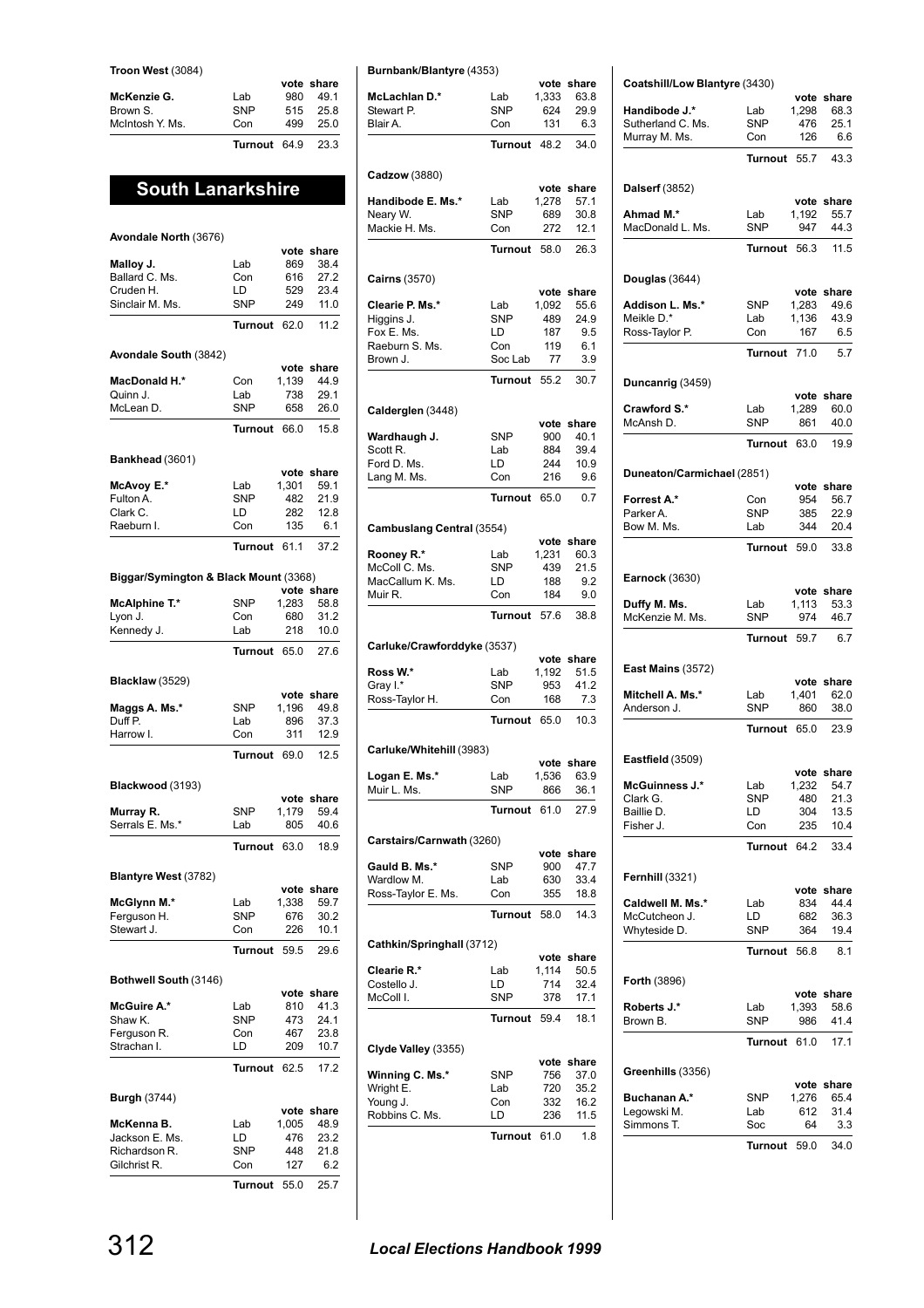| Hairmyres/Crosshouse (3509)       |                   |             |                    |
|-----------------------------------|-------------------|-------------|--------------------|
| <b>Watson D.*</b>                 | SNP               | 1,011       | vote share<br>46.5 |
| Cairney J.                        | Lab               | 808         | 37.2               |
| Griffiths R.                      | Con               | 151         | 7.0                |
| Linskey C.                        | LD                | 121         | 5.6                |
| Gordon A. Ms.                     | Soc               | 81          | 3.7                |
|                                   | <b>Turnout</b>    | 62.0        | 9.3                |
| Hallside (3250)                   |                   |             |                    |
|                                   |                   |             | vote share         |
| Keirs D.*                         | Lab               | 1.174       | 65.3               |
| Higgins A. Ms.<br>Rodgers J.      | <b>SNP</b><br>LD  | 416<br>120  | 23.1<br>6.7        |
| Muir R. Ms.                       | Con               | 88          | 4.9                |
|                                   | <b>Turnout</b>    | 55.5        | 42.2               |
| Hamilton Centre North (3537)      |                   |             |                    |
|                                   |                   | vote        | share              |
| Smith M. Ms.*                     | Lab               | 965         | 48.8               |
| Bent C.                           | <b>SNP</b>        | 627         | 31.7               |
| Murray J.                         | Con               | 386         | 19.5               |
|                                   | <b>Turnout</b>    | 56.3        | 17.1               |
| Hamilton Centre/Ferniegair (3457) |                   | vote        | share              |
| Smith M. Ms.*                     | Lab               | 948         | 46.3               |
| Brown C.                          | Con               | 584         | 28.5               |
| Coventry A.                       | <b>SNP</b>        | 515         | 25.2               |
|                                   | <b>Turnout</b>    | 59.5        | 17.8               |
| Headhouse (3401)                  |                   |             |                    |
|                                   |                   |             | vote share         |
| <b>Watters P.*</b>                | Lab               | 969         | 45.8               |
| Coll D.<br>McMonigle J.*          | <b>SNP</b><br>Ind | 662<br>487  | 31.3<br>23.0       |
|                                   | <b>Turnout</b>    | 63.0        | 14.5               |
| Heatheryknowe (3348)              |                   |             |                    |
|                                   |                   |             | vote share         |
| Convery G.*                       | Lab               | 1,159       | 58.7               |
| McDougall E. Ms.                  | <b>SNP</b>        | 817         | 41.3               |
|                                   | <b>Turnout</b>    | 60.0        | 17.3               |
| High Blantyre (3620)              |                   |             |                    |
| Dunsmuir H.*                      | Lab               | 1,237       | vote share<br>60.9 |
| Henderson J.                      | <b>SNP</b>        | 649         | 31.9               |
| Cameron N.                        | Con               | 146         | 7.2                |
|                                   | <b>Turnout</b>    | 56.4        | 28.9               |
|                                   |                   |             |                    |
| Hillhouse (3178)                  |                   |             | vote share         |
| McKeown J. Ms.*                   | Lab               | 1,021       | 65.2               |
| Bryson D.                         | SNP               | 421         | 26.9               |
| Murray D.                         | Con               | 125         | 8.0                |
|                                   | Turnout           | 49.4        | 38.3               |
| Kirkhill/Whitlawburn (3786)       |                   | vote        | share              |
| McKenna P.*                       | Lab               | 842         | 39.9               |
| Chapman G.*                       | LD                | 682         | 32.3               |
| Ross H. Ms.                       | <b>SNP</b>        | 357         | 16.9               |
| Miller R.                         | Con               | 228         | 10.8               |
|                                   | <b>Turnout</b>    | 55.8        | 7.6                |
| Lanark North (3676)               |                   |             |                    |
| McNeill M. Ms.                    | Lab               | vote<br>866 | share<br>37.9      |
| Fanshaw D.                        | Con               | 719         | 31.5               |
| Ashburn T.                        | <b>SNP</b>        | 502         | 22.0               |
| Waddell R.                        | LD                | 196         | 8.6                |
|                                   | Turnout           | 62.3        | 6.4                |

| Lanark South (3480)       |                   |               |               |
|---------------------------|-------------------|---------------|---------------|
|                           |                   | vote          | share         |
| <b>MacDonald D.*</b>      | Lab<br><b>SNP</b> | 828           | 41.2          |
| Gunning F.<br>Campbell A. | Con               | 631<br>355    | 31.4<br>17.6  |
| Grieve L. Ms.             | LD                | 198           | 9.8           |
|                           | <b>Turnout</b>    | 58.0          | 9.8           |
|                           |                   |               |               |
| Larkhall East (3886)      |                   |               | vote share    |
| Ferguson R.*              | Lab               | 1,319         | 61.7          |
| Craig P.                  | SNP               | 820           | 38.3          |
|                           | <b>Turnout</b>    | 55.6          | 23.3          |
|                           |                   |               |               |
| Larkhall South (3529)     |                   |               | vote share    |
| Burns J. Ms.              | Lab               | 1,264         | 66.9          |
| Murray R.                 | SNP               | 626           | 33.1          |
|                           | Turnout           | 54.3          | 33.8          |
| Larkhall West (3738)      |                   |               |               |
|                           |                   |               | vote share    |
| Craw L. Ms.<br>McGowan I. | Lab<br><b>SNP</b> | 1.139<br>823  | 58.1<br>41.9  |
|                           |                   |               |               |
|                           | Turnout           | 53.6          | 16.1          |
| Law/Carluke (4039)        |                   |               |               |
| Shearer D.*               | SNP               | vote<br>1,453 | share<br>56.7 |
| Murdoch A.                | Lab               | 799           | 31.2          |
| Latus K.                  | Con               | 311           | 12.1          |
|                           | <b>Turnout</b>    | 64.0          | 25.5          |
|                           |                   |               |               |
| Lesmahagow (3513)         |                   | vote          | share         |
| McInnes A.                | Lab               | 1,497         | 71.1          |
| Cairns K.                 | <b>SNP</b>        | 609           | 28.9          |
|                           | <b>Turnout</b>    | 61.0          | 42.2          |
| <b>Lindsay</b> (3134)     |                   |               |               |
|                           |                   | vote          | share         |
| Docherty G.<br>Cameron C. | Lab<br><b>SNP</b> | 827<br>809    | 41.1<br>40.2  |
| Bias G.                   | Con               | 376           | 18.7          |
|                           | <b>Turnout</b>    | 64.0          | 0.9           |
|                           |                   |               |               |
| Long Calderwood (3623)    |                   | vote          | share         |
| Carlin A.                 | Lab               | 1,154         | 55.5          |
| Lowe J.                   | <b>SNP</b>        | 925           | 44.5          |
|                           | Turnout           | 59.0          | 11.0          |
| Low Waters (3580)         |                   |               |               |
|                           |                   |               | vote share    |
| Lowe J.*                  | Lab               | 1,343         | 68.8          |
| Neilson G.                | <b>SNP</b>        | 460           | 23.6          |
| Thomas D.                 | Con               | 148           | 7.6           |
|                           | Turnout           | 54.6          | 45.3          |
| Maxwellton (3478)         |                   |               |               |
| Thompson C.*              | Lab               | vote<br>1,225 | share<br>53.7 |
| Ferguson G.               | <b>SNP</b>        | 812           | 35.6          |
| Kay L.                    | Con               | 246           | 10.8          |
|                           | <b>Turnout</b>    | 66.0          | 18.1          |
| Morrishall (3488)         |                   |               |               |
|                           |                   |               | vote share    |
| Dick A.*                  | Lab               | 1,286         | 59.1          |
| McLean A. Ms.             | <b>SNP</b>        | 680           | 31.3          |
| Oldenkamp M. Ms.          | Con               | 210           | 9.7           |
|                           | <b>Turnout</b>    | 63.0          | 27.8          |

| Mossneuk/Kittoch (3388)          |                   |              |                    |        |
|----------------------------------|-------------------|--------------|--------------------|--------|
| McCann M.                        |                   |              | vote share<br>40.6 |        |
| Edwards D.                       | Lab<br>SNP        | 842<br>717   | 34.5               |        |
| McCulloch M. Ms.                 | Con               | 517          | 24.9               |        |
|                                  |                   |              |                    |        |
|                                  | Turnout           | 62.0         | 6.0                |        |
| Rutherglen West (3635)           |                   |              |                    |        |
|                                  |                   |              | vote share         |        |
| McKenna D.                       | Lab               | 1,013        | 55.9               |        |
| Findlay E. Ms.<br>McLellan J.    | SNP<br>LD         | 551<br>248   | 30.4<br>13.7       | R<br>O |
|                                  |                   |              |                    |        |
|                                  | Turnout           | 50.3         | 25.5               |        |
| Silvertonhill (3596)             |                   |              |                    |        |
|                                  |                   |              | vote share         |        |
| Smith R. Ms.*                    | Lab               | 854          | 34.6               |        |
| Lawson R.*                       | SNP               | 831          | 33.7               |        |
| Kegg A. Ms.<br>Oswald J.         | Con<br>LD         | 489<br>294   | 19.8<br>11.9       |        |
|                                  |                   |              |                    |        |
|                                  | <b>Turnout</b>    | 68.8         | 0.9                |        |
| Spittal/Blairbeth (3536)         |                   |              |                    |        |
|                                  |                   | vote         | share              |        |
| McCaig W.*                       | Lab               | 1,152        | 50.4               |        |
| McGregor R.                      | LD                | 656          | 28.7               |        |
| Hamilton D.                      | SNP               | 306          | 13.4               |        |
| Kenneth A.                       | Con               | 173          | 7.6                |        |
|                                  | Turnout           | 64.9         | 21.7               |        |
| Stewartfield (3369)              |                   |              |                    |        |
|                                  |                   |              | vote share         |        |
| Hughes C. Ms.*                   | Lab               | 965          | 47.9               |        |
| McGuire P.                       | <b>SNP</b>        | 626          | 31.1               |        |
| Davidson J. Ms.                  | Con               | 425          | 21.1               |        |
|                                  | Turnout           | 60.0         | 16.8               |        |
|                                  |                   |              |                    |        |
|                                  |                   |              |                    |        |
| Stonehouse (3352)                |                   |              | vote share         |        |
| Gibb R.*                         | Lab               | 1,039        | 48.8               |        |
| Young J.                         | <b>SNP</b>        | 867          | 40.7               |        |
| Colley E. Ms.                    | Con               | 224          | 10.5               |        |
|                                  | <b>Turnout</b>    | 63.6         | 8.1                |        |
|                                  |                   |              |                    |        |
| <b>Stonelaw</b> (3619)           |                   |              |                    |        |
|                                  |                   |              | vote share         |        |
| Ross M. Ms.*                     | LD<br>Lab         | 1,334<br>416 | 58.5<br>18.2       |        |
| McCool M. Ms.<br>Shea S.         | <b>SNP</b>        | 333          | 14.6               |        |
| Miller J. Ms.                    | Con               | 199          | 8.7                |        |
|                                  | Turnout           | 63.1         | 40.2               |        |
|                                  |                   |              |                    |        |
| Uddingston (3194)                |                   |              |                    |        |
|                                  |                   |              | vote share         |        |
| Morgan P.*                       | Lab               | 967          | 50.9               |        |
| Wright J.                        | <b>SNP</b><br>Con | 491<br>440   | 25.9               |        |
| Montgomery E. Ms.                |                   |              | 23.2               |        |
|                                  | Turnout           | 59.3         | 25.1               |        |
| Uddingston South/Bothwell (3097) |                   |              |                    |        |
|                                  |                   |              | vote share         |        |
| Ormiston J.*                     | Lab               | 986          | 51.4               |        |
| Mitchell H.<br>MacKenzie M. Ms.  | Con<br>SNP        | 484<br>450   | 25.2<br>23.4       |        |
|                                  | Turnout           | 62.4         | 26.1               |        |
|                                  |                   |              |                    |        |
| <b>Udston</b> (2659)             |                   |              |                    |        |
|                                  |                   |              | vote share         |        |
| Daisley J.*<br>Prater K. Ms.     | Lab<br>SNP        | 872<br>339   | 66.2<br>25.7       |        |
| Blair A. Ms.                     | Con               | 107          | 8.1                |        |
|                                  |                   |              |                    |        |
|                                  | Turnout           | 49.8         | 40.4               |        |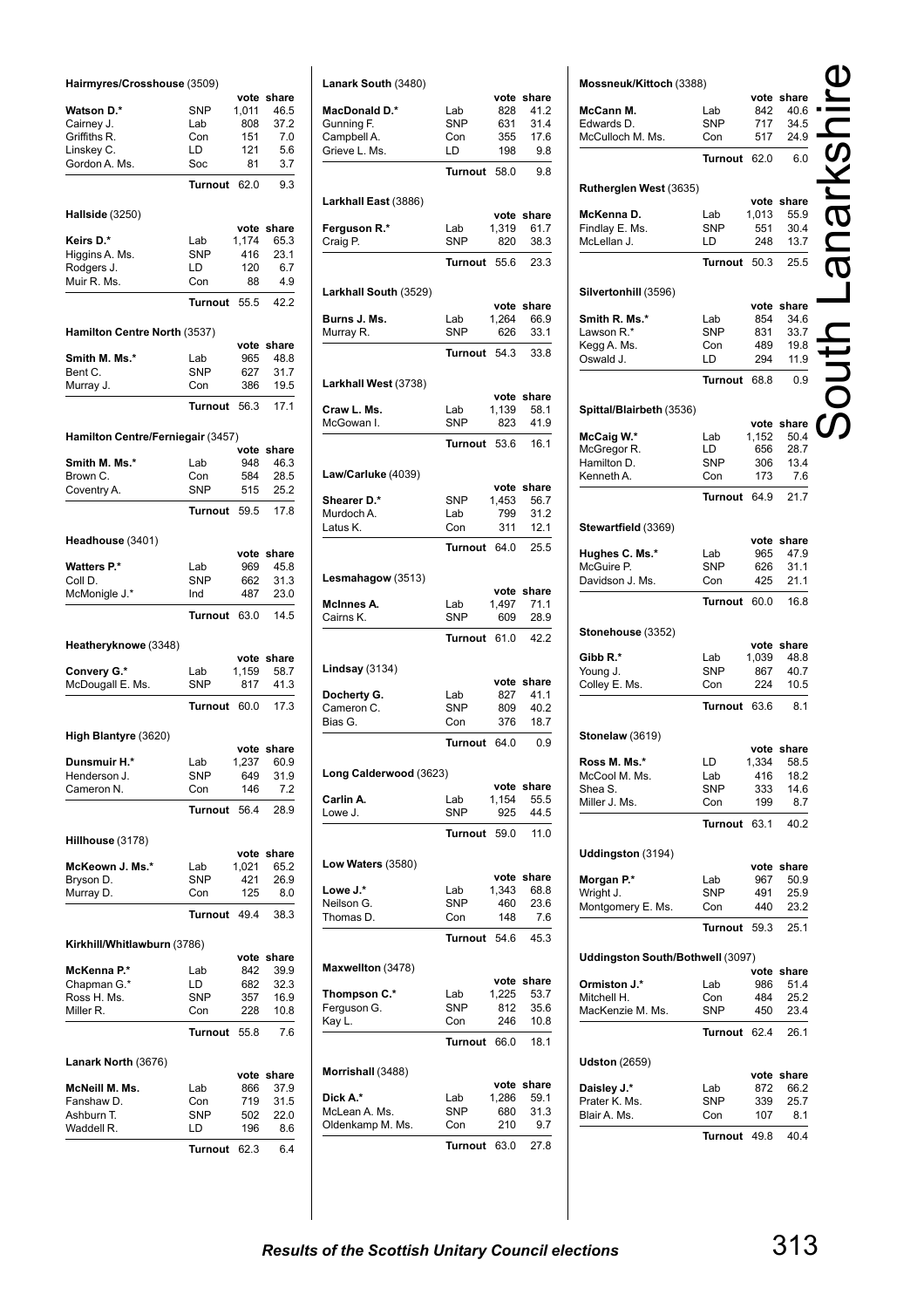| Wellhall/Earnock (3398)        |              |       |            |
|--------------------------------|--------------|-------|------------|
|                                |              |       | vote share |
| Falconer A.*                   | Lab          | 1.372 | 80.7       |
| Gardner J.                     | <b>SNP</b>   | 232   | 13.6       |
| Ballintine D.                  | Con          | 96    | 5.6        |
|                                | Turnout      | 50.2  | 67.1       |
| West Mains (3610)              |              |       |            |
|                                |              |       | vote share |
| McNab W.*                      | Lab          | 1,450 | 63.4       |
| Anderson J.                    | <b>SNP</b>   | 836   | 36.6       |
|                                | Turnout      | 65.0  | 26.9       |
| Westwoodhill (3371)            |              |       |            |
|                                |              | vote  | share      |
| Scott G.*                      | Lab          | 994   | 46.8       |
| Anderson J.                    | <b>SNP</b>   | 731   | 34.4       |
| Pieper J. Ms.*                 | Ind          | 401   | 18.9       |
|                                | Turnout      | 63.0  | 12.4       |
| Whitehill (3538)               |              |       |            |
|                                |              |       | vote share |
| Walls J.*                      | Lab          | 947   | 57.2       |
| Kaprot J.                      | <b>SNP</b>   | 543   | 32.8       |
| Herriot C.                     | Soc Lab      | 166   | 10.0       |
|                                | Turnout      | 47.9  | 24.4       |
| Whitehills (3564)              |              |       |            |
|                                |              |       | vote share |
| Docherty J.*                   | Lab          | 1,318 | 63.3       |
| Shaw A.                        | <b>SNP</b>   | 628   | 30.2       |
| Cunningham W.                  | Soc          | 135   | 6.5        |
|                                | Turnout 59.0 |       | 33.2       |
| Woodhead/Meikle Earnock (3466) |              |       |            |
|                                |              |       | vote share |
| Stewart I. Ms.*                | Lab          | 1,186 | 64.5       |
| McManus H. Ms.                 | SNP          | 524   | 28.5       |

Brown J. Ms. Con 129 7.0

**Turnout** 53.4 36.0

# **Stirling**

| Argyll (3164)                  |                |       |            |
|--------------------------------|----------------|-------|------------|
|                                |                | vote  | share      |
| Strang A. Ms.*                 | Lab            | 1,152 | 53.5       |
| Muir J.                        | <b>SNP</b>     | 496   | 23.0       |
| Gauld J.                       | Con            | 348   | 16.2       |
| Dearden C. Ms.                 | LD             | 156   | 7.2        |
|                                | <b>Turnout</b> | 68.3  | 30.5       |
| <b>Bannockburn East (2855)</b> |                |       |            |
|                                |                |       | vote share |
| Brisley M. Ms.*                | Lab            | 1,015 | 52.8       |
| Walker A.                      | <b>SNP</b>     | 641   | 33.4       |
| Prince G.                      | Con            | 266   | 13.8       |
|                                | <b>Turnout</b> | 67.7  | 19.5       |
| Bannockburn West (2917)        |                |       |            |
|                                |                |       | vote share |
| Coll T.*                       | Lab            | 1,056 | 56.5       |
| Clark W.                       | <b>SNP</b>     | 587   | 31.4       |
| Stein J.                       | Con            | 227   | 12.1       |
|                                | <b>Turnout</b> | 64.5  | 25.1       |
| Blane Valley (3629)            |                |       |            |
|                                |                | vote  | share      |
| Organ C. Ms.*                  | Con            | 1,235 | 46.9       |
| Riches C. Ms.                  | Lab            | 703   | 26.7       |
| McLaughlan G.                  | <b>SNP</b>     | 370   | 14.1       |
| Thomson J.                     | LD             | 325   | 12.3       |

**Turnout** 72.8 20.2

| Borestone (2549)                                        |                   |              |               |
|---------------------------------------------------------|-------------------|--------------|---------------|
|                                                         |                   |              | vote share    |
| Kelly P.*                                               | Lab               | 912          | 56.5          |
| McChord F.<br>Paterson S. Ms.                           | <b>SNP</b><br>Con | 536<br>167   | 33.2<br>10.3  |
|                                                         |                   |              |               |
|                                                         | Turnout           | 63.4         | 23.3          |
| Bridge Of Allan (3099)                                  |                   |              |               |
| Holliday J.                                             | Con               | vote<br>776  | share<br>35.7 |
| MacFarlane I.                                           | LD                | 511          | 23.5          |
| Finlay C.                                               | Lab               | 483          | 22.2          |
| Hay C. Ms.                                              | <b>SNP</b>        | 403          | 18.5          |
|                                                         | Turnout           | 70.4         | 12.2          |
| Broomridge (3040)                                       |                   |              |               |
| Thomas D.*                                              | Lab               | vote<br>973  | share<br>50.2 |
| Munday A. Ms.                                           | <b>SNP</b>        | 494          | 25.5          |
| Lonsdale D.                                             | Con               | 304          | 15.7          |
| Bruce G.                                                | LD                | 166          | 8.6           |
|                                                         | <b>Turnout</b>    | 63.8         | 24.7          |
| Campsies (2882)                                         |                   |              |               |
|                                                         |                   | vote         | share         |
| Scott H. Ms.*<br>Inglis T.                              | Con<br>SNP        | 1,027<br>404 | 51.0<br>20.1  |
| Kennedy E. Ms.                                          | Lab               | 332          | 16.5          |
| Duff E.                                                 | LD                | 249          | 12.4          |
|                                                         | Turnout           | 70.0         | 31.0          |
| Dunblane East (3163)                                    |                   |              |               |
|                                                         |                   |              | vote share    |
| Dickson A. Ms.*                                         | Con               | 963          | 44.3          |
| Thomson C.<br>Eccles B.                                 | LD                | 424          | 19.5<br>19.1  |
| Goldie A.                                               | Lab<br><b>SNP</b> | 416<br>371   | 17.1          |
|                                                         | Turnout           | 69.1         | 24.8          |
| Dunblane West (2991)                                    |                   |              |               |
|                                                         |                   | vote         | share         |
| Greenhill P. Ms.*                                       | Con               | 859          | 39.1          |
| Robbins M.                                              | Lab               | 555          | 25.3          |
| Dewar M.<br>Paterson S. Ms.                             | SNP<br>LD         | 447<br>335   | 20.4<br>15.3  |
|                                                         | <b>Turnout</b>    | 73.5         | 13.8          |
|                                                         |                   |              |               |
| Highland (2936)                                         |                   | vote         | share         |
| Campbell D.                                             | SNP               | 618          | 30.9          |
| Ffinch A.                                               | Con               | 602          | 30.1          |
| McCabe J.<br>Scott D.                                   | Lab<br>Ind        | 325<br>289   | 16.3<br>14.5  |
| Milne G.                                                | LD                | 163          | 8.2           |
|                                                         | Turnout           | 68.1         | 0.8           |
|                                                         |                   |              |               |
| King's Park & Cambusbarron (2869)                       |                   | vote         | share         |
| Power G.                                                | Con               | 715          | 34.5          |
| Davidson C. Ms.<br>Robinson D. Ms.                      | Lab<br><b>SNP</b> | 659<br>344   | 31.8<br>16.6  |
| Saunders F.                                             | Ind               | 183          | 8.8           |
| Abott W.                                                | LD                | 169          | 8.2           |
|                                                         | Turnout           | 72.3         | 2.7           |
| <b>Logie</b> (2955)                                     |                   |              |               |
|                                                         |                   | vote         | share         |
|                                                         | SNP<br>Lab        | 509<br>495   | 31.0<br>30.1  |
|                                                         |                   |              |               |
|                                                         | LD                |              |               |
| Love S. Ms.<br>Ball R.*<br>Rose E. Ms.<br>Irvine S. Ms. | Con               | 373<br>267   | 22.7<br>16.2  |

| Polmaise (3064)                  |                   |            | vote share                                 |
|----------------------------------|-------------------|------------|--------------------------------------------|
| Hazel T.                         | Lab               | 1.022      | 55.2                                       |
| Nicol J.                         | <b>SNP</b><br>Con | 654<br>174 | 35.4<br>9.4                                |
| Mackay M.                        | <b>Turnout</b>    | 60.5       | 19.9                                       |
|                                  |                   |            |                                            |
| <b>Raploch</b> (2976)            |                   |            | vote share                                 |
| Hendry J.*                       | Lab               | 1,023      | 63.7                                       |
| Reid R. Ms.<br>Lindsay R. Ms.    | <b>SNP</b><br>Con | 439<br>143 | 27.4<br>8.9                                |
|                                  | Turnout           | 54.1       | 36.4                                       |
| Sauchenford (3058)               |                   |            |                                            |
| <b>Brookes T.*</b>               | Lab               | 1,152      | vote share<br>66.8                         |
| Nicol W.                         | <b>SNP</b>        | 462        | 26.8                                       |
| Bennie P.                        | Con               | 111        | 6.4                                        |
|                                  | Turnout           | 56.5       | 40.0                                       |
| Strathendrick (3195)             |                   |            |                                            |
| O' Brien C.                      | Lab               | 857        | vote share<br>37.5                         |
| Kenyon M. Ms.                    | Con               | 844        | 37.0                                       |
| Thierry L.                       | <b>SNP</b>        | 417        | 18.3                                       |
| Birch M. Ms.                     | LD                | 165        | 7.2                                        |
|                                  | <b>Turnout</b>    | 71.6       | 0.6                                        |
| Teith (2696)                     |                   |            | vote share                                 |
| Reid A.                          | Con               | 717        | 39.1                                       |
| McGettigan D.                    | <b>SNP</b>        | 468        | 25.5                                       |
| Crompton G. Ms.<br>Hayman K. Ms. | Lab<br>LD         | 375<br>272 | 20.5<br>14.8                               |
|                                  | Turnout           | 68.1       | 13.6                                       |
| <b>Torbrex</b> (3053)            |                   |            |                                            |
|                                  |                   |            | vote share                                 |
| <b>Harding K.*</b><br>Dickie D.  | Con<br>Lab        | 881<br>736 | 40.0<br>33.4                               |
| Lambie G.                        | <b>SNP</b>        | 407        | 18.5                                       |
| Reed G.                          | LD                | 178        | 8.1                                        |
|                                  | Turnout           | 72.3       | 6.6                                        |
| Town Centre (2971)               |                   |            |                                            |
| McChord C. Ms.*                  | Lab               | 855        | vote share<br>52.2                         |
| Farmer S.                        | <b>SNP</b>        | 574        | 35.0                                       |
| Lonsdale J. Ms.                  | Con               | 210        | 12.8                                       |
|                                  | Turnout           | 55.8       | 17.1                                       |
| Trossachs (2920)                 |                   |            |                                            |
| Beaton A.                        | Con               | 673        | vote share<br>34.1                         |
| Wood F.                          | <b>SNP</b>        | 572        | 29.0                                       |
|                                  | Lab               | 533        | 27.0                                       |
| Owens P.                         | LD                | 196        | 9.9                                        |
| Whitehead J.                     |                   | 67.7       | 5.1                                        |
|                                  | <b>Turnout</b>    |            |                                            |
| <b>Wallace (3086)</b>            |                   |            |                                            |
| Patterson J.*                    | Lab               | 909        |                                            |
| Thomson J.                       | SNP               | 603        |                                            |
| Wallace G.                       | Con               | 322        |                                            |
| Galloway W.                      | LD                | 219        | vote share<br>44.3<br>29.4<br>15.7<br>10.7 |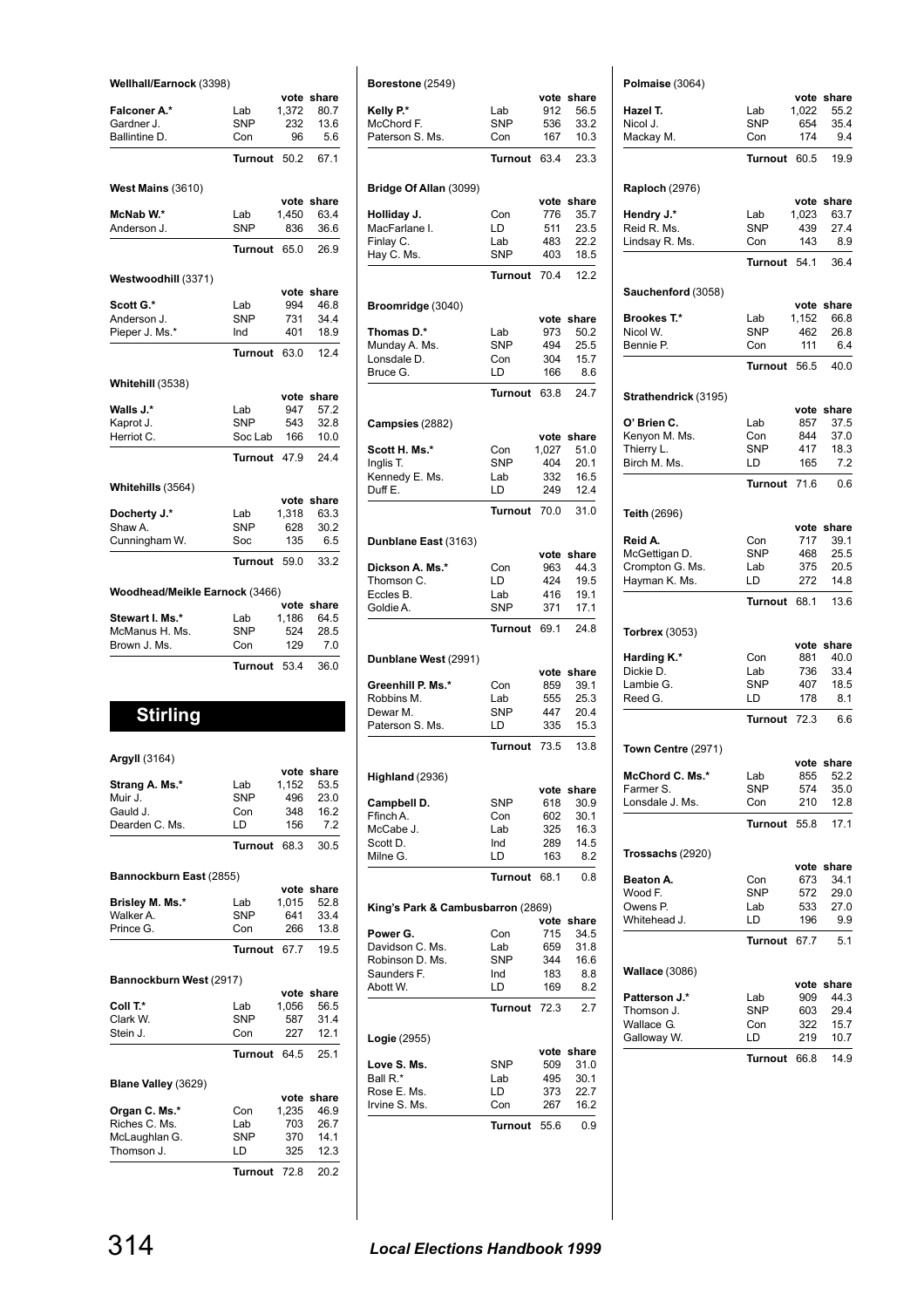# West Dunbartonshire **Relative Accord Failury** (3111)

| Alexandria North/Tullichewan (3370)   |                   |                |                    |
|---------------------------------------|-------------------|----------------|--------------------|
|                                       |                   |                | vote share         |
| McLaughlin C.*                        | <b>SNP</b>        | 1,004          | 51.0               |
| Ballantyne D.                         | Lab               | 963            | 49.0               |
|                                       | Turnout           | 59.2           | 2.1                |
|                                       |                   |                |                    |
| <b>Balloch (3078)</b>                 |                   |                | vote share         |
| McColl R.*                            | <b>SNP</b>        | 1,048          | 51.7               |
| Rooney M.                             | Lab               | 980            | 48.3               |
|                                       | Turnout           | 66.9           | 3.4                |
|                                       |                   |                |                    |
| Barloan/Overtoun (3621)               |                   |                | vote share         |
| Robertson I.                          | <b>SNP</b>        | 1,210          | 52.0               |
| Duffy J.                              | Lab               | 1,116          | 48.0               |
|                                       | Turnout           | 65.3           | 4.0                |
| Bonhill East (3132)                   |                   |                |                    |
|                                       |                   |                | vote share         |
| Flynn J.*                             | Lab               | 1.090          | 61.5               |
| MacKechnie E. Ms.                     | <b>SNP</b>        | 683            | 38.5               |
|                                       | Turnout 57.0      |                | 23.0               |
|                                       |                   |                |                    |
| Bowling/Milton/Old Kilpatrick (4105)  |                   |                |                    |
|                                       |                   |                | vote share         |
| McCutcheon J.*<br>Hay A.              | <b>SNP</b><br>Lab | 1,585<br>1,106 | 58.9<br>41.1       |
|                                       |                   |                |                    |
|                                       | Turnout 66.3      |                | 17.8               |
| Dalmuir/Central (3533)                |                   |                |                    |
|                                       |                   |                | vote share         |
| Campbell M. Ms.*                      | Lab<br><b>SNP</b> | 878<br>840     | 51.1<br>48.9       |
| Keegan J.                             | Turnout 49.2      |                | 2.2                |
|                                       |                   |                |                    |
|                                       |                   |                |                    |
| Dumbarton Central (3015)              |                   |                |                    |
|                                       |                   |                | vote share         |
| <b>McCallum J.*</b><br>MacKechnie W.* | Lab<br>SNP        | 914<br>858     | 51.6<br>48.4       |
|                                       | Turnout           | 59.8           | 3.2                |
|                                       |                   |                |                    |
| Dumbarton East (2870)                 |                   |                |                    |
| McColl L. Ms.                         | Lab               | 1,025          | vote share<br>52.1 |
| McNeil J.                             | <b>SNP</b>        | 739            | 37.5               |
| McCallum S.                           | Ind               | 205            | 10.4               |
|                                       | Turnout           | 69.4           | 14.5               |
|                                       |                   |                |                    |
| Dumbarton North (3379)                |                   |                |                    |
| Calvert G.*                           | Lab               | 1,075          | vote share<br>59.5 |
| Murie A.                              | <b>SNP</b>        | 731            | 40.5               |
|                                       | <b>Turnout</b>    | 53.4           | 19.0               |
|                                       |                   |                |                    |
| Dumbarton West (3387)                 |                   |                |                    |
|                                       | Lab               | vote           | share              |
| Trainer J.                            | <b>SNP</b>        | 1,034          | 52.7<br>43.3       |
| Logan D. *<br>Vosper B.               | Con               | 850<br>77      | 3.9                |
|                                       | Turnout           | 58.1           | 9.4                |
|                                       |                   |                |                    |
| Duntocher (3576)                      |                   |                | vote share         |
| McDonald D.                           | Lab               | 1,463          | 66.9               |
| Ramsay W.                             | <b>SNP</b>        | 723            | 33.1               |
|                                       | Turnout           | 61.8           | 33.9               |

| <b>Faifley</b> (3111)                |                   |                    |                       |
|--------------------------------------|-------------------|--------------------|-----------------------|
| Collins M. Ms.<br>Gordon A.          | Lab<br><b>SNP</b> | vote<br>938<br>738 | share<br>56.0<br>44.0 |
|                                      | Turnout           | 54.4               | 11.9                  |
| Haldane/Kilmaronock/Jamestown (3415) |                   |                    |                       |
|                                      | <b>SNP</b>        |                    | vote share<br>59.9    |
| McGregor M. Ms.*<br>Hemphill W.      | Lab               | 1,151<br>772       | 40.1                  |
|                                      | Turnout           | 57.7               | 19.7                  |
|                                      |                   |                    |                       |
| Hardgate (2924)                      |                   | vote               | share                 |
| McDonald J.                          | <b>SNP</b>        | 934                | 51.3                  |
| Rice P. Ms.*                         | Lab               | 887                | 48.7                  |
|                                      | <b>Turnout</b>    | 63.2               | 2.6                   |
| <b>Kilbowie</b> (3087)               |                   |                    |                       |
| Devine A.*                           | Lab               | 1,059              | vote share<br>56.8    |
| Kean V. Ms.                          | <b>SNP</b>        | 804                | 43.2                  |
|                                      | <b>Turnout</b>    | 60.9               | 13.7                  |
|                                      |                   |                    |                       |
| Kilbowie West (3001)                 |                   | vote               | share                 |
| <b>MacDonald A.*</b>                 | Lab               | 1,287              | 70.8                  |
| Caldwell G.                          | <b>SNP</b>        | 530                | 29.2                  |
|                                      | <b>Turnout</b>    | 60.8               | 41.7                  |
| Linnvale/Drumry (3267)               |                   |                    |                       |
|                                      |                   |                    | vote share            |
| White A.*                            | Lab               | 1,210              | 61.7                  |
| Scullion A.                          | <b>SNP</b>        | 752                | 38.3                  |
|                                      | <b>Turnout</b>    | 60.5               | 23.3                  |
| Mountblow (3871)                     |                   | vote               | share                 |
| McCafferty D.*                       | Lab               | 1,228              | 53.5                  |
| Hendrie W.                           | SNP               | 1,068              | 46.5                  |
|                                      | <b>Turnout</b>    | 59.9               | 7.0                   |
| Parkhall (3096)                      |                   |                    |                       |
| Syme J.*                             | Lab               | 1,099              | vote share<br>57.2    |
| Young R.                             | <b>SNP</b>        | 824                | 42.8                  |
|                                      | Turnout 62.8      |                    | 14.3                  |
| Renton/Alexandria South (3064)       |                   |                    |                       |
|                                      |                   |                    | vote share            |
| Bollan J.                            | Ind               | 766                | 39.1                  |
| Boyle J.                             | Lab               | 613                | 31.3                  |
| Wilson D.                            | <b>SNP</b>        | 581                | 29.6                  |
|                                      | Turnout           | 64.7               | 7.8                   |
| <b>Riverside</b> (3163)              |                   |                    |                       |
| O'Sullivan C. Ms.                    | Lab               | vote<br>960        | share<br>50.2         |
| Chirrey J.*                          | SNP               | 951                | 49.8                  |
|                                      | Turnout           | 61.4               | 0.5                   |
|                                      |                   |                    |                       |
| Whitecrook (3489)                    |                   |                    | vote share            |
| McElhill J.*                         | <b>SNP</b>        | 1,101              | 54.1                  |
| Agnew D.                             | Lab               | 936                | 45.9                  |
|                                      | Turnout           | 58.9               | 8.1                   |
|                                      |                   |                    |                       |

| Barra & Vatersay (997)            |                   |            |                    |
|-----------------------------------|-------------------|------------|--------------------|
|                                   |                   |            | vote share         |
| Manford D.<br>Brown P.            | <b>SNP</b><br>Ind | 418<br>151 | 73.5<br>26.5       |
|                                   | Turnout           | 60.7       | 46.9               |
|                                   |                   |            |                    |
| Barvas & Arnol (738)              |                   |            |                    |
| Morrison I.                       | Ind               | 275        | vote share<br>53.9 |
| MacDonald R.*                     | Ind               | 235        | 46.1               |
|                                   | Turnout           | 70.5       | 7.8                |
|                                   |                   |            |                    |
| Bayhead (716)                     |                   |            | vote share         |
| MacRae A.*                        | Ind               |            |                    |
|                                   | Turnout           | 0.0        |                    |
|                                   |                   |            |                    |
| Blackwater (777)                  |                   |            | vote share         |
| MacLeod I.                        | Ind               | 286        | 58.1               |
| Murray D.*                        | Ind               | 206        | 41.9               |
|                                   | Turnout           | 62.9       | 16.3               |
| Braighe (763)                     |                   |            |                    |
|                                   |                   |            | vote share         |
| Nicholson D.*<br>McCormack M. Ms. | Ind<br>Ind        | 312<br>156 | 57.1<br>28.6       |
| Collier E.                        | Lab               | 78         | 14.3               |
|                                   | Turnout           | 71.7       | 28.6               |
|                                   |                   |            |                    |
| Carloway (755)                    |                   |            |                    |
| MacDonald A.*                     | Ind               |            | vote share         |
|                                   | Turnout           | 0.0        |                    |
|                                   |                   |            |                    |
| <b>Castle (719)</b>               |                   |            |                    |
| Nicolson A.                       | SNP               | 197        | vote share<br>46.7 |
| MacMillan C.*                     | Lab               | 146        | 34.6               |
| O'Connor M.                       | Ind               | 79         | 18.7               |
|                                   | Turnout           | 59.2       | 12.1               |
| Coll (734)                        |                   |            |                    |
|                                   |                   |            | vote share         |
| Graham C.                         | Ind               |            |                    |
|                                   | Turnout           | 0.0        |                    |
| Coulregrein (671)                 |                   |            |                    |
|                                   |                   |            | vote share         |
| Lonie G.*                         | Lab               |            |                    |
|                                   | Turnout           | 0.0        |                    |
| Daliburgh & Eriskay (639)         |                   |            |                    |
|                                   |                   |            | vote share         |
| <b>Blaney D.*</b><br>MacDonald A. | Ind<br>Ind        | 174<br>137 | 43.6<br>34.3       |
| Rusk W.                           | Ind               | 88         | 22.1               |
|                                   | Turnout           | 62.6       | 9.3                |
|                                   |                   |            |                    |
| Dell (701)                        |                   | vote       | share              |
| MacLeod M.                        | SNP               | 161        | 32.2               |
| MacKay J.<br>Martin R.            | Ind<br>Ind        | 133<br>125 | 26.6<br>25.0       |
| MacKay D.*                        |                   | 81         | 16.2               |
|                                   | Ind               |            |                    |
|                                   | Turnout           | 72.7       | 5.6                |
|                                   |                   |            |                    |
| Eochar $(613)$                    |                   |            | vote share         |

**Turnout** 0.0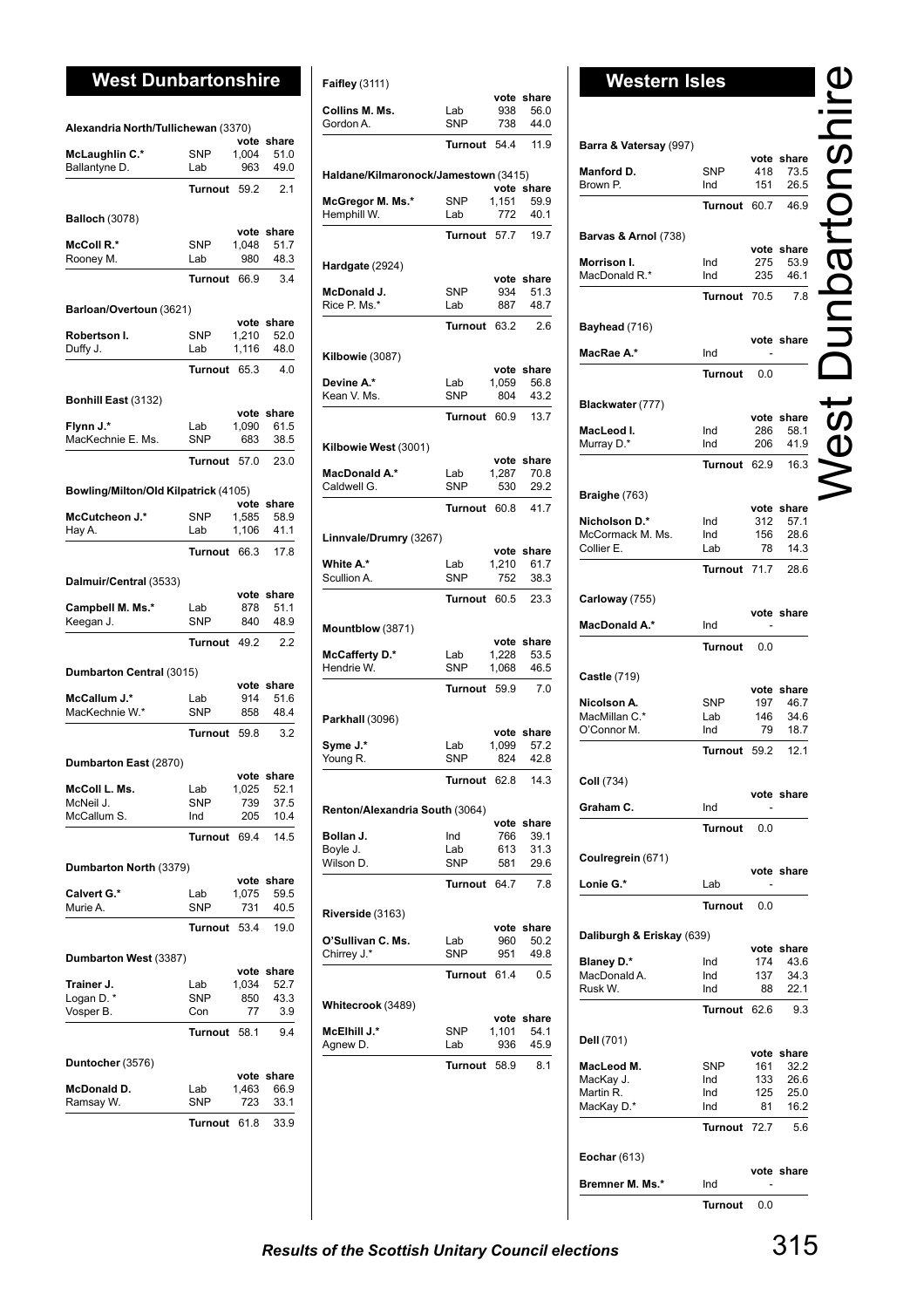| Goathill (699)                  |                   |             |                    |
|---------------------------------|-------------------|-------------|--------------------|
| <b>MacDonald N.*</b>            | Ind               |             | vote share         |
|                                 | <b>Turnout</b>    | 0.0         |                    |
| Gress (717)                     |                   |             |                    |
| Graham A.*                      | Ind               | 319         | vote share<br>53.1 |
| MacLeod M.                      | Ind               | 282         | 46.9               |
|                                 | Turnout           | 84.8        | 6.2                |
| Harris East (866)               |                   |             |                    |
| MacDonald D.                    | Ind               | 463         | vote share<br>79.7 |
| MacKay K.*                      | Ind               | 118         | 20.3               |
|                                 | Turnout 68.2      |             | 59.4               |
| Harris West (861)               |                   |             |                    |
| Munro M. Ms.                    | Ind               | vote<br>325 | share<br>52.5      |
| Fulton W.                       | Ind               | 294         | 47.5               |
|                                 | Turnout           | 73.0        | 5.0                |
| Knock & Bayble (742)            |                   |             | vote share         |
| MacLeod N.                      | Ind               | 295         | 60.3               |
| MacIver I.                      | Ind               | 194         | 39.7               |
|                                 | Turnout           | 66.6        | 20.7               |
| Laxdale (706)                   |                   |             | vote share         |
| Murray R.*                      | Lab               |             |                    |
|                                 | Turnout           | 0.0         |                    |
| Loch Eynort (631)               |                   |             |                    |
| MacKinnon R.                    | Ind               |             | vote share         |
|                                 | Turnout           | 0.0         |                    |
|                                 |                   |             |                    |
| Lochmaddy (743)                 |                   | vote        | share              |
| MacLean D.*<br>MacDonald A.     | Ind<br><b>SNP</b> | 292<br>196  | 59.8<br>40.2       |
|                                 | Turnout 67.0      |             | 19.7               |
| Lochs $(815)$                   |                   |             |                    |
|                                 |                   | vote        | share              |
| MacKay D.*<br>Mac An Ultaigh L. | Ind<br>SNP        | 365<br>132  | 73.4<br>26.6       |
|                                 | Turnout           | 60.2        | 46.9               |
| Manor Park (740)                |                   |             |                    |
| MacDonald R. Ms.                | Lab               | vote<br>266 | share<br>59.0      |
| MacIver D.*                     | Ind               | 185         | 41.0               |
|                                 | <b>Turnout</b>    | 63.9        | 18.0               |
| <b>Newton</b> (695)             |                   |             |                    |
| Campbell A.                     | Ind               | vote<br>284 | share<br>64.4      |
| Burns F.*                       | Lab               | 114         | 25.9               |
| Smith A. Ms.                    | Ind               | 43          | 9.8                |
|                                 | Turnout           | 64.0        | 38.5               |
| North Benbecula (704)           |                   | vote        | share              |
| McArthur J.                     | Ind               | 159         | 53.4               |
| Johnstone D. Ms.                | Ind               | 139         | 46.6               |
|                                 | Turnout           | 44.8        | 6.7                |
| North Lochs (799)               |                   |             | vote share         |
| Morrison F.*                    | Ind               |             |                    |
|                                 | Turnout           | 0.0         |                    |

# 316 *Local Elections Handbook 1999*

Baird J. Con 166 8.3

**Turnout** 57.1 13.9

|                                                                                                                                                      | Turnout                  | 0.0        |                    |
|------------------------------------------------------------------------------------------------------------------------------------------------------|--------------------------|------------|--------------------|
| Plasterfield (783)                                                                                                                                   |                          |            |                    |
|                                                                                                                                                      |                          |            | vote share         |
| McLean P.                                                                                                                                            | <b>SNP</b>               | 260        | 57.0               |
| MacLeod M.                                                                                                                                           | Lab                      | 196        | 43.0               |
|                                                                                                                                                      | Turnout 60.0             |            | 14.0               |
| <b>Port Of Ness (681)</b>                                                                                                                            |                          |            |                    |
| MacKenzie K. Ms.*                                                                                                                                    | Ind                      | 278        | vote share<br>61.5 |
| MacLennan D.                                                                                                                                         | Ind                      | 174        | 38.5               |
|                                                                                                                                                      | Turnout 67.4             |            | 23.0               |
|                                                                                                                                                      |                          |            |                    |
| Shawbost (657)                                                                                                                                       |                          |            | vote share         |
| Morrison R.*                                                                                                                                         | Ind                      |            |                    |
|                                                                                                                                                      | Turnout                  | 0.0        |                    |
| Tiumpan $(753)$                                                                                                                                      |                          |            |                    |
|                                                                                                                                                      |                          |            | vote share         |
| MacSween D.                                                                                                                                          | Ind                      | 219        | 47.8               |
| Cameron A.<br>MacKenzie M. Ms.                                                                                                                       | Lab<br><b>SNP</b>        | 135<br>104 | 29.5<br>22.7       |
|                                                                                                                                                      | Turnout 66.6 18.3        |            |                    |
|                                                                                                                                                      |                          |            |                    |
| Uig (609)                                                                                                                                            |                          |            | vote share         |
| MacDonald N.*                                                                                                                                        | Lab                      |            |                    |
|                                                                                                                                                      | Turnout                  | 0.0        |                    |
| <b>West Lothian</b>                                                                                                                                  |                          |            |                    |
| <b>Almond</b> (3721)                                                                                                                                 |                          |            | vote share         |
|                                                                                                                                                      | Lab                      | 1,154      | 51.1               |
|                                                                                                                                                      | SNP<br>Con               | 833<br>169 | 36.9<br>7.5        |
|                                                                                                                                                      | LD                       | 103        | 4.6                |
|                                                                                                                                                      | <b>Turnout 60.7 14.2</b> |            |                    |
|                                                                                                                                                      |                          |            |                    |
| Swan J.<br>Burns W.<br>Weir J.<br>Corser C.<br>Armadale Central (3642)                                                                               |                          |            | vote share         |
|                                                                                                                                                      | SNP                      |            | 1,083 51.7         |
|                                                                                                                                                      | Lab<br>Con               | 815<br>198 | 38.9<br>9.4        |
|                                                                                                                                                      | Turnout                  | 57.6       | 12.8               |
|                                                                                                                                                      |                          |            |                    |
|                                                                                                                                                      |                          |            | vote share         |
| Sibbald J.*<br>Catmill H.<br>Rankin D.<br>Armadale West (3813)<br>Maclean D.*                                                                        | <b>SNP</b>               | 1,147      | 52.1               |
|                                                                                                                                                      | Lab                      | 833        | 37.8               |
|                                                                                                                                                      | Con<br>LD                | 114<br>107 | 5.2<br>4.9         |
|                                                                                                                                                      | Turnout                  | 57.7       | 14.3               |
|                                                                                                                                                      |                          |            |                    |
|                                                                                                                                                      |                          |            | vote share         |
|                                                                                                                                                      | Lab                      | 1,340      | 58.3               |
|                                                                                                                                                      | SNP                      | 856        | 37.2               |
|                                                                                                                                                      | Con                      | 103        | 4.5                |
|                                                                                                                                                      | Turnout                  | 60.7       | 21.1               |
|                                                                                                                                                      |                          |            |                    |
| Findlay N.<br>Riddell T.<br>Dundas C.<br>Blackburn (3795)<br>Russell W.*<br>Crilly A.<br>Stirling E. Ms.*<br><b>Boghall (3516)</b><br>Gordon A. Ms.* | SNP                      | 1,060      | vote share<br>52.8 |

**Paible** (601)

Campbell A. Lab

**vote share**

### **Breich Valley** (3960) **vote share**<br>1,247 56.7 **Thomas J.\*** Lab 1,247<br>Leslie A. SNP 768 Leslie A. 68 34.9 Stephenson M. Ms. Con 186 8.5 **Turnout** 55.6 21.8 **Calderwood** (3810) **vote share**<br>1,215 50.9 **Dunn W.** Lab 1,215 50.9<br>Irvine G. SNP 1,170 49.1 Irvine G. **Turnout** 62.6 1.9 **Carmondean** (3729) **vote share**<br>1,012 50.3 **Constance A. Ms.\*** SNP 1,012 50.3<br>Kellock D. Lab 703 34.9 Kellock D. Lab 703 34.9 Boyd M. 2001<br>Boyd M. 2001<br>Robertson A. 2001 2012 7.1 Robertson A. **Turnout** 54.0 15.4 **Craigshill** (3510) **vote share**<br>973 53.2 **Anderson F.\*** SNP 973 53.2<br>Duncan J. Lab 857 46.8 Duncan J. **Turnout** 52.1 6.3 **Croftmalloch** (3624) **vote share Dickson J.\*** SNP 973 46.7 Lee S. Ms. Lab 828 39.7 Wilson I. **Turnout** 57.5 7.0 **Deans** (3942) **vote share**<br>1,230 57.7 **Owens H.\*** Lab Dick C. Ms. SNP 781 36.7 Ross A. Ms. Con 119 5.6 **Turnout** 54.0 21.1 **Dedridge** (4029) **vote share Logue D.** Lab 1,230 56.0<br>
Richardson J. SNP 967 44.0 Richardson J. SNP 967 44.0 **Turnout** 54.5 12.0 **Durhamtoun** (2781) **vote share**<br>866 52.3 **McGinty J.** Lab 866 52.3<br>
Walker J. SNP 584 35.3 Walker J. SNP 584 35.3<br>
Ghent F. Ms. Con 122 7.4 Ghent F. Ms. Wenham G. (a) LD 83 5.0 **Turnout** 59.5 17.0 **East Calder** (3895) **vote share**<br>1.676 63.6 **King D.\*** Lab 1,676 63.6<br>McAdam I. SNP 690 26.2 McAdam I. SNP 690<br>Hamilton C. Ms. Con 138 Hamilton C. Ms. Con 138 5.2 Fairbain A. Ms. LD 131 5.0 **Turnout** 67.7 37.4 **Easton** (3560) **vote share**<br>1,133 52.7 **Smart M. Ms.\*** Lab 1,133 52.7 Hutton I. Ms. Wilson I. Ms. Con 138 6.4 Kingsley I. 6. LD 107 5.0 **Turnout** 60.4 16.7